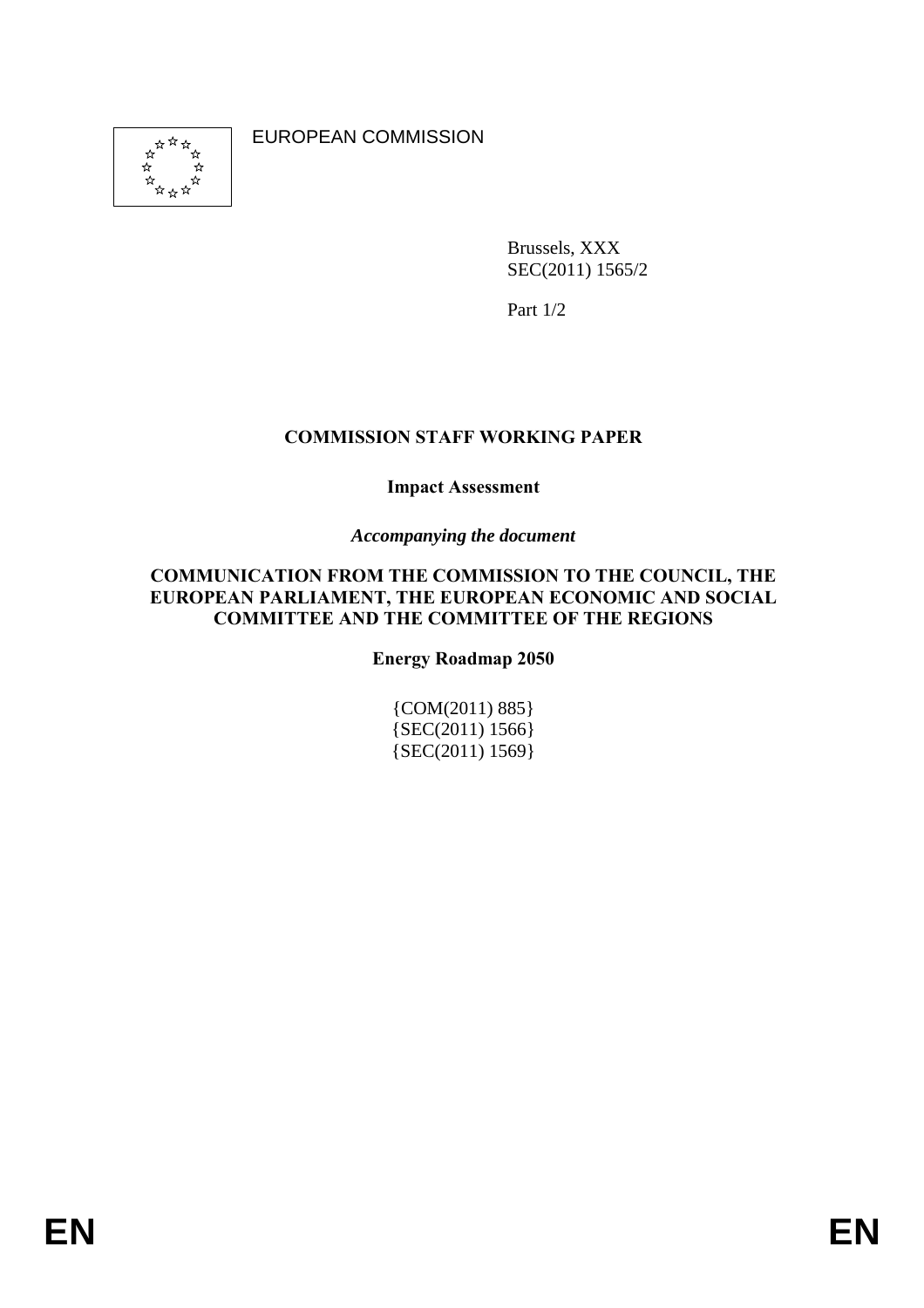# **TABLE OF CONTENTS**

| 1.     | Section 1: Procedural issues and consultation of interested parties 3 |  |
|--------|-----------------------------------------------------------------------|--|
| 1.1.   |                                                                       |  |
| 1.2.   |                                                                       |  |
| 1.3.   |                                                                       |  |
| 2.     |                                                                       |  |
| 2.1.   |                                                                       |  |
| 2.2.   |                                                                       |  |
| 2.3.   |                                                                       |  |
| 2.3.1. |                                                                       |  |
| 2.3.2. |                                                                       |  |
| 2.4.   |                                                                       |  |
| 2.4.1. |                                                                       |  |
| 2.4.2. |                                                                       |  |
| 2.4.3. |                                                                       |  |
| 2.4.4. |                                                                       |  |
| 2.4.5. |                                                                       |  |
| 2.5.   |                                                                       |  |
| 2.6.   |                                                                       |  |
| 3.     |                                                                       |  |
| 3.1.   |                                                                       |  |
| 3.2.   |                                                                       |  |
| 3.3.   |                                                                       |  |
| 4.     |                                                                       |  |
| 4.1.   |                                                                       |  |
| 4.2.   |                                                                       |  |
| 5.     |                                                                       |  |
| 5.1.   |                                                                       |  |
| 5.2.   |                                                                       |  |
| 5.3.   |                                                                       |  |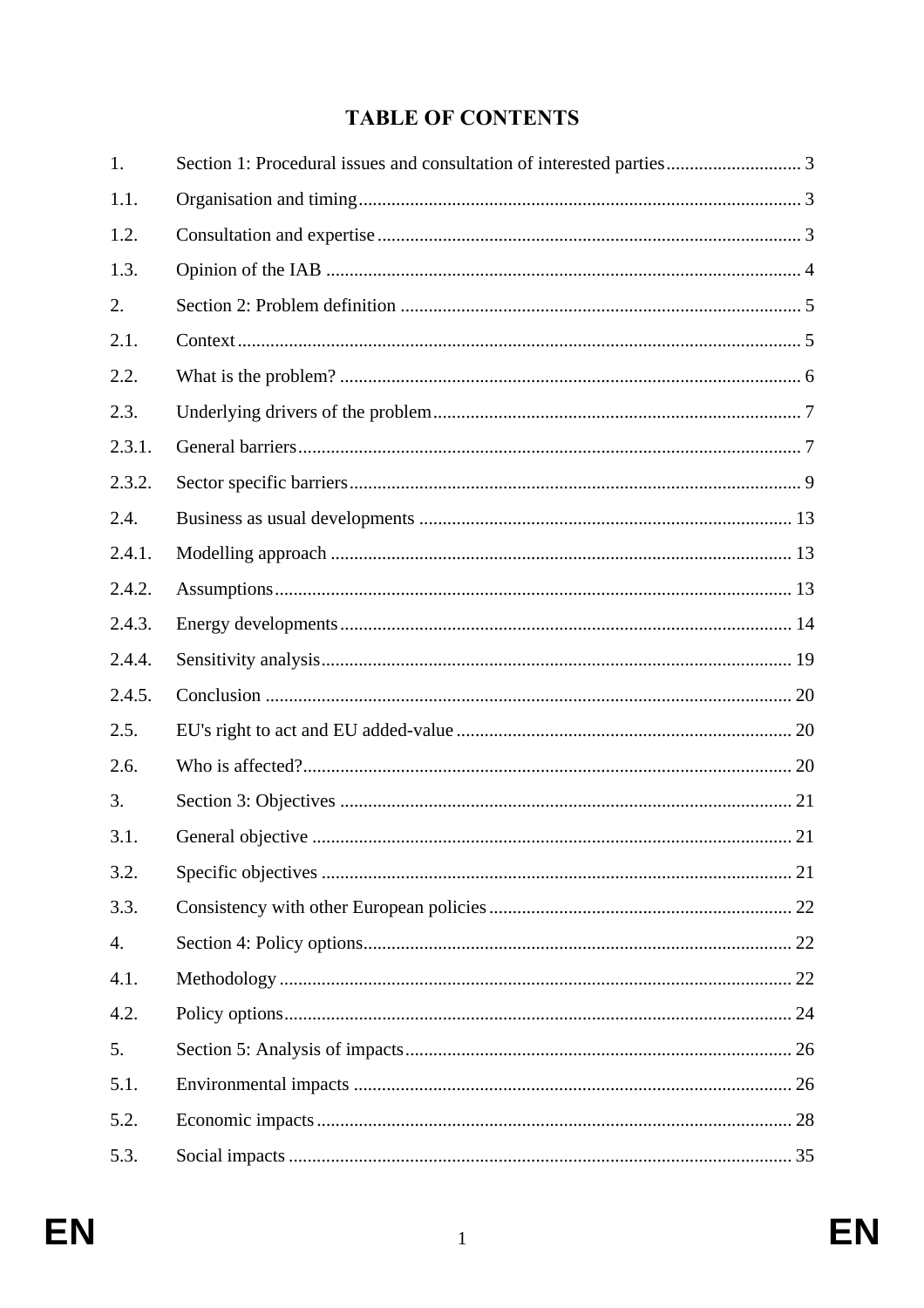| 6. |  |
|----|--|
|    |  |
|    |  |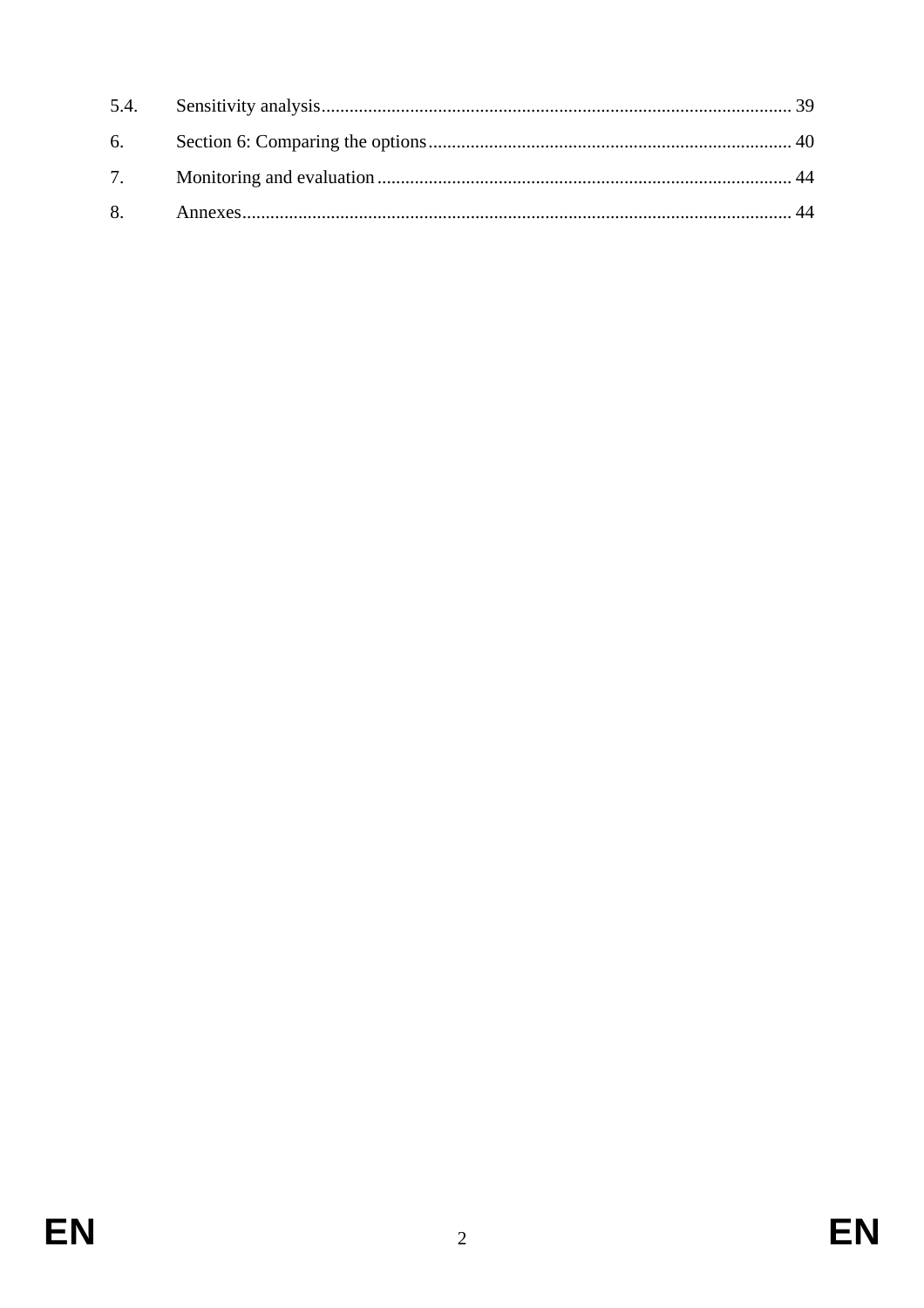## **1. SECTION 1: PROCEDURAL ISSUES AND CONSULTATION OF INTERESTED PARTIES**

<span id="page-3-0"></span>Identification: Lead DG: DG ENER. Agenda planning/WP reference: 2011/ENER/002

## <span id="page-3-1"></span>**1.1. Organisation and timing**

The IA work started early 2009 with the Reference scenario that is being used for all longterm initiatives of the Commission. An Interservice Steering Group was established early 2009 together with DG CLIMA and MOVE. This Group was also used for the Low Carbon Economy Roadmap and Transport White paper. Problem definition, objectives and design of policy options were presented to the Impact Assessment Steering Group in May 2011 and the final draft IA in July 2011.

The following DGs participated in the Impact Assessment Steering Group: AGRI, CLIMA, COMP, ECFIN, EMPL, ENTR, ENV, INFSO, JRC, LS, MARE, MARKT, MOVE, REGIO, RTD, SANCO, SG, TAXUD.

## <span id="page-3-2"></span>**1.2. Consultation and expertise**

On 20 December 2010, the Directorate General for Energy launched a public consultation on the Energy Roadmap. The public consultation<sup>1</sup> was based on an online questionnaire with seven questions, some requiring comments and others in the form of multiple choice<sup>2</sup>. The public consultation was open until 7 March 2011. Some 400 contributions, half from organisations and half from individual citizens, were received. Several Member States sent a formal reply to the public consultation. Given the participation from a broad spectrum of organisations as well as citizens, this public consultation offered insights into a large range of stakeholder opinions. All of the Commission's minimum consultation standards were met. The full report presenting results of the public consultation can be downloaded from Europa website<sup>3</sup>.

#### **Public consultation questions and summary of replies**

*Question 1 How to ensure credibility*: Many contributors emphasised the need for a stable, clear and predictable legislative framework to encourage the necessary investments in the energy sector which generally have a very long lead time. An appropriate analytical framework including transparency on modelling assumptions and results was mentioned by several respondents.

*Question 2 The EU's position in a global policy context:* More than half of all respondents chose "global energy efficiency and demand developments" and "global development of renewable energy" as the most important issues.

*Question 3 Societal challenges and opportunities:* Overall responses were fairly evenly distributed among the different choices. Public acceptance of new infrastructures was seen as important by many.

*Question 4 Policy developments at EU level:* Roughly half of the respondents believe that energy efficiency is among the three most important issues needing more development at the EU level.

 $\mathbf{1}$ <sup>1</sup> http://ec.europa.eu/energy/strategies/consultations/20110307\_roadmap\_2050\_en.htm <br><sup>2</sup> Questions 1, 5 and 7 were open questions and 2, 3, 4 and 6 were multiple choice

<sup>3</sup> [http://ec.europa.eu/energy/strategies/consultations/20110307\\_roadmap\\_2050\\_en.htm](http://ec.europa.eu/energy/strategies/consultations/20110307_roadmap_2050_en.htm)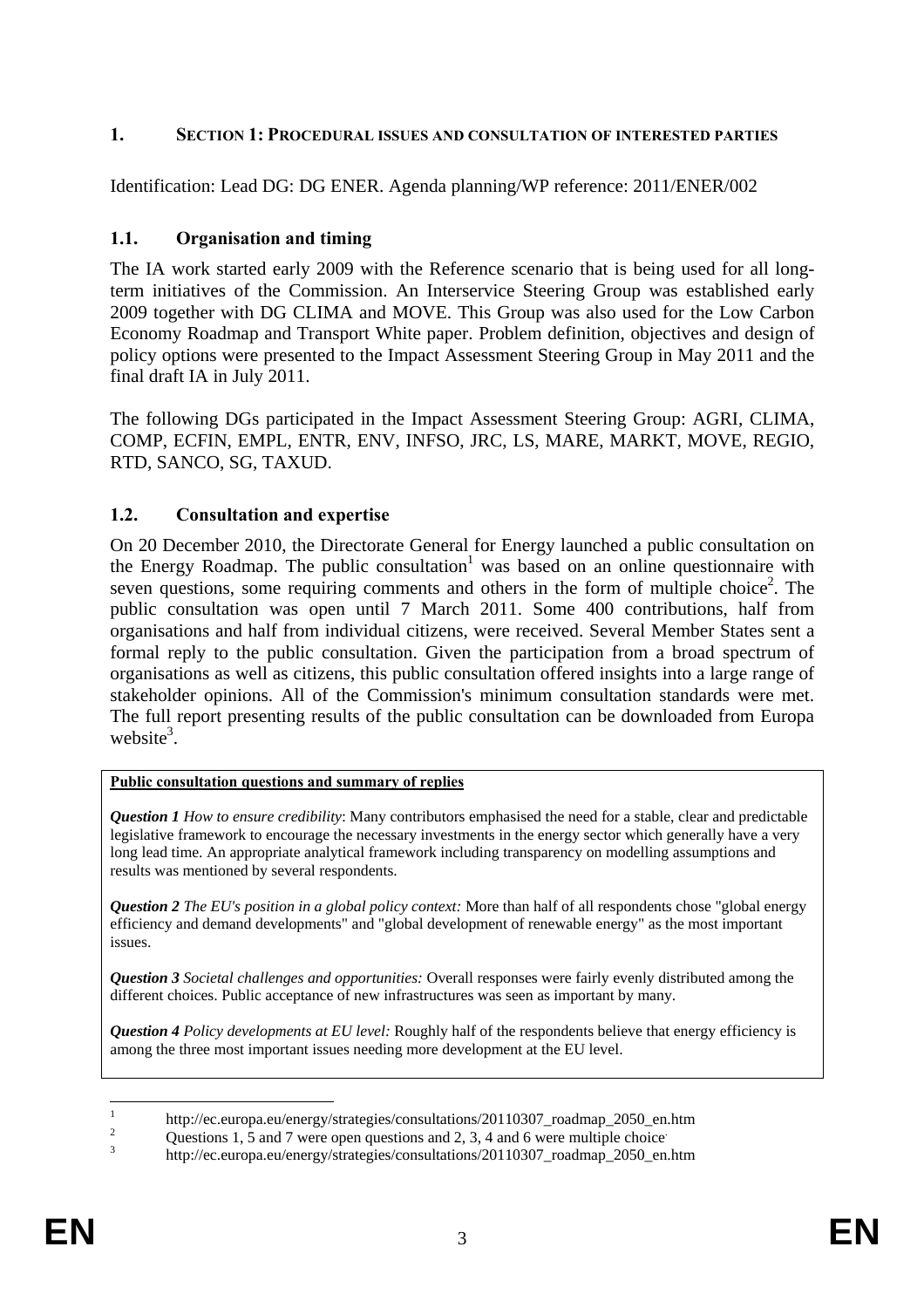*Question 5 Milestones in the transition:* Across all industries and NGOs, intermediate targets, checkpoints and regular updates towards 2050 were recommended. However, the decarbonisation roadmap should be flexible enough to allow the route to be changed along the way.

*Question 6 Key drivers for the future energy mix:* About half of all respondents believe that global fossil fuel prices in relation to costs of domestic energy resources and long term security of supply will be the most likely key drivers of the future European energy mix.

*Question 7 Additional thoughts and contributions:* There was considerable divergence in opinions on the best way to decarbonise the energy sector in terms of market intervention as well as in the selection of a preferred technology option to be pursued.

In addition to the public consultation, representatives from the Directorate General for Energy and Commissioner Oettinger met numerous stakeholders individually and received many reports prepared by stakeholders on this topic. A comparison of stakeholder reports is presented in Annex 2.

An informal Energy Council took place on 2-3 May 2011 where ministers had a full-day discussion on the Energy Roadmap 2050. A meeting of Member State (MS) energy experts on the Roadmap also took place on 25 May 2011. The European Commission (EC) presented the problem definition, objectives and design of policy options of this Impact Assessment (IA) report. An Advisory Group of 15 highly-regarded experts mainly from academia and international institutions was established to support the work on the preparation of the Roadmap A presentation on the Roadmap was also given to the European sectoral social dialogue committee in the electricity sector on 14 December 2010.

The Commission contracted the National Technical University of Athens to model scenarios underpinning the IA analysis. Similarly to previous modelling exercises with the PRIMES model, the Commission discloses a lot of details about the PRIMES modelling system, modelling assumptions and modelling results which can be found in sections 4 and 5 as well as the annex 1 including an extensive section on macroeconomic, energy import prices, technology (capital costs of different technologies in power generation, appliances and transport) and policy assumptions. The PRIMES model was peer-reviewed by a group of recognised modelling experts in September 2011 with the conclusion that the model is suitable for the purpose of complex energy system modelling.

## <span id="page-4-0"></span>**1.3. Opinion of the Impact Assessment Board (IAB)**

The IA report was discussed at the IAB hearing on 14 September 2011 and the IAB issued a positive opinion acknowledging the quality of the technical analysis and modelling underpinning the Roadmap and the Impact Assessment. The IAB recommended to improve the report in the following aspects: (1) to bring key findings of the evaluation of on-going policies into the IA report; (2) to consider an alternative policy scenario relying on a more relaxed assumption about the global climate deal; (3) to better describe scenarios and underlying assumptions; (4) to improve assessment of non-energy related impacts (employment, skills and knowledge gaps) and (5) to present stakeholder views in a more transparent way.

As a response to these suggestions, the evaluation part was reinforced; the issue of carbon leakage and external competitiveness was added to the problem definition as well as section 4.1. Methodology, while the part on competitiveness issues was expanded in Annex 1; policy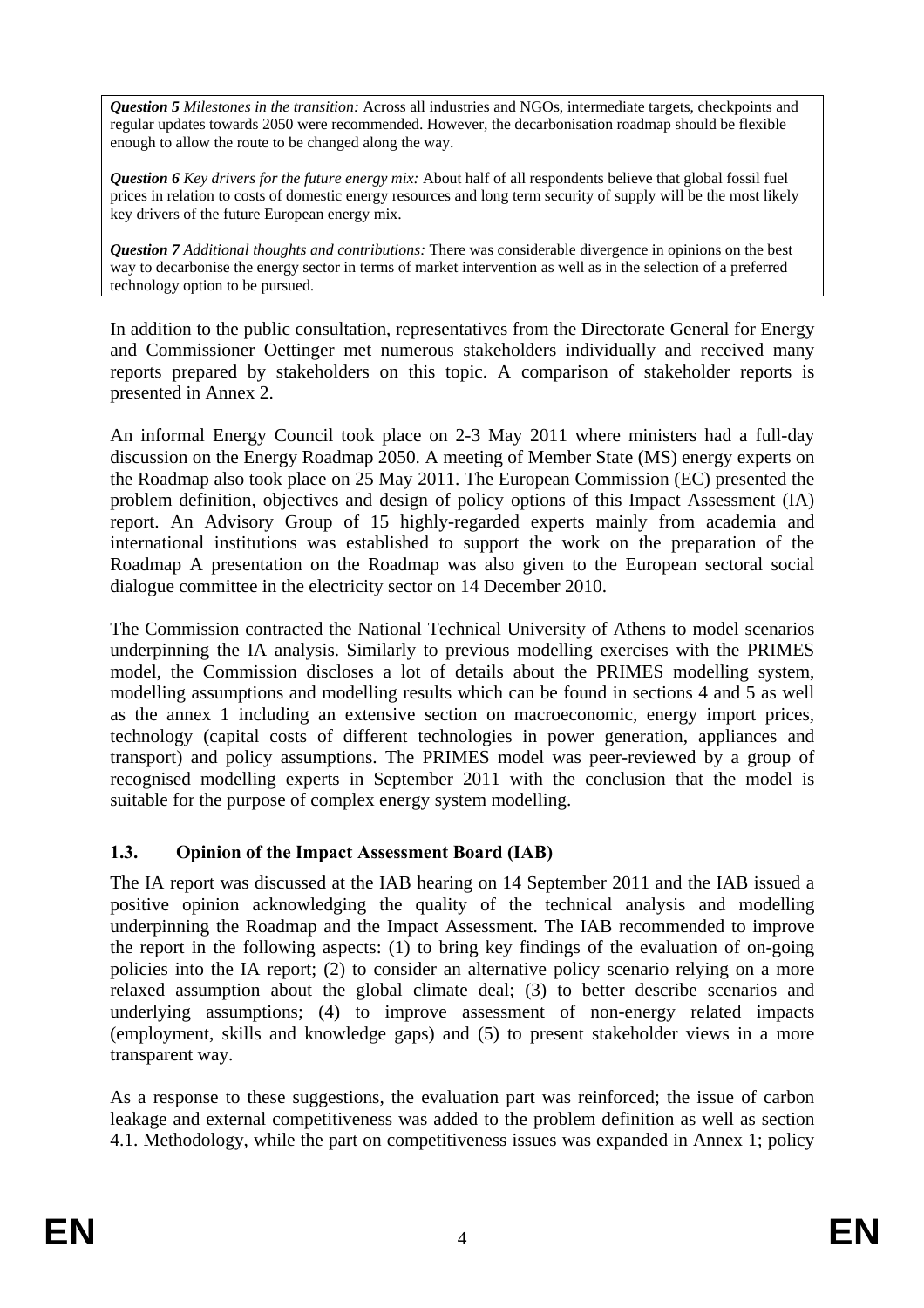options were described in more detail and the assessment of employment impacts was improved.

## <span id="page-5-1"></span><span id="page-5-0"></span>**2. SECTION 2: PROBLEM DEFINITION**

## **2.1. Context**

(i) In the 2nd Strategic Energy Review (November 2008), the Commission undertook to prepare an energy policy roadmap towards a low carbon energy system in 2050. The Europe 2020 strategy includes a general commitment to establish a vision of structural and technological changes required to move to a low carbon, resource efficient and climate resilient economy by 2050.

(ii) The Commission's approach to decarbonisation is firmly grounded in the EU's growth agenda, set out in the Europe 2020 strategy, including the Resource Efficient Europe Flagship Initiative<sup>4</sup>. The Communication "Energy 2020 - A strategy for competitive, sustainable and secure energy" paves the way to 2020 stressing the three pillars of the EU's energy policy: competitiveness, security of supply and sustainability, building on the Climate and Energy package adopted in June 2009.

(iii) The European Council (October 2009) supports an EU objective, in the context of necessary reductions according to the IPCC by developed countries as a group, to reduce GHG emissions by 80-95% by 2050 compared to 1990 levels<sup>5</sup>. The European Parliament similarly endorsed the need to set a long-term GHG emissions reduction target of at least 80% by 2050 for the EU and the other developed countries<sup>6</sup>.

(iv) The European Council (February 2011) confirms this emissions reduction commitment and recognises that it will require a revolution in energy systems, which must start now. It requests that due consideration should be given to fixing intermediary stages towards reaching the 2050 objective.

(v) The Roadmap for moving to a competitive low carbon economy in  $2050^7$  makes the economic case for decarbonisation and shows that the targeted 80-95% GHG emissions reduction by 2050 will have to be met largely domestically. Intermediate milestones for a cost-efficient pathway, e.g. 40% domestic reduction by 2030, and sectoral milestones expressed as ranges of GHG emissions reductions in 2030 and 2050 were put forward.

(vi) The Commission is now preparing sectoral roadmaps exploring the dynamics within the sector and the interplay of decarbonisation<sup>8</sup> and other sectoral objectives. The Roadmap to a Single European Transport Area – Towards a competitive and resource efficient transport system<sup>9</sup> aims to introduce profound changes in passenger and freight transport patterns,

 $\overline{4}$ 

 $^{4}$  COM(2011) 21, 26 January<br>
<sup>5</sup> European Council, Brussels, 29/30 October 2009, Presidency conclusions. 15265/1/09<br>
<sup>6</sup> European Parliament resolution of 4 February 2009 on "2050: The future begins today – Recommendations for the EU's future integrated policy on climate change; resolution of 11 March 2009 on an EU strategy for a comprehensive climate change agreement in Copenhagen and the adequate provision of financing for climate change policy; resolution of 25 November 2009 on the EU strategy

for the Copenhagen Conference on Climate Change (COP 15)<br>
<sup>7</sup> COM(2011)112, 8 March<br>
<sup>8</sup> Both roadmaps provide analysis under global climate action assumption.

COM(2011)144, 28 March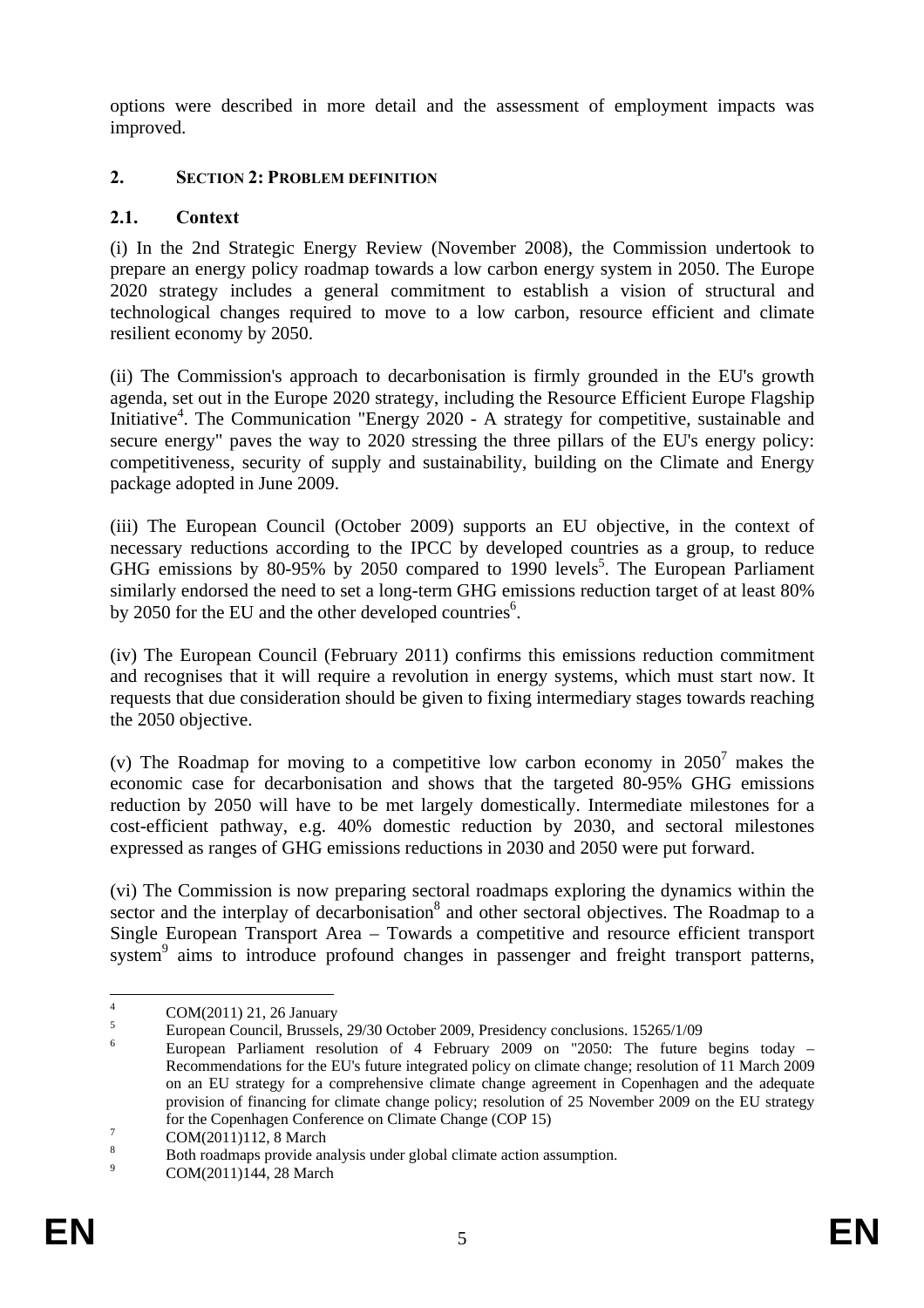resulting in a competitive transport sector which allows increased mobility, cuts CO2 emissions to 60% below 1990 levels by 2050 and breaks the transport system's dependence on oil. A Roadmap to a Resource Efficient Europe, also planned for 2011, builds on and complements other initiatives, focusing on increasing resource productivity and decoupling economic growth from resource use.

This IA is a key part of initiatives to deliver on a resource Efficient Europe, one of the 7 flagships of the Europe 2020 strategy<sup>10</sup>. It aims at further developing the decarbonisation analysis of the energy sector as presented in the Low Carbon Economy Roadmap in March 2011, with particular attention to all three EU energy policy objectives - **energy security, sustainability and competitiveness.** 

## <span id="page-6-0"></span>**2.2. What is the problem?**

The well-being of people, industry and economy depends on safe, secure, sustainable and affordable energy. Energy is a daily need in a modern world and is mostly taken for granted in Europe. The energy system and its organisation evolved over centuries if not millenaries using different fuels and distribution systems to cover basic needs such as food preparation, protection against winter temperatures and production of tools e.g. via metal melting. Over the last century this has concerned delivering heat and warm water as well as industrial and transport fuels and electricity to consumers. There has been a significant increase in energy production and consumption over the last 100 years providing more comfort and individual freedom but at the same time polluting the environment and (at least partially) depleting existing reserves. Our current energy system and ways of producing, transforming and consuming energy are unsustainable due to:

(1) High GHG emissions of which the great majority is directly or indirectly linked to energy<sup> $I_1$ </sup> which are not compatible with the EU and global objectives of limiting global climate change to a temperature increase of  $2^{\circ}C$  to avoid dangerous impacts<sup>12</sup> (even though the EU contribution to global emissions is low and will decline in particular if other regions make no or little efforts on decarbonisation, $13$  industrialised countries should keep their leading role in the fight against climate change);

(2) Security of supply risks, notably those related to:

- high dependence on foreign sources of energy imported from a limited number of suppliers (EU27 currently imports 83.5% of its oil and 64.2% of its gas consumption; overall import dependency is around 54% and is projected to slightly increase by 2050), including supplies from politically unstable regions;

 $10<sup>1</sup>$ 

<sup>&</sup>lt;sup>10</sup> COM(2010) 2020, EUROPE 2020 - A strategy for smart, sustainable and inclusive growth  $\frac{11}{11}$  Energy related emissions account for almost 80% of the EU's total greenhouse gas emissions with the energy sector representing 31%; transport 19%; industry 13%; households 9% and others 7 %.

<sup>12</sup> Other important issues related to the environmental impacts of our energy system include air pollution, water pollution, wastes and impacts to ecosystems and their services. Indeed, negative trends in land, water (fresh and marine) and air quality depend on how energy is generated and used: combustion processes, especially in the case of small unregulated biomass plants, give rise to gaseous emissions and cause local air quality and regional acidification; fossil and nuclear fuel cycles (as well as geothermal production) emit some radiation and generate waste of different levels of toxicity; intensification of biomass use (and of biomass imports) may lead to forest degradation; bioliquids may lead to GHG emissions and direct and indirect land use driving prices for food up globally; last but not least, large

hydropower dams flood land and may cause silting of rivers.<br><sup>13</sup> International Energy Agency, World Energy Outlook 2010. The EU contribution would decline from 13% of global CO2 at present to 8% in 2035 if all world regions are only pursuing current policies.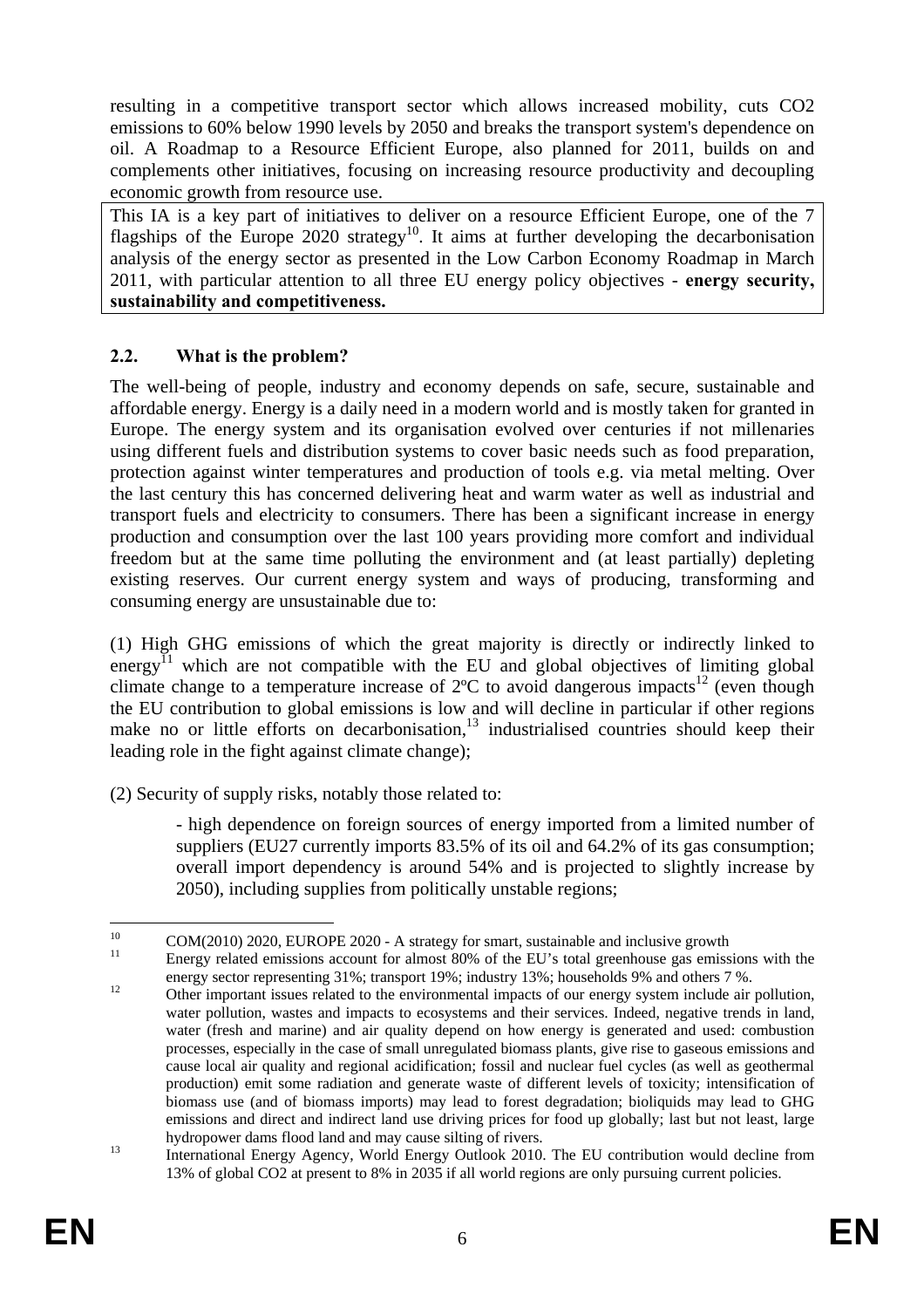- gradual depletion of fossil fuel resources and rising global competition for energy resources;

- increasing electrification from more variable sources (e.g. solar PV and wind) which poses new challenges to the grid to ensure uninterrupted electricity deliveries;

- low resilience to natural or man-made disasters and adverse effects of climate change;

(3) Competitiveness risks related to high energy costs and underinvestment. External competitiveness of the European industry vis-à-vis its international competitors is another crucial aspect determining the design and timing of EU energy and climate action. While it is important to sustain first mover advantage and industrial leadership it should also be assessed whether "early" action comes at a cost of comparatively high carbon, fuel and electricity prices for industry compared to action undertaken in the rest of the world.

It will take decades to steer our energy systems onto a more secure and sustainable path. In addition, there is no silver bullet to achieve it. There is no single energy source that is abundant and that has no drawbacks in terms of its sustainability, security of supply and competitiveness (price). That is why the solution will require trade-offs and why the market alone under the current regulatory environment might fail to deliver. The decisions to set us on the right path are needed urgently as failing to achieve a well-functioning European energy market will only increase the costs for consumers and put Europe's competitiveness at risk. Significant investments will however be needed in the near future to replace energy assets in order to guarantee a similar level of comfort to citizens at affordable prices; assure secure and competitive supplies of energy inputs to businesses and preserve the environment. The energy challenge is thus one of the greatest tests which Europe has to face.

Relying on more low-carbon, domestic (i.e. intra EU) or more diversified sources of energy, produced and consumed in an efficient way, can bring significant benefits not only for the environment, competitiveness and security of energy supply but also in terms of economic growth, employment, regional development and innovation. What are the barriers? Why is the shift to an energy system using low-carbon, more competitive and more diversified sources not, or too slowly happening?

## <span id="page-7-0"></span>**2.3. Underlying drivers of the problem**

<span id="page-7-1"></span>There are several factors that hamper the shift:

## *2.3.1. General barriers*

1) Energy market prices do not fully reflect all costs to society in terms of pollution, GHG emissions, resource depletion, land use, air quality, waste and geopolitical dependency. Therefore, user and producer choices are made on the basis of inadequate energy prices that do not reflect true costs for society.

## 2) Inertia of the physical system

The majority of investments in the energy system are long-term assets, sometimes requiring long lead times, and having life times of 30-60 years, leading to significant lock-in effects. Any change to the system materialises only gradually. Current market structure and infrastructures can discourage new technology development, since infrastructure, market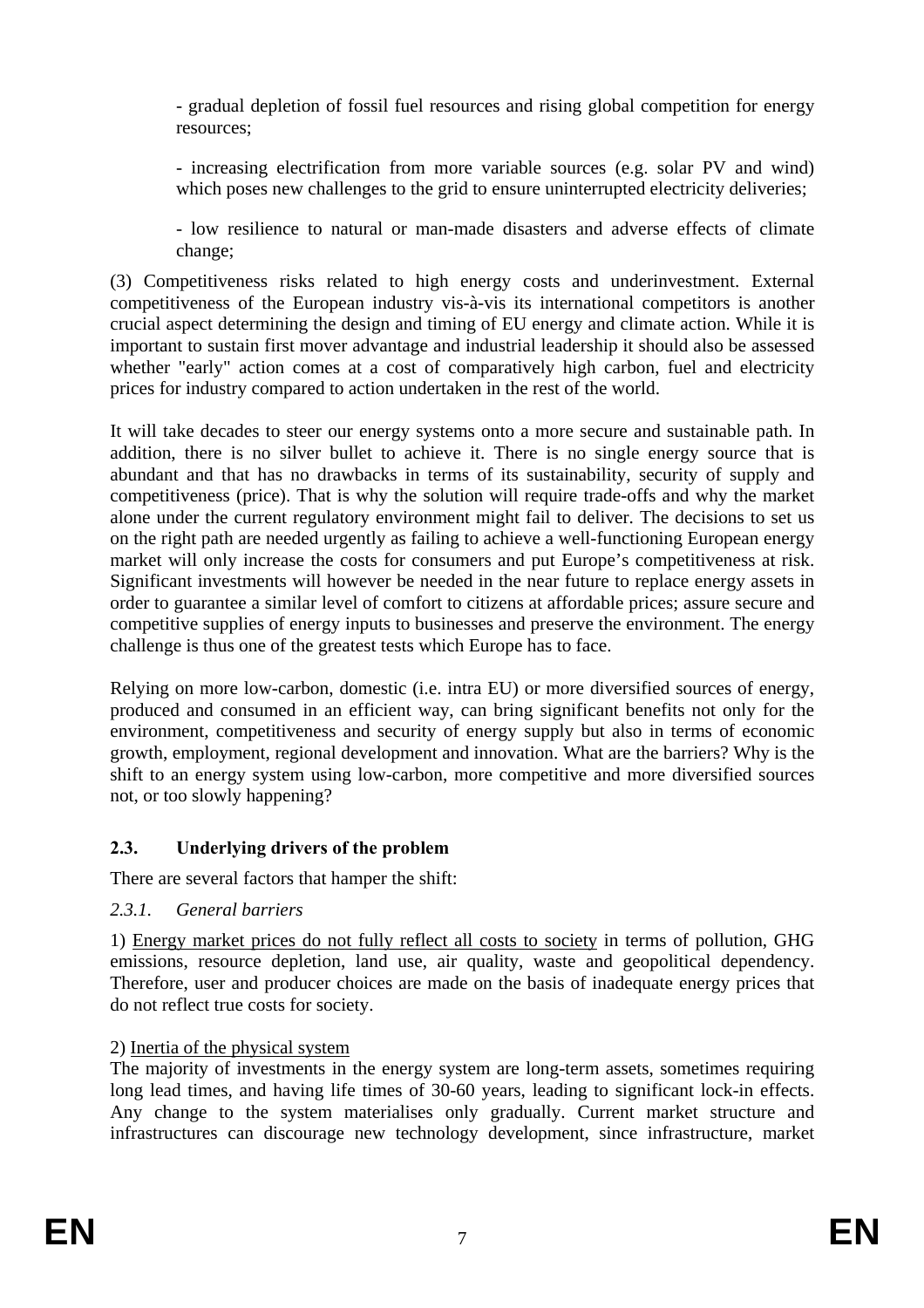design, grid management and development require adaptation and modernisation which represent additional costs which face resistance from industry.

## 3) Public perception and mindset of the users

General public perception of the risks related to the construction of new power plants (largescale RES, nuclear, low-carbon fossil) and infrastructure needed to introduce large shares of renewables (which additionally implies new grid lines and large energy storage technologies) or of CO2 storage can be more negative than expert judgements. Public acceptance was also acknowledged as important by many respondents in public consultation. It can also take a long time and require adequate incentives or regulation to persuade people to change the way they heat their houses, transport themselves, etc.

## 4) Uncertainty concerning technological, demand, prices and market design developments

The energy system is characterised by a large proportion of long-term fixed costs that need to be recovered over several decades. Uncertainty about future technologies, energy demand development, market integration and rules<sup>14</sup>, carbon and fuel prices, availability of infrastructures can significantly increase investor risks and costs, and make consumers and businesses reluctant to invest. Private investors can cope well with some categories of risks but policy makers and regulators can contribute to decreasing the uncertainties as regards political and regulatory risks.

## 5) Imperfect markets

There is weak competition in some Member States where markets are still dominated by incumbents. In particular, the absence or lack of effective non-discriminatory third party access to infrastructure can constitute an entry barrier for new entrants. Another factor is market myopia, i.e. the fact that long-term investments are not necessarily pursued by market actors who are generally drawn towards shorter-term gains.

Regarding new infrastructure investments, it can be difficult to clearly identify the beneficiaries, and therefore efficiently allocate the costs of new investments. In addition, in liberalised markets with various players, interdependencies might impose additional efforts to coordinate some investments (it is unrealistic to expect wind power plants to be constructed in the North Sea if no adequate grid is built).

In some Member States developing markets for energy efficiency services and decentralised RES are faced with a low number of actors on the supply side (lack of qualified labour force) as well as on the demand side (low levels of consumer awareness partly as a consequence of the ongoing rapid technological advances) and the lack of enabling regulatory framework. This has a particularly negative effect on the uptake of energy services companies (ESCOs) that can provide integrated energy saving solutions together with financing schemes. Renewable energy can also suffer from market designs that have been developed alongside the development and optimisation of centralised power generation and trading.

 $14$ 

<sup>14</sup> As regards market developments, questions about adequacy and intensification of incentives for investments; future of support schemes for RES and other technologies; support mechanisms/regulations for energy efficiency; etc might arise.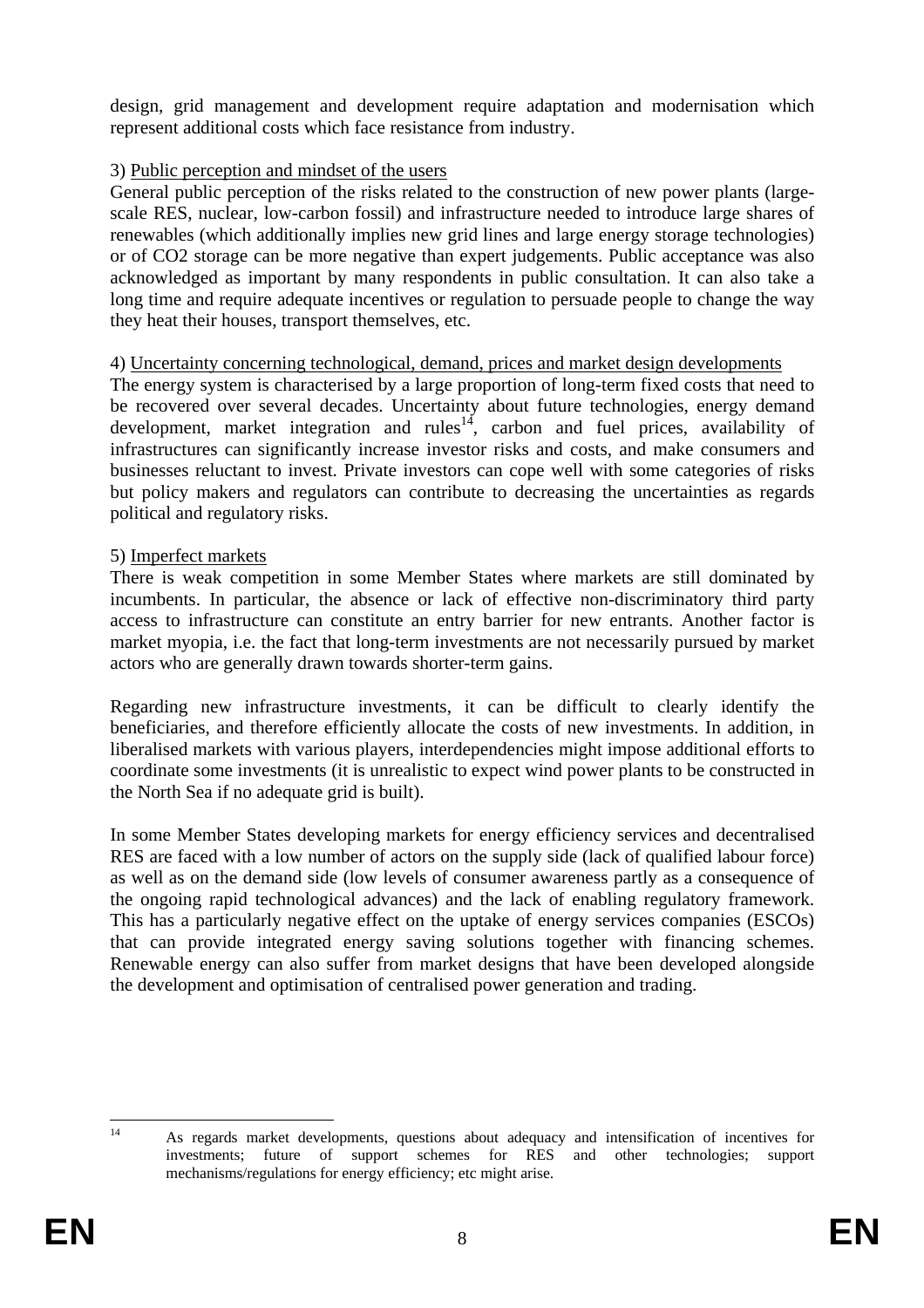### <span id="page-9-0"></span>*2.3.2. Sector specific barriers*

Besides these factors and based on **an evaluation of ongoing policies**15, there are problems specific to energy efficiency, infrastructure, security of supply and low-carbon generation technologies which are discouraging investments.

## Energy efficiency

Though a number of initiatives were undertaken at EU level since the mid-1990s, the European Energy Efficiency Action Plan<sup>16</sup> created a framework of legislation, policies and measures with a view to realise the 20% energy efficiency and saving objective. After years of growth, the EU primary energy consumption has stabilized in 2005 and 2006 at around 1,825 Mtoe and decreased in 2007, 2008 and 2009 to reach around 1,700 Mtoe<sup>17</sup>. Energy intensity kept improving. For the first time, the latest business-as-usual scenario projections (PRIMES 2009) show a break in the trend of ever-increasing energy demand in the  $EU27^{18}$ .

However, the EU is far from reaching its 20% objective. The projections indicate that with the rates of implementation of the current energy efficiency policies in Member States only half of the objective might be achieved by  $2020^{19}$ . Furthermore, while the economic crisis contributed to this decrease in energy consumption, it has also negatively impacted energy efficiency investment decisions at all levels - public, commercial and private. As a response to this, the Commission has recently adopted two new initiatives - an Energy Efficiency  $Plan^{20}$ and a Directive on Energy Efficiency - aiming at stepping up efforts towards the 20% target.

In addition to the above mentioned barriers, there are many examples of **split incentives or principal-agent** market failures in the energy sector where the decision maker may be partially detached from the price signals. For example, landlords are often the decisionmakers about renovation of buildings, but it is usually tenants that pay the energy bills and benefit from their reduction, giving landlords little reason to invest.

#### Internal market

The process of opening the EU energy markets to competition started ten years ago. It has allowed EU citizens and industries to benefit in terms of more choice, more competition for a better service and improved security of supply. Since July 2007, all consumers in all EU countries have been free to switch their suppliers of gas and electricity.

Independent national regulatory authorities have been established in each EU country to ensure that suppliers and network companies operate correctly and actually provide the services promised to their customers. An inquiry into the electricity and gas sectors published in January  $2007<sup>21</sup>$  revealed that too many barriers to competition and too many differences across the Member States remain. In 2007 and 2008, a great deal of effort was put into enhancing competition on the wholesale market; significant progress was made through the

<sup>15</sup> 15 SEC(2010) 1346 final, COMMISSION STAFF WORKING DOCUMENT State of play in the EU energy policy<br>
COM(2006) 545.<br>
2009 Eurostat data are the latest official data.<br>
<sup>18</sup> The scenarios of the "Energy trends 2030" (update 2009) are accessible at the following address:

http://ec.europa.eu/energy/observatory/trends\_2030/doc/trends\_to\_2030\_update\_2009.pdf

<sup>&</sup>lt;sup>19</sup> COM (2011) 109 <sup>20</sup> Communication Energy Efficiency Plan 2011, SEC(2011) 280 final, SEC(2011) 277 final, SEC(2011) 275 final, SEC(2011) 276 final, SEC(2011) 278 final, SEC(2011) 279 final<br>COM(2006) 851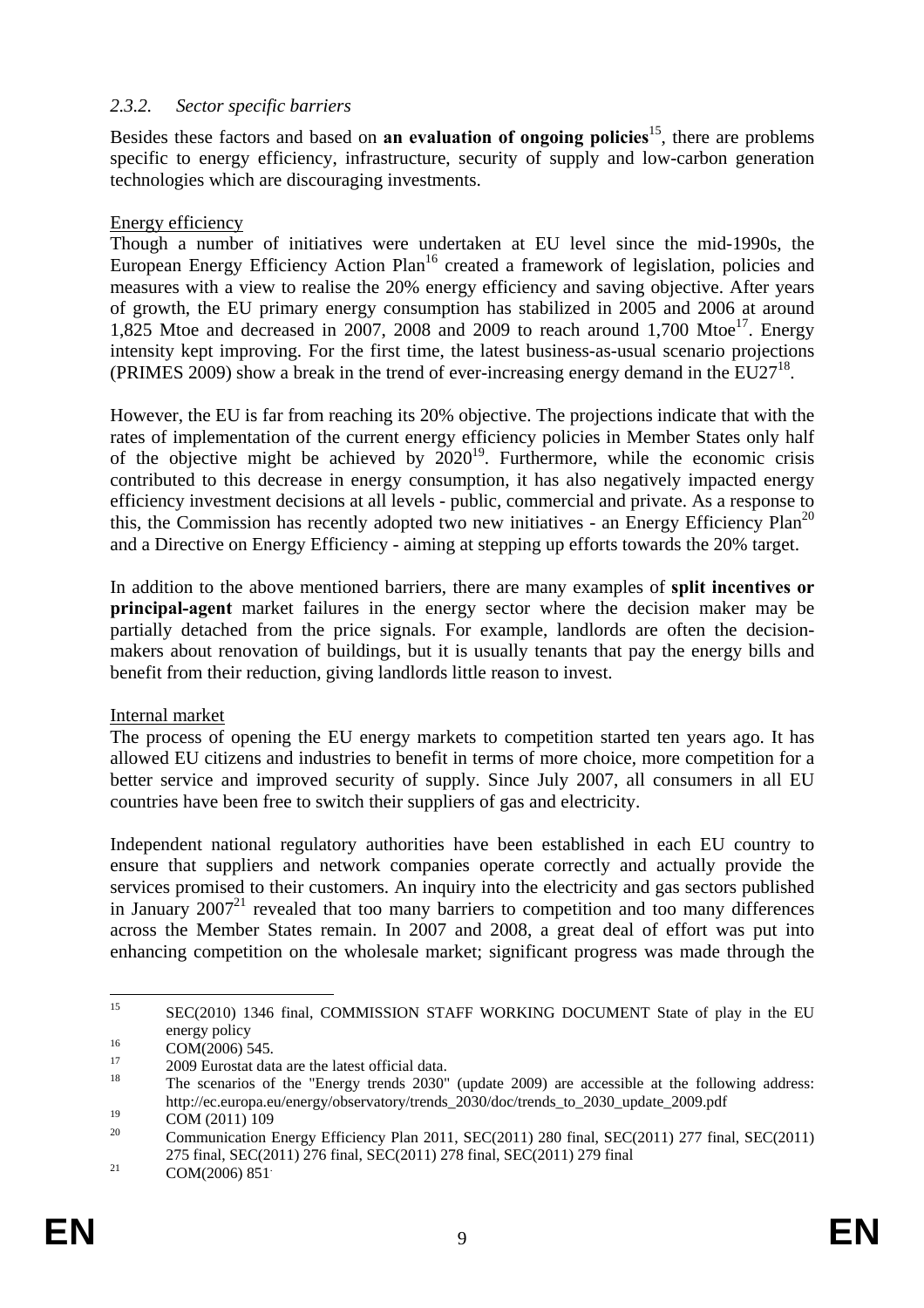regional initiatives. However, the Benchmarking Report adopted in  $2009^{22}$  still showed a mixed picture of the accomplishment of the internal market and revealed in particular that there are still high levels of concentration on the retail and wholesale markets and a lack of liquidity.

To remedy the situation, the Commission came forward with the third internal energy market liberalisation package. It foresees the effective separation of supply and production activities to make the market accessible for all suppliers, the harmonization of powers of national regulators, better cross-border regulation to promote new investments and cross-border trade, effective transparency, as well as assuring that EU and third country companies compete in the EU on an equal footing. For the electricity market, a target model has been agreed in the context of the Florence regulatory forum and for gas markets a target model is under development.

## Infrastructure

Tariff regulation - Transmission is a mostly regulated business at national level and cost allocation to final beneficiaries can be difficult for large trans-European infrastructure. Tariff regulation in most Member States has been based on the principle of cost-efficiency, allowing recovery of costs only for projects based on real market needs or cheapest available solutions, but some externalities, such as innovation, security of supply, solidarity aspects or other wider European benefits may not always be fully taken into account. For infrastructure networks that are entirely new, such as electricity highways or CO2 transport infrastructure, it is likely to be of public interest to ensure that the first investments are compatible with later, more efficient network solutions.

In the EU internal energy market, a key tool to promote interconnections is the trans-European energy networks (TEN-E) programme which has positively contributed to the development and operation of the internal energy market and increased security of supply<sup>23</sup>. Despite the progress achieved, the dramatic changes to the EU energy policy framework in recent years call for a review of the TEN-E framework. The programme has responded too slowly to the major energy and climate goals of today, and is poorly equipped to deal with the growing challenges that will arise from the 2020 and 2050 ambitions. In 2009, as the financial crisis unfolded, EU institutions agreed on the European Energy Programme for Recovery  $(EEPR)^{24}$  which was endowed with a  $\bigoplus$ ,980 million financial envelope in support of gas and electricity interconnection projects, offshore wind projects as well as carbon capture and storage projects.

## Security of supply

EU Energy import dependency for all fuels is 54%. More importantly, the EU is vulnerable to the increasing supply of some commodities by global oligopolies which can create internal and external imbalances. EU experiences of gas supply interruptions in early 2006, 2008, 2009 and 2010, as well as the EU's strong dependence on imports of petroleum products and the geopolitical uncertainty in many producer regions led to the adoption of the Regulation concerning measures to safeguard security of gas supply<sup>25</sup>.

<sup>22</sup>  $\frac{22}{23}$  COM(2010) 84.

 $\sum_{24}^{23}$  SEC(2010) 505.

<sup>24</sup> Regulation (EC) No 663/2009 of the European Parliament and of the Council of 13 July 2009 establishing a programme to aid economic recovery by granting Community financial assistance to projects in the field of energy.<br>Regulation 994/2010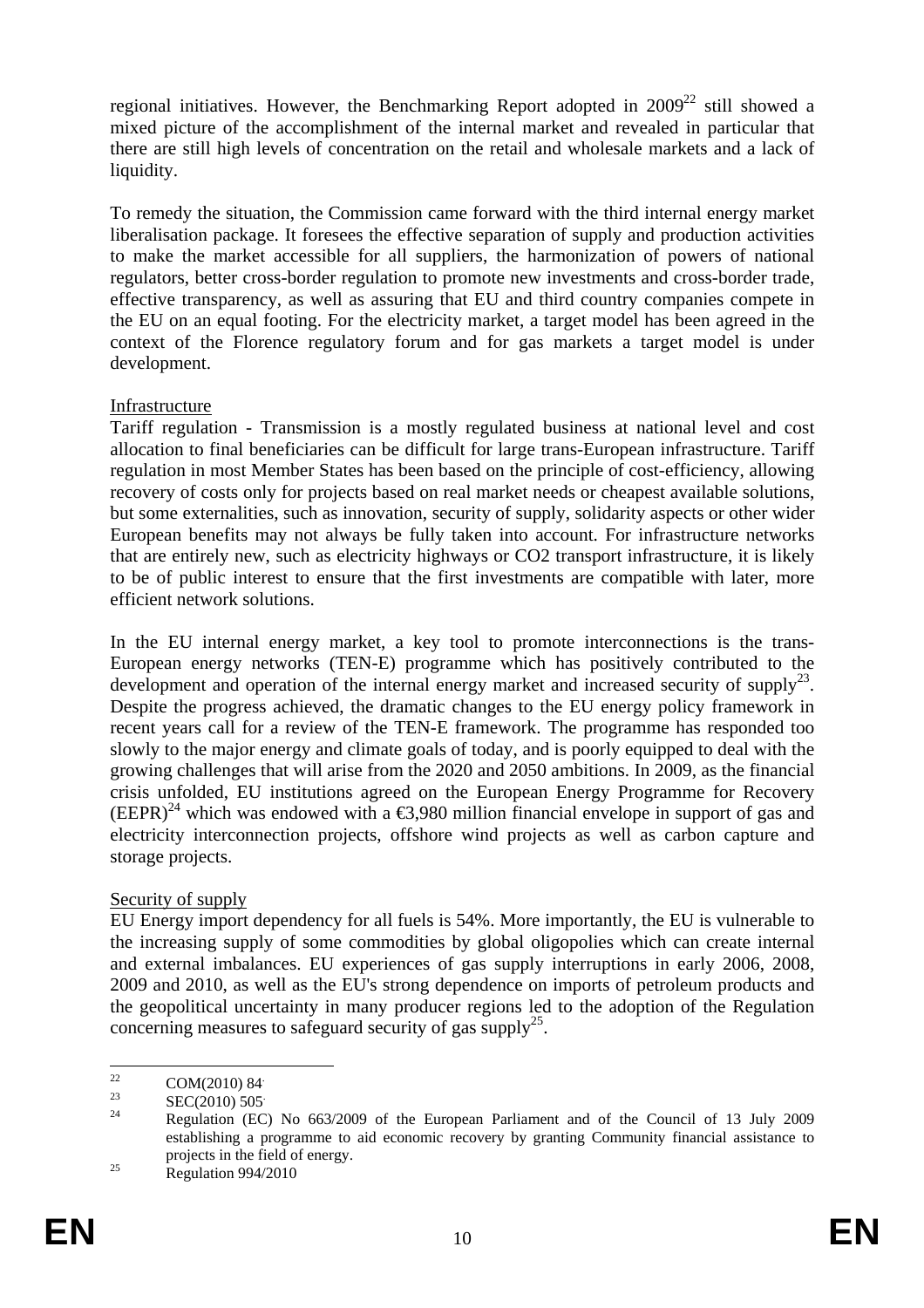Since 1968, EU legislation imposes an obligation on Member States to maintain minimum stocks of crude oil and/or petroleum products that can be used in the event of a supply crisis and a new directive<sup>26</sup> adopted in September 2009 aligns stockholding obligations with those of the International Energy Agency.

Electricity blackouts in the EU in November 2006 highlighted the need to define clear operational standards for transmission networks and for correct maintenance and development of the network. Therefore, in order to ensure the functioning of the internal energy market, the EU established obligations for Member States to safeguard security of electricity supply and undertake significant investment in electricity networks $27$ .

## Low-carbon generation technologies

All low carbon technologies are reliant upon a strong carbon price or other regulatory measures. As well as continuous R&D funding, long-term market or regulatory signals to investors are needed.

## *Renewables*

Some renewables are currently at early development stage, insofar as they often have higher costs than alternatives, though they form part of a sector with rapid technological developments and significantly declining production costs resulting from early economies of scale and technology learning.

Renewable energy production has grown rapidly in the last ten years. The Green electricity Directive (2001/77) and the Biofuels Directive (2003/30) aimed to stimulate an increase in the consumption of renewable energy. The former established an overall EU target of 21% and national indicative targets for the RES shares in gross electricity consumption by 2010. The latter required that all Member States should ensure that at least 5.75% of their petrol and diesel for transport comes from renewable fuels. Despite significant growth, the latest EUROSTAT data indicate that 2010 targets will not be met.<sup>28</sup> The Renewable Energy Directive<sup>29</sup> sets out binding targets for all Member State to achieve the 20% renewable energy target for the EU by 2020 as well as a 10% target for the share of renewable energy in transport. It also addresses the problems of administrative barriers to the development of renewables and their integration in the grids and sustainability requirements for biofuels. According to the Communication on "Renewable Energy: Progressing towards the 2020 target", Member States are on track to reach their overall renewable energy target as well as the sub-target for renewable energy in transport.

| <b>Share of renewable</b><br>energy in | 2001             | Most recent data          | Target 2010<br>(indicative) | Target 2020<br>(binding) |
|----------------------------------------|------------------|---------------------------|-----------------------------|--------------------------|
| electricity generation                 | 13.4% (36 Mtoe)  | 16.6 % $(48$ Mtoe - 2008) | 21%                         | no                       |
| transport                              | $0.3\%$ (1 Mtoe) | $3.5\%$ (11 Mtoe - 2008)  | $5.75\%$ <sup>30</sup>      | $10\%$ <sup>31</sup> [3] |

**Table 1: Renewable energy developments and defined targets.** 

<sup>26</sup> 26 Council Directive 2009/119/EC of 14 September 2009 imposing an obligation on Member States to maintain minimum stocks of crude oil and / or petroleum products.<br><sup>27</sup> Directive 2005/89/EC of the EP and of the Council of 18 January 2006 concerning measures to

safeguard security of electricity supply and infrastructure investment.<br>
COM(2009) 192, The renewable energy progress report.<br>
29 2000/29

<sup>&</sup>lt;sup>29</sup> 2009/28.<br><sup>30</sup> Relates to share of biofuels and other renewable fuels in petrol and diesel for transport<br><sup>31</sup> The 2020 target can be fulfilled through the use of renewable energy in all types of transport. Energy use in maritime and air transport counts only for the numerator, not the denominator.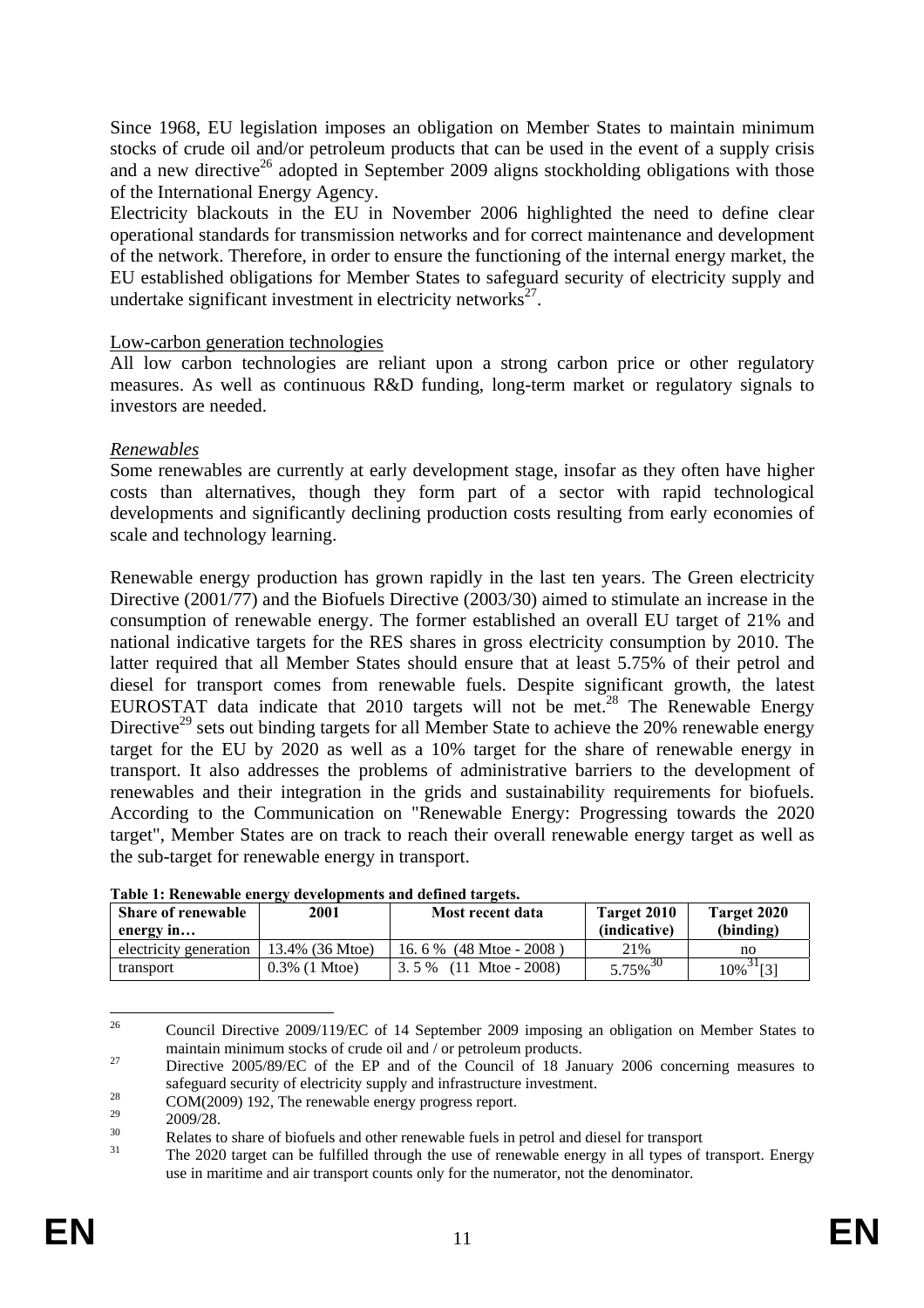| heating <sup>32</sup>             | $9.1\%$ (52 Mtoe) | $12\%$ (67 Mtoe - 2008)     | no target | no  |
|-----------------------------------|-------------------|-----------------------------|-----------|-----|
| Gross final energy<br>consumption | $7.6\%$ (89 Mtoe) | 10.6 $\%$ (132 Mtoe - 2009) | no target | 20% |
| Gross inland                      | 5.8% (101 Mtoe)   | 9.0% (153 Mtoe)             | 12%       | no  |
| consumption                       |                   |                             |           |     |

## *Nuclear*

The EU-27 has the largest number of commercial nuclear power stations in the world: some 150 nuclear reactors are in operation, providing around 30% of the EU's electricity and 60% of low carbon electricity. Although nuclear is a proven technology, in some MS it faces uncertainties regarding public acceptance due to risk perception and often also due to lacking implementation of available technical solutions for long term disposal of nuclear waste. The nuclear accident in Japan could further aggravate public acceptance problems in some MS while possible further increased safety requirements might affect the competitiveness of existing nuclear generation capacities in some MS.

Nuclear safety is and will remain one of the absolute priorities of the EU. A Directive establishing the basic framework for nuclear safety<sup>34</sup> adopted in 2009 provides a Community framework in order to maintain and promote the continuous improvement of nuclear safety. When this Directive will be implemented the EU will be the first major regional nuclear player with common binding nuclear safety rules. On 3 November 2010, the European Commission also proposed a Directive which sets safety standards for disposing spent fuel and radioactive waste.

## *CCS*

As a new and developing industry, CCS faces similar challenges to innovative renewable energy technologies. At present, it is in the early commercial-scale demonstration phase, and is ambitiously striving to be commercially viable soon after 2020. But facing a number of problems, its progress is currently challenged by issues that include financing and public perception concerns in some Member States.

The European Council of March 2007 urged to work towards strengthening R&D and developing the necessary technical, economic and regulatory framework to remove existing legal barriers and to bring environmentally safe CCS to deployment. In 2008, the European Council made a commitment to supporting the design, construction and operation of CCS in up to 12 large-scale demonstration plants by 2015. Demonstration of the technology in commercial plants is considered to be an essential step towards commercialisation of CCS to demonstrate the environmental safety and economic viability of the technology, which is also dependent on strong carbon prices. The CCS Directive<sup>35</sup> establishes a comprehensive legal framework to safely manage the environmental aspects of capture, transport and the geological storage of CO2. The revised ETS Directive ensures that safely stored CO2 is not regarded as emitted and provides therefore a financial incentive for CCS. In addition, 300 million allowances from the New Entrants Reserve (NER) shall be available to support

 $32$ "Heating" is a catch-all term for energy consumption that is neither for transport nor in the form of electricity.

<sup>&</sup>lt;sup>33</sup> A 1997 White Paper established an indicative target of 12% of primary energy consumption in 2010, which was used to derive the 21% target for RES in power generation in 2010<br>Council Directive 2009/71/Euratom of 25 June 2009 establishing a Community framework for the

nuclear safety of nuclear installations.

<sup>&</sup>lt;sup>35</sup> Directive 2009/31/EC on the geological storage of carbon dioxide adopted as part of the Climate and Energy Package in 2009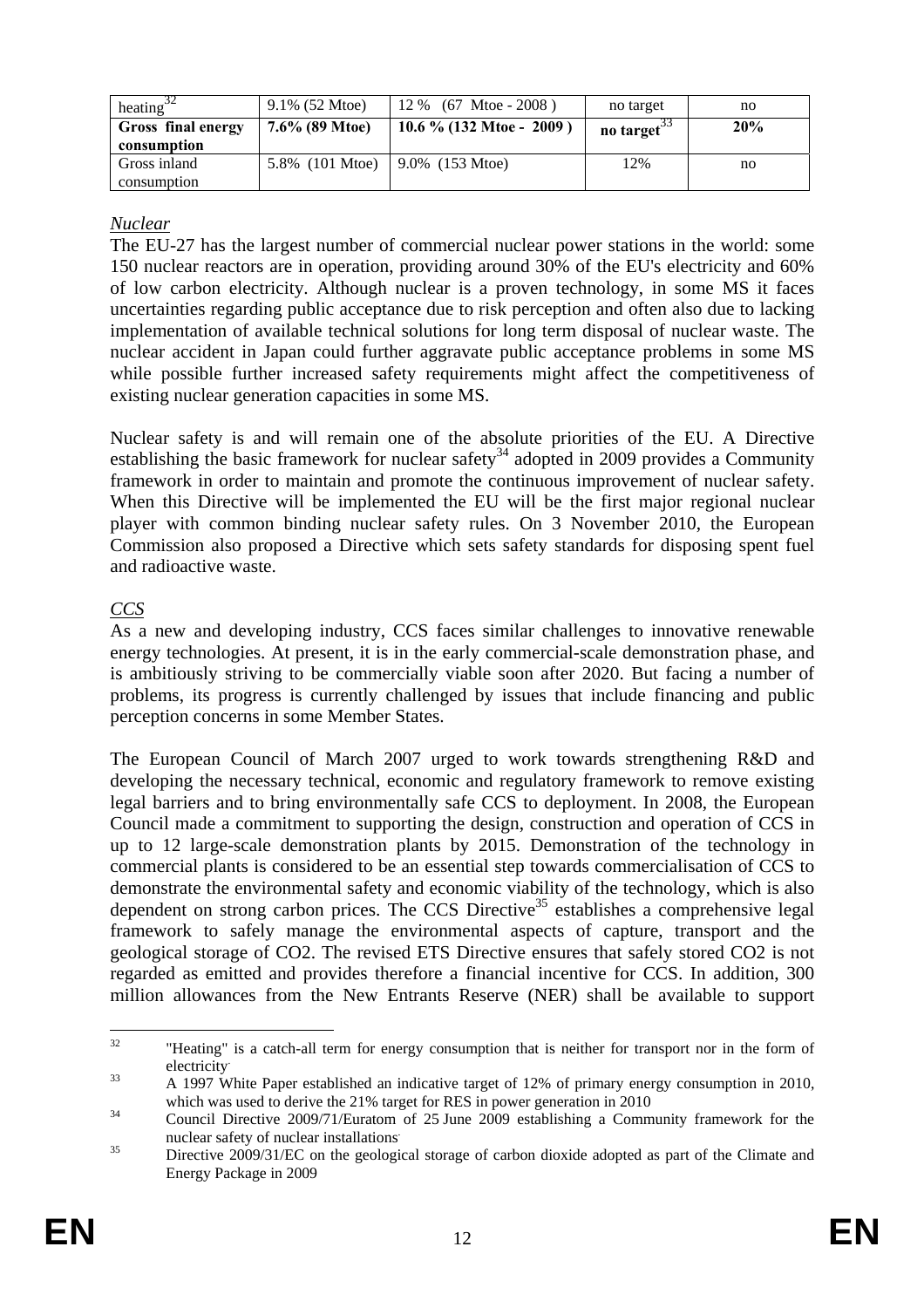commercial-scale CCS and innovative RES demonstration projects under the NER300 funding programme, thus complementing and going beyond funding already provided by the EEPR. CCS is also an important option for decarbonisation of several heavy industries<sup>36</sup>. Moreover, CCS has the potential to deliver carbon-negative power, if it is combined with biomass combustion or co-firing.

As the Energy Roadmap 2050 is a broad policy document without having the ambition of defining individual policy measures, this IA tries to present a broad picture of the challenges and barriers but will not propose solutions to all of them.

## <span id="page-13-0"></span>**2.4. Business as usual developments**

## <span id="page-13-1"></span>*2.4.1. Modelling approach*

The Commission has carried out an analysis of possible future developments in a scenario of unchanged policies, the so-called **"Reference scenario"**. The Reference scenario was also used in the IA for the "Low-carbon economy 2050 roadmap" and IA for the "White Paper on Transport". The Reference scenario is a projection, not a forecast, of developments in the absence of new policies beyond those adopted by March 2010. It therefore reflects both achievements and deficiencies of the policies already in place. In order to take into account the most recent developments (higher energy prices and effects of the nuclear accident in Japan) and the latest policies on energy efficiency, energy taxation and infrastructure adopted or planned after March 2010, an additional scenario called **Current Policy Initiatives scenario (CPI)** was modelled.

Both scenarios build on a modelling framework including PRIMES, PROMETHEUS, GAINS and GEM-E3 models. The PRIMES model is a modelling system that simulates a market equilibrium solution for energy supply and demand. The model is organized in sub-models (modules), each one representing the behaviour of a specific (or representative) agent, a demander and/or a supplier of energy. GAINS complements PRIMES with consistent estimates of non-CO2 emissions and their contribution to reach the policy targets included in the reference scenario. PROMETHEUS is a stochastic world energy model used for determining fossil fuel import prices, while the results of the GEM-E3 general equilibrium model are used as inputs of macro-economic (e.g. GDP) and sectoral numbers (e.g. sectoral value added) for PRIMES. Several EU scenarios were established at different points in time using a framework contract with National Technical University of Athens (author and owner of the PRIMES model).

#### <span id="page-13-2"></span>*2.4.2. Assumptions*

The Reference scenario 2050 includes current trends and recent Eurostat and EPC/ECFIN long term projections on population and economic development. It takes into account the upward trend of import fuel prices in a highly volatile world energy price environment. Economic decisions are driven by market forces and technological progress in the framework of concrete national and EU policies and measures implemented by March 2010. The 2020 targets for RES and GHG will be achieved in this scenario, but there is no assumption on targets for later years besides annual reduction of the cap in the ETS directive.

The CPI scenario builds on the same macroeconomic framework and includes policy initiatives adopted after March 2010 or policy initiatives currently being planned as well as updated technology assumptions for nuclear and electric vehicles.

 $36^{\circ}$ 

<sup>36</sup> According to recent Technology Roadmap from IEA/ UNIDO, CCS could reduce CO2 emissions by up to 4.0 gigatonnes annually by 2050 in industrial applications, accounting for 9% of the reductions needed to halve energy-related CO2 emissions by 2050.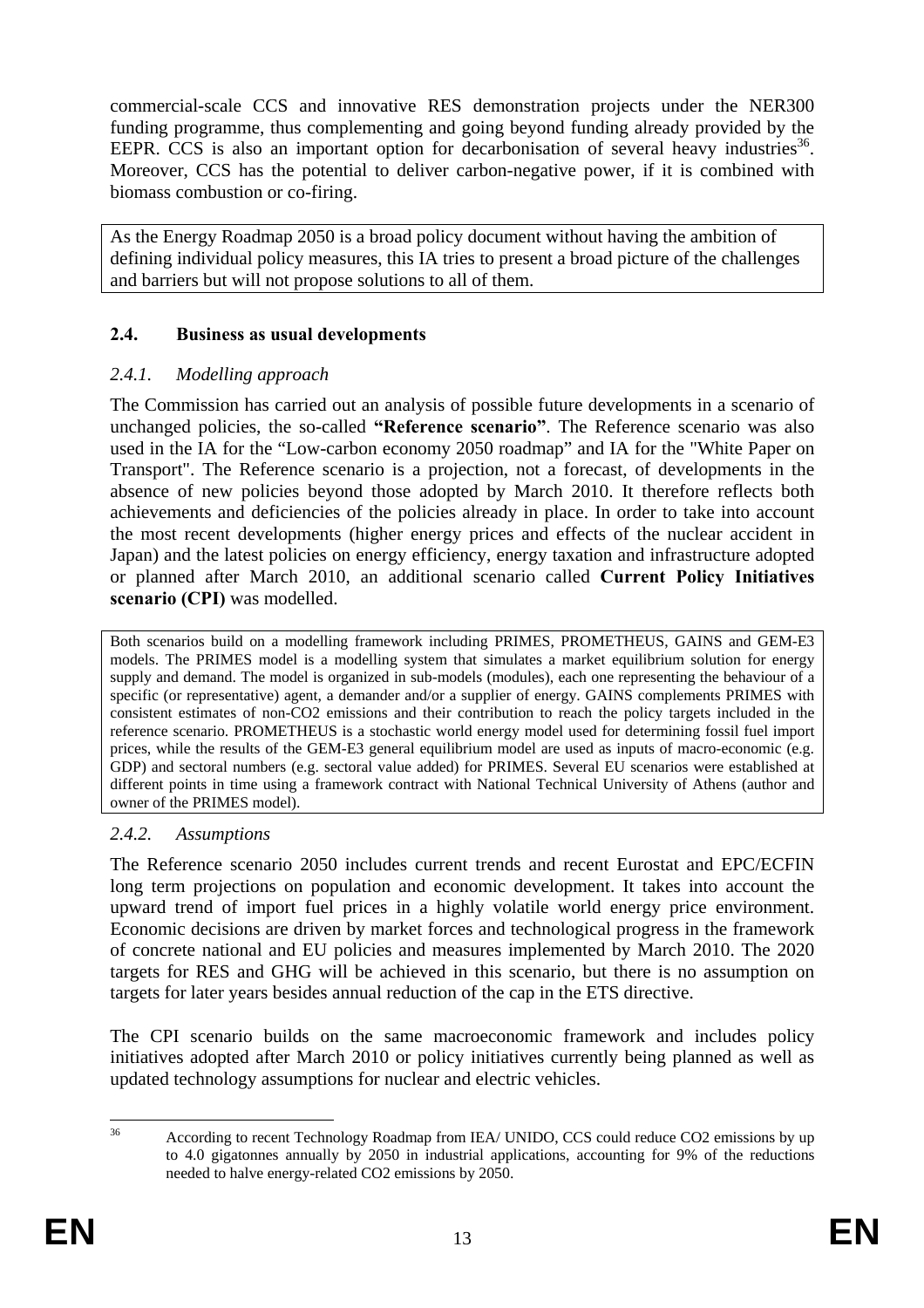The main assumptions used for both scenarios are presented in table 2 and all assumptions and more detailed description of results can be found in Annex 1 (part A).

**Table 2: Main assumptions in the Reference scenario 2050 and Current Policy Initiatives Scenario** 

**GDP growth rate:** 1.7 % pa on average for 2010-2050

**Oil price:** 106 \$/barrel in 2030 and 127 \$/barrel in 2050 (in year 2008 dollars)<sup>37</sup>

**Main policies included (Reference scenario):** Eco-design and Labelling directives adopted by March 2010; Recast of the Energy Performance of Buildings Directive, EU ETS directive; RES directive (20% target); Effort Sharing Decision (non-ETS part of the 20% GHG target); Regulation on CO2 from cars and vans.

**Main policies included (Current Policy Initiatives scenario)** in addition to those already included in the Reference scenario 2050: Energy efficiency Plan; facilitation policies for infrastructure and updated investments plans based on ENTSO-e Ten Year Network Development Plan; Nuclear Safety Directive; Waste management Directive; revised Energy Taxation Directive

Consequences of the Japanese nuclear accident leading to abandon of nuclear programme in Italy, nuclear phaseout in Germany and in case of nuclear lifetime extension up to 20% higher generation costs reflecting higher safety requirements as well as introduction of a risk premium for new nuclear power plants; revisiting of progress on CCS in demonstration projects and policies and initiatives leading to slightly higher uptake of electric vehicles.

**Costs for technologies:** Technology parameters are exogenous in the PRIMES modelling and their values are based on current databases, various studies and expert judgement and are regularly compared to other leading institutions. Technologies are assumed to develop over time and to follow learning curves which are exogenously adjusted to reflect the technology assumptions of a scenario. Overall, mature fossil fuel, nuclear as well as large hydroelectric technologies exhibit rather stable technology costs, except for innovative concepts such as 3rd generation nuclear power plants or carbon capture and storage (CCS), where costs decline with further RTD and more technology experience. Similar developments are assumed for new renewable technologies, such as off-shore wind and solar PV as has been witnessed in the past for most energy technologies (e.g. on-shore wind or more recently solar energy).

**Drivers:** Within these framework conditions market forces drive energy and emission developments. Economic actors optimise their supply and demand behaviour while the simulation of energy markets in the model derives energy prices, which in turn influence the behaviour of energy actors (power generators, various industrial and service consumers, households, transport, etc). The Reference and CPI scenarios do not assume any additional policies. The model provides a simulation of what the interplay of market forces in the current economic, world energy, policy and technology framework would bring about if no new policies would be put in place.

All scenarios are built on assumptions of perfect foresight and "representative" consumer leading to a very high certainty on regulatory framework for investors and rather optimistic deployment of technologies by households and services that will be challenging to ensure in practice.

#### <span id="page-14-0"></span>*2.4.3. Energy developments*

#### *Energy consumption*

Primary energy consumption peaked in 2006, from which point it decreases slightly up to 2050 (-4%). This is despite economic growth leading to a doubling of GDP between 2005 and 2050.

Final energy consumption continues rising until 2020, after which demand stabilises as more efficient technologies have by then reached market maturity and the additional energy

 $37$ 37 Short-term projections for oil, gas and coal prices were slightly revised according to the latest developments in the Reference scenario as compared to the version used in the low carbon economy roadmap.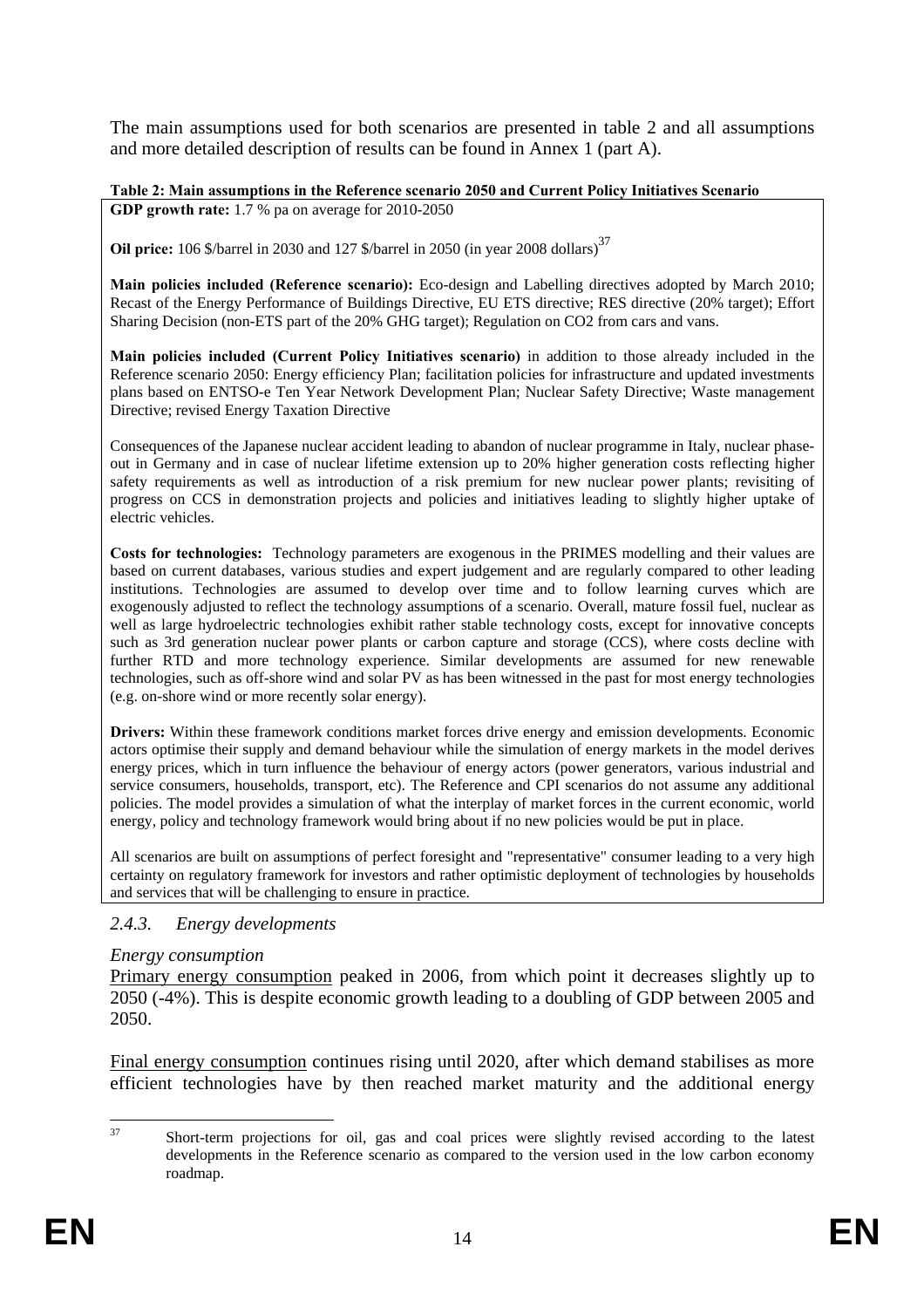efficiency of the appliances is sufficient to compensate for increased demand. The share of sectors remains broadly stable with transport remaining the biggest single consumer accounting for 32% in 2050; the industrial share increases slightly while that of households declines a bit.

In the CPI scenario, further energy savings are brought about mainly by energy efficiency measures for households and services sector and efficiency improvements in energy transformation in the short to medium term leading to further declines in final energy demand which remains 4-6% below the Reference scenario. There are marked changes also at the level of primary demand in 2020 (-5.0%); 2030 (-5.8%) and 2050 (-8.4%).

The energy intensity of the economy and of different sectors decreases. Increased energy efficiency in the residential sector is due to the use of more efficient energy equipment (appliances, lighting, etc.) and buildings, being driven by the Eco-Design regulations and by better thermal integrity of buildings reflecting the Recast of the Energy Performance of Buildings Directive. Energy consumption in transport is decoupling significantly from underlying transport activity growth due to the use of more energy efficient vehicles; this development is largely driven by more fuel efficient cars, in particular hybrids, following the CO2 performance standards set by the CO2 from cars regulation<sup>38</sup>.

There is considerable fuel switching in final and primary energy demand in the Reference scenario. In primary energy, the dominance of fossil fuels diminishes with its share falling from 83% and 79% in 1990 and 2005, respectively, to only 64% in 2050. While non fossil fuels (RES and nuclear) account for 36% of primary energy in 2050, they reach a significantly higher share in the 2050 electricity mix. Energy sources not emitting CO2 supply 66% of electricity output in 2050, with 40% RES and 26% nuclear.



#### **Graph 1: Reference scenario- Fuel shares in primary energy**

In the CPI scenario, the share of nuclear is lower due to a change in nuclear assumptions. In this new policy environment gas and RES replace nuclear and thereby increase their share over Reference scenario levels.

*Power generation* 

<sup>38</sup> 

Regulation on CO2 from cars 2009/443/EC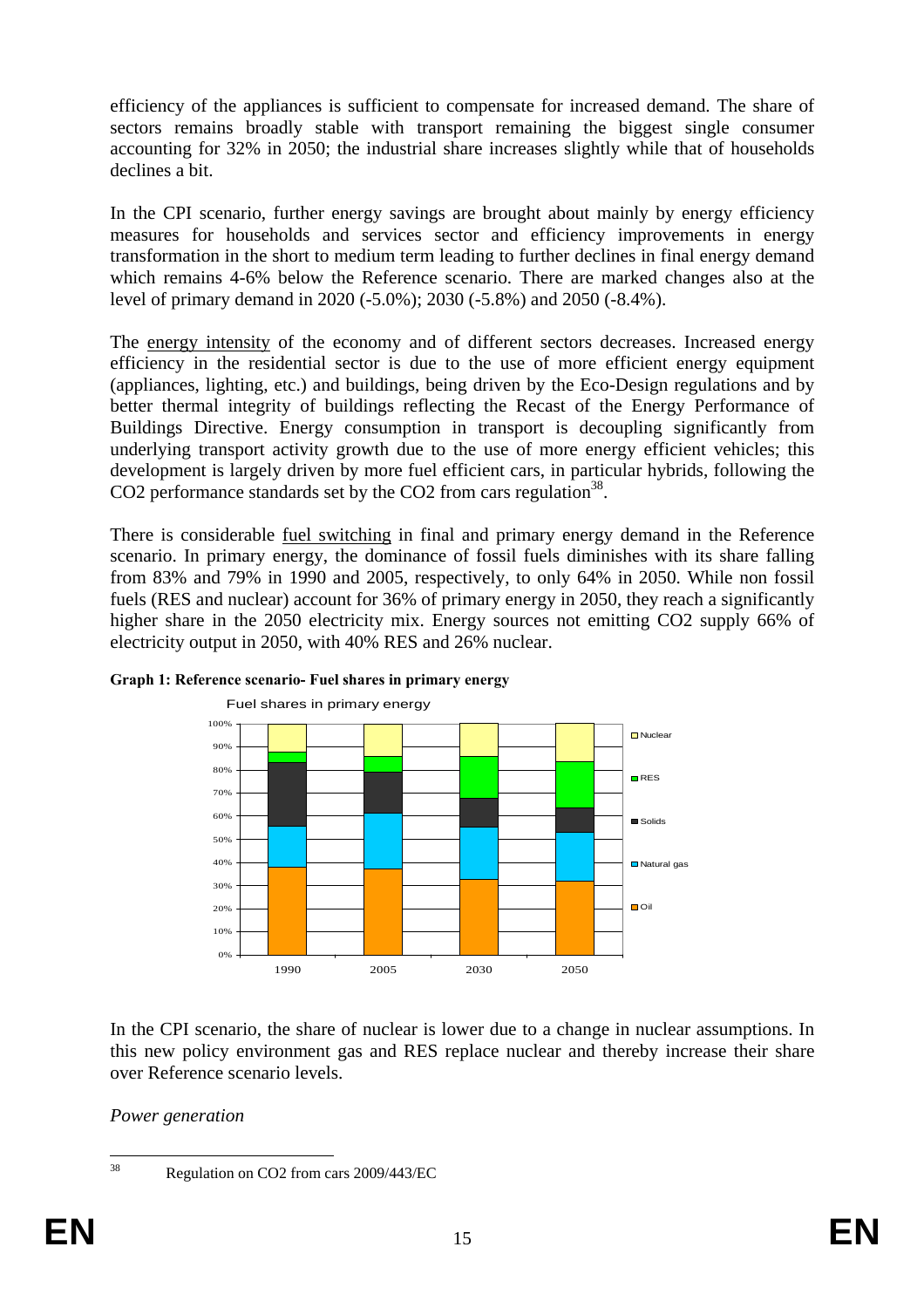The demand for electricity continues rising and there is a considerable shift towards RES with a strong increase in wind. Power generation and capacity from solids decrease throughout the projection period due to increasing carbon prices that reduce the competitiveness of this technology; gas power generation capacity increases, also as peak load activated during backup periods due to the increased amount of RES in the system. As a result of the large increase in RES in power generation the load factor of the system decreases given the more widespread use of technologies that run only a limited number of hours per year. Investment in power generation increases over the projection period, driven by RES and gas.

The carbon intensity of power generation falls by over 75% in 2050 compared to 2010 levels, driven by the decreasing ETS cap and rising carbon prices. CO2 emissions from power generation decline by  $2/\overline{3}^{rd}$  between 2010 and 2050, while electricity demand still increases. This strong decarbonisation is brought about by fuel switching to RES and nuclear, an increasing share of gas in fossil fuel generation and significant penetration of CCS after 2030. In 2050 18% of electricity is generated through power plants with CCS (solids and gas).

Electricity demand in the CPI scenario falls well below electricity use in the Reference scenario (by 6.5% in 2030 and 4.3% in 2050), reflecting measures in the Energy Efficiency Plan and the revised Energy Taxation Directive. The CPI scenario takes account of the post Fukushima policy change in Member States, notably the abandonment of the nuclear programme in Italy, and new initiatives, such as the nuclear stress tests that will tend to increase costs for new power plants and retrofitting. The CPI scenario has significantly lower CCS penetration primarily as a result of the ETS price being lower in the longer term and also as a consequence of the relatively moderate progress that has been made since 2009 (Reference scenario) towards the EU objective of having up to 12 large-scale CCS demonstration plants operational by 2015 in Europe.

|                                                |       |       | <b>Current Policy Intitiatives</b> |       |         | Difference from Reference |          |
|------------------------------------------------|-------|-------|------------------------------------|-------|---------|---------------------------|----------|
|                                                | 2005  | 2020  | 2030                               | 2050  | 2020    | 2030                      | 2050     |
| Gross electricity generation (TWh)             | 3274  | 3645  | 3780                               | 4621  | $-121$  | $-286$                    | $-311$   |
| Shares in gross electricity generation         |       |       |                                    |       |         | in percentage points      |          |
| <b>RES</b> share                               | 14,3% | 34,5% | 43,6%                              | 48,8% | 1,2%    | 3,1%                      | 8,5%     |
| Nuclear share                                  | 30,5% | 23,9% | 20,7%                              | 20,6% | 0.8%    | $-3.8%$                   | $-5.8%$  |
| Fossil fuel share                              | 55,2% | 41,6% | 35,7%                              | 30,6% | $-2,0%$ | 0.7%                      | $-2,7%$  |
| CCS share                                      | 0.0%  | 0.7%  | 0.8%                               | 7,6%  | $-0.6%$ | $-2,1%$                   | $-10.2%$ |
| Prices in $\epsilon$                           |       |       |                                    |       |         |                           |          |
| ETS $(€(08)/t$ CO2)                            | 0,0   | 15,0  | 32,0                               | 51,0  | $-2,5$  | $-8,0$                    | 1,0      |
| Average electricity price (in $\in (08)/MWh$ ) | 110.1 | 148.5 | 159,0                              | 159,9 | 0,0     | 1,3                       | 6,1      |

| Table 3: Electricity related indicators in CPI scenario and differences from Reference |
|----------------------------------------------------------------------------------------|
|----------------------------------------------------------------------------------------|

## *Heating*

A strong increase in demand for distributed steam and heat can be observed between 2005 and 2020 following strong CHP promoting policies, as well as commercial opportunities that arise from gas and biomass based CHP technologies. In the longer term further demand for distributed heat in the tertiary and residential sectors slows down as a result of the trend towards electrification (i.e. heat pumps) and higher energy efficiency which limits the overall demand for heating. In industry the increase in demand for distributed steam is projected to continue in the future because the changes of industrial activity are favourable for sectors with high demand for steam such as chemicals, food, tobacco, and engineering.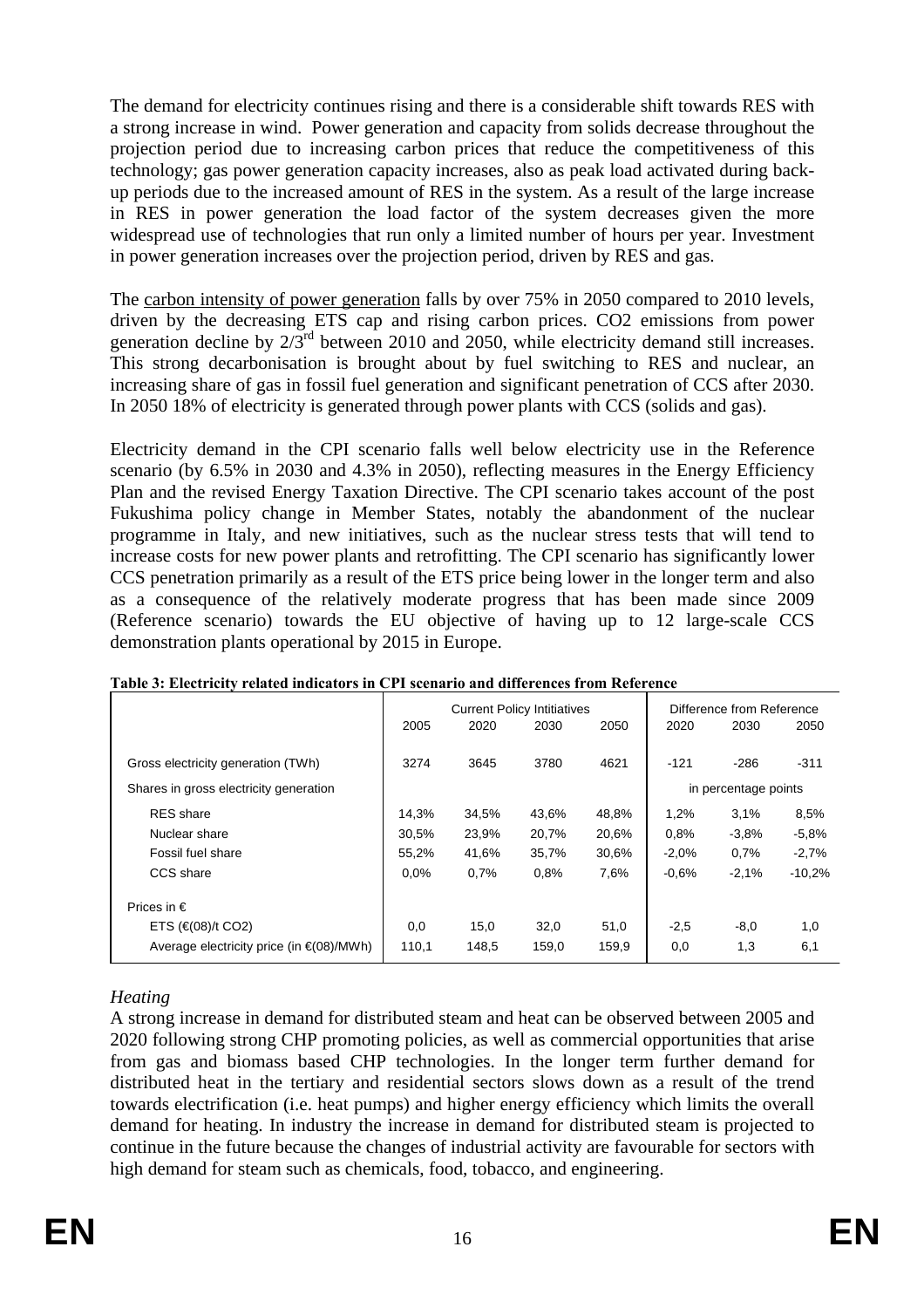In the CPI scenario, demand for distributed heat rises compared to current levels but is 1-2% lower than in the Reference scenario, reflecting the effects of more efficient heating systems used in houses.

#### *Transport*

Transport accounts today for over 30% of final energy consumption. In a context of growing demand for transport, final energy demand by transport is projected to increase by 5% by 2030 rising further marginally by 2050. Transport growth is driven mainly by aviation and road freight transport. The EU transport system would remain extremely dependent on the use of fossil fuels. Oil products would still represent 88% of EU transport sector needs in 2030 and 2050 in the Reference scenario.

Energy consumption in transport is little affected by current energy policy initiatives (- 1.7% in 2030 and -5.7% in 2050). Changes from the Reference scenario are brought about in particular by the proposed new energy taxation system and through the somewhat more favourable policy environment for electric and plug-in hybrid vehicles.

## *Policy relevant indicators (and targets)*

Emissions - It is estimated that a continuation of current trends and policies (Reference scenario) would result in 40% reduction in energy-related CO2 emissions between 1990 and 2050 and 26% by 2030. All GHG emissions would fall 40% by 2050 (29% by 2030) which represents about half of the domestic efforts needed by a developed economy in the context of limiting climate change to  $2^{\circ}C^{39}$ . Most emissions continue to be energy related emissions. Carbon intensity falls markedly. Producing one unit of GDP in 2050 would lead to only 21% of energy related CO2 emissions that were required in 1990.

In the CPI scenario emission reductions are broadly similar to those in the Reference scenario. CO2 emissions in 2050 are 41% below 1990 values and below those reached in the Reference case due to greater energy intensity improvements brought about by vigorous energy efficiency policies which overcompensates worsening carbon intensity due to lower availability of nuclear and CCS and lower ETS carbon prices. Total GHG emissions in 2050 decrease by 39% below the 1990 level (1 percentage point less than in the Reference scenario) mainly a result of changes of the carbon price over the next decades.

ETS prices under developments in the Reference scenario rise from  $40 \text{ } \in (08)/tCO2$  in 2030 to 52 € in 2040 and flattens out to 50 € in 2050. The ETS price in the CPI scenario is lower for most of the projection period reflecting efficiency and RES policies (by about 20% in 2025- 2035) and ends at 51 € in 2050.<sup>40</sup>

<sup>39</sup> This includes also some energy-related non-CO2 emissions, e.g. methane emissions from coal mining and losses in gas distribution networks and F-Gas emissions related to air conditioning and refrigeration. While the former are estimated to decrease under current trends, the latter are projected to increase considerably. For a more detailed analysis of the overall GHG reduction efforts needed and of trends in non-CO2 emissions see the Impact Assessment of the Roadmap for moving to a competitive

low carbon economy in 2050 (SEC(2011)288).<br>
Correspondingly, a higher amount of banking of ETS allowances beyond 2020 takes place in the CPI scenario compared to the Reference scenario, rising from around 2000 Mt to 2700 Mt in 2020 and reducing more slowly in the post-2020 period. For a detailed interplay of ETS, other policies, carbon prices and ETS allowance banking see SEC(2010)650 part 2.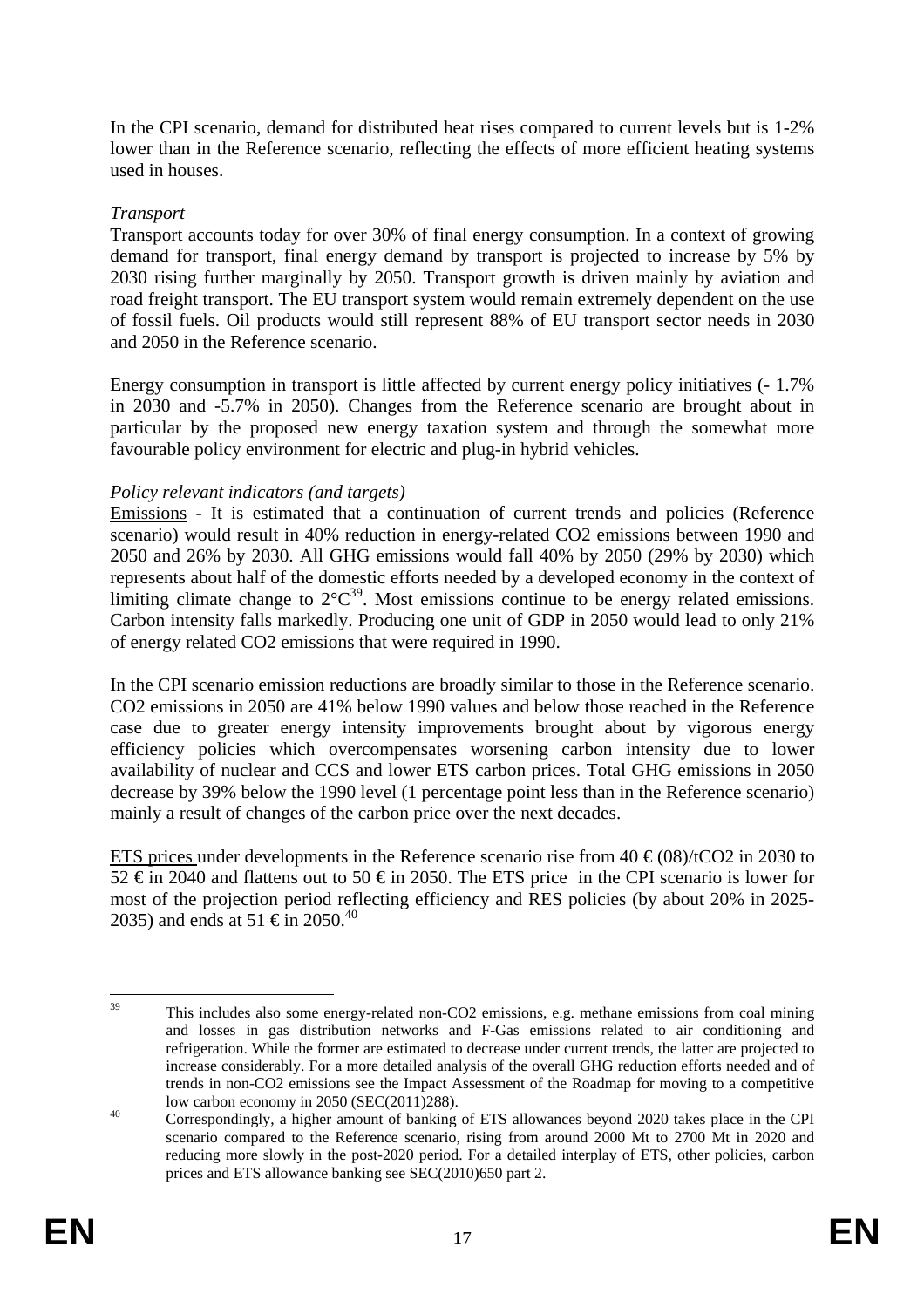RES target - The Reference scenario assumes that the RES target is reached in 2020; the RES share continues rising in the Reference scenario to reach 24% in 2030 and over 25% in 2050. Further penetration of RES progresses more slowly due to the assumed phasing out of operational aid to mature RES technologies. RES in transport contribute 10% in 2020 to comply with the RES directive; this share increases to 13 % by 2050. However, the pace of electrification in the transport sector is projected to remain slow in the Reference scenario: electric propulsion in road transport does not make significant inroads by  $2050^{41}$ . The CPI scenario has higher RES shares, e.g. 25% RES in final energy in 2030 and 29% in 2050.

The indicative 20% energy savings objective for 2020 would not be achieved under current policies - not even by 2050. The Reference scenario would deliver 10% less energy consumed in 2020 compared to the 2007 projections. The CPI scenario delivers significantly more. Energy consumption in 2020 is 14% below the 2007 projections further decreasing significantly up to 2050.<sup>42</sup>

Import dependency - Total energy imports increase by 6% from 2005 to 2050. The increase is rather limited despite decreasing indigenous production, as rising gas (+28% from 2005 to 2050) and biomass imports are compensated by a marked decline in coal imports while oil imports remain broadly stable. Import dependency rises above the present level (54%), reaching 58% in 2020 and flattening out to 2050 thanks to more RES and nuclear. It remains broadly unchanged in the CPI scenario.

Average electricity prices rise up to 2030 and stabilise thereafter. The price increase up to 2030 is due to three main elements: RES supporting policies, ETS carbon price and high fuel prices due to the world recovery after the economic crisis. Thereafter electricity prices remain stable because of the techno-economic improvements of various power generation technologies that limit the effects of higher input fuel prices and CO2 prices. In the CPI scenario, electricity prices are slightly higher (1% in 2030 and 4% in 2050) reflecting the lower share of nuclear as well as higher lifetime extension costs post Fukushima and high investments for new electricity generation capacity, especially RES.

Total costs of energy (including capital costs, energy purchases and direct efficiency investment costs) are rising fast over the projection period but are not equally distributed across sectors. Energy related expenditures in households rise strongly while the growth of energy related costs for services and industry is more moderate. Energy costs are rising faster than GDP and represent around 15.1% of GDP in 2030 (up from 10.5% in 2005) and 14.3% in 2050. The faster rate of growth relative to GDP reflects significant investments needs in energy production, transmission and distribution as well as demand based energy efficiency measures. Under the CPI scenario, system costs are slightly higher amounting to 15.3% and 14.6% in relation to GDP in 2030 and 2050, respectively, reflecting in particular greater investment requirements.

 $41$ 41 The Reference scenario does not cover the European Commission CARS 21 (Competitive Automotive Regulatory System for the 21st century) initiative and the recent initiatives of car manufacturers as regards electric vehicles.

<sup>&</sup>lt;sup>42</sup> The results diverge slightly from the assessment done for the Energy Efficiency Directive. In fact, measures of the Energy Efficiency Directive were taken but they are expected to produce effects over a longer period of time. Also the stringency of energy efficiency measures is assumed to be slightly lower. However, a more vigorous implementation of the Energy Efficiency Directive is assumed in decarbonisation scenarios which all surpass the indicative 20% target in the decade 2020-2030.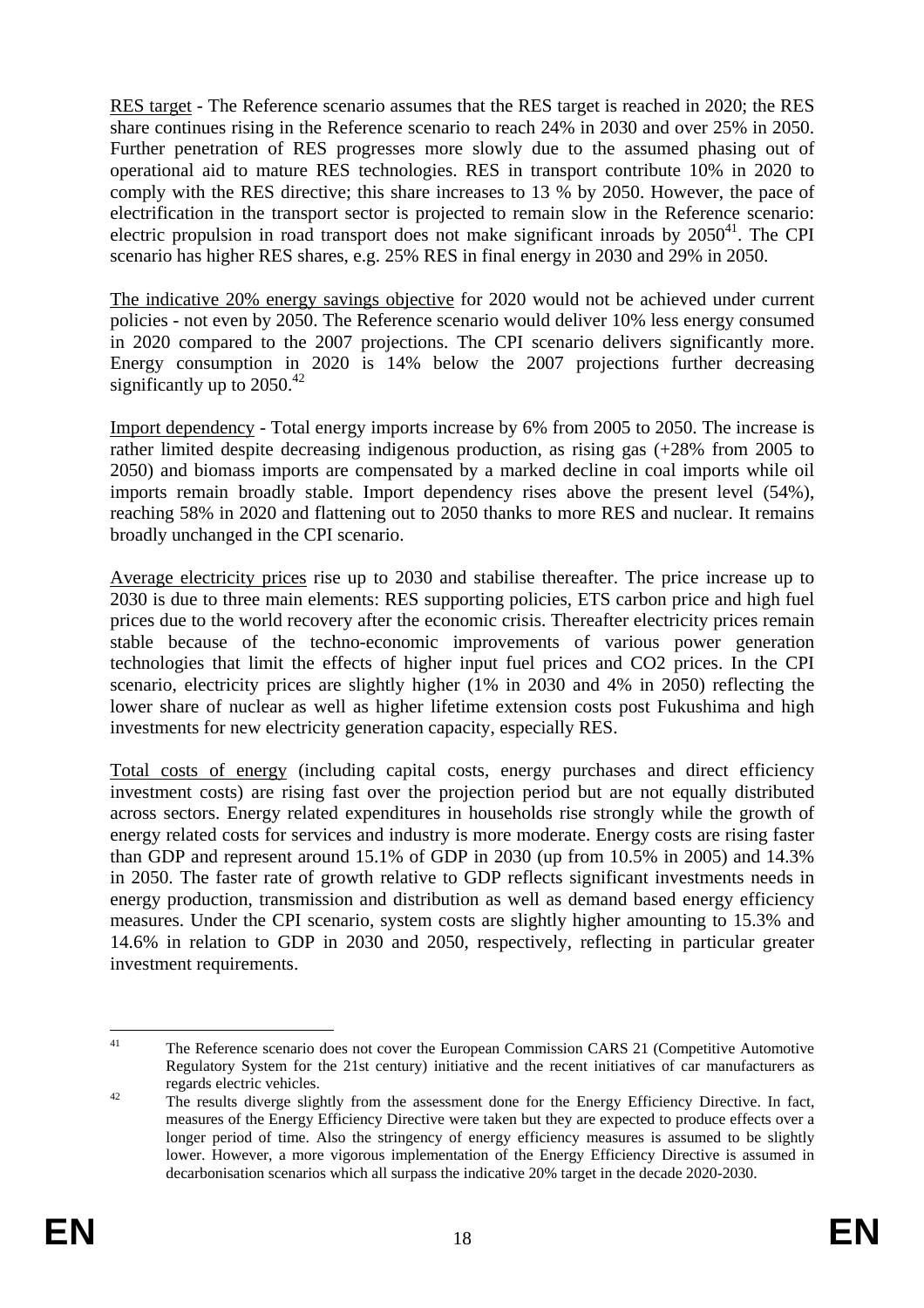## <span id="page-19-0"></span>*2.4.4. Sensitivity analysis*

Considering the high degree of uncertainty surrounding projections over such a long time horizon, a sensitivity analysis has been carried out with respect to two key parameters energy imports prices and GDP. A high and a low case has been analysed for both variables.

## GDP

The two economic growth variants explore a High GDP case where GDP per capita is 0.4 percentage points (pp) higher than in the Reference scenario throughout the projection period (+15% increase in GDP level in 2050) and a Low GDP case with GDP per capita 0.4 pp lower (-14.7% in GDP level in 2050). GDP and economic activity have a significant influence on energy consumption in particular in industry and services.

The model based analysis shows that policy relevant indicators are rather insensitive against variations in GDP assumption, which is a significant result given the great uncertainty in making GDP projections for the next few years let alone the next four decades.

CO2 reduction becomes only slightly more difficult to achieve under significantly higher economic growth. Higher economic growth brings more opportunities for innovation and investment leading to improvements in both energy and carbon intensity. In a similar manner, low economic growth entails lower economic activity but fewer investments in low carbon and energy efficient technologies. There is thus only limited further emission reductions brought about by considerably lower GDP levels. RES shares in gross final energy consumption are pretty robust with respect to GDP levels with variation spanning just 1 percentage point in 2050. Import dependency is also unaffected by such significant changes in GDP levels. Policy relevant indicators regarding competitiveness are pretty much unaffected by economic growth; while ETS prices differ to some extent, the effects on electricity prices are marginal.

## Energy prices

Two energy price sensitivities were modelled – a High energy price case with the world oil price 28% higher in 2050 and a Low energy price case with the world oil price 34% below the Reference scenario in 2050. In the low price case, fossil fuel import prices remain broadly at the 2010 level; coal prices are stable, oil has a small peak around 2030, whereas gas prices remain weak over the next few years but recover to the 2010 level in the long run.<sup>43</sup>

High world energy prices reduce CO2 and GHG emissions, while low prices exert the opposite influence. However, there are several other effects via the fuel mix, electricity generation, ETS price adaptations with a given cap and CCS incentives that modify the overall effect. In total, differences in world energy prices exert only a minor influence on total GHG emissions in the EU given the existence of the EU ETS with a decreasing cap that is independent from GDP or world energy price developments.

High fossil fuel prices limit business opportunities for energy exporters given that EU imports would decrease, especially for natural gas. Conversely, with lower fossil fuel prices, significantly higher gas deliveries to the EU can be assumed. Import dependency increases with low world energy prices, whereas it stays below the Reference scenario in the High price case. Electricity prices are significantly lower in the Low price case, whereas they are significantly higher in the High energy price case. High energy import prices increase the

 $43$ 

Global developments as regards shale gas are taken into account when projecting global gas prices.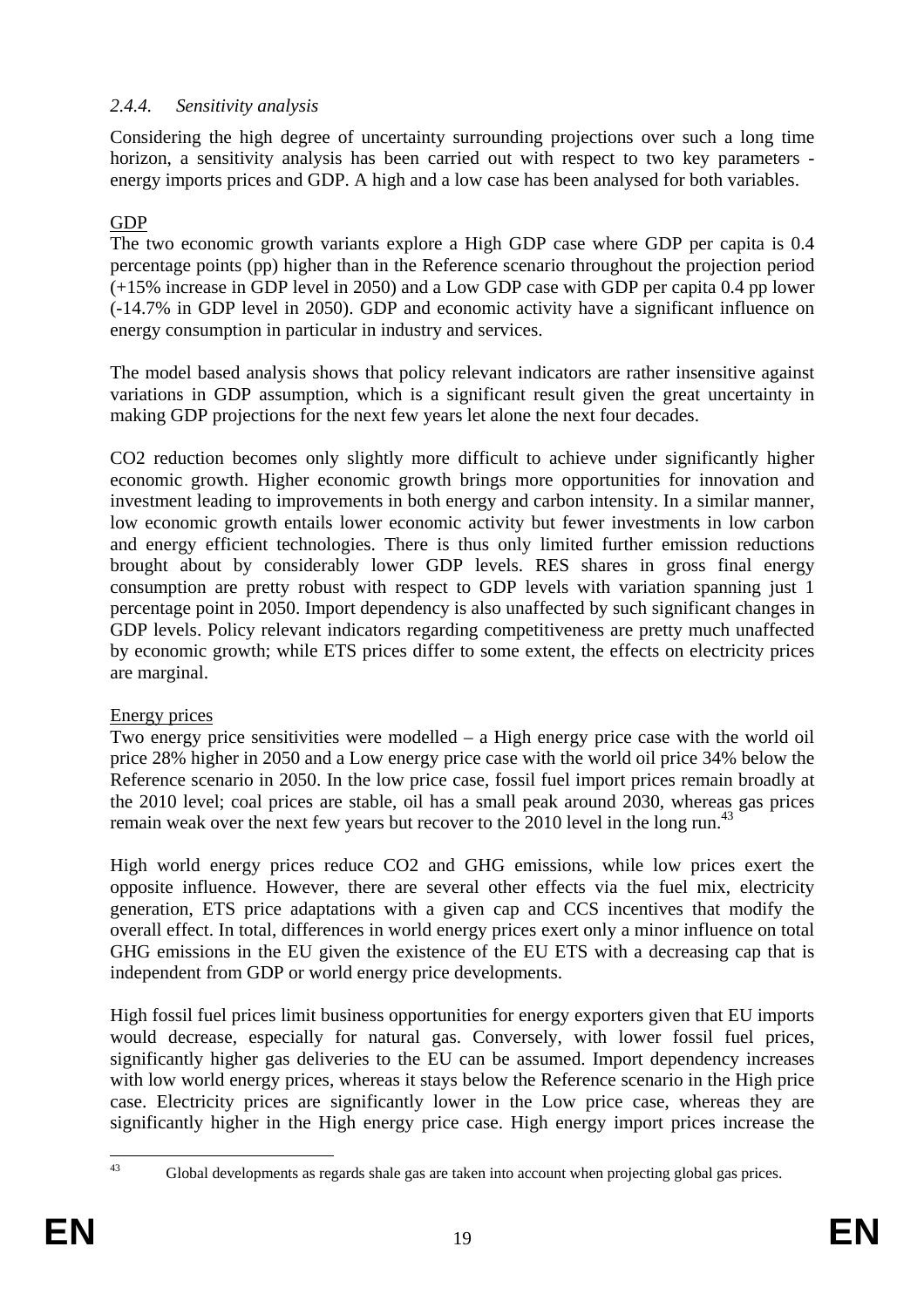EU's external fuel bill substantially. On the contrary, lower fossil fuel prices give a boost to the EU economy improving its competitiveness, also through lower costs and inflation.

## <span id="page-20-0"></span>*2.4.5. Conclusion*

The Reference scenario and CPI assume the overall GHG target, ETS cap and non-ETS national targets to be achieved by 2020 but thereafter GHG reductions fall short of what is required to mitigate climate change with a view to reaching the 2 °C objective. Import dependency, in particular for gas, increases over the projection period and electricity prices and energy costs are rising. So despite efforts over recent years, the long term effects of our current and planned policies are not sufficient to achieve the ambitious decarbonisation objective and to improve both security of supply and competitiveness. These conclusions are broadly consistent with other major stakeholder work such as the IEA World Energy Outlook 2010 (Current Policies scenario), the European Climate Foundation (baseline scenario); Power Choices (baseline scenario) and Greenpeace (baseline scenario). A more thorough comparison of stakeholder work is provided in Annex 2.

## <span id="page-20-1"></span>**2.5. The EU's right to act and EU added-value**

The EU's competence in the area of energy is set out in the Treaty on the Functioning of the European Union, in Article 194<sup>44</sup>. EU competences related to combating climate change, including GHG emission reductions in energy and other sectors, are enshrined in Art. 191- 193. The EU's role needs to respect the principles of subsidiarity and proportionality.

From an economic perspective, as is the case with the European carbon market, many energy system developments can best be achieved on an EU-wide basis, encompassing both EU and Member State action while respecting their respective competences. An EU wide European market can facilitate the balancing of the electricity system, reduce the need for back-up capacities and encourage RES production where it economically makes most sense. Large scale investments require big markets which also justify one EU wide approach. A bigger market can also better encourage the development of innovative products and systems mainly in the area of energy efficiency and renewables.

## <span id="page-20-2"></span>**2.6. Who is affected?**

Everybody is affected. Energy consumers will be affected by higher energy costs (a combination of energy prices and amount of energy used) as well as by extra non-energy investment needed such as more efficient appliances, new types of vehicles, house renovations, etc. The energy industry will be directly concerned as it needs to heavily invest in the next two decades. Public authorities will also need to engage in discussions about the pros, cons and trade-offs of different options as each generation source has its drawbacks (solar and wind generation will require significant infrastructure investments; supply of sustainable biomass might be limited; nuclear faces public acceptance and waste problems

 $44$ Article 194:

<sup>1.</sup> In the context of the establishment and functioning of the internal market and with regard for the need to preserve and improve the environment, Union policy on energy shall aim, in a spirit of solidarity between Member States, to:

<sup>(</sup>a) ensure the functioning of the energy market;

<sup>(</sup>b) ensure security of energy supply in the Union;

<sup>(</sup>c) promote energy efficiency and energy saving and the development of new and renewable forms of energy;

<sup>(</sup>d) promote the interconnection of energy networks.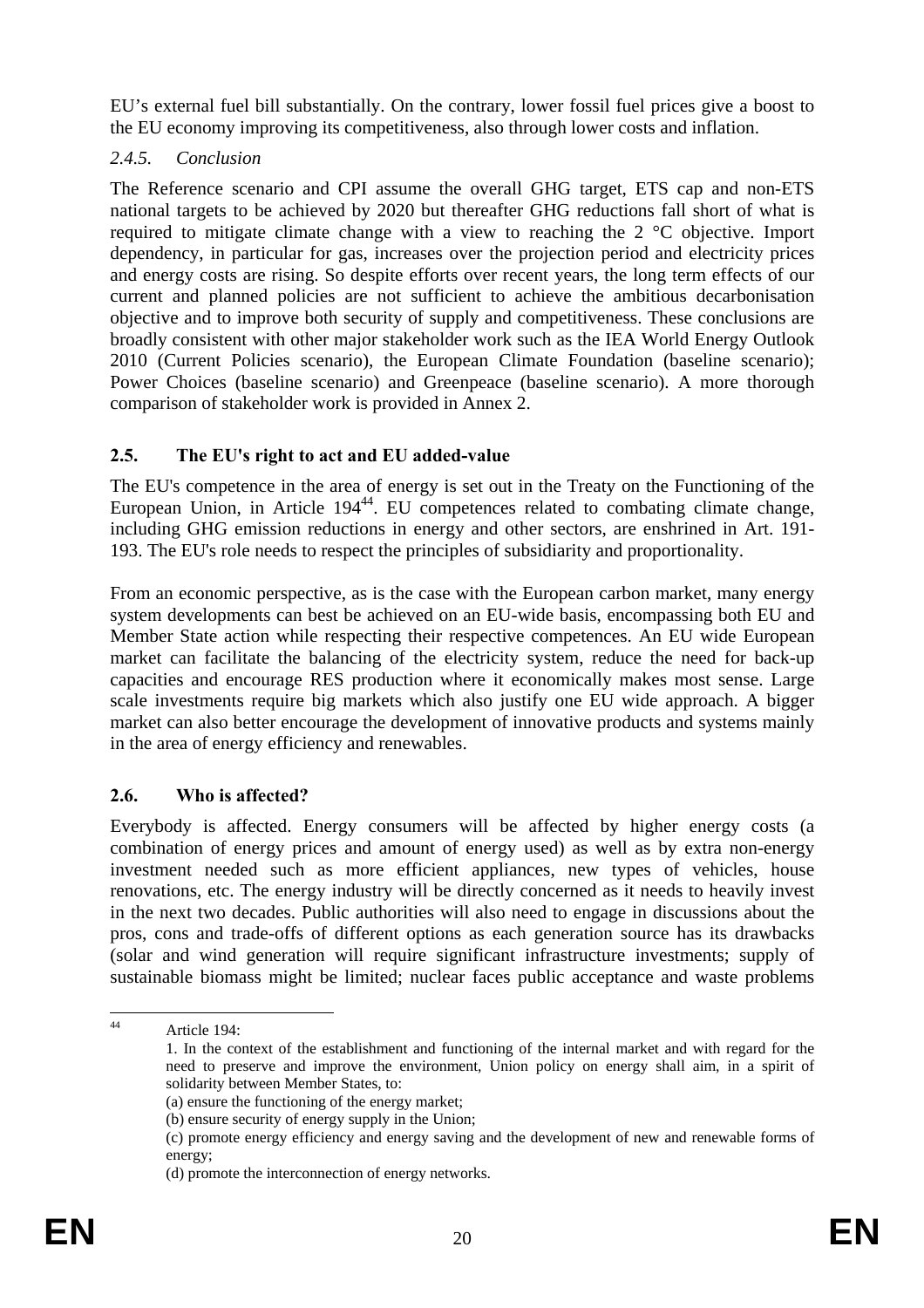and CCS still requires large-scale experience to be able to reduce costs and sufficiently decrease financial risks for private investors). Changes in the EU energy sector will also have a strong influence on third countries, notably fuel suppliers.

## <span id="page-21-1"></span><span id="page-21-0"></span>**3. SECTION 3: OBJECTIVES**

## **3.1. General objective**

The general objective is to shape a vision and strategy of how the EU energy system can be decarbonised by 2050 while taking into account the security of supply and competitiveness objectives.

## <span id="page-21-2"></span>**3.2. Specific objectives**

To achieve the general objective, more specific objectives are being proposed:

- Assist political decision making for providing more certainty to investors as regards possible future policy orientations at the EU level by showing different decarbonisation pathways to 2050 as well as their main economic, social and environmental impacts;
- Show trade-offs among policy objectives as well as among different decarbonisation pathways and identify common elements in all decarbonisation pathways;
- Help policy makers set milestones after 2020.

The Roadmap 2050 should be based on the current key objectives of EU energy policy – sustainability, security of supply and competitiveness. Not all three objectives can be specified and quantified in the same manner. While the decarbonisation objective can be relatively easily defined and quantified, the other two are more complex. The goal of sustainability is linked in particular to the achievement of 80% domestic GHG reduction below 1990 in 2050, which implies a reduction of energy related CO2 emissions by 85%, consistent with the required contribution of developed countries as a group to limit global climate change to a temperature increase of 2ºC compared to pre-industrial levels. The goal of security of supply entails not only decreasing import dependency but also increasing supply diversity and continued stability of electricity grid. The competitiveness objective implies assuring a competitive energy sector, encouraging investments and achieving affordable energy costs for consumers as well as developing new technologies and ensuring a competitive clean technology manufacturing sector.

In general the objectives of energy policy are complementary and mutually reinforcing. For example, increased energy efficiency reduces GHG emissions, increases energy security and contributes towards achieving a competitive energy sector. A significant part of low carbon energy supply can be produced in the EU, thus also increasing energy security of supply. However, there are also some possible **trade-offs**. Some of them are presented below for illustration:

- Renewables do not require fuels to be imported and emit less or no GHG emissions, but may need public support (if necessary and proportionate) to be competitive; this increases costs to consumers. The merit order effect however reduces wholesale electricity prices.
- Although nuclear is a large provider of low carbon electricity in the EU, it faces in some MS acceptance and financing problems.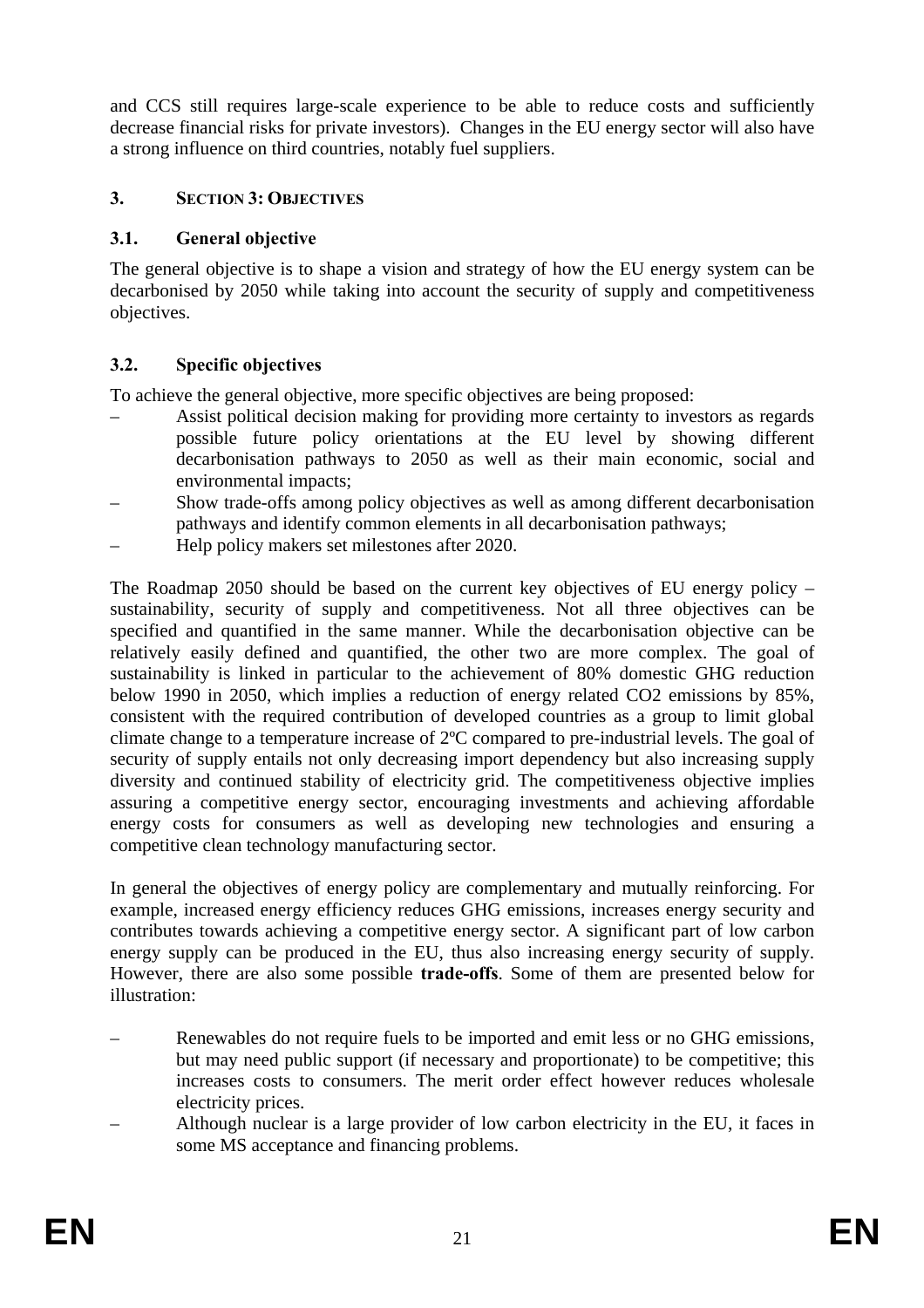- CCS prevents CO2 emissions, but is comparatively resource inefficient in relation to unabated fossil fuel combustion. Up to 25% additional energy input may be needed for capture, transport and storage of CO2.
- Gas is the fossil fuel with the lowest carbon content but poses a challenge to security of supply especially for countries with undiversified supplies.
- The current tariff-setting for transmission and distribution networks is cost-based and should assure the lowest short term prices to consumers but is not yet supportive enough to new technologies enabling integration of RES and energy efficiency that have longer term benefits.

## <span id="page-22-0"></span>**3.3. Consistency with other European policies**

The Energy Roadmap 2050 subscribes into the overall framework of decarbonisation as designed by the flagship initiative Resource efficient Europe and the Roadmap for moving to a competitive low carbon economy in 2050. All objectives are coherent with the objectives of the medium term strategy as described in the Communication Europe 2020 and Energy 2020 as well as with energy policy objectives as described in the Lisbon Treaty.

## <span id="page-22-1"></span>**4. SECTION 4: POLICY OPTIONS**

## <span id="page-22-2"></span>**4.1. Methodology**

This is not a typical impact assessment in that it does not list policy options to meet certain policy objectives and then assesses impacts of these policy options to determine a preferable one. It rather examines a set of possible alternative future developments to get more robust information on how the energy system could achieve 85% reduction of energy related CO2 emissions compared to 1990 without selecting one of them as the preferred option. Nor does it seek to justify the decarbonisation target as this was the focus of the Low Carbon Economy Roadmap<sup>45</sup>. It is mainly concerned with analysing possible energy related pathways to reach decarbonisation in a "global climate action" world. **Lower import fossil fuel prices are introduced to reflect significant impacts on global fossil fuels prices in policy scenarios** while fossil fuel prices are higher in the Reference scenario and CPI scenarios which project current trends and policies<sup>46</sup>.

The Energy Roadmap assumes the implementation of the European Council's decarbonisation objective that includes similar efforts by industrialised countries as a group. The analysis presented focuses on energy consequences. A more comprehensive analysis of different global paths to decarbonisation was presented in the Low Carbon Economy Roadmap  $2050^{47}$ , exploring the impacts of three global climate situations: a) business as usual; b) global climate action and c) fragmented action. Fragmented action assumes strong EU climate action that is however followed globally only by the low end of the Copenhagen pledges up to 2020 and afterwards the ambition level of the pledges is assumed to stay constant. It analyses impacts on energy intensive industries (EII) both in a global macroeconomic modelling framework to address carbon leakage issues and by means of energy system modelling to address the effects of fragmented action, including electricity costs for companies. Electricity costs are, in fact, higher in the fragmented action scenarios as compared to the global action scenarios due to

 $45$ 

 $^{45}$  COM (2011)112<br><sup>46</sup> Please see IA on Low carbon economy Roadmap for the analysis of impacts of decarbonisation on energy import prices SEC(2011)288.

 $\frac{47}{47}$  Impact assessment report SEC(2011)288 final, section 5<sup>)</sup>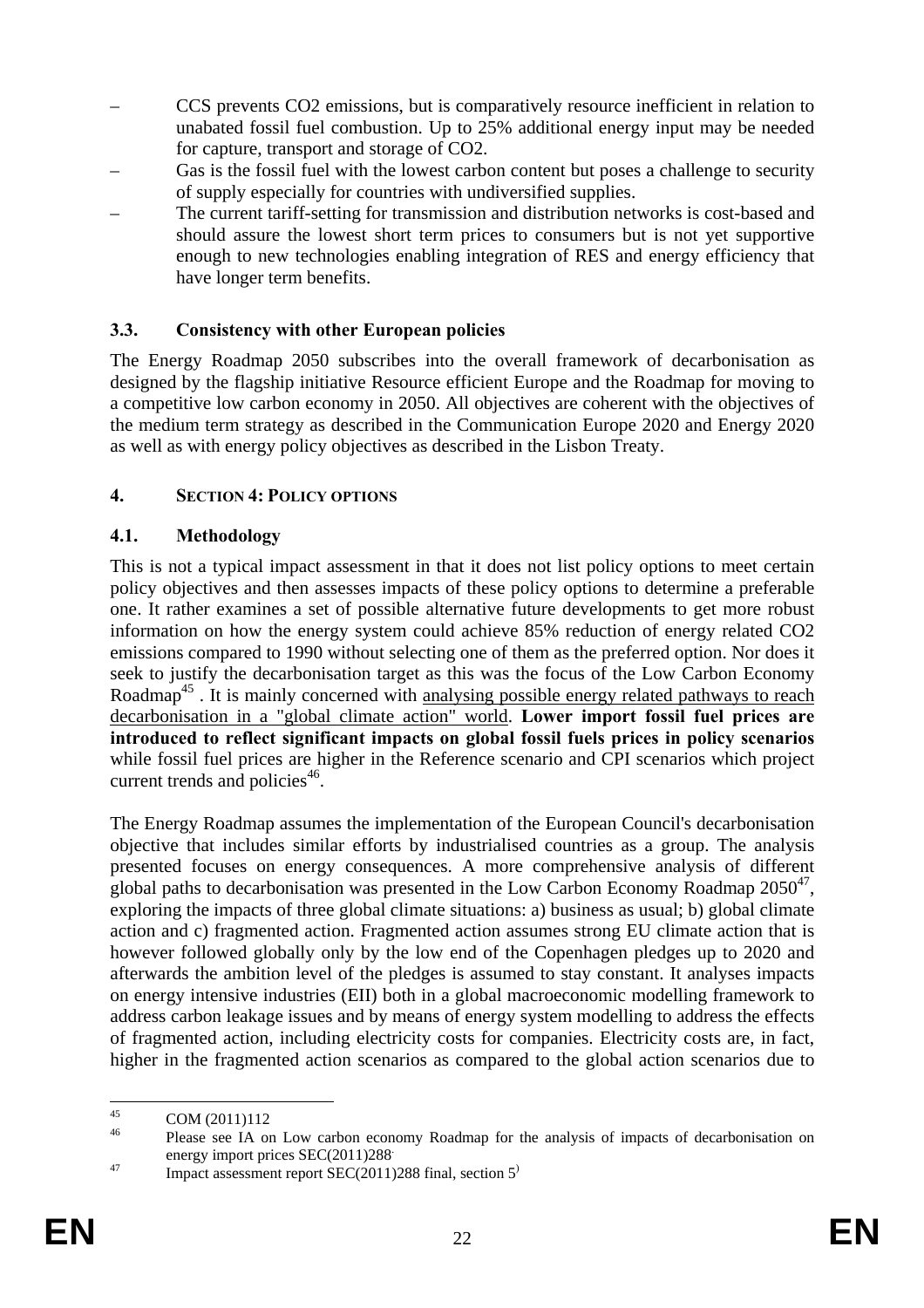higher energy import prices. On the other hand, carbon prices are lower under fragmented action.

A "fragmented" action scenario including measures against carbon leakage was not analysed in this IA report as the challenges for the energy sector arising from decarbonisation are the biggest under the "global climate action" assumption, given that fragmented action with measures against carbon leakage will deliver lower GHG reductions by 2050. Decarbonisation scenarios that accommodate action against carbon leakage under fragmented action could either go for lower ambitions in terms of GHG reduction for sectors with relevant leakage risks or could have measures included that compensate efforts for energy intensive industries. With action on carbon leakage the challenge for the transition in the energy system could be smaller given lower efforts in parts of the system. Such results are however modified through countervailing effects from lower world fossil fuel prices under global action that encourage somewhat higher energy consumption and emissions. In any case, the implementation of measures will be crucial. The real difference for industrial and thereby climate policy might come from the concrete design of policy instruments that is not discussed in this the Energy Roadmap Impact Assessment (e.g. special provisions on ETS for EII).

Section 5 provides an assessment of the environmental, economic and social impacts that is proportionate to the nature of the document proposed. The assessment is supported by modelling results and/or by academic research where possible. It is important to underline that modelling results are tentative and present impacts as illustrations rather than as conclusive evidence. A 40-year outlook is naturally steeped in uncertainty. Whereas some parameters such as population growth can be projected with a reasonable degree of confidence, the projection of other key factors such as economic growth, energy prices or technological developments over such a long time span incorporates a great deal of uncertainty.

The modelling framework used for decarbonisation scenarios is the same as for the Reference scenario (see section 2.4 and annex 1). A quantitative methodology is the core of this assessment. However, not all aspects could be modelled. For instance, significant environmental impacts that go beyond GHG emissions, such as impacts on biodiversity and air pollution, were not assessed quantitatively. For GDP and employment impacts, analysis done for the Communication on moving beyond 20% GHG reductions<sup>48</sup> and several recent studies were used. It was neither possible to assess impacts on different household income levels, nor distributional impacts at Member State level.

The methodology factors in uncertainties but ensures for a coherent approach based on proven technologies, applying the following limitations:

- Taking into account existing physical and capital infrastructure and limitations regarding physical and capital stock turn-over.
- Technological progress over time is assumed as typical in long term modelling. Potential break-through technologies depending on unforeseeable structural change have not been taken into account. Similarly, major lifestyle changes, beyond demand side effects of carbon pricing on behaviour, have not been taken into account in

 $\overline{48}$ 48 European Commission: Communication 'Analysis of options to move beyond 20% greenhouse gas emission reductions and assessing the risk of carbon leakage' (COM(2010) 265 final). Background information and analysis, Part II (SEC(2010) 650).; http://ec.europa.eu/clima/documentation/international/docs/26-05-2010working\_doc2\_en.pdf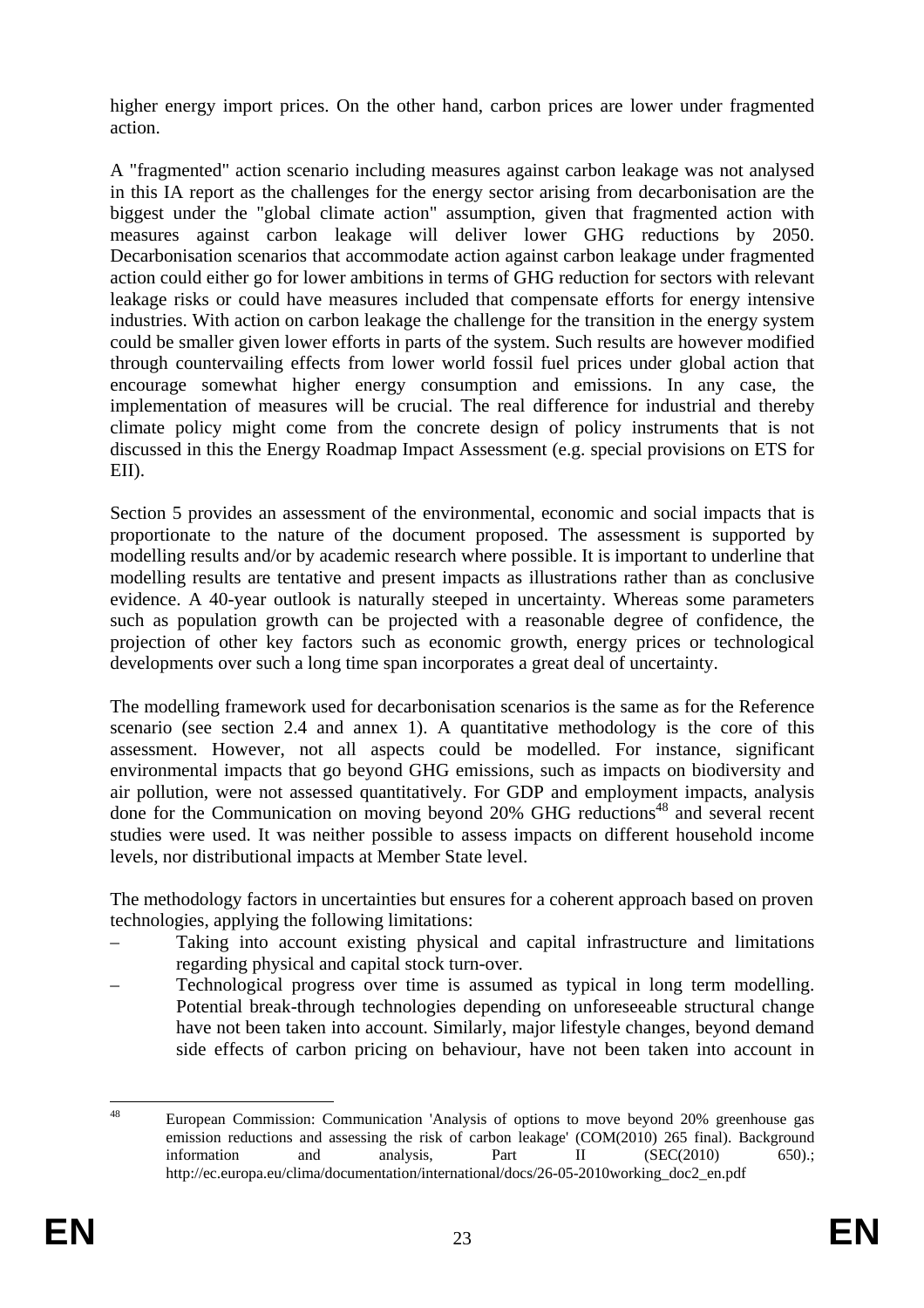quantitative terms, as this goes beyond the capabilities of the quantitative modelling  $t$ ools.  $49$ 

The modelling also could not take into account effects of the changing climate itself on the energy system. Effects can go in different directions and will depend on how climate changes in different parts of the EU (e.g. more demand for cooling, less demand for heating, impact on water availability for power plant cooling or hydroelectricity production).

Only by comparing results from different decarbonisation scenarios is it possible to extract more robust conclusions, how key parameters influence the results and how various parts interact with each other. By requiring similar levels of cumulative GHG emissions across scenarios, this analysis ensures comparability, as regards the objective of decarbonisation, given that emission mitigation aims at preventing dangerous levels of atmospheric GHG concentrations that is a matter of cumulative emissions. An identification of common features to all scenarios will be an important part of the analysis. The Commission's own scenario analysis will be complemented by MS and other stakeholders' work. An in-depth impact assessment report examining impacts of concrete policy measures will be submitted for any legislative proposal following this roadmap.

## <span id="page-24-0"></span>**4.2. Policy options**

Several useful scenarios could be proposed for a decarbonisation analysis of the energy system. The design of scenarios was extensively discussed with various stakeholders. Stakeholders and the European Commission identified four main decarbonisation routes for the energy sector – energy efficiency impacting mostly on the demand side and RES, nuclear and CCS predominantly on the supply side (lowering the carbon intensity of supply). This finding is in line with the decarbonisation scenarios of a number of stakeholders, such as Eurelectric Power Choices, the Energy Roadmap of the European Climate Foundation and the work done at national level by some MS (such as the UK, DE and DK). The policy options (scenarios) proposed explore five different combinations of the four decarbonisation routes. Decarbonisation routes are never explored in isolation as the interaction of different elements will necessarily be included in any scenario that evaluates the entire energy system.

All decarbonisation scenarios achieve close to 85% energy related CO2 emissions by 2050 and it is carefully assessed what effect each policy option has in terms of security of supply, competitiveness of the energy sector and affordability of energy costs. All scenarios use the same assumptions about GDP developments as the Reference scenario. The scenarios achieving the European Council's GHG objective have lower fossil fuel prices as a result of lower global demand for fossil fuels reflecting worldwide carbon policies (oil price is 84 USD'08 per bbl in 2020; 79 in 2030 and 70 in 2050). In addition, most technology assumptions are the same as in the Reference scenario, although there are additional features and mechanisms to stimulate decarbonisation and technology penetration. For details please see Annex 1, pages 56-60.

| <b>Option/scenario</b>   | <b>Short description</b>                                                       |
|--------------------------|--------------------------------------------------------------------------------|
| <b>Business as usual</b> | The Reference scenario includes current trends and long-term projections on    |
| <b>(Reference)</b>       | economic development (GDP growth 1.7% pa). It takes into account rising fossil |

#### **Table 4: Policy options/Scenarios**

 $\overline{AQ}$ 49 For details and the implications on the cost and benefit quantifications please refer to Annex 1, part A, point 1.4 and part B, points 1.4 and 2.7.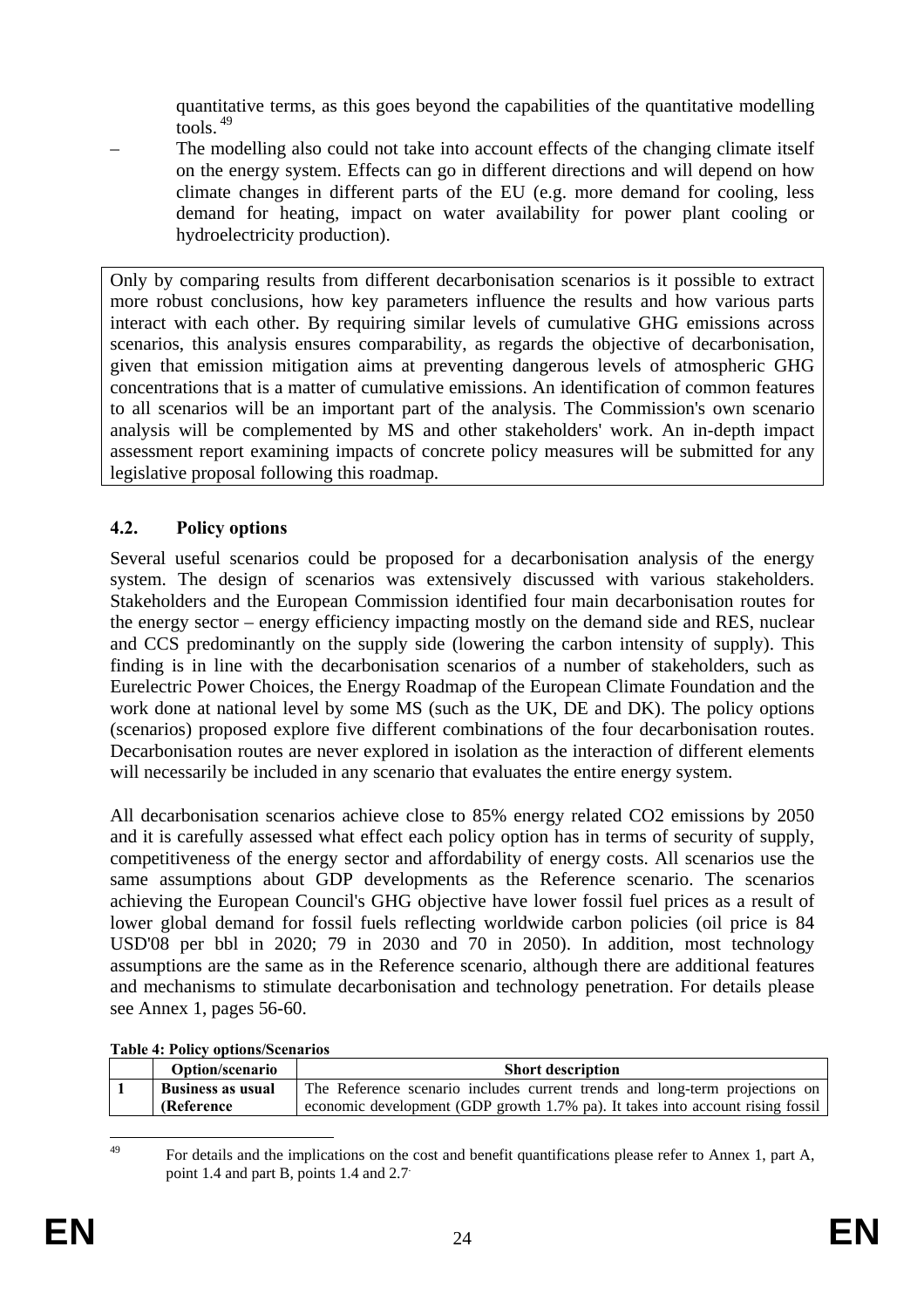|                         | scenario $50$              | fuel prices and includes policies implemented by March 2010. The 2020 targets               |
|-------------------------|----------------------------|---------------------------------------------------------------------------------------------|
|                         |                            | for GHG reductions and RES shares will be achieved but no further policies and              |
|                         |                            | targets after 2020 (besides the ETS directive) are modelled. See also section 2.4           |
|                         |                            | Sensitivities:                                                                              |
|                         |                            | a) a case with higher GDP growth rates,                                                     |
|                         |                            | b) a case with lower GDP growth rates,                                                      |
|                         |                            | c) a case with higher energy import prices,                                                 |
|                         |                            | d) a case with lower energy import prices.                                                  |
| 1bis                    | <b>Current Policy</b>      | The Reference scenario includes only adopted policies by March 2010. Since then,            |
|                         | Initiatives - CPI          | several new initiatives were adopted or are being proposed by the EC. The EC                |
|                         | scenario (updated          | outlined its future work programme on energy mainly until 2020 in the                       |
|                         | Reference                  | Communication "Energy 2020 - A strategy for competitive, sustainable and secure             |
|                         | scenario)                  | energy". This policy option analyses the extent to which measures adopted and               |
|                         |                            | proposed will achieve the energy policy objectives. <sup>51</sup> It includes additional    |
|                         |                            | measures in the area of energy efficiency, infrastructure, internal market, nuclear,        |
|                         |                            | energy taxation and transport. Technology assumptions for nuclear were revised              |
|                         |                            | reflecting the impact of Fukushima and the latest information on the state of play          |
|                         |                            | of CCS projects and policies were included. See also section 2.4.                           |
|                         | <b>Decarbonisation</b>     | All decarbonisation scenarios build on Current Policy Initiatives (reflecting               |
|                         | scenarios                  | measures up to 2020) and are driven by carbon pricing to reach some 85% energy              |
|                         |                            | related CO2 reductions by 2050 (40% by 2030) which is consistent with the 80%               |
|                         |                            | reduction of GHG emissions. Transport measures (energy efficiency standards,                |
|                         |                            | low carbon fuels, infrastructure, pricing and transport planning) as reflected in the       |
|                         |                            | Transport White Paper are included in all scenarios. All scenarios will reflect             |
|                         |                            | significant development of electrical storage and interconnections (with the                |
|                         |                            | highest requirements in the High RES scenario). Different fuels can compete on a            |
|                         |                            | market basis besides constraints for nuclear investment in scenario 6.                      |
| $\overline{2}$          | <b>High Energy</b>         | This scenario is driven by a political commitment of very high primary energy               |
|                         | Efficiency                 | savings by 2050 and includes a very stringent implementation of the Energy                  |
|                         |                            | Efficiency plan. It includes further and more stringent minimum requirements for            |
|                         |                            | appliances and new buildings; energy generation, transmission and distribution;             |
|                         |                            | high renovation rates for existing buildings; the establishment of energy savings           |
|                         |                            | obligations on energy utilities; the full roll-out of smart grids, smart metering and       |
|                         |                            | significant and highly decentralised RES generation to build on synergies with              |
|                         |                            | energy efficiency.                                                                          |
| 3                       | Diversified supply         | This scenario shows a decarbonisation pathway where all energy sources can                  |
|                         | technologies <sup>52</sup> | compete on a market basis with no specific support measures for energy efficiency           |
|                         |                            | and renewables and assumes acceptance of nuclear and CCS as well as solution of             |
|                         |                            | the nuclear waste issue. It displays significant penetration of CCS and nuclear as          |
|                         |                            | they necessitate large scale investments and does not include additional targeted           |
|                         |                            | measures besides carbon prices.                                                             |
| $\overline{\mathbf{4}}$ | <b>High RES</b>            | The High RES scenario aims at achieving a higher overall RES share and very                 |
|                         |                            | high RES penetration in power generation, mainly relying on domestic supply <sup>55</sup> . |
| 5                       | <b>Delayed CCS</b>         | This scenario follows a similar approach to the Diversified supply technologies             |
|                         |                            | scenario but assumes difficulties for CCS regarding storage sites and transport             |
|                         |                            | while having the same conditions for nuclear as scenario 3. It displays                     |
|                         |                            | considerable penetration of nuclear.                                                        |
| 6                       | Low nuclear                | This scenario follows a similar approach to the Diversified supply technologies             |
|                         |                            | scenario but assumes that public perception of nuclear safety remains low and that          |
|                         |                            | implementation of technical solutions to waste management remains unsolved                  |
|                         |                            | leading to a lack of public acceptance. Same conditions for CCS as scenario 3. It           |
|                         |                            | displays considerable penetration of CCS.                                                   |
|                         |                            |                                                                                             |

<sup>50</sup> Used also in the Low Carbon Economy Roadmap and Transport White Paper.<br><sup>51</sup> This analysis does not prejudge the final outcome of the legislation process on these policies and will not be able to deliver a quantitative assessment of the consequences of the Energy 2020 strategy.<br>Scenario 3 reproduces "Effective and Widely Accepted Technologies" scenario used in Low Carbon

Economy roadmap and Transport White Paper on the basis of scenario 1bis.

53 Global climate action requires that each region uses its RES potential. Moreover, geopolitical and security of supply risks can justify the reliance on domestic energy sources<sup>.</sup>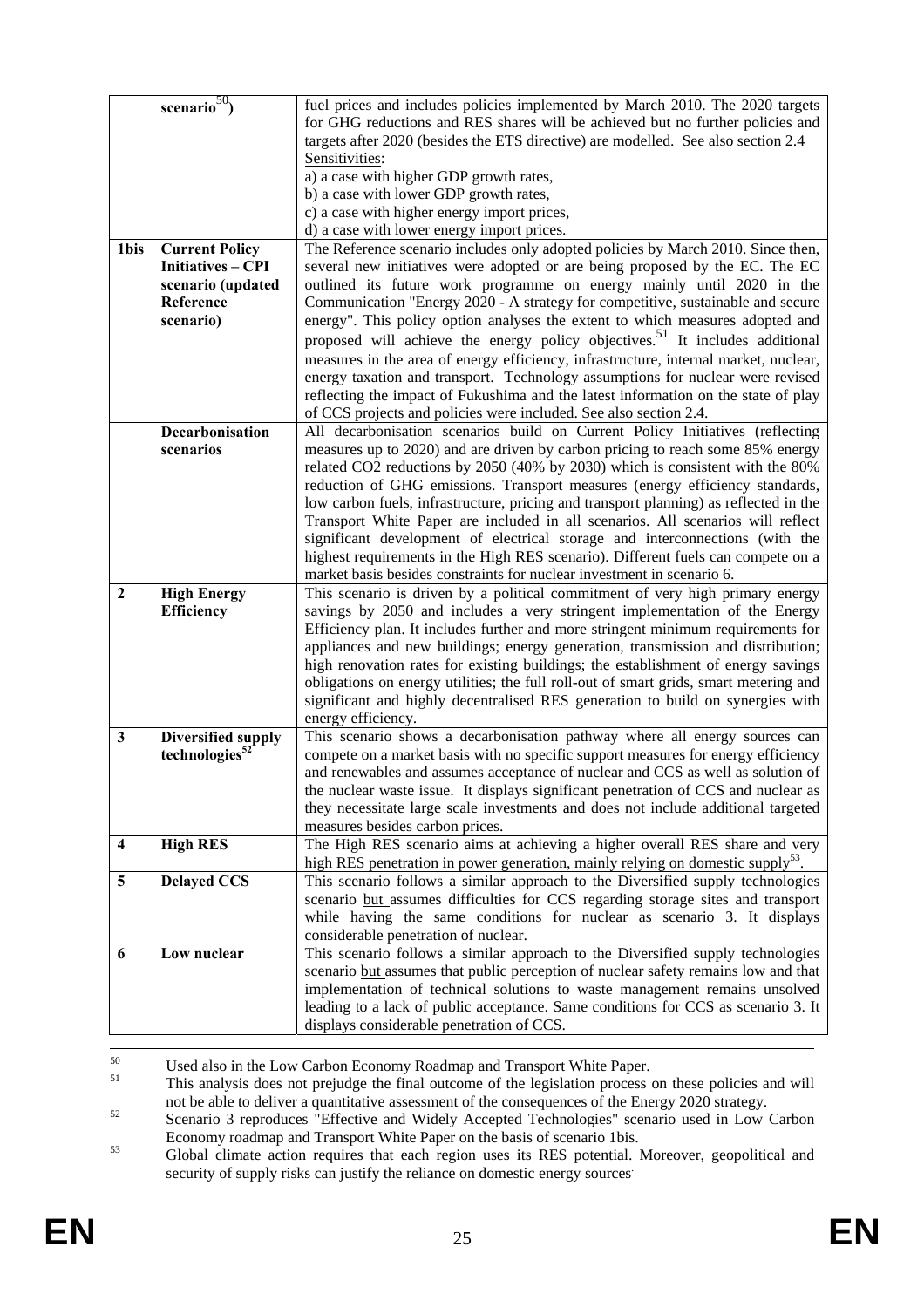A more detailed presentation of assumptions for all scenarios can be found in Annex 1.

## <span id="page-26-1"></span><span id="page-26-0"></span>**5. SECTION 5: ANALYSIS OF IMPACTS**

## **5.1. Environmental impacts**

## *Energy consumption and use of renewable energy*

**Primary energy consumption** is significantly lower in all decarbonisation scenarios as compared to the Reference scenario. The biggest decline of primary energy consumption comes in the High Energy Efficiency scenario (-16% in 2030 and -38% in 2050) showing the effects of stringent energy efficiency policies and smart grid deployment. The decrease in energy consumption compared with the Reference scenario for all decarbonisation scenarios spans a range from 11-16% in 2030 and 30-38% in 2050. Compared with primary energy consumption in 2005 there is a very significant decrease of 32-41%. It is important to note that these levels of reduced primary energy demand do not come from reduced GDP or sectoral production levels (which remain the same in all scenarios). Instead they are mainly the result of technological changes on the demand and supply side, coming from more efficient buildings, appliances, heating systems and vehicles and from electrification in transport and heating. All decarbonisation scenarios over-achieve the 20% energy saving objective in the decade  $2020$ - $2030<sup>54</sup>$ . This result is consistent with other stakeholder work.

Not only the amount, but also the composition of energy mix would differ significantly in a decarbonised energy system. Low carbon energy sources are strongly encouraged but can follow various decarbonisation routes shown by rather wide ranges for shares of energy sources in primary energy while all satisfying the decarbonisation requirement by 2050. Moreover, all decarbonisation routes achieve the same cumulative GHG emissions in 2011- 2050.

|                    |       | Reference/CPI     |                   |                   | <b>Decarbonisation scenarios</b> |
|--------------------|-------|-------------------|-------------------|-------------------|----------------------------------|
|                    | 2005  | 2030              | 2050              | 2030              | 2050                             |
| <b>RES</b>         | 6,8%  | 18,4%-19,3%       | 19,9% - 23,3%     | $21.9\% - 25.6\%$ | $40.8\% - 59.6\%$                |
| <b>Nuclear</b>     | 14,1% | $12.1\% - 14.3\%$ | $13.5\% - 16.7\%$ | $8.4\% - 13.2\%$  | $2,6\% - 17,5\%$                 |
| Gas                | 24,4% | $22,2\% - 22,7\%$ | $20,4% - 21,9%$   | 23,4% - 25,2%     | 18,6% - 25,9%                    |
| Oil                | 37,1% | $32.8\% - 34.1\%$ | $31.8\% - 32.0\%$ | $33,4\% - 34,4\%$ | $14.1\% - 15.5\%$                |
| <b>Solid fuels</b> | 17,5% | 12,0% -12,4%      | $9,4\% - 11,4\%$  | $7.2\% - 9.1\%$   | $2,1\% - 10,2\%$                 |

**Table 5: Fuel shares in primary energy consumption** 

 $54$ The scenarios are based on model assumptions, which are consistent with the input for the 2050 Low Carbon Economy Roadmap. Recognising the magnitude of the decarbonisation challenge, which implies a reversal of a secular trend towards ever increasing energy consumption, this Energy Roadmap has adopted a rather conservative approach as regards the effectiveness of policy instruments in terms of behavioural change. However, the Roadmap results should not be read as implying that the 20% energy efficiency target for 2020 cannot be reached effectively. Greater effects of the Energy Efficiency Plan are possible if the Energy Efficiency Directive is adopted swiftly and completely, followed up by vigorous implementation and marked change in the energy consumption decision making of individuals and companies. In modelling terms this means a significant lowering of the discount rate used in energy consumption decision making of hundreds of millions of consumers.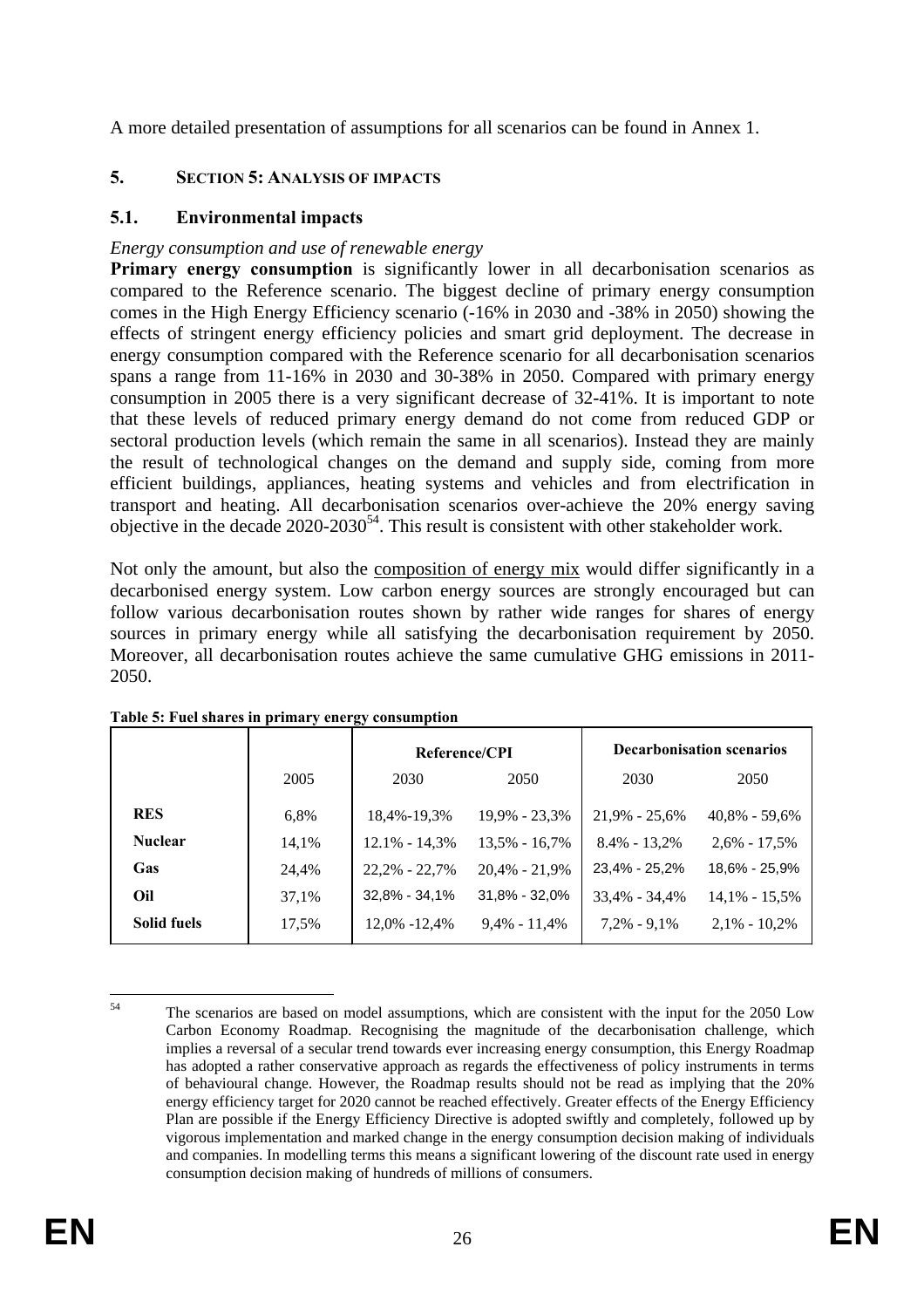Renewables increase their share in primary energy substantially in all decarbonisation scenarios to reach at least 22% by 2030 and at least 41% by 2050. The RES share in primary energy is the highest in the High RES scenario (60% in 2050). The RES share is higher when calculated in terms of gross final energy consumption<sup>55</sup>- it represents at least 28% (2030) and 55% (2050) in all decarbonisation scenarios and rises up to 75% in 2050 in the High RES scenario. The share of renewables in power generation stands at 86% in 2050 in the High RES scenario and the share in power *consumption* is even higher at 97% in 2050.<sup>56</sup> RES share in power generation can be further increased by allowing for imports of renewable electricity from North Africa.

Nuclear developments have been affected by the policy reaction in some Member States after the nuclear accident in Fukushima. The share of nuclear varies depending on policy assumptions. In the Low nuclear scenario the nuclear share declines gradually to 3% by 2050. In the most ambitious nuclear scenario (Delayed CCS scenario), the share rises to 18%.

The share of gas is higher in the Current Policy Initiatives scenario compared to the Reference scenario, partly replacing nuclear. It increases slightly by 2050 in the Low nuclear scenario where the CCS share in power generation is around 32%. The oil share declines only slightly until 2030 due to the high dependency of transport on oil. However, the decline is significant in the last decade (2040-2050) when oil in transport is to a large extent replaced by biofuels and electricity. The share of solid fuels shrinks further to reach only 2-6% in all decarbonisation scenarios except in the Low nuclear scenario (10% in 2050).

**Final energy demand** declines similarly to primary energy demand. In the High Energy Efficiency scenario the reduction compared to the Reference scenario is -14% in 2030 and - 40% in 2050. The decrease in the decarbonisation scenarios is at least -8% in 2030 and -34% in 2050. Sectors showing higher reductions than the average are residential, tertiary and generally also transport. There is a lot of structural change in the fuel composition of final energy demand. Given that it is highly efficient and emission free at use, electricity makes major inroads already under Current Policy Initiatives (increase by 9 pp in 2005-2050). The electricity share soars further in the decarbonisation scenarios reaching 36% - 39% in 2050 (almost doubling from current levels and becoming the most import final energy source), reflecting also its important role in decarbonising heating and transport. The crucial issue for any decarbonisation strategy is therefore the full decarbonisation of power generation.

**Energy intensity** reduces by at least 67% in the Delayed CCS scenario (2005-2050). It reduces by 70% in the High RES and Low nuclear scenarios and by 71% in the Energy Efficiency scenario in 2005-2050 (against a 53% improvement in the Reference scenario).

## *Emissions*

All decarbonisation scenarios achieve 80% GHG reduction and close to 85% energy related CO2 reductions in 2050 compared to 1990 as well as equal cumulative emissions over the projection period. In 2030, energy-related CO2 emissions are between 38-41% lower, and total GHG emissions reductions are lower by 40-42%.

<sup>55</sup> <sup>55</sup> As specified in the RES directive for the calculation of the 20% target by 2020.

With much more variable supply and demand some electricity produced needs to be stored. Losses, linked to storage, lead to lower consumption than production of electricity. When calculating the RES-E share in line with the RES directive (focussing on gross final energy consumption i.e. excluding energy losses to pumped storage and hydrogen storage), the RES share in electricity consumption amounts to 97%.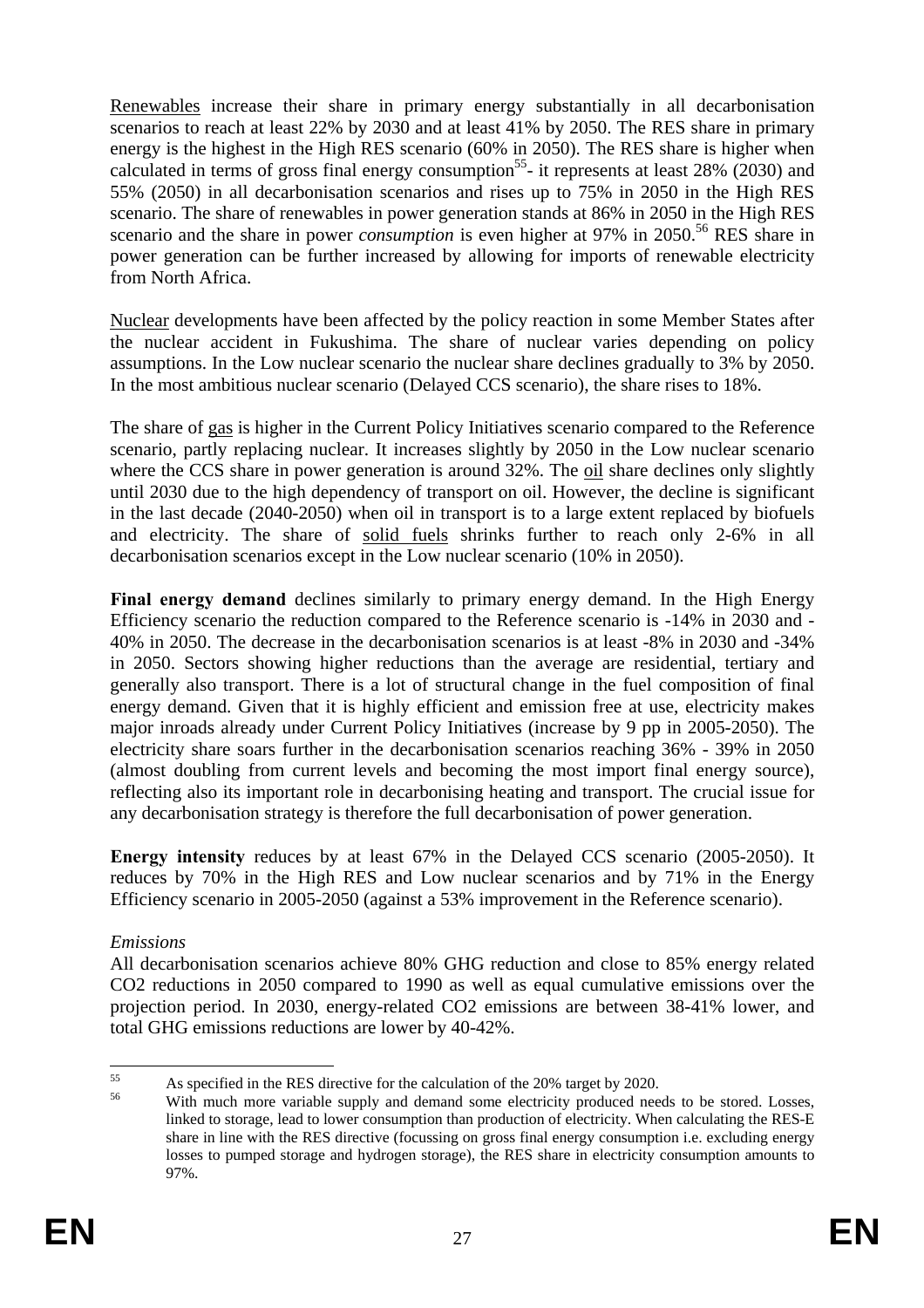## *Impacts on biodiversity, air pollution and other environmental impacts*

The ranking of the different policy options as regards impacts on biodiversity, air pollution, water use and other environmental impacts depends on the implementation of different energy mixes. Some overall trends are presented below while some impacts are analysed in the Resource Efficiency Roadmap 2050 but with much less focus on energy.

In most scenarios, air pollution can be expected to decrease significantly, as this often goes hand in hand with GHG emissions. However, in some cases (especially if the energy mix leads to the development of small unregulated biomass plants), particulate matter (PM) and gaseous emissions could rise, causing local air pollution and regional acidification issues, although the overall effects can be expected to remain positive<sup>57</sup>.

All options will impact land use and consequently biodiversity and other land-related ecosystem services. Indeed, any new infrastructure, be it in terms of grid development, power plant installations (nuclear, CCS, fossil), renewable infrastructure (sitting of wind mills, hydropower dams) will lead to land use changes and fragmentation, with potential negative impacts on biodiversity and on the services we receive from ecosystems. However, if the infrastructure development follows well established environmental rules, these potentially negative consequences can be limited<sup>58</sup>. Therefore, the pathways as such do not necessarily lead to land use and biodiversity problems, as this will depend on implementation. Consequences of mostly domestic RES are presented in terms of needs for domestic biomass<sup>59</sup> giving details for each scenario on the total use of biomass and biofuels in transport). The maximum amount of biofuels in 2050 would reach 300 Mtoe for use within the EU and 20 Mtoe for bunkers. The other decarbonisation scenarios have around 270 Mtoe including bunkers.<sup>60</sup> Still, there are also impacts of CO2 emissions related to land use, land use change and forestry due to increased bioenergy use.<sup>61</sup> As the biomass needed for energy will not only come from forests/forest-based industries, biowaste and residues, this will require considerable additional amounts of agricultural land.

In terms of water use, the consequences will depend on the energy mix. New hydropower projects (including pumped storage), the cultivation of some energy crops, and increased demand for water for cooling in the nuclear energy sector might exacerbate existing water shortages, increasing potential impacts on river morphology and groundwater availability, all this in a context of increasing EU temperatures and reduced water availability.

## <span id="page-28-0"></span>**5.2. Economic impacts**

#### *Economic growth*

The current report is part of a joint Commission analysis related to the transition to a lowcarbon economy by 2050. Previous assessment by the Commission shows that the costs by

<sup>57</sup>  $^{57}$  For a detailed analysis see SEC(2011)288, section 5.2.14.

<sup>58</sup> For example by making sure that rich habitats are not fragmented, ensuring the integrity of Natura 2000 sites and the coherence and connectivity of its network. Green Infrastructure developments can lead to win-win situations, where negative environmental impacts of energy-related infrastructure can be mitigated while adaptation to climate change is enhanced, as well as public acceptance of alternative energy projects.

 $59$  Annex 1, table 37, pages 83

The European Environment Agency assessed the amount of biomass that could be used in an environmental sustainable way in EU-25 by 2030 at 295 Mtoe.

<sup>61</sup> For a detailed analysis of these interactions see SEC(2011)288, sections 5.1.4, 5.2.7 and 5.2.10.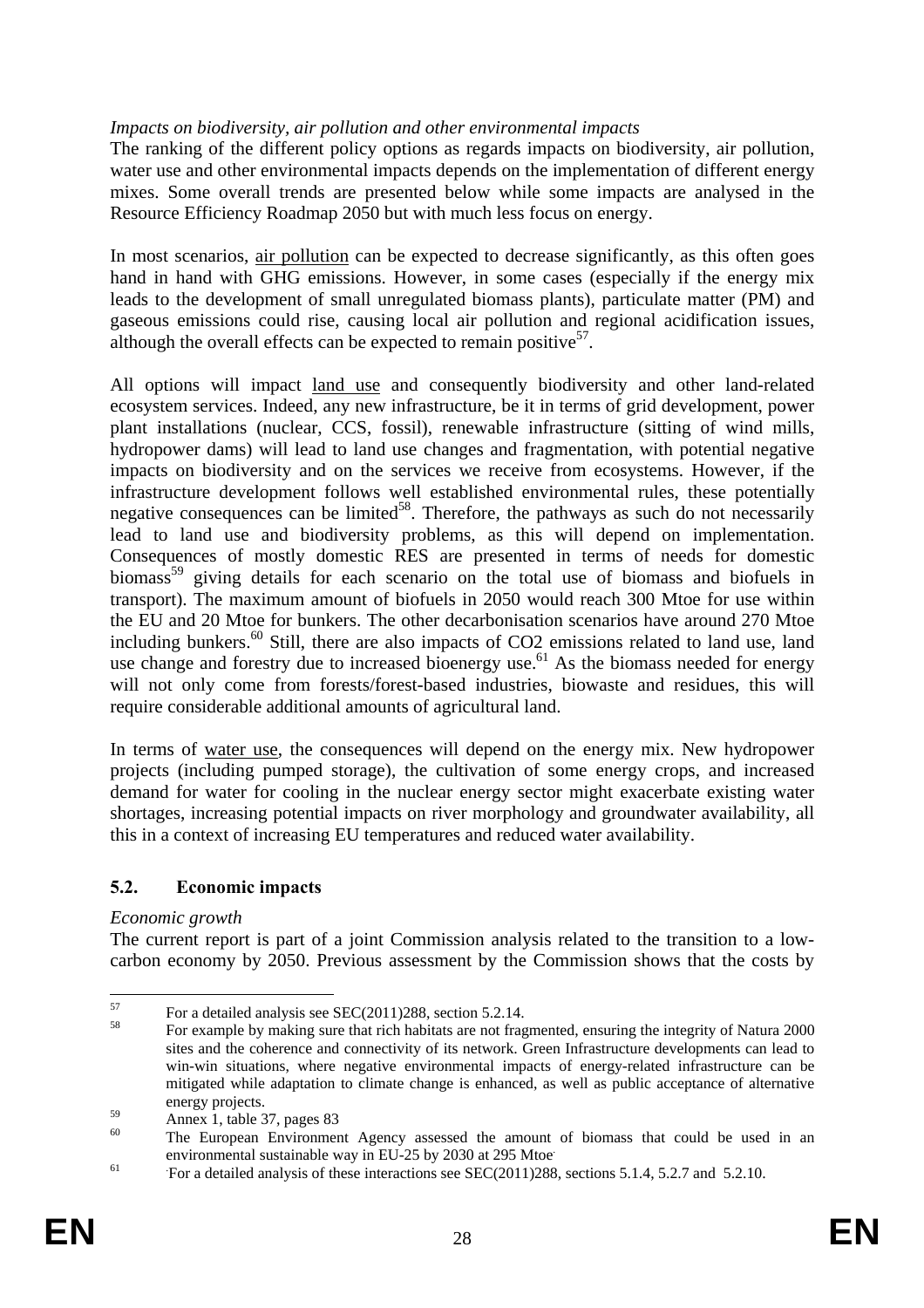2020 of putting the EU economy on a path that meets the long-term requirements for limiting climate change to 2°C would be limited compared to business-as usual, at around 0.2%-0.5% of GDP<sup>62</sup>, with access to international carbon credits. Using the additional revenues from auctioning CO2 emissions allowances in EU ETS sectors and tax revenues from the non-ETS sectors to decrease labour costs would improve overall macroeconomic results leading to 0.4%-0.6% increase in GDP by 2020.

As regards the differentiated impact of policy options on economic growth, the long-term perspective implies that it is very difficult to go beyond a qualitative assessment. The Reference and CPI scenarios have higher fuel costs which do not generate much economic growth but require fewer investments in new technologies. On the contrary, the decarbonisation scenarios entail much higher investment in equipment and energy efficiency while lowering expenditure on fuels. These investments can generate further GDP growth and technologies may be exported worldwide if the EU keeps its front-runner position. Thus, policy scenarios which drive forward energy efficiency measures and investments in renewable energy technology have the potential to generate new industries, jobs and substantial economic growth. Although it is difficult to assess in details, such investments could also protect the EU economy against external energy price shocks $^{63}$ .

An assessment of the macro-economic impact of the European decarbonisation objectives towards 2050 was performed in the European Climate Foundation's 2050 Roadmap<sup>64</sup>. It shows an annual GDP growth of 0.1% below the baseline scenario until 2015 but a reversal of the trend afterwards resulting in GDP being 2% above the baseline in 2050. Marginally positive effects remain under different sensitivity cases.

#### *Energy system costs*

The **total energy system costs** are costs for the entire energy system including capital cost, (for energy using equipment, appliances and vehicles), fuel and electricity costs, and direct efficiency investment costs (house insulation, control systems, energy management, etc) <sup>65</sup>. They exclude disutility costs<sup>66</sup> and auction payments<sup>67</sup>.

<sup>62</sup> 62 SEC(2010) 650, Commission Staff Working Document accompanying the Communication from the Commission to the European Parliament, the Council, the European Economic and Social Committee and the Committee of the Regions - Analysis of options to move beyond 20% greenhouse gas emission reductions and assessing the risk of carbon leakage: Background information and analysis.<br>For further analysis of the role of energy price shocks see SEC(2011)288.

<sup>&</sup>quot;Roadmap 2050: a practical guide to a prosperous, low-carbon Europe; Volume  $1 -$  Technical and Economic Analysis" (European Climate Foundation, 2009)<br>As discussed in Annex 1, this represents a cautious approach. Whereas investment costs are displayed at

their actual maximum levels, future benefits are priced in at a lower level.<br><sup>66</sup> Disutility costs are a concept that captures losses in utility from adaptations of individuals to policy

impulses or other influences through changing behaviour and energy consumption patterns that might bring them on a lower level in their utility function. The PRIMES model has a micro-economic foundation which allows it to deal with utility maximisation and to calculate such perceived utility losses via the concept of compensating variations. While these costs capture relevant short term transition costs, their relevance and appropriate calculation over a long time horizon is challenging. This concept has to assume that preferences and values remain the same, even over 40 years, and it compares utility with a hypothetical state of no policy or no change in framework conditions. Examples of such decreases in utility are lowering thermostat in space heating, reducing cooling services in offices, switching lights off, staying at home instead of travelling, using a bicycle instead of a car, etc.

<sup>&</sup>lt;sup>67</sup> Auction payments are expenditures for individual sectors, and are not considered as costs for the economy as a whole, since the auctioning revenues are assumed to be recycled back into the economy in a neutral way. However, one could also have taken account of the shadow costs in making public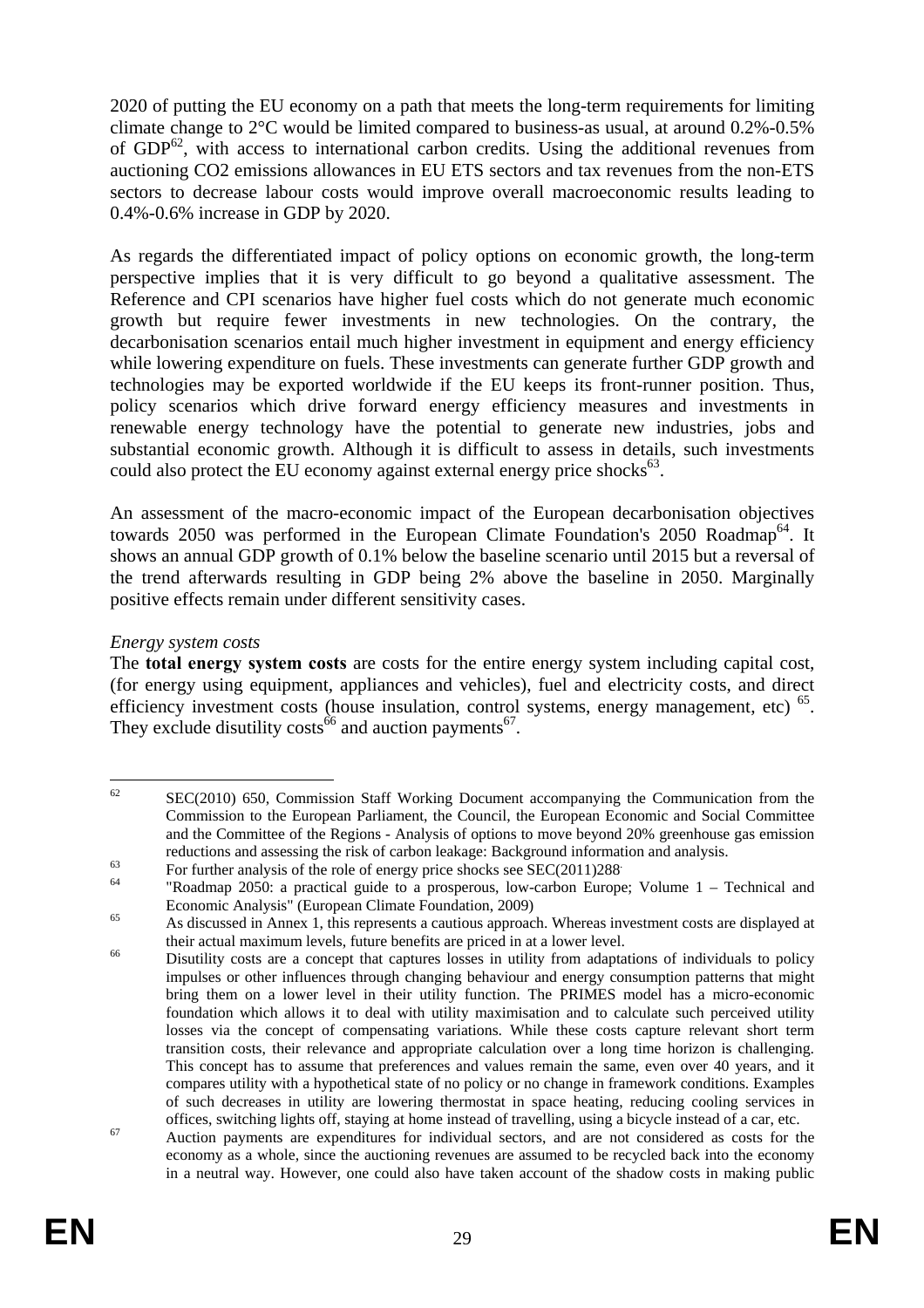| $1100 \text{ g}$ annual total energy system costs 2011 2000                              |      |            |                                 |                          |                           |                              |                |
|------------------------------------------------------------------------------------------|------|------------|---------------------------------|--------------------------|---------------------------|------------------------------|----------------|
| Bln. EUR'08                                                                              | Ref  | <b>CPI</b> | High<br><b>Energy</b><br>effic. | Div.<br>supply<br>techn. | <b>High</b><br><b>RES</b> | <b>Delayed</b><br><b>CCS</b> | Low<br>nuclear |
| Capital cost                                                                             | 955  | 995        | 1115                            | 1100                     | 1089                      | 1094                         | 1104           |
| <b>Energy purchases</b>                                                                  | 1622 | 1611       | 1220                            | 1295                     | 1355                      | 1297                         | 1311           |
| Direct efficiency inv. costs                                                             | 28   | 36         | 295                             | 160                      | 164                       | 161                          | 161            |
| <b>Total cost for final</b><br>consumers excl. all<br>auction payments and<br>disutility | 2582 | 2619       | 2615                            | 2535                     | 2590                      | 2525                         | 2552           |

**Table 6: Average annual total energy system cost (without auctioning and disutility) Average annual total energy system costs 2011-2050** 

#### **Absolute Difference to Reference**

| Bln. EUR'08                                                                          | <b>High</b><br><b>Energy</b><br>effic. | Div.<br>supply<br>techn. | <b>High</b><br><b>RES</b> | <b>Delayed</b><br><b>CCS</b> | Low<br>nuclear |
|--------------------------------------------------------------------------------------|----------------------------------------|--------------------------|---------------------------|------------------------------|----------------|
| $\Delta$ Capital cost                                                                | 160                                    | 145                      | 134                       | 139                          | 149            |
| $\Delta$ Energy purchases                                                            | $-402$                                 | $-327$                   | $-267$                    | $-325$                       | $-312$         |
| ∆ Direct efficiency inv.<br>costs                                                    | 267                                    | 132                      | 135                       | 133                          | 133            |
| $\Delta$ Total cost for final consumers excl. all<br>auction payments and disutility | 33                                     | $-47$                    | 8                         | $-57$                        | $-29$          |

Depending on the decarbonisation scenario, there are no or little additional average annual energy system costs due to the pursuit of major decarbonisation as part of a global effort compared with the Reference and CPI scenarios. Diversified supply technologies and Delayed CCS scenarios have the lowest level of average annual energy system costs, representing even a cost saving of around 90 bn  $\epsilon(08)$  compared with CPI (around 50bn  $\epsilon$  compared to the Reference scenario) mainly due to large fossil fuel import savings. Those two scenarios have the highest nuclear share $^{68}$ .

The modelling results suggest that the highest total energy system costs will occur in the High Energy Efficiency scenario. Unlike the majority of other scenarios, the modelling of the High Energy Efficiency scenario does not rely entirely on economic optimisation in determining the level of energy consumption, but rather projects the impact of a set of energy efficiency measures (building retrofit etc.). In addition, the scenario pushes the limits of what the chosen measures can achieve (by assuming that the whole European building stock is fully refurbished; by making use of distributed renewable energy solutions as one of the more expensive renewable energy solutions; by amortising long-lived measures over a short time). Furthermore, it has to be taken into account that all policy scenarios already include considerable energy efficiency improvements and the cost difference merely indicates an

transfers and it is not guaranteed that this transfer would be purely neutral for the economy, as shown

by the discussions on the optimal reallocation of auction revenues (see above).<br>When taking a macroeconomic view, i.e. by excluding auctioning revenue that are recycled to the economy, and excluding disutility costs, the Delayed CCS scenario has lower costs than the Diversified supply technologies scenario. However, when the economic actors' perspective is taken, i.e. auctioning and disutility costs are included, the lowest system costs materialise in the Diversified supply technology scenario (for details see Annex 1, part B, point 2.7).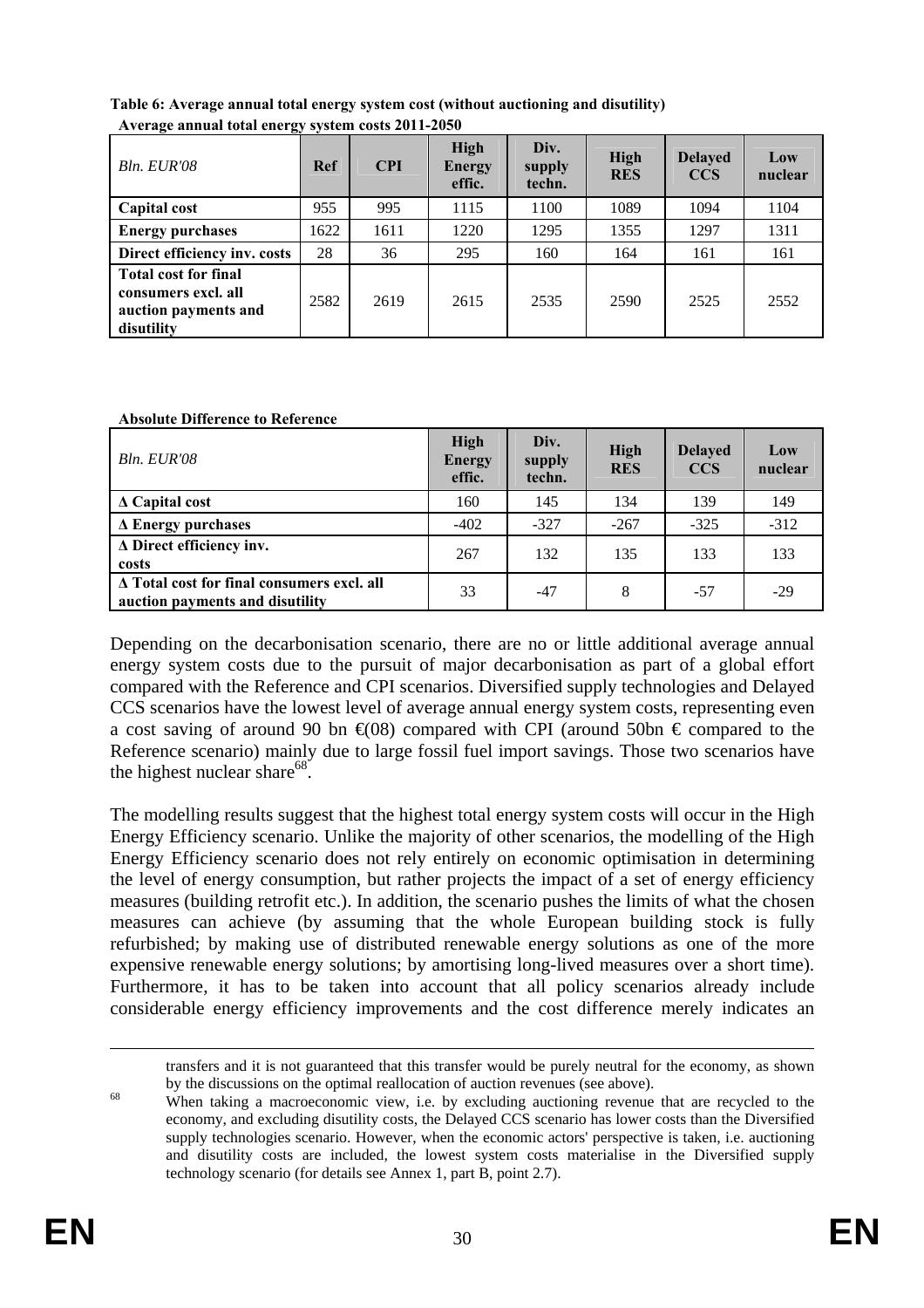increasing marginal cost for moving from a high to a very high level of energy efficiency (see Annex 1, part B for details). Finally, the modelling reflects significant transaction costs for energy efficiency investments in the form of relatively high weighted average costs of capital.

Cumulative auction payments are lowest in the High Energy Efficiency scenario due to the reduced energy consumption, decreasing emissions and therefore the necessity to buy ETS permits. The scenario with the highest auction revenues is Delayed CCS where the delay in the use of CCS leads to high carbon prices to ensure the achievement of the decarbonisation target in later years, which is made more challenging by the fact that CCS has not been able to move down the cost curve earlier. The auction revenues represent an equivalent of around 1% of total cumulative energy system costs.

All scenarios show higher annual costs in the last two decades 2031-2050 reflecting mainly increased investments in transport equipment as the major transition to electric and plug in hybrids vehicles is projected after 2030. In the High RES scenario costs are also linked to significant expansion of RES based power generation capacity.

The **ratio of energy system costs to GDP** is similar across the scenarios: ranging from around 14.1% to 14.6%, the costs of the Diversified supply technologies and delayed CCS scenarios being at the lower end of the range.

|                                 | Cumulative system costs related to GDP |  |  |  |  |
|---------------------------------|----------------------------------------|--|--|--|--|
| Reference                       | 14.37%                                 |  |  |  |  |
| <b>CPI</b>                      | 14.58%                                 |  |  |  |  |
| <b>High Energy Efficiency</b>   | 14.56%                                 |  |  |  |  |
| Diversified supply technologies | 14.11%                                 |  |  |  |  |
| <b>High RES</b>                 | 14.42%                                 |  |  |  |  |
| <b>Delayed CCS</b>              | 14.06%                                 |  |  |  |  |
| Low nuclear                     | 14.21%                                 |  |  |  |  |

**Table 7: Cumulative system costs related to GDP 2011-2050** 

The **external fuel bill** arising from the net imports of fossil fuels decreases below 2005 levels in all decarbonisation scenarios by 2050. This result stems from the pursuit of major decarbonisation as part of a global climate effort with fossil fuel import prices expected to be much lower. The actual imports of fossil fuel due to energy efficiency and penetration of RES will be much lower too. These combined effects reduce the expenditure for each fossil fuel and thereby the total external fuel bill of the EU. The decrease of the fuel bill from 2005 in the decarbonisation scenarios is smallest in the Low nuclear scenario at 31% and highest in the High RES scenario at 43% with RES replacing most fossil fuels. Compared with the current level, all decarbonisation scenarios increase their fuel bill in 2030, but to much lower levels than the Reference and CPI scenarios. Savings in the external fuel bill are most striking in 2050. Compared with the CPI scenario, the EU economy could save in 2050 between 518 and 550 bn  $\epsilon$ (08) by taking this strong decarbonisation route under global climate action.

## *Impacts on competitiveness*

Average prices of electricity are rising compared to 2005 in all scenarios including Reference and CPI scenarios (by a range of 41% in the High Energy Efficiency scenario to 54% in the Low nuclear scenario in 2030 and by 34% in the Diversified supply technologies to 82% in the High RES scenarios in 2050). Electricity prices are calculated in such a way that total costs of power generation, balancing, transmission and distribution are recovered, ensuring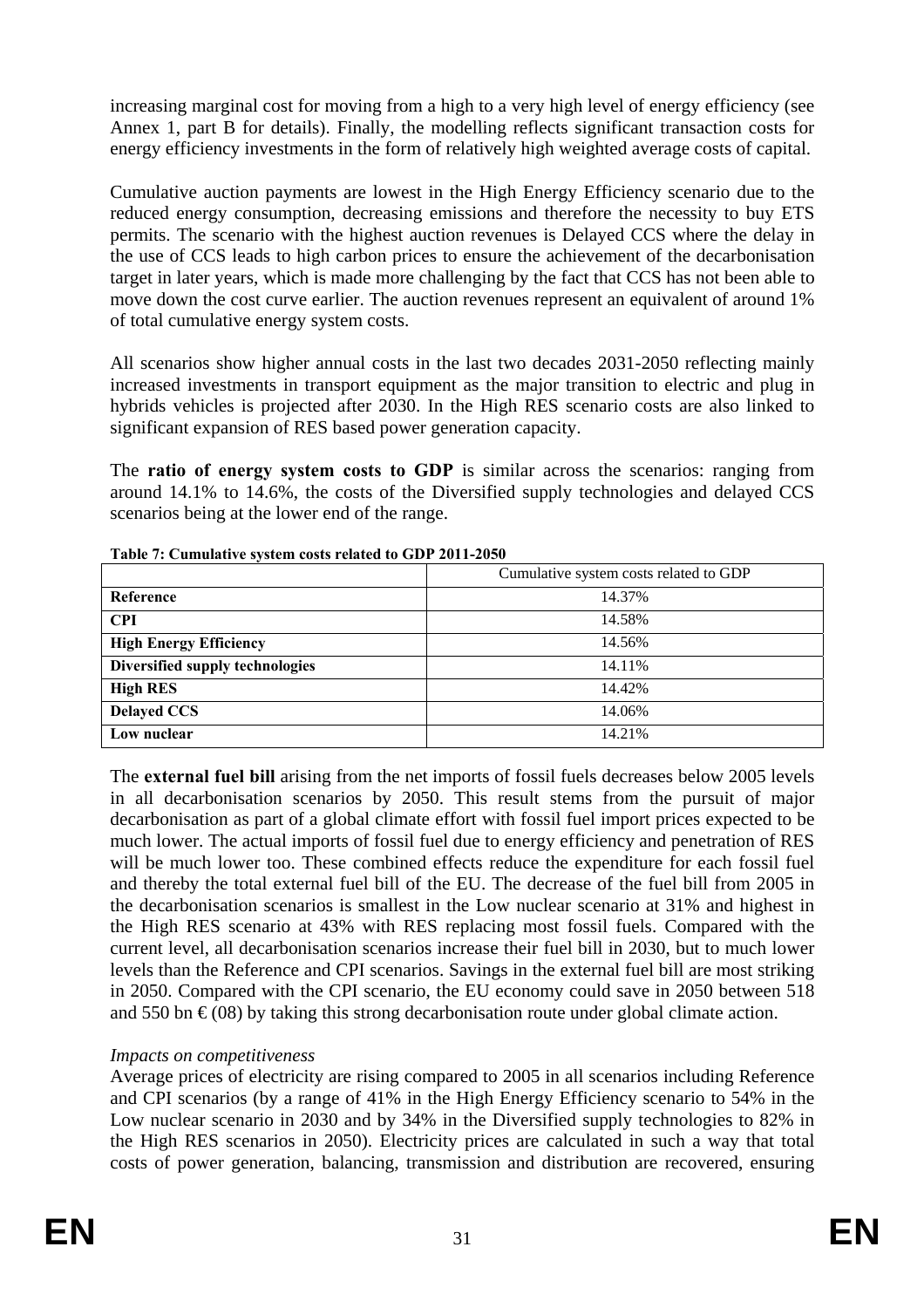that investments can be financed. The residential sector has the highest user price and industry the lowest as is currently the case. Decarbonisation scenarios have lower fuel costs but tend to have higher capital investment costs that offer more business opportunities for domestic investments instead of fuel imports.

Due to depressed demand for electricity, the High Energy Efficiency scenario shows the lowest prices in 2030 for all sectors – even slightly lower than in the Reference scenario (which however exhibits a significant price increase from today's level). In 2050, electricity prices are lowest in the Diversified supply technologies scenario for all sectors, except industry, which faces slightly higher prices compared with the Reference and Current Policy Initiatives. In 2050, average electricity costs are highest in the High RES scenario while the Low nuclear scenario has the highest prices in 2030.

In this exercise, potential macroeconomic benefits from the development of "green technology" manufacturing and services sectors have not been quantified for the various policy scenarios.

## *Energy related costs for companies*

Electricity prices for industry are the lowest among all sectors. The lowest increase occurs in the Diversified supply and Delayed CCS scenarios and the highest increase, similarly to average prices developments, in the High RES scenario. As the whole analysis is performed under the hypothesis of "global climate action", the whole world would decarbonise and would have to bear carbon prices, so the question of industrial competitiveness would not arise. More information on electricity costs is provided in Annex 1 (part B, point 2.7). If no global climate deal is reached and the EU is reducing emissions significantly more than other countries, certain industries supplying low carbon technologies will benefit from improved competitiveness due to higher internal demand and first mover advantage. However, for energy intensive industries it would be difficult to realise the prescribed GHG reductions without affecting their international competitiveness through higher carbon, fuel and electricity prices. This might be even more pronounced if reductions need to be achieved with CCS, which is a technology that has no other benefits than reducing GHG emissions.

Energy related costs in relation to sectoral value added rise from 5.8% in 2005 to 7.8% in 2030 in the Reference/CPI cases and to around 7.5% in the decarbonisation scenarios. In 2050, under current policies, this indicator declines to 7.5% and even more so in the decarbonisation scenarios falling to less than 7%.

Energy intensive industries face particularly high energy costs for their highly energy consuming production processes. Energy related costs in relation to sectoral value added for five industrial sectors (iron and steel, non-ferrous metals, non metallic mineral products, chemicals, paper and pulp industries) would rise under current trends, but would be markedly lower under global decarbonisation. Following lower world energy prices and due to energy efficiency improvements, the ratio of energy costs to value added would return to the 2005 level by 2050 in most decarbonisation scenarios, except for the Energy Efficiency scenario, which exhibits an even lower ratio.

#### *ETS carbon prices*

The ETS allowance price rises moderately from the current level until 2030 and significantly in the last two decades providing support to all low carbon technologies and energy efficiency. After 2020, the same carbon value applies also to non- ETS sectors assuring cost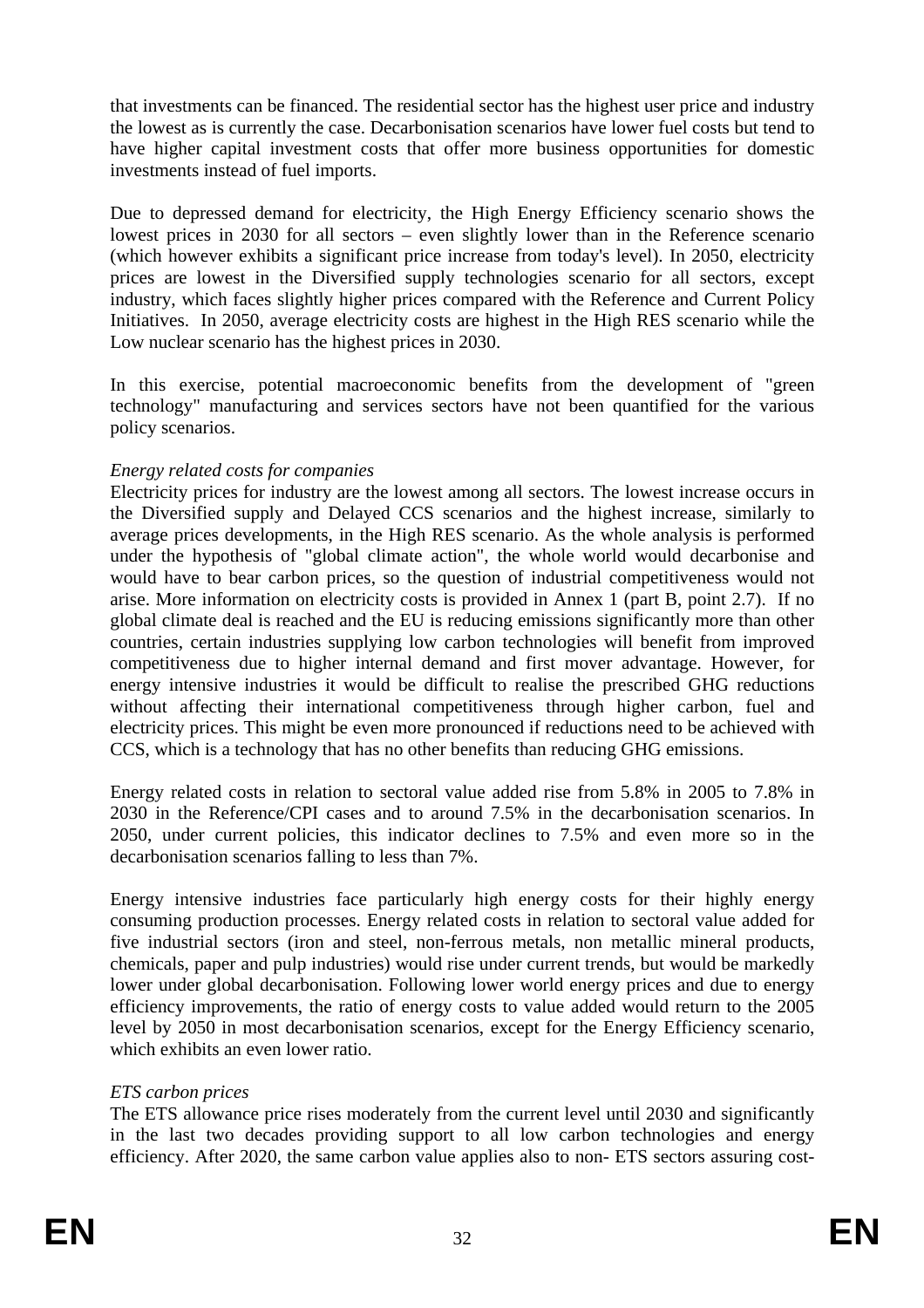efficient emissions abatement in the whole economy post 2020. Concrete policy measures such as those pushing energy efficiency and/or those enabling penetration of renewables depress demand for ETS allowances which subsequently lead to lower carbon prices. Carbon prices are the lowest in the High Energy Efficiency scenario with lowest energy demand followed by the High RES scenario (in 2030 and 2040) and Diversified supply technologies<sup>69</sup> (in 2050). Delay in penetration of technologies (CCS) or unavailability of one decarbonisation option (nuclear) put an upwards pressure on demand for allowances and ETS prices.

|                                 | 2020 | 2030 | 2040 | 2050 |
|---------------------------------|------|------|------|------|
| Reference                       | 18   | 40   | 52   | 50   |
| <b>CPI</b>                      | 15   | 32   | 49   | 51   |
| <b>High Energy Efficiency</b>   | 15   | 25   | 87   | 234  |
| Diversified supply technologies | 25   | 52   | 95   | 265  |
| <b>High RES</b>                 | 25   | 35   | 92   | 285  |
| <b>Delayed CCS</b>              | 25   | 55   | 190  | 270  |
| Low nuclear                     | 20   | 63   | 100  | 310  |

#### **Table 8: ETS prices in €'08/t CO2**

#### *Impacts on infrastructure*

Infrastructure<sup>70</sup> requirements differ between scenarios. Decarbonisation scenarios require increasingly more sophisticated infrastructures (mainly electricity lines, smart grids and storage) than Reference and CPI scenarios. The High RES scenario necessitates additional DC lines mainly to transport wind electricity from the North Sea to the centre of Europe and more storage.

| Table 9: Grid investment costs (investments in transmission grid including interconnectors and |  |  |  |  |  |  |  |
|------------------------------------------------------------------------------------------------|--|--|--|--|--|--|--|
| investments in distribution grid including smart components).                                  |  |  |  |  |  |  |  |

| <i>(Bln Euro '05)</i>           | 2011-2020 | 2021-2030 | 2031-2050 | 2011-2050 |
|---------------------------------|-----------|-----------|-----------|-----------|
| Reference                       | 292       | 316       | 662       | 1269      |
| <b>CPI</b>                      | 293       | 291       | 774       | 1357      |
| <b>High Energy Efficiency</b>   | 305       | 352       | 861       | 1518      |
| Diversified supply technologies | 337       | 416       | 959       | 1712      |
| <b>High RES</b>                 | 336       | 536       | 1323      | 2195      |
| <b>Delayed CCS</b>              | 336       | 420       | 961       | 1717      |
| Low nuclear                     | 339       | 425       | 1029      | 1793      |

<sup>69</sup> The difference in ETS prices compared to Effective and Widely accepted technologies presented in the Low Carbon Economy Roadmap is due to additional energy efficiency measures, the revised Energy Taxation Directive and changed assumptions for nuclear after Fukushima. The share of nuclear is considerably lower than in decarbonisation scenarios presented in the Low Carbon Economy Roadmap. Current Policy Initiatives and all policy scenarios in this exercise are based on revised assumptions on nuclear (abandonment of the nuclear programme in Italy, change of nuclear policy in Germany, no new nuclear plants in Belgium and upwards revision of costs for nuclear power plants). Moreover, electricity demand is lower due to stringent energy efficiency measures. In addition, assumptions on the potential of electricity in transport were revised, following more closely the scenarios developed in the White Paper on Transport leading to lower utilisation rate of nuclear power plants than in the Low Carbon Economy Roadmap Scenarios. Electric vehicles flatten electricity demand and thus incentivise baseload

power generation.<br>A dedicated infrastructure modelling was performed with the PRIMES model and the main results are presented in Annex 1.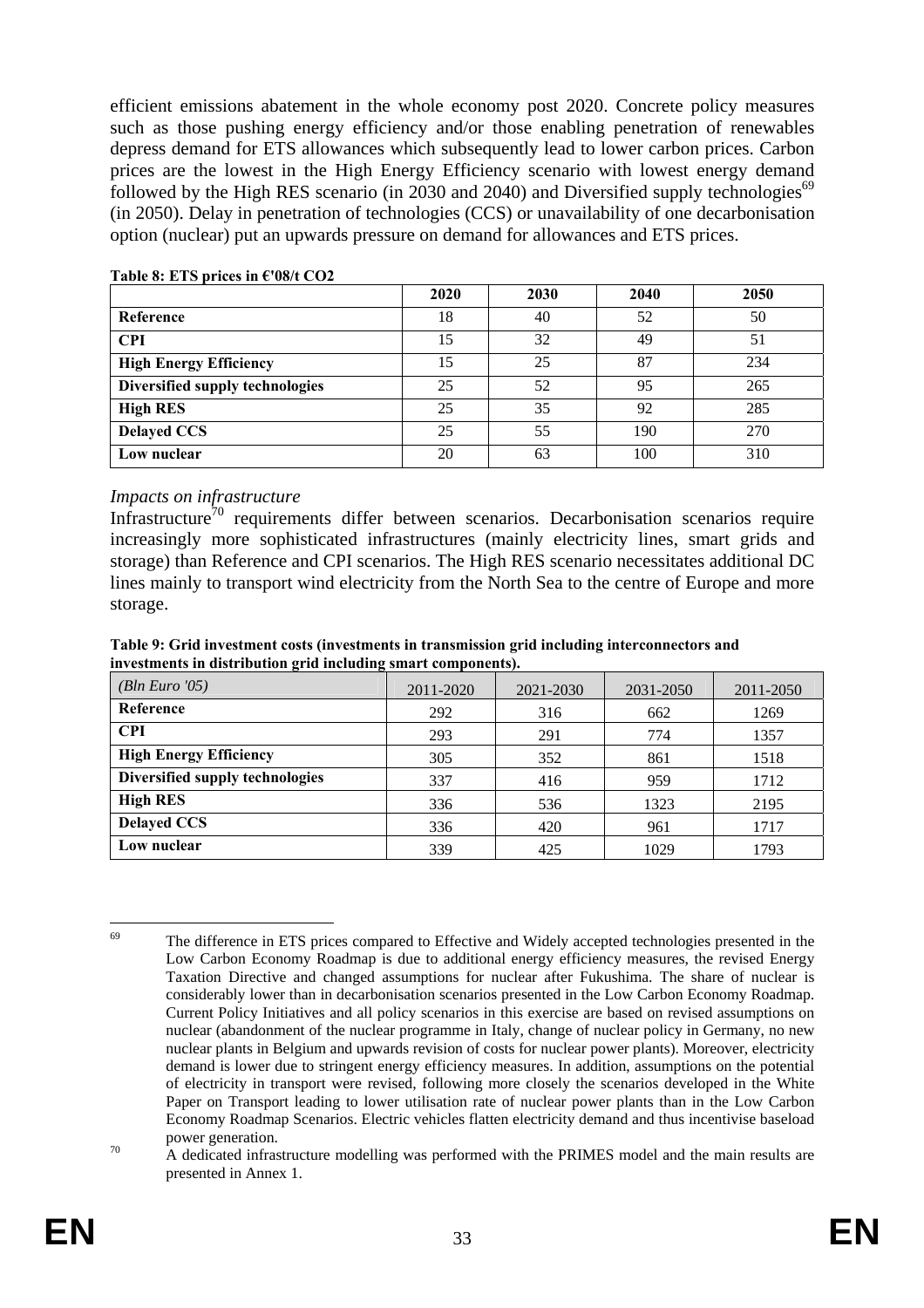The model assumes that grid investments, that are prerequisites to the decarbonisation scenarios in this analysis, are undertaken and that costs are fully recovered in electricity prices. Reality might differ in the sense that the current regulatory regime might be more short to medium term cost minimisation oriented and might not provide sufficient incentives for long-term and innovative investments. There might also be less perfect foresight and lower coordination of investments in generation, transmission and distribution as the model assumes.

#### *Impacts on internal market and competition*

Electricity markets might change substantially with an increasing share of generation with close to zero marginal costs. A competitive market would in this situation lead to almost zero prices which would be insufficient to pay for upfront capital investments<sup>71</sup>. A different market design might be needed. While a specific regime for RES (e.g. feed-in tariffs) may be justified in certain situations (e.g. for new RES which are not yet competitive), every effort is needed to ensure that RES is integrated into the energy market, through support, regulatory and infrastructure policies. This is even more the case when RES becomes a significant share of overall energy production (especially in the high RES scenario).

#### *Innovation and R&D*

A goal of the Europe 2020 strategy<sup>72</sup> (underpinned by the Communication on the Innovation Union<sup>73</sup>) is to increase innovation in Europe and focus R&D and innovation policies on tackling major societal challenges such as climate change. The EU27 is already a world leader in some segments of low-carbon and energy efficient technologies (nuclear power plants, wind turbines, some energy efficient appliances, etc). All policy scenarios involve significant improvement in efficiency and cost parameters of new technologies as compared to the Reference scenario due to more economies of scale and faster learning rates. The deployment of CCS and some RES in the decarbonisation scenarios, for instance, implies a rate of capacity growth and innovation that is at least as great as that seen for energy technologies in the 20th century<sup>74</sup>. As a consequence all policy options are expected to further boost research and innovation, thereby also improving competitiveness. However, the magnitude of innovation between different policy options might differ. Moreover, impacts expected on innovations can hardly be grasped by current models.

#### *Impacts on third countries*

Impacts on third countries, mainly oil and gas importing countries would be significant. Imports in decarbonisation scenarios decrease sharply (besides gas imports in the Low nuclear scenario). In addition, global decarbonisation efforts lead to lower fossil fuel prices. So, under these particular circumstances the export revenues from European customers are 31 to 43% lower in 2050 than in 2005. In the mid-term, in 2030 all decarbonisation scenarios have a higher fuel bill compared to 2005 by at least 35%, but to much lower levels than the

<sup>71</sup> The modelling does not show this situation arising because the model assumes full cost recovery of capital investments in all scenarios<br>
Europe 2020 COM(2010) 2020<br>
EU 2020 Flagship Initiative Innovation Union SEC(2010) 1161<br>
The fastest previous scale-up was for electricity generation from nuclear power, which expande

rate of approximately 25-30% per year between 1960 and 1980 globally. The decarbonisation scenarios almost all envisage a major roll-out of CCS starting after 2030 and reaching average rates of up to 36% per year in 2030-2040 (20% pa in 2030-2050); similarly but closer to now, certain RES technologies could be soaring, especially from 2010 to 2030 at average annual rates of up to 20% and 15% per year for off-shore wind and solar electricity, respectively.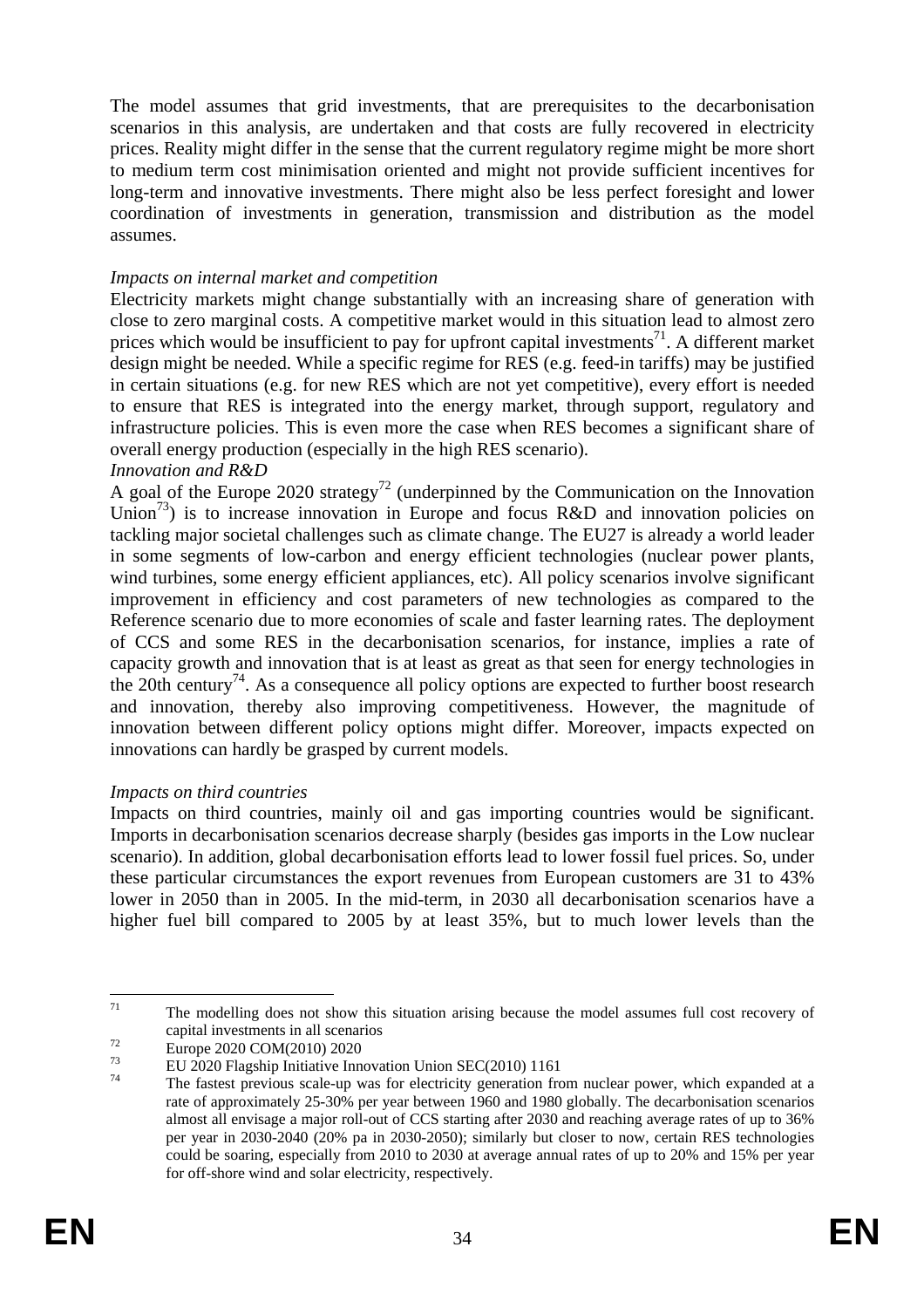Reference and Current Policy Initiative scenarios<sup>75</sup>. (See also section on Energy system costs).

There is no major impact on electricity trade, which remains marginal with third countries. The increased global use of biomass for energy purposes might have impacts on food prices and input costs of other biomass-using industries.

## *Impacts on prices for biomass and land prices*

Bioenergy is expected to be an important part of any low-carbon energy strategy. This might have impacts on prices for biomass from agriculture and forest-based industries either directly through increased demand for energy use, or through increased demand for land and thus higher land prices. As most of the biomass used for energy has competing uses (food and feed, renewable raw materials), food prices and input costs of other biomass-using industries are likely to increase.

## <span id="page-35-0"></span>**5.3. Social impacts**

## *Impacts on employment*

The social dimension of decarbonisation is crucial as transition to a low carbon economy will require an in depth change in several sectors, affecting companies, employment and working conditions. Education and training need to be addressed at an early stage in order to avoid unemployment in some sectors and labour shortages in others. More knowledge should be gathered about the social implications of deep and long-term decarbonisation as no studies are available yet. Consultations, also in the context of the social dialogue, could improve the follow-up work on the decarbonisation roadmaps<sup>76</sup>, including decarbonisation of the energy sector.

Employment effects of decarbonisation policies up to 2020 are generally ambiguous and difficult to assess. A direct positive effect of relative growth in the "green" technology sector is that some subsectors like energy efficiency in buildings are usually assumed to have a relatively high labour intensity. Indirect positive effects for employment may include increased innovation resulting from stricter environmental policy, increased export potential for green technologies, as well as less fossil fuel imports. Negative effects may include transition costs, such as inflexibilities in the labour market to respond to changes in skill demand. There is uncertainty as to whether positive or negative effects would dominate.

However, most studies that evaluate the net employment effects of the EU's 20-20-20 targets record impacts of typically  $\pm 1\%$ <sup>77</sup>. A recent extensive macroeconomic study suggests that net employment effects for meeting the EU's targets for 2020 will be small and positive, leading to an average increase in employment demand of up to  $0.3\%$ <sup>78</sup>. The two scenarios with the

<sup>75</sup> 75 No further analysis has been done as regards the impact of increased revenues of oil and gas exporting countries on imports from the EU.

<sup>&</sup>lt;sup>76</sup> The social dimension might be better tackled in a decarbonisation roadmap treating all the interdependencies among sectors such as energy, transport, industry and agriculture than in a sectoral

roadmap dealing with energy only.<br>See literature review section in the report "Studies on Sustainability Issues- Green Jobs; Trade and

Labour" (2011) commissioned by the European Commission, DG Employment. 78 "Studies on Sustainability Issues- Green Jobs; Trade and Labour" (2011) commissioned by the European Commission. The leading objective has been to analyse the employment consequences of the implementation of policies to achieve the key EU environmental targets of a 20% cut in emissions of GHG by 2020 compared to 1990 levels (increasing to 30% if other countries make similar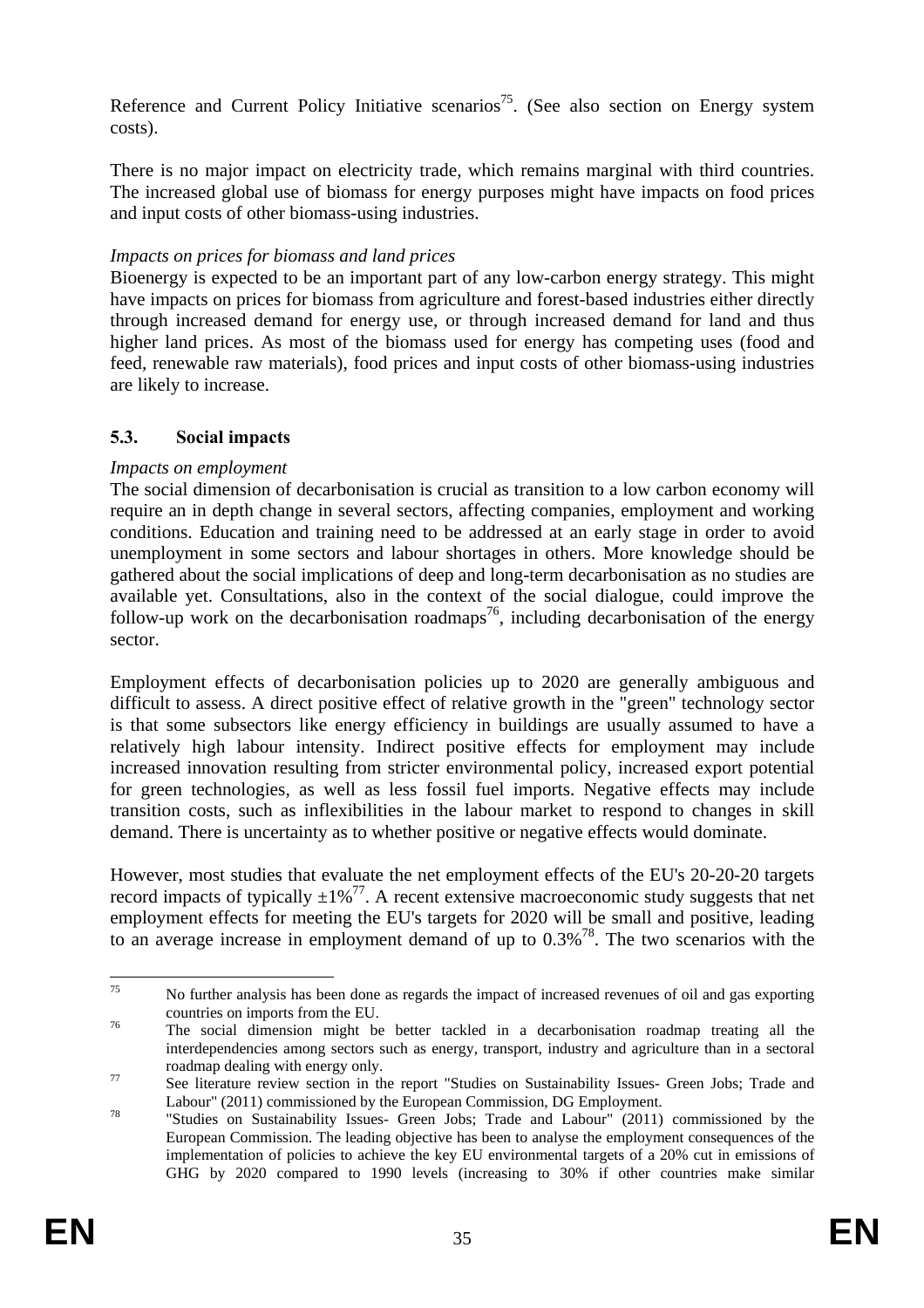most ambitious targets (30% GHG emission reductions by 2020, achieving the 20% energy efficiency target) have the highest net effects on employment. Similarly, a 2009 study<sup>79</sup> finds modestly positive net employment effects of up to 0.1% for supporting policies to meet the 2020 RES targets. An assessment of net employment effects of the European decarbonisation objectives towards 2050 was performed in the European Climate Foundation's 2050 Roadmap<sup>80</sup>. It expects net employment to initially be marginally negative and turn positive at a later stage: employment in the decarbonisation scenario is 0.06% below the baseline by 2020 and 1.5% higher than the baseline in 2050. An estimate of net employment effects until 2030 and some quantitative examples of job creation in certain sectors are provided in the IA report on Low Carbon Economy Roadmap<sup>81</sup>. The net impact on jobs can be an increase by 0.7% compared to the Reference scenario, corresponding to 1.5 million jobs by 2020.

The overall effects of the increased investment in green technologies on the labour market are thus expected to be fairly modest relative to the effects of other developments such as globalisation, technical progress and demographic change. On a sectoral level, a small increase in jobs in the engineering and construction sectors and a decrease in the energy supplying sectors might arise. The effects on the energy-intensive sectors are ambiguous. Higher energy prices may lead to losses in competitiveness on the one hand while there would also be increased demand for goods from the sector (such as steel and concrete) on the other. However, by focussing on sectoral gains and losses, potentially significant impacts at a more micro level may not be captured in these studies. Also, regional differences may be significant.

As the whole analysis was done in a global climate effort context, there are no job losses due to carbon leakage. However the decision by companies to relocate production away from the EU may be related to other factors such as access to markets or raw materials or secure access to energy sources with long-term price guarantees.

## *Quality of jobs*

The more investments are made in new technologies – many of which are likely to be energy saving or related to new forms of energy generation – the more demand there will be for people in higher skilled jobs (especially professional and associate professional ones). In this way, the greening of the economy can stimulate the demand for highly skilled (and high waged) workers, although the extent to which this will occur even under the most optimistic of scenarios is relatively modest when compared to the business as usual scenario.

## *Affordability*

Affordability of energy services as regards costs for fuel and electricity as well as for equipment, appliances, insulation and transport services is one of the essential elements of the analysis. The sector most concerned is households. All decarbonisation scenarios show significant fuel savings compared to the Reference and CPI scenarios but also higher costs for energy appliances and insulation.

commitments), a 20% increase in the share of renewable energy, and the objective of a 20% cut in

energy consumption (the 20-20-20 targets).<br>"EmployRES: The impact of renewable energy policy on economic growth and employment in the European Union" (2009), commissioned by the European Commission, DG Transport and Energy "Roadmap 2050: a practical guide to a prosperous, low-carbon Europe; Volume  $1 -$  Technical and

Economic Analysis" (European Climate Foundation, 2009) 81 SEC(2011) 288 final page 44 and 90-91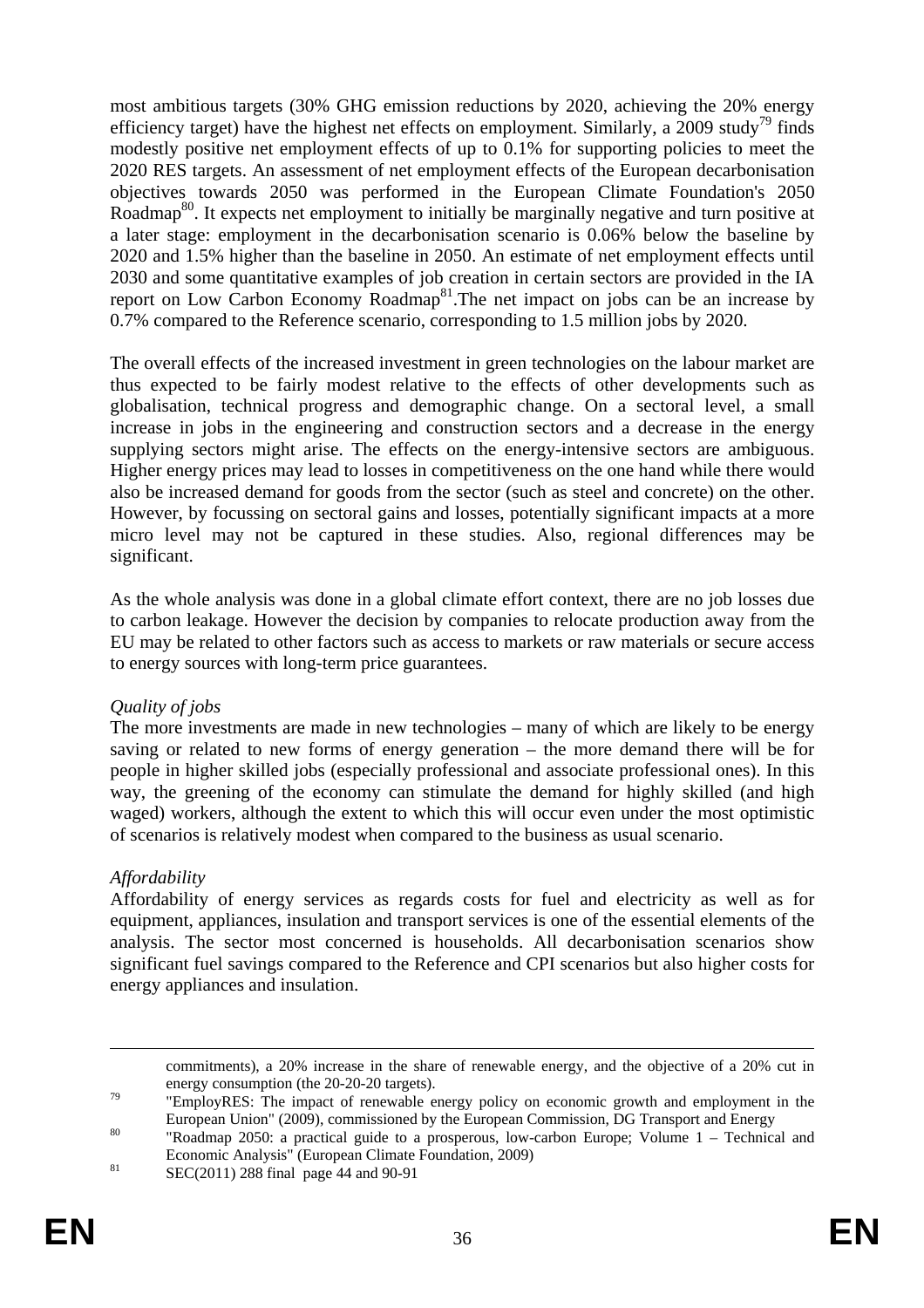Energy related expenditures of households for heating, cooling, lighting, cooking, appliances i.e. excluding transport services, almost double from around 2000 EUR'08 today to 3800- 3900 EUR'08 in 2050 in the Reference and CPI scenarios reflecting rising fuel and electricity prices and increasing direct household investments in energy efficiency. Expenditures per household amount to around 4500 EUR'08 in most decarbonisation scenarios in 2050, with expenditure per household reaching some 4800  $\text{\textsterling}$ (08) and almost 4900  $\text{\textsterling}$ (08) in the Energy Efficiency and High RES scenarios respectively. It is important to note that per capita income in 2050 will also almost double from today's level, but also that households will be composed of fewer members reflecting aging and changing lifestyles. Energy costs for stationary uses per household exceed the Reference/CPI case level by 16-17% in 2050 in most decarbonisation scenarios. They are 25-27% higher in the Energy Efficiency and High RES scenarios, as these scenarios are particularly investment intensive.

However, energy expenditures including expenses for transport services as a percentage of household expenditure show a different picture. They rise over time in all scenarios from 10% in 2005 to around 16% in 2030, stabilising thereafter to around 15-16% by 2050. Among the decarbonisation scenarios, the costs of the Delayed CCS and the Diversified Supply Technology scenarios, similar to the Reference and CPI scenarios, are at the lower end of this range, whereas the High RES and Energy efficiency scenarios show 2050 costs at the upper end. To the extent that vulnerable consumers would incur similar expenditure increases, in particular the necessary upfront investment to realise later savings may pose an affordability challenge for them.

### *Security of supply*

Import dependency, one of the indicators of security of supply, does not change substantially in 2030 in decarbonisation scenarios compared to the Reference scenario and Current Policy Initiatives scenario due to declining gross inland consumption and imports. There is however a substantial decrease in 2050, driven by increased use of domestic resources, mainly renewables. Import dependency is only 35% in the High RES scenario<sup>82</sup> (compared to 58% in the Reference and CPI scenarios) and 39-40% in the other decarbonisation scenarios besides the Low nuclear scenario (45% due to significant use of fossil fuels with CCS). Decarbonisation will significantly reduce fossil fuel security risks.

Large scale electrification combined with more decentralised power generation from variable sources brings other challenges to high quality energy service at any time. However, there are no standardised indicators for the time being. Moreover, adequate stability of the grid is a precondition for modelling, which is why differences in indicators on the stability of the grid are rather small across scenarios $83$ .

## *Safety and public acceptance*

Safety concerns might be raised against some power generation technologies as well as against infrastructure and exploration of energy fuels. The public in general perceives technological risks as more important than expert judgement would suggest. Across Europe, public acceptance of different generation technologies and infrastructures differs, but none of them is 100% accepted by local communities where they are (going to be) located. A better and more targeted communication with the concerned public and stakeholders might be needed in the future to assure the EU's energy needs.

### **Table 10: Selected results of scenario analysis**

 $\mathbf{S}$ <sup>82</sup><br>High RES scenario relies mainly on domestic sources of renewable energy.<br>
Please see more enoughled indicators in Anney 1, nort B, section 2.5

Please see more specialised indicators in Annex 1, part B, section 2.5.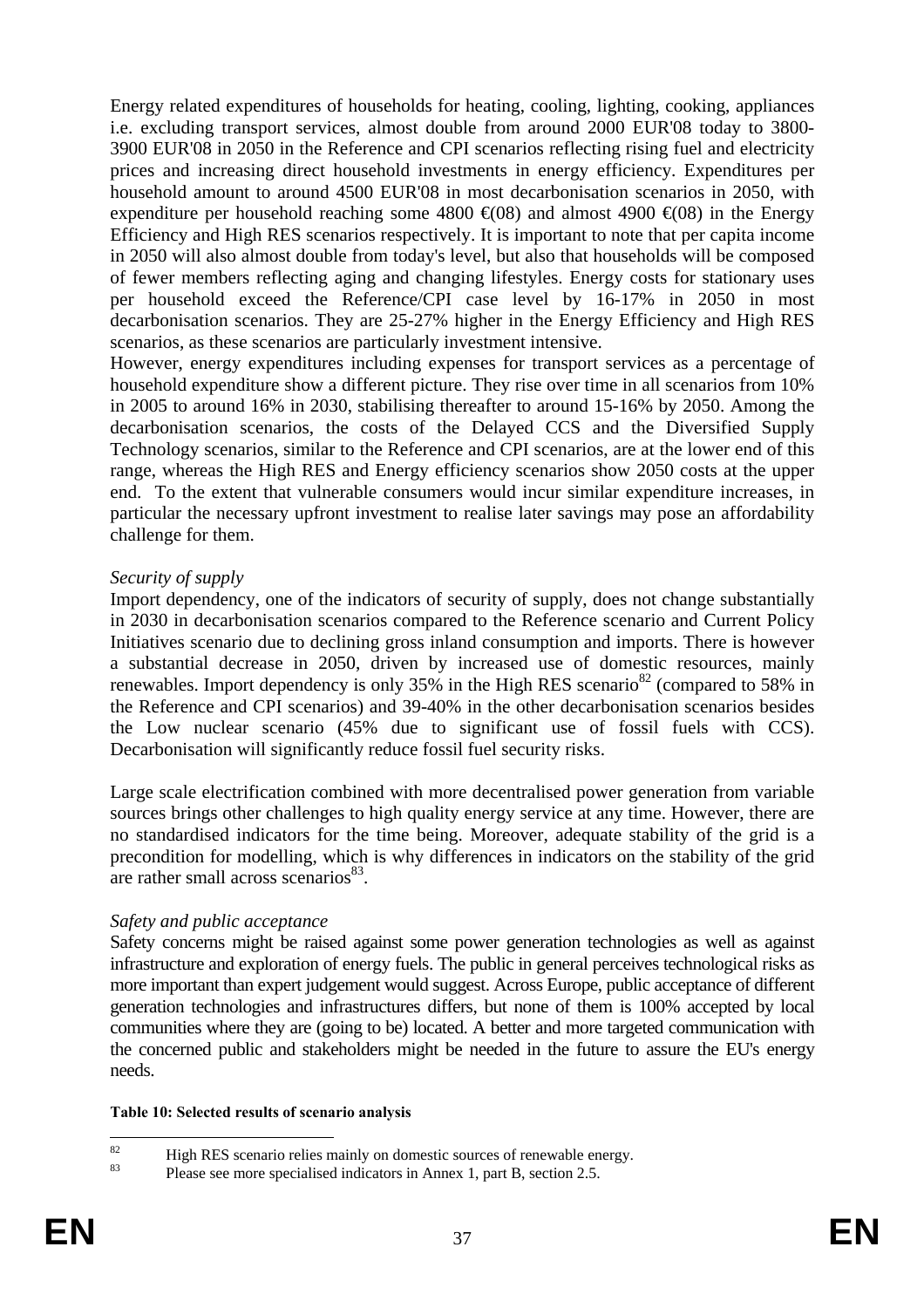|                                                                                  |              |                                   | Current trends        |                                  |                              |                                         | Decarbonisation scenarios                      |                                         |                |
|----------------------------------------------------------------------------------|--------------|-----------------------------------|-----------------------|----------------------------------|------------------------------|-----------------------------------------|------------------------------------------------|-----------------------------------------|----------------|
|                                                                                  |              |                                   | Reference<br>scenario | Current<br>Policy<br>Initiatives | High<br>Energy<br>Efficiency | <b>Diversified</b><br>Supply<br>Techno- | High<br>Renewable<br>$\boldsymbol{\mathit{s}}$ | Delayed<br>CCS                          | Low<br>nuclear |
|                                                                                  | 2030         | 2005                              |                       | $-10.8$                          | $-20.5$                      | logies<br>$-16$                         |                                                | $-16.1$                                 | $-18.5$        |
| Primary energy<br>demand reduction<br>(in % from 2005) <sup>84</sup>             | 2050         |                                   | $-5.3$<br>$-3.5$      | $-11.6$                          | $-40.6$                      | $-33.3$                                 | $-17.3$<br>$-37.9$                             | $-32.2$                                 | $-37.7$        |
| Electrification                                                                  | 2030<br>2050 | 20.2<br>$\overline{\phantom{a}}$  | 25.1<br>29.1          | 24.5<br>29.4                     | 25.2<br>37.3                 | 26.0<br>38.7                            | 25.4<br>36.1                                   | 26.0<br>38.7                            | 25.7<br>38.5   |
| Fuels (in $%$ )                                                                  |              |                                   |                       |                                  |                              |                                         |                                                |                                         |                |
| <b>Renewables</b>                                                                | 2030         | 8,6                               | 23.9                  | 24.7                             | 27.6                         | 27.7                                    | 31.2                                           | 28                                      | 28.8           |
| in gross final<br>energy                                                         | 2050         |                                   | 25.5                  | 29                               | 57.3                         | 54.6                                    | 75.2                                           | 55.7                                    | 57.5           |
| <b>CCS in power</b>                                                              | 2030         | 0                                 | 2.9                   | 0.8                              | 0.7                          | 0.8                                     | 0.6                                            | 0.7                                     | 2.1            |
| generation                                                                       | 2050         | $\overline{\phantom{a}}$          | 17.8                  | 7.6                              | 20.5                         | 24.2                                    | 6.9                                            | 19                                      | 31.9           |
| <b>Nuclear</b>                                                                   | 2030         | 14,1                              | 14.3                  | 12.1                             | 11.1                         | 13.9                                    | 9.7                                            | 13.2                                    | 8.4            |
| energy in<br>primary<br>energy                                                   | 2050         | $\overline{\phantom{a}}$          | 16.7                  | 13.5                             | 13.5                         | 15.3                                    | 3.8                                            | 17.5                                    | 2.6            |
| Fuels in electricity                                                             |              |                                   |                       |                                  |                              |                                         |                                                |                                         |                |
| generation (in%)                                                                 | 2030         | 14.3                              | 40.5                  | 43.7                             | 52.9                         | 51.2                                    | 59.8                                           | 51.7                                    | 54.6           |
| <b>RES</b>                                                                       | 2050         | $\blacksquare$                    | 40.3                  | 48.8                             | 64.2<br>0.7                  | 59.1                                    | 86.4                                           | 60.7                                    | 64.8           |
| <b>CCS</b>                                                                       | 2030<br>2050 | 0.0                               | 2.9<br>17.8           | 0.8<br>7.6                       | 20.5                         | 0.8<br>24.2                             | 0.6<br>6.9                                     | 0.7<br>19.0                             | 2.1<br>31.9    |
|                                                                                  | 2030         | 30.5                              | 24.5                  | 20.7                             | 18.6                         | 21.2                                    | 15.8                                           | 21.5                                    | 13.4           |
| <b>NUC</b>                                                                       | 2050         | $\overline{\phantom{a}}$          | 26.4                  | 20.6                             | 14.2                         | 16.1                                    | 3.6                                            | 19.2                                    | 2.5            |
| Average electricity<br>prices (in EUR'08<br>per MWh, after<br>$\text{tax})^{85}$ | 2030<br>2050 | 109,3<br>$\overline{\phantom{a}}$ | 154,8<br>151,1        | 156,0<br>156,9                   | 154,4<br>146,7               | 159,6<br>146,2                          | 164,4<br>198,9                                 | 160,4<br>151,9                          | 168,2<br>157,2 |
| Annual energy<br>system costs related<br>to GDP<br>$(in % 2011 - 2050)$          |              |                                   | 14.37                 | 14.58                            | 14.56                        | 14.11                                   | 14.42                                          | 14.06                                   | 14.21          |
| Import dependency                                                                | 2030         | 52,5                              | 56.4                  | 57.5                             | 56.1                         | 55.2                                    | 55.3                                           | 54.9                                    | 57.5           |
| (in %)                                                                           | 2050         |                                   | 57.6                  | 58.0                             | 39.7                         | 39.7                                    | 35.1                                           | 38.8<br><b>Source: PRIMES modelling</b> | 45.1           |

#### **Table 11: Summary of impacts**

|                              | <b>Reference</b><br>scenario | 1 <sub>bis</sub><br><b>Current</b><br><b>Policy</b><br><b>Initiatives</b> | High<br><b>Energy</b><br><b>Efficiency</b> | <b>Diversified</b><br>supply<br>technologies | <b>High</b><br><b>RES</b> | 5<br><b>Delayed</b><br><b>CCS</b> | Low<br>nuclear |  |  |
|------------------------------|------------------------------|---------------------------------------------------------------------------|--------------------------------------------|----------------------------------------------|---------------------------|-----------------------------------|----------------|--|--|
| <b>Environmental impacts</b> |                              |                                                                           |                                            |                                              |                           |                                   |                |  |  |
| Energy                       |                              |                                                                           |                                            |                                              |                           |                                   |                |  |  |
| consumption/Energy           |                              |                                                                           |                                            |                                              |                           |                                   |                |  |  |
| intensity                    |                              |                                                                           | $++$                                       | $^{+}$                                       | $++$                      | $^{+}$                            | $++$           |  |  |
| <b>RES</b> share             |                              | $^{+}$                                                                    | $++$                                       | $++$                                         | $+ + +$                   | $++$                              | $++$           |  |  |
| Energy related CO2 emissions |                              | $=$                                                                       | $++$                                       | $++$                                         | $++$                      | $++ +$                            | $++ +$         |  |  |
| <b>Economic impacts</b>      |                              |                                                                           |                                            |                                              |                           |                                   |                |  |  |
| Economic growth              |                              | $=$                                                                       | $=$                                        | $=$                                          | $=$                       | $=$                               | $=$            |  |  |
| Competitiveness              |                              | $=$                                                                       | $+$                                        | $^{+}$                                       | $+$                       | $^{+}$                            | $+$            |  |  |

<sup>84</sup> Results for primary energy consumption should not be confused with the energy saving targets for 2020 which is calculated against the projected consumption for 2020. Relating this savings objective to energy consumption in 2005, similar to the calculations in the scenarios, would be equivalent to a saving target of 14% in 2020.

<sup>&</sup>lt;sup>85</sup> The price projections ensure full recovery of costs associated with electricity supply in order to depict scenarios in which the investment in production, storage, grids, taxes, etc are fully covered by revenues from selling electricity. In that sense they are not forecasts of future electricity prices, as systems may evolve, in which, contrary to the overall practice today, such investments are partly remunerated by other schemes.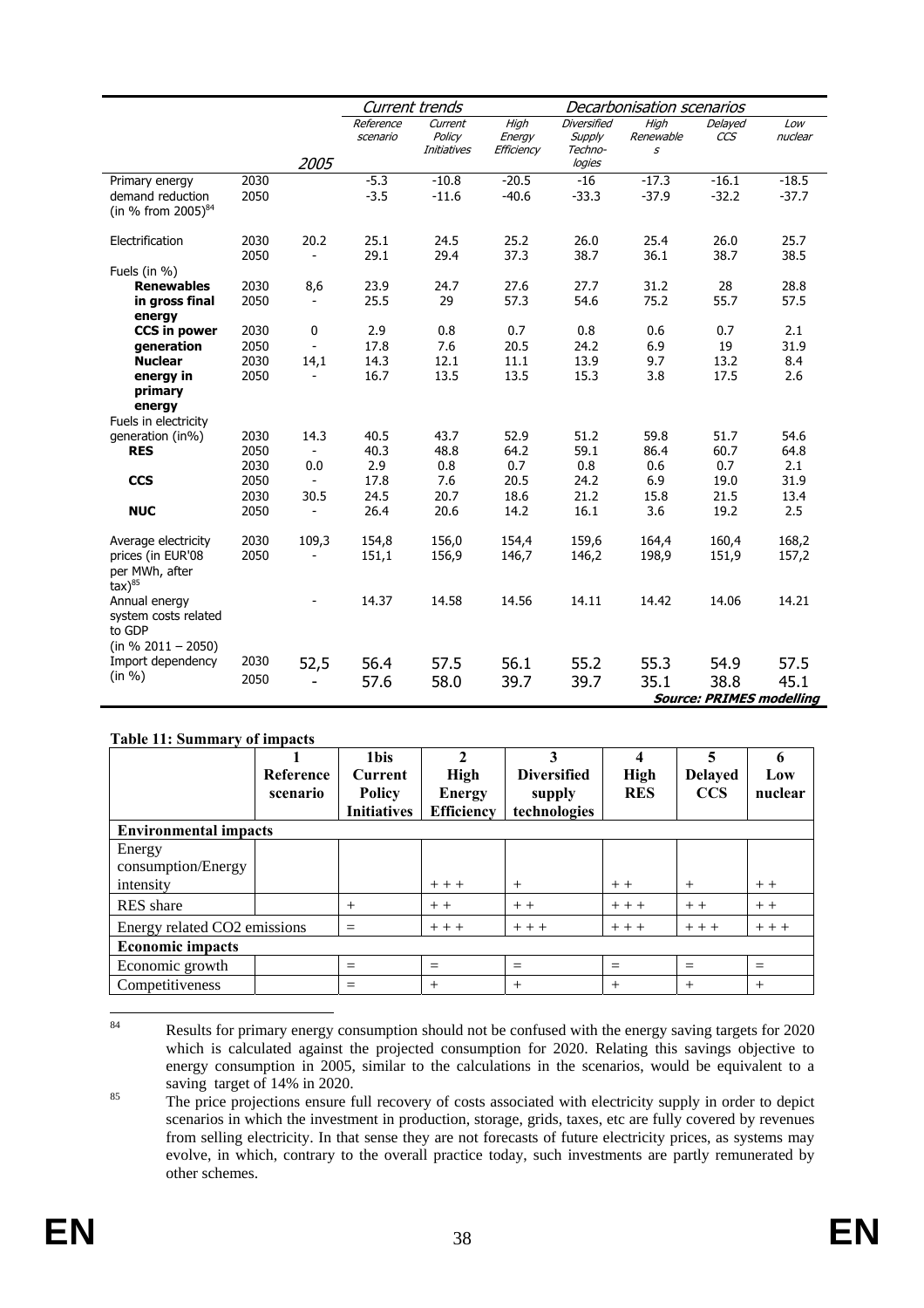| Energy security    |  |  |       |         |      |      |  |  |  |
|--------------------|--|--|-------|---------|------|------|--|--|--|
| (import dependency |  |  |       |         |      |      |  |  |  |
| and imports from   |  |  |       |         |      |      |  |  |  |
| third countries)   |  |  | $+ +$ | $+ + +$ |      |      |  |  |  |
| Social impacts     |  |  |       |         |      |      |  |  |  |
| Employment         |  |  |       |         | $++$ |      |  |  |  |
| Quality of jobs    |  |  |       | $++$    | $++$ | $++$ |  |  |  |
| Affordability      |  |  |       |         |      |      |  |  |  |

Legend:

= equivalent to Reference scenario

+ to +++ improvement compared to Reference scenario

- to - - - worsening compared to Reference scenario

### **5.5 Sensitivity analysis**

It is clear that the robustness of modelling results is affected by the assumptions underlying the modelling scenarios. As outlined in section 2.4, sensitivity analysis has been carried out for the Reference scenario by varying two key parameters – GDP and energy import prices. The conclusions on GDP analysis are quite robust showing that key policy indicators do not vary significantly with GDP given feedback mechanisms and the architecture of EU energy and climate policies (ETS). Following this pattern, a similar outcome might be expected for policy scenarios even though it has not been demonstrated by current analysis. This holds also for variations in energy import prices, although the results are somewhat less stable regarding certain indicators, such as import dependency. Impacts of additional variations in import price assumptions in decarbonisation scenarios (very high oil price and oil shock scenarios) were analysed in the Low Carbon Economy Roadmap.

Constant climate conditions were assumed over time. This simplification may be justified given that all decarbonisation scenarios assume that the climate targets are met. However, even when temperature changes are limited to 2 degree Celsius, some climate impacts will occur.86 In addition, changes in temperature will lead to changes in energy demand patterns for heating and cooling. It can hence be expected that decarbonisation leads to further positive economic impacts with regard to energy security and competitiveness by avoiding parts of the expected damage and adaptation costs in the energy system due to climate change impacts.

Other assumptions are embedded in the design of policy scenarios. Policy scenarios assume different costs and timing of technology (delay of CCS, faster penetration of RES) and can therefore be interpreted as sensitivity analysis on R&D and learning curves for main technologies. Changes in other sectors such as a higher uptake of electricity in transport, were implicitly studied in this report by assuming that the main thrust of the policies included in the

 $86$ 86 A literature review on climate change impacts in the European energy supply sector as part of the European Commission contract "Climate proofing EU policies" has identified the following main impacts:

<sup>•</sup> Cooling water constraints for thermal power generation (especially during heat waves), with nuclear appearing to be the most vulnerable technology

<sup>•</sup> Damage to offshore or coastal production facilities due to sea level rise and storm surges

<sup>•</sup> Damage to transmission and distribution lines due to storm events, flooding

<sup>•</sup> Unpredictable hydropower potential

<sup>•</sup> Affected yield in renewable energy sector (hydropower in Southern Europe, possibly biofuels due to vector diseases and forest fires)

<sup>•</sup> Melting permafrost affecting energy production and distribution in cold climates

<sup>•</sup> Damages and output constraints in wind energy due to storms and increased average wind speed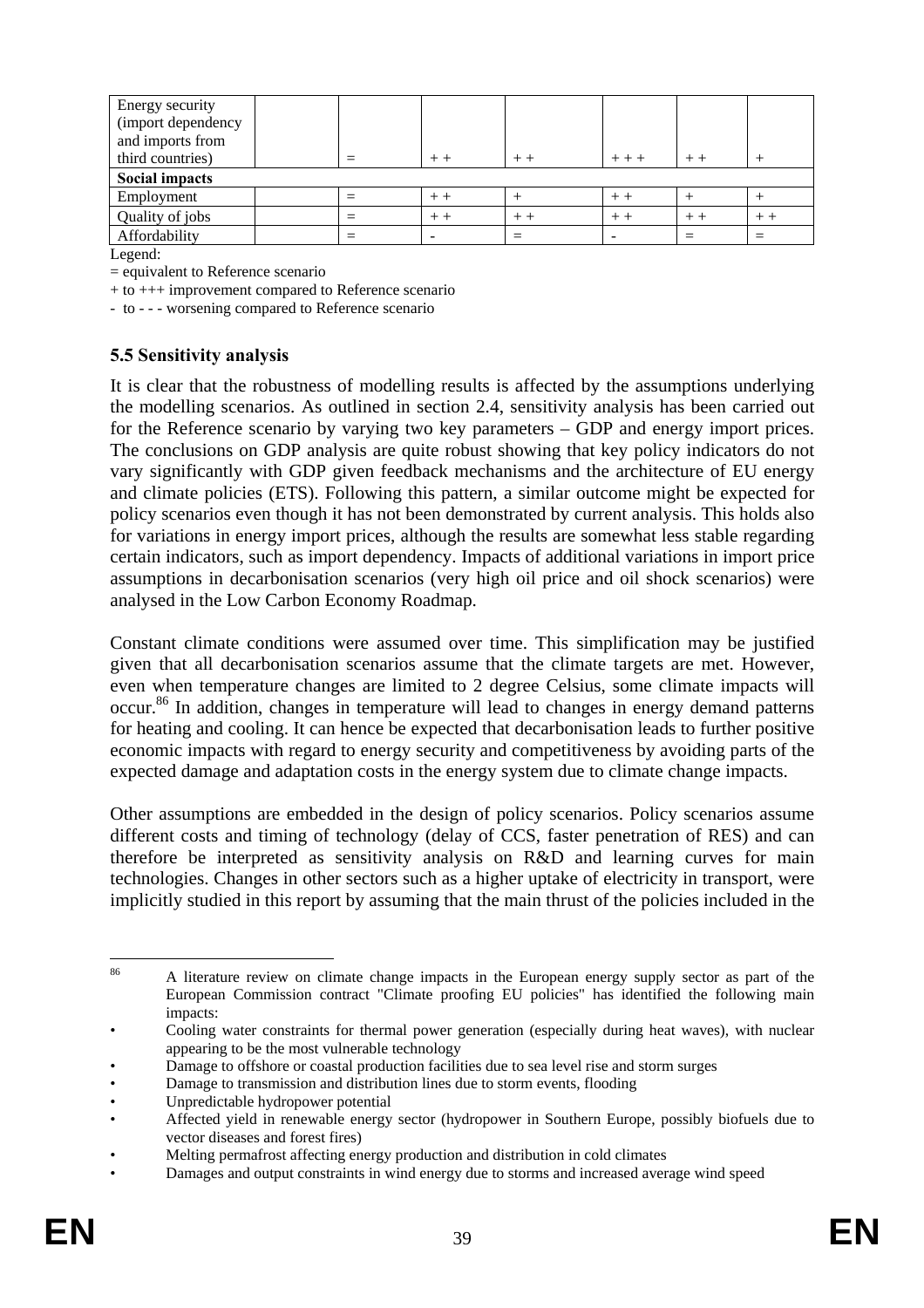2011 White Paper on Transport is also pursued in these decarbonisation scenarios. No additional transport related policies were examined.

### **6. SECTION 6: COMPARING THE OPTIONS**

This section provides an assessment of how the policy options will contribute to the realisation of the policy objectives, as set in Section 3, in light of the following evaluation criteria:

- **effectiveness** the extent to which options achieve the objectives of EU energy policy<sup>87</sup>;
- **efficiency** the extent to which objectives can be achieved at least cost;
- **coherence** the extent to which policy options are likely to limit trade-offs across the economic, social, and environmental domains.

## *Effectiveness*

As regards effectiveness, the three objectives of energy policy – sustainability, security of supply and competitiveness - were taken into account. All policy scenarios were designed to reach 85% reduction of energy related CO2 emissions in 2050, so all are effective in that sense. It should be noted that some scenarios are highly dependent on success of new technologies that are still under demonstration or only partly proven commercially (CCS, offshore wind,  $3<sup>rd</sup>$  generation nuclear etc). For the other two objectives the question of most suitable indicators arises. As regards security of supply, all policy scenarios improve import dependency, the best being the High RES scenario with 35% import dependency in 2050 and the least effective the Low nuclear scenario with 45% in 2050 (as compared to 58% in the Reference scenario). However, in a more electrified world, stability of the grid might be of much higher concern with major challenges ahead that can be met as demonstrated by the modelling of the scenarios. As regards competitiveness, some scenarios show a small decrease in electricity prices as compared to the Reference and CPI scenarios (High Energy Efficiency, Diversified supply technologies) while some others show increases (High RES and to a lesser extent Low nuclear). ETS prices are significantly higher than in the Reference and CPI scenarios with the highest values in Delayed CCS scenario and lowest in High Energy Efficiency scenarios where decarbonisation is triggered also by specialised measures. The model triggers adequate investments which are driven by specific policies or carbon prices and investment decisions are based on perfect foresight assumption. All decarbonisation scenarios foster innovation and R&D.

## *Efficiency*

In terms of efficiency, the analysis demonstrates that the costs of decarbonisation of the energy system are not substantially higher compared to the Reference scenario and most decarbonisation scenarios even show a lower annual average cost than the CPI scenario. The least costly scenarios are Delayed CCS and Diversified Supply Technologies scenarios with significant penetration of nuclear.

## *Coherence*

All policy scenarios are coherent with other EU long term objectives (on climate, transport, etc). There is no clear winner among policy options scoring the best in all criteria and several trade-offs will need to be taken into account. The role of this analysis is not to select one

 $87$ 

It has been considered more useful to check scenarios against objectives of the EU energy policy than against those of the Roadmap that focus on instruments and processes to deliver more certainty to investors.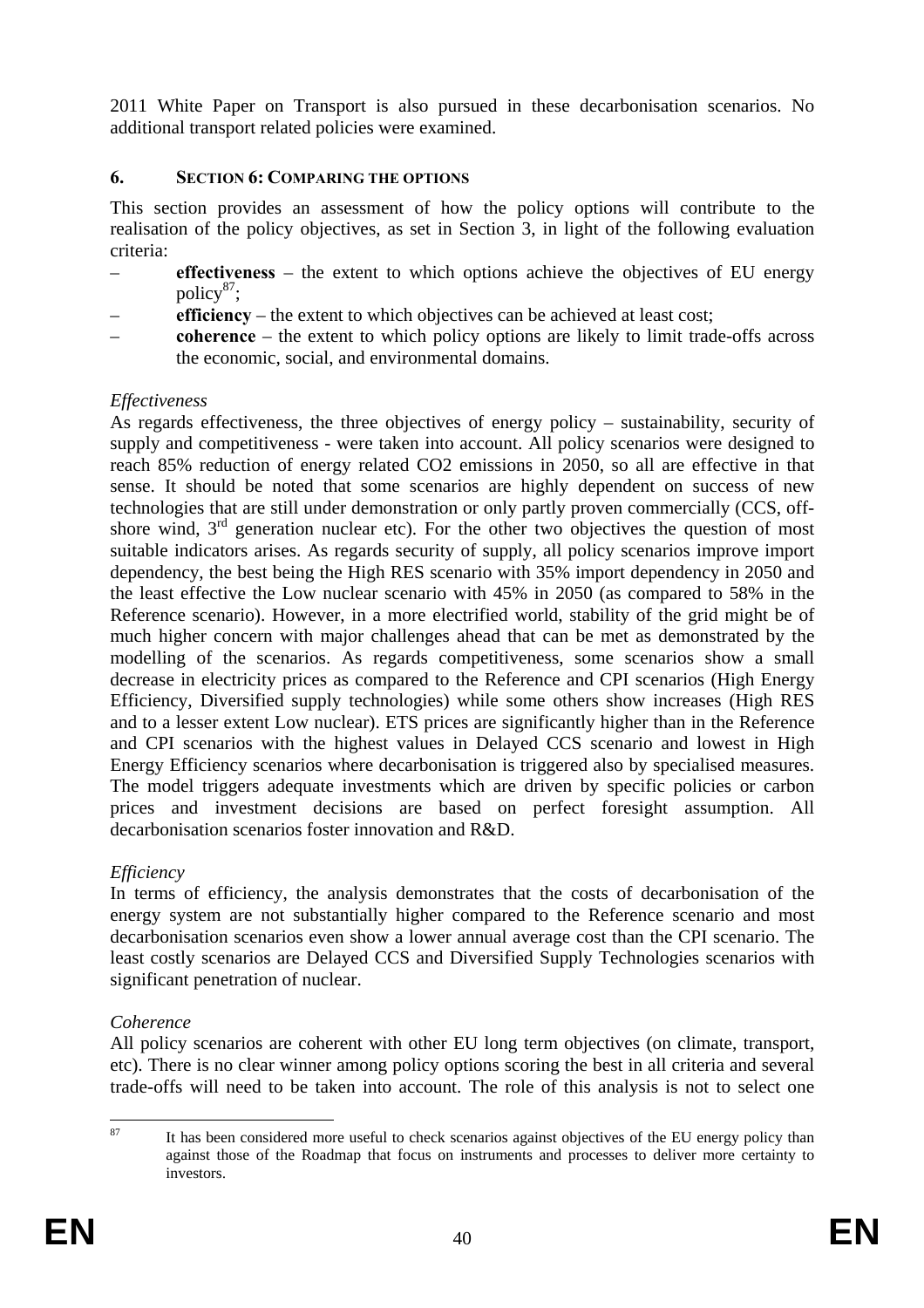preferred pathway but rather to identify the pros and cons of different options and identify common elements from all of them.

|                                                                                                            | 1bis.       | 2.                       | $\overline{3}$ .                   | 4.                               | 5.                             | 6.                       |
|------------------------------------------------------------------------------------------------------------|-------------|--------------------------|------------------------------------|----------------------------------|--------------------------------|--------------------------|
|                                                                                                            | Current     | <b>High Energy</b>       | Diversified supply                 | <b>High RES</b>                  | Delayed CCS                    | Low nuclear              |
|                                                                                                            | Policy      | Efficiency               | technologies                       |                                  |                                |                          |
|                                                                                                            | Initiatives |                          |                                    |                                  |                                |                          |
| <b>Effectiveness</b>                                                                                       |             |                          |                                    |                                  |                                |                          |
| Sustainability                                                                                             | $=$         | $++ +$                   | $++ +$                             | $++ +$                           | $++ +$                         | $+ + +$                  |
| Security of                                                                                                |             |                          |                                    |                                  |                                |                          |
| supply                                                                                                     | $=$         | $+ +$                    | $+ +$                              | $++ +$                           | $+ +$                          | $^{+}$                   |
| Competitiveness                                                                                            | $=$         | $^{+}$                   | $+$                                | $+$                              | $^{+}$                         | $^{+}$                   |
| <b>Efficiency</b>                                                                                          |             |                          |                                    |                                  |                                |                          |
| Additional<br>annual average<br>total costs<br>relative to<br>Reference<br>scenario in bn<br><b>EUR'08</b> | 37          | 33                       | $-47$                              | 8                                | $-57$                          | $-29$                    |
| Additional<br>annual average<br>total costs as %<br>of GDP                                                 | 0.21%       | 0.19%                    | $-0.26%$                           | 0.05%                            | $-0.31%$                       | $-0.16%$                 |
| Coherence                                                                                                  |             |                          |                                    |                                  |                                |                          |
| Trade-offs                                                                                                 |             | Scenario                 | Scenario with                      | Scenario                         | Scenario with                  | Scenario                 |
| between                                                                                                    |             | reducing the             | lowest cost from                   | showing the                      | lowest costs                   | scoring well             |
| economic, social                                                                                           |             | most energy              | the economic                       | highest                          | scoring well                   | on costs.                |
| and                                                                                                        |             | consumption              | actors' point of                   | penetration of                   | on security of                 | RES shares               |
| environmental                                                                                              |             | and                      | view, significant                  | RES; highest                     | supply, RES                    | and energy               |
| impacts                                                                                                    |             | significantly            | energy efficiency                  | decrease in                      | penetration and                | efficiency               |
|                                                                                                            |             | improving                | gains and                          | import                           | competitiveness                | but still with           |
|                                                                                                            |             | import                   | renewables shares                  | dependency and                   | but the least                  | high                     |
|                                                                                                            |             | dependency<br>but rather | but depending on                   | second strongest<br>reduction of | effective in                   | consumption<br>of fossil |
|                                                                                                            |             | costly for               | success                            |                                  | terms of energy<br>efficiency; | fuels and                |
|                                                                                                            |             | households               | (technological                     | energy                           |                                |                          |
|                                                                                                            |             | and difficult            | progress of CCS<br>and some RES as | consumption                      | rather strong<br>reliance on   | dependency<br>on their   |
|                                                                                                            |             | to implement             | well as public                     | pushing<br>innovation in         | nuclear being                  | imports.                 |
|                                                                                                            |             | when it                  | acceptance of                      | new                              | contingent on                  | Heavily                  |
|                                                                                                            |             | comes to                 | nuclear and CCS)                   | technologies,                    | absence of                     | dependent on             |
|                                                                                                            |             | behavioural              |                                    | but rather costly                | further public                 | technological            |
|                                                                                                            |             | changes                  |                                    | and leading to                   | acceptance                     | progress and             |
|                                                                                                            |             |                          |                                    | highest                          | problems                       | acceptance               |
|                                                                                                            |             |                          |                                    | electricity prices               |                                | of CCS                   |

**Table 12: Comparison of policy scenarios to the Reference scenario** 

Legend:

= equivalent to Reference scenario

+ to +++ improvement compared to Reference scenario

- to - - - worsening compared to Reference scenario

## *Conclusions*

The Commission services conducted a model-based analysis of decarbonisation scenarios exploring energy consequences of the European Council's objective to reach 80% GHG reductions by 2050 (as compared to 1990), provided that industrialised countries as a group undertake similar efforts. These scenarios explore also the energy security and competitiveness dimension of such energy developments. Businesses as usual projections show only half the GHG emission reductions needed; increased import dependency, in particular for gas; and rising electricity prices and energy costs. Several decarbonisation scenarios highlighting the implications of pursuing each of the four main decarbonisation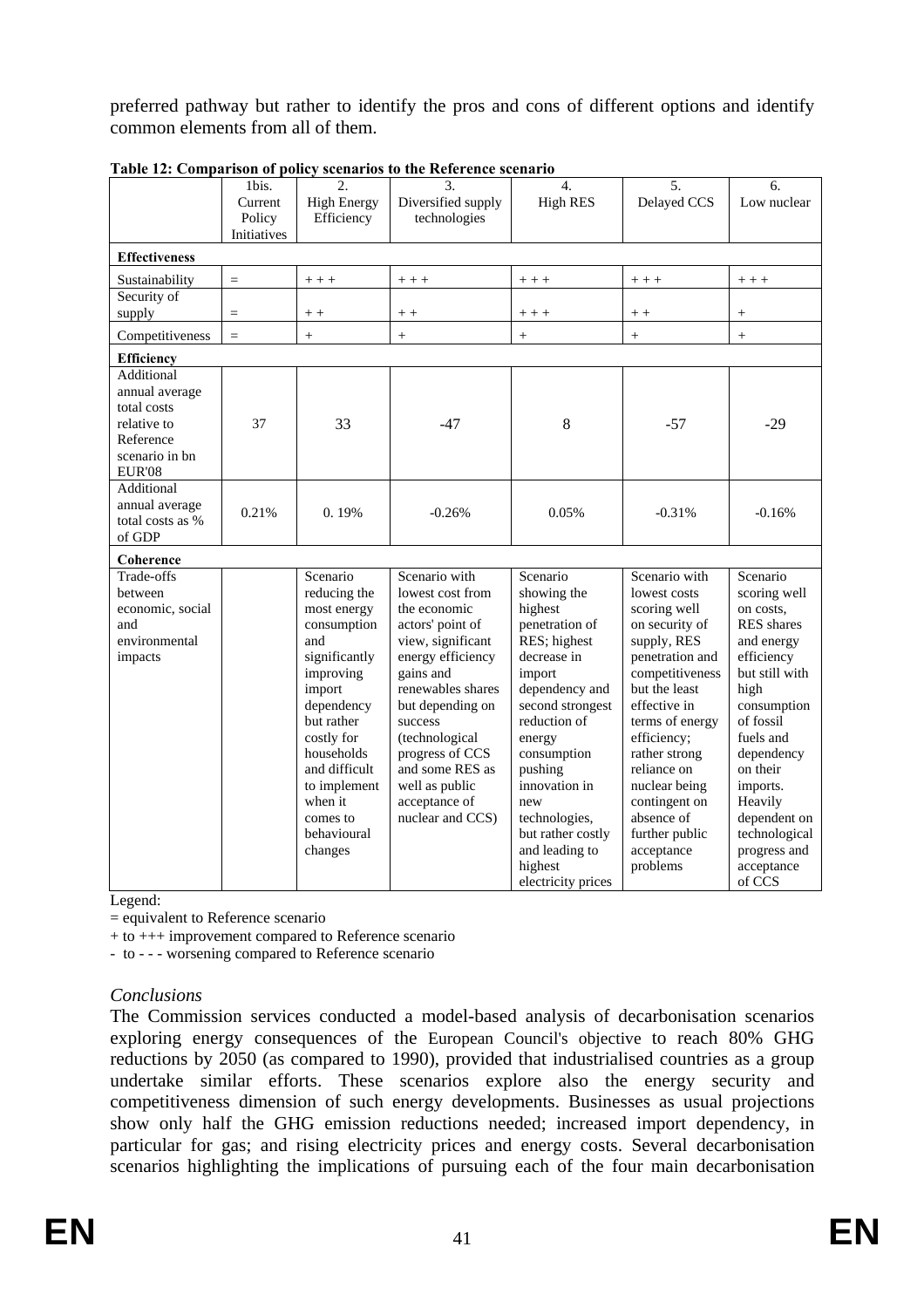routes for the energy sector – energy efficiency, renewables, nuclear and CCS - were examined by modelling a high and low end for each of them. The model relies on a series of input assumptions and internal mechanisms to provide the outputs.

### **The most relevant assumptions and mechanisms of the model**

- $\triangleright$  All scenarios were conducted under the hypothesis that the whole world is acting on climate change which leads to lower demand for fossil fuel prices and subsequently lower prices.
- $\triangleright$  The model assumes perfect foresight regarding policy thrust, energy prices and technology developments which assures a very low level of uncertainty for investors, enabling them to make particular cost-effective investment choices without stranded investments. There is also no problem with uncertainty on whether all the infrastructure and other interrelated investment needed to make a particular investment work will be in place in time.
- $\triangleright$  Regulatory framework in model allows for investments to be built and costs fully recovered.
- $\triangleright$  The model assumes a "representative" or average household or consumer while in reality there is a more diversified picture of investors and consumers.
- $\triangleright$  The model assumes continuous improvements of technologies.

The model-based analysis has shown that decarbonisation of the energy sector is feasible; that it can be achieved through various combinations of energy efficiency, renewables, nuclear and CCS contributions; and that the costs are affordable. The aim of the analysis was not to pick preferred options, a choice that would be surrounded with great uncertainty, but to show some prototype of pathways to decarbonise the energy system while improving energy security and competitiveness and identify common features from scenario analysis.

### **Common elements to scenario analysis**

- $\triangleright$  There is a need for an integrated approach, e.g. decarbonisation of heating and transport relies heavily on the availability of decarbonised electricity supply, which in turn depends on very low carbon investments in generation capacity as well as significant grid expansions and smartening.
- $\triangleright$  Electricity (given its high efficiency and emission free nature at use) makes major inroads in decarbonisation scenarios reaching a 36-39% share in 2050 (almost doubling from the current level and becoming the most important final energy source). Decarbonisation in 2050 will require an almost carbon free electricity sector in the EU, and around 60% CO2 reductions by 2030.
- ¾ Significant energy efficiency improvements happen in all decarbonisation scenarios. One unit of GDP in 2050 requires around 70% less energy input compared with 2005. The average annual improvement in energy intensity amounts to around 2.5% pa.
- ¾ The share of renewables rises substantially in all scenarios**,** achieving at least 55% in gross final energy consumption in 2050, up 45 percentage points from the current level (a high RES case explores the consequences of raising this share to 75%).
- ¾ The increased use of renewable energy as well as energy efficiency improvements require modern, reliable and smart infrastructure including electrical storage.
- ¾ Nuclear has a significant role in decarbonisation in Member States where it is accepted in all scenarios (besides Low nuclear and High RES), with the highest penetration in case of CCS delay.
- $\triangleright$  CCS contributes significantly towards decarbonisation in most scenarios, with the highest penetration in case of problems with nuclear investment and deployment. Developing CCS can be also seen as an insurance against energy efficiency, RES and nuclear (in some Member States) delivering less or not that quickly.
- $\triangleright$  All scenarios show a transition from high fuel/operational expenditures to high capital expenditure.
- $\triangleright$  Substantial changes in the period up to 2030 will be crucial for a cost-efficient long term transition to a decarbonised world<sup>88</sup>. Economic costs are manageable if action starts early so that the

 $\Omega$ Scenarios for the Low Carbon Economy Roadmap of March 2011 show the additional costs of delayed action.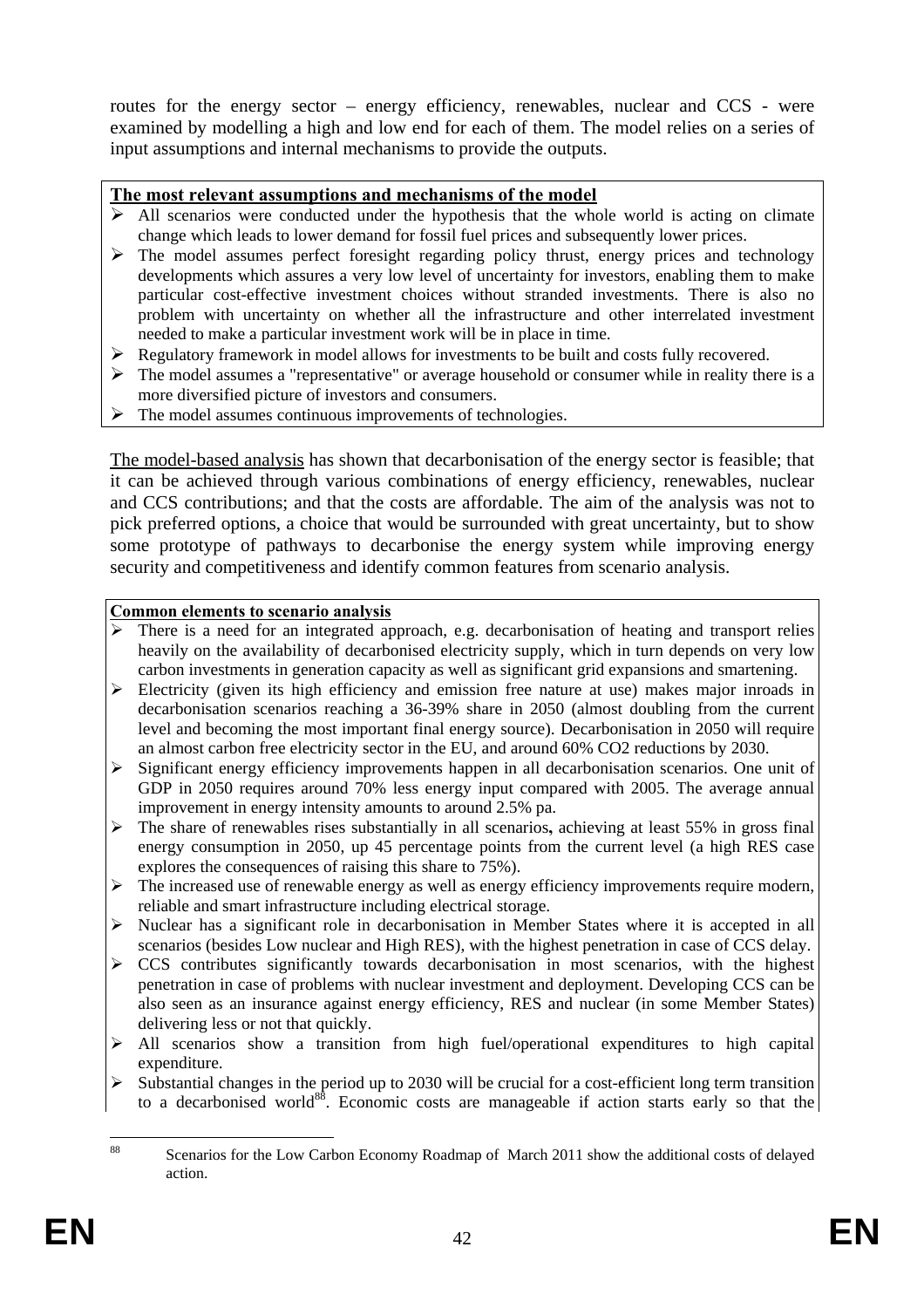restructuring of the energy system goes in parallel with investment cycles thereby avoiding stranded investment as well as costly lock-ins of medium carbon intensive technology.

- $\triangleright$  The costs of such deep decarbonisation are low in all scenarios given lower fuel procurement costs with cost savings shown mainly in scenarios relying on all four main decarbonisation options.
- $\triangleright$  Costs are unequally distributed across sectors, with households shouldering the greatest cost increase due to higher costs of direct energy efficiency expenditures in appliances, vehicles and insulation.
- $\triangleright$  The external EU energy bill for importing oil, gas and coal will be substantially lower under decarbonisation due to a substantial reduction in import quantities and prices dependent on global climate action lowering world fossil fuel demand substantially.

Some policy relevant conclusions can be drawn based both on the results of the scenario analysis as well as on a comparison of the hypothetical situation of ideal market and technological conditions needed for modelling purposes and what is found in the much more complex reality.

### **Implications for future policy making**

- ¾ Successful decarbonisation while preserving competitiveness of the EU economy is possible. Without global climate action, carbon leakage might be an issue and appropriate instruments could be needed to preserve the competitiveness of energy intensive industries.
- $\triangleright$  Predictability and stability of policy and regulatory framework creates a favourable environment for low carbon investments. While the regulatory framework to 2020 is mainly given, discussions about policies for 2020-2030 should start now leading to firm decisions that provide certainty for long-term low-carbon investments. Uncertainty can lead to a sub-optimal situation where only investment with low initial capital costs is realised.
- $\triangleright$  A well functioning internal market is necessary to encourage investment where it is most costeffective. However, the process of decarbonisation brings new challenges in the context, for example, of electricity price determination in power exchanges: deep decarbonisation increases substantially the bids based on zero marginal costs leading in many instances to prices rather close to zero, not allowing cost recovery in power generation. Similarly, the necessary expansion and innovation of grids for decarbonisation may be hampered if regulated transmission and distribution focuses on cost minimisation alone. Building of adequate infrastructure needs to be assured and supported either by adequate regulation and/or public funding (e.g. financed by auctioning revenues).
- $\triangleright$  Energy efficiency tends to show better results in a model than in reality. Energy efficiency improvements are often hampered by split incentives, cash problems of some group of customers; imperfect knowledge and foresight leading to lock-in of some outdated technologies, etc. There is thus a strong need for targeted support policies and public funding supporting more energy efficient consumer choices.
- $\triangleright$  Strong support should be given to R&D in order to bring costs of low-carbon technologies down and to minimize potential negative environmental and social side-effects.
- $\triangleright$  Due attention should be given to public acceptance of all low carbon technologies and infrastructure as well willingness of consumers to undertake implied changes and bear higher costs. This will require the engagement of both the public and private sectors early in the process.
- $\triangleright$  Social policies might need to be considered early in the process given that households shoulder large parts of the costs. While these costs might be affordable by an average household, vulnerable consumers might need specific support to cope with increased expenditures. In addition, transition to a decarbonised economy may involve shifts to more highly skilled jobs, with a possibly difficult adaptation period.
- $\triangleright$  Flexibility. The future is uncertain and nobody can predict it. That is why preserving flexibility is important for a cost efficient approach, but certain decisions are needed already at this stage in order to start the process that needs innovation and investment, for which investors require a reasonable degree of certainty from reduced policy and regulatory risk.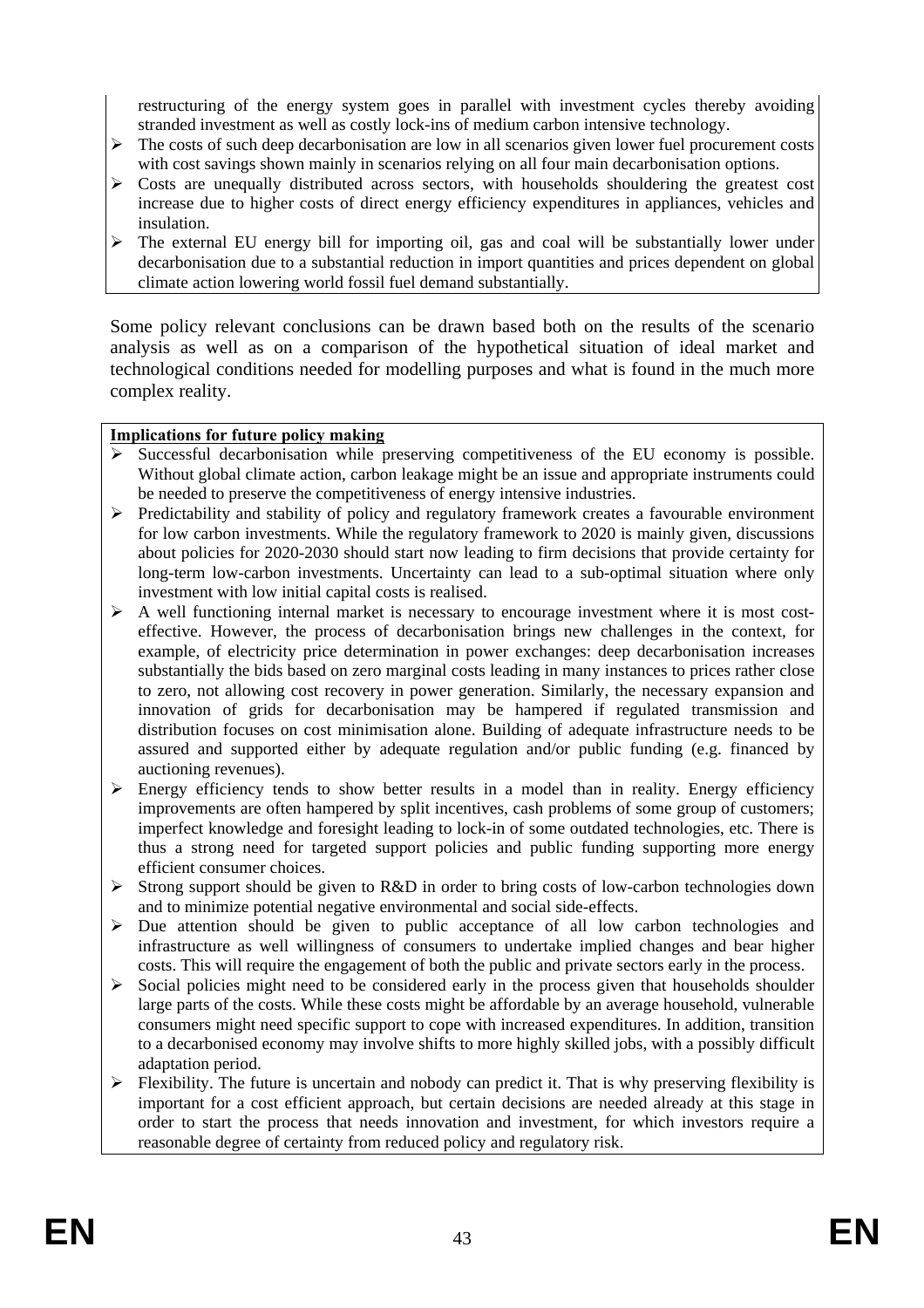$\triangleright$  External dimension, in particular relations with energy suppliers, should be dealt with pro-actively and at an early stage given the implications of global decarbonisation on fossil fuel export revenues and the necessary production and energy transport investments during the transition phase to decarbonisation; new areas for co-operation could include renewable energy supplies and technology development.

### **7. MONITORING AND EVALUATION**

The Roadmap is not a one-off exercise and will be regularly updated taking into account the most recent developments. In addition, the Commission will constantly monitor a set of core indicators which are already available and are being currently used. Other indicators might be added at a later stage.

| <b>KEY INDICATORS</b>     | 2009                                    | <b>RELEVANCE</b>                            |
|---------------------------|-----------------------------------------|---------------------------------------------|
| Share of RES in gross     | 10.3% (2008)                            | Increase in RES use in the economy          |
| final energy              |                                         |                                             |
| consumption               |                                         |                                             |
| Share of renewable        | 3.5% (2008)                             | Increase in RES use in the transport        |
| energy in transport       |                                         |                                             |
| <b>Energy</b> intensity   | 165.48 (toe/M€'00)                      | Increase in energy efficiency               |
| Gross inland              | 1703 Mtoe                               | Changes in the overall demand and           |
| consumption (by fuel)     | http://ec.europa.eu/energy/publications | composition of energy mix over time;        |
|                           | /statistics/doc/2011-2009-country-      | existing indicative energy saving objective |
|                           | factsheets.pdf                          | for 2020                                    |
| Energy per capita         | 3403 kgoe/cap                           | Evolution of energy consumption relative    |
|                           |                                         | to population growth                        |
| Final energy              | 1114 Mtoe                               | Decrease in absolute energy consumption     |
| consumption (by fuel      | http://ec.europa.eu/energy/publications | and effectiveness of energy efficiency      |
| and by sector)            | /statistics/doc/2011-2009-country-      | policies as well as sectoral developments   |
|                           | factsheets.pdf                          |                                             |
| Electricity generation    | 3210 TWh                                | Electrification of the economy              |
| Energy related CO2        | 4055 MT CO2                             | Trends in the emissions from the energy     |
| emissions                 |                                         | sector; lion's share in total GHG emissions |
| Import dependency for     | 54%                                     | Vulnerability to imports from third         |
| all fuels                 |                                         | countries                                   |
| <b>Electricity</b> prices | http://ec.europa.eu/energy/observatory/ | Competitiveness of European industry and    |
|                           | electricity/electricity en.htm          | affordability for households                |
|                           | http://ec.europa.eu/energy/observatory/ |                                             |
|                           | reports/EnergyDailyPricesReport-        |                                             |
|                           | <b>EUROPA.pdf</b>                       |                                             |
| Diesel and petrol prices  | http://ec.europa.eu/energy/observatory/ | Evolution in prices of transport fuels and  |
| in different MS           | oil/bulletin en.htm                     | their convergence across the EU 27          |
| Total GHG emissions       | $-17.4%$                                | Meeting climate targets                     |
| compared to 1990          | http://ec.europa.eu/clima/policies/g-   |                                             |
|                           | gas/docs/com_2011_624_en.pdf            |                                             |

### **Table 12: Key indicators and their relevance**

## **8. ANNEXES**

Annex 1 Scenarios - assumptions and results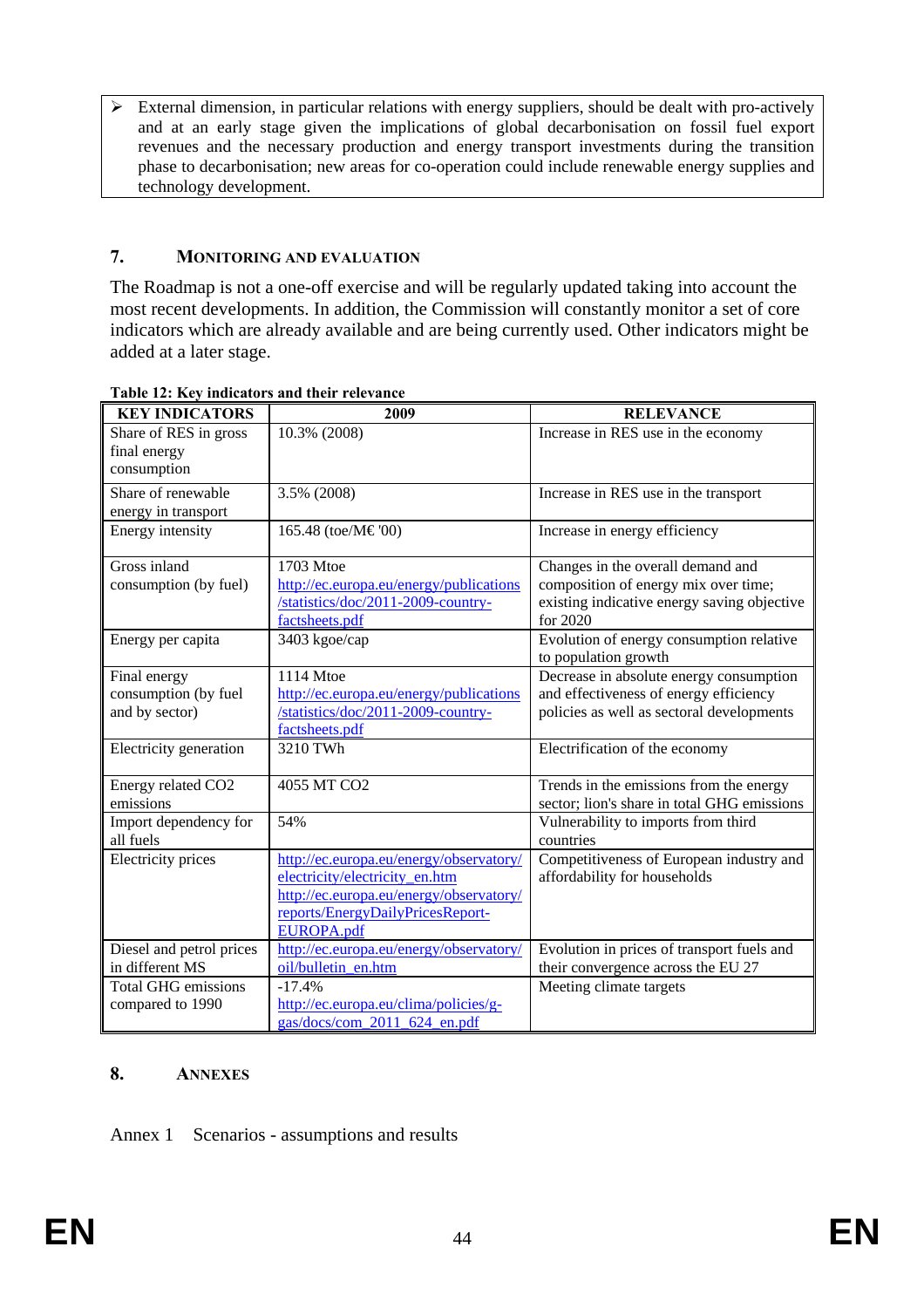Annex 2 Report on Stakeholders scenarios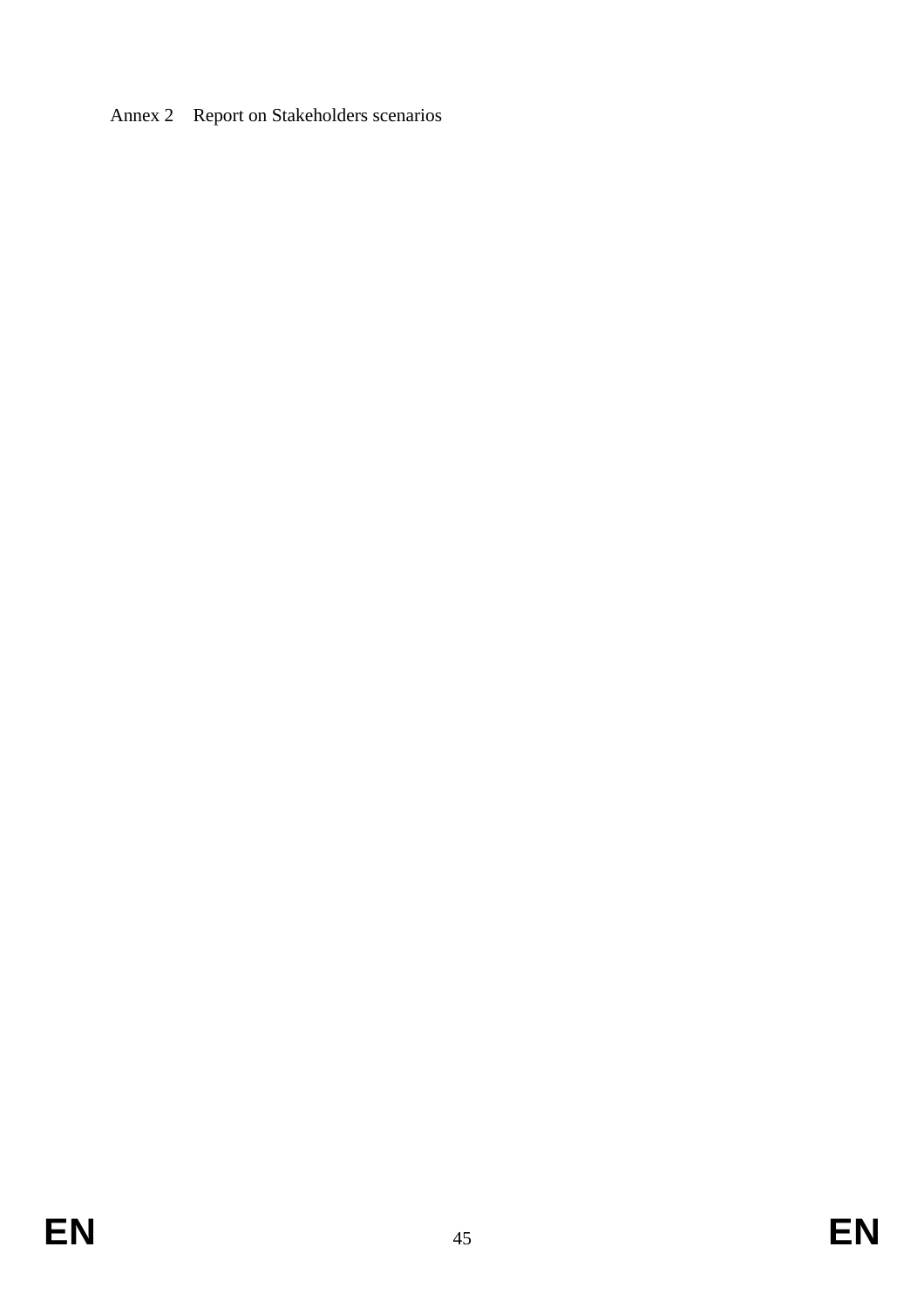# Annex 1 Scenarios - assumptions and results

| Part A: Reference scenario and its sensitivities and Current Policy Initiatives scenario 49 |  |
|---------------------------------------------------------------------------------------------|--|
|                                                                                             |  |
|                                                                                             |  |
|                                                                                             |  |
|                                                                                             |  |
|                                                                                             |  |
|                                                                                             |  |
|                                                                                             |  |
|                                                                                             |  |
|                                                                                             |  |
|                                                                                             |  |
|                                                                                             |  |
|                                                                                             |  |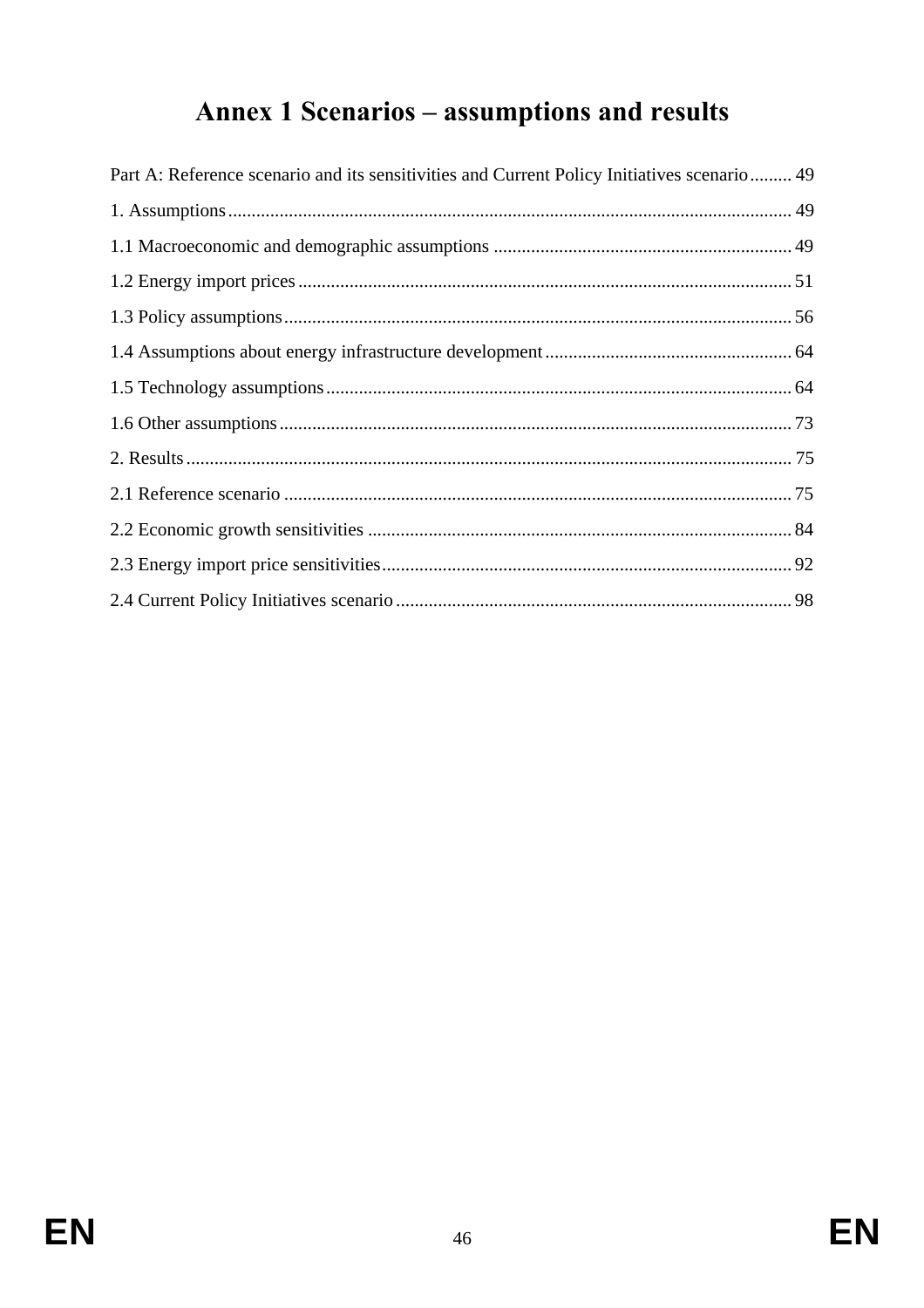This document describes in detail the assumptions and results of the Reference scenario 2050 and its sensitivities, Current Policy Initiatives scenario and decarbonisation scenarios developed for the purposes of the Energy Roadmap 2050.

The Commission contracted the National Technical University of Athens to model scenarios underpinning the Impact Assessment analysis. Similar to previous modelling exercises with the PRIMES model, the Commission discloses a lot of details about the PRIMES modelling system, modelling assumptions and modelling results. In this tradition, the Commission services, based on the modelling results and analysis on specific topics from NTUA, have drafted the following comprehensive overview of the macroeconomic, world energy price, policy, technology and other assumptions as well as the detailed results of the current trend scenarios including sensitivities (Part A) and the various decarbonisation scenarios (Part B). This is complemented with the attachments to this document giving further details.

The PRIMES model was peer-reviewed by a group of recognised modelling experts in September 2011 with the conclusion that the model is suitable for the purpose of complex energy system analysis.

**Reference scenario** is based on the scenarios up to 2030 published in the report "Energy Trends to 2030: update 2009", but extends the projection period to 2050. It includes current trends on population and economic development and takes into account the highly volatile energy import price environment. Economic decisions are driven by market forces and technology progress in the framework of concrete national and EU policies and measures implemented until March 2010. These assumptions together with the current statistical situation derived from the Eurostat energy balances represent the starting point for projections which are presented from 2010 onwards in 5 year steps until 2050. The 2020 targets on RES and GHG will be achieved, but there is no assumption on targets for later years. Sensitivities on higher/lower economic growth and higher/lower energy import prices were undertaken in order to assess the robustness of policy relevant indicators with respect to these framework conditions for EU energy policy.

The overall policy context has developed since the Reference scenario was established in 2010. Therefore an additional trend scenario has been modelled including policies that are being prepared with a view to the 2020 Energy Strategy. The **Current Policy Initiatives scenario** includes the same macroeconomic and demographic assumptions as the Reference scenario, slightly updated energy import prices (only for 2010 with repercussions on 2015), revised cost-assumptions for nuclear following post Fukushima reactions and policies either adopted after March 2010 or being currently proposed by the Commission.

In addition to their role as a trend projection, the Reference and the Current Policy Initiatives scenarios are benchmarks for energy scenarios achieving the European Council's objective to reduce GHG by 80-95% below the 1990 level as part of industrialised countries as a group undertaking such a reduction effort. Comparisons of other scenarios with the Reference scenario concern questions related to the additional policies with respect to those already implemented in the Member States. Distinct from this, comparisons of the Current Policy Initiatives scenario with decarbonisation scenarios address further policies that might be envisaged in addition to those being proposed in the context of the 2020 Energy Strategy. Such comparisons on the basis of the Current Policy Initiatives scenario deal with new policies that might be debated under a 2030 horizon, which is an important milestone year on the decarbonisation pathways to 2050.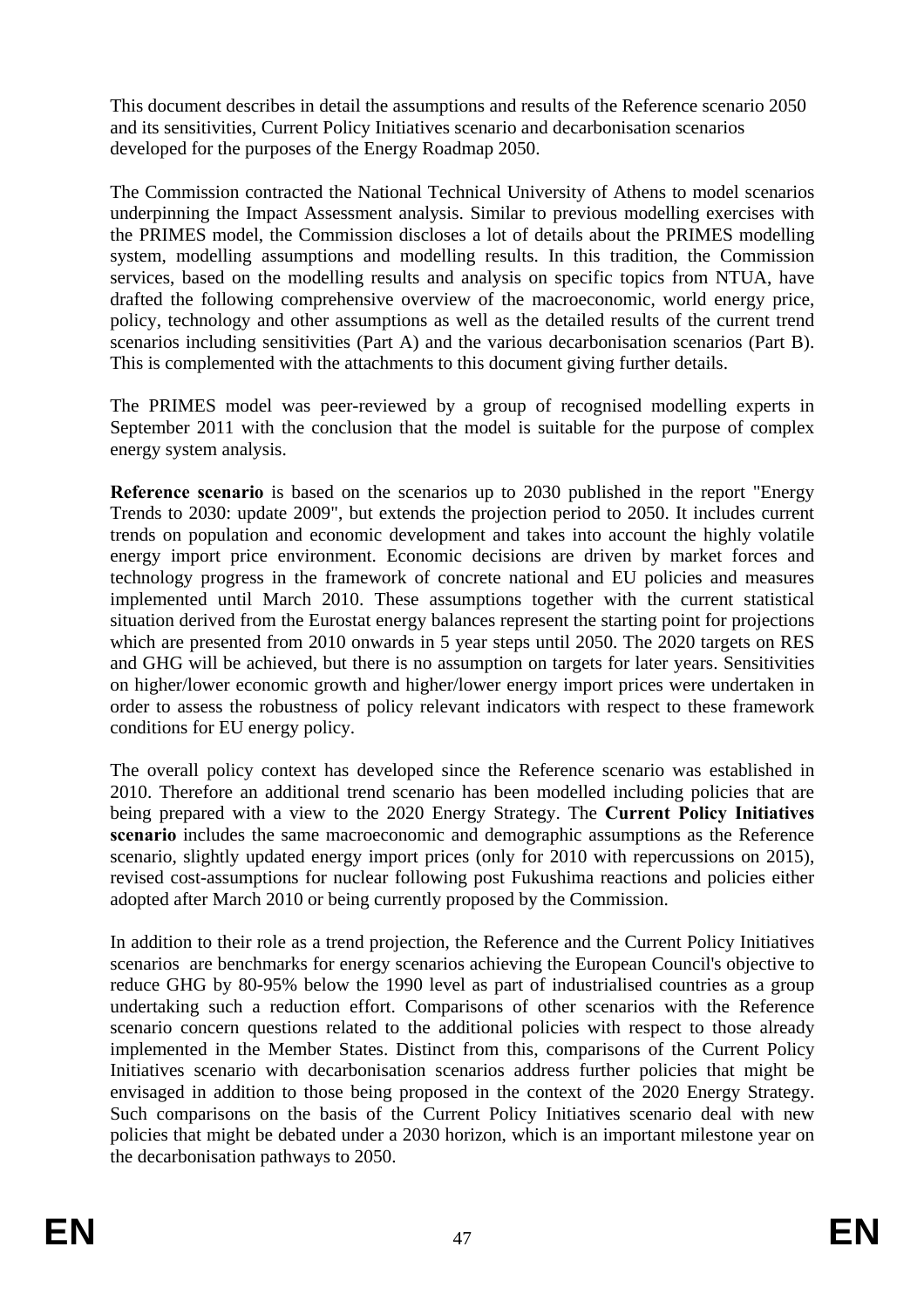**Decarbonisation scenarios** in the Energy Roadmap 2050 have been designed to provide more detail on the analysis of the energy sector that was presented in the Low Carbon Economy Roadmap. Scenarios showing different energy related decarbonisation pathways reach the 85% domestic energy related CO2 emission reductions by 2050 as compared to 1990 which is consistent with the required contribution of developed countries as a group to limit global climate change to a temperature increase of 2ºC compared to pre-industrial levels. All decarbonisation scenarios developed for the Low carbon Economy Roadmap show around 85% reductions of energy related CO2 emissions.

The scenarios modelled for the 2050 Energy Roadmap investigate in great depth the main strategic directions (energy efficiency, RES, CCS and nuclear) towards a decarbonised European energy system. In doing so, they reflect for each of these directions or main ways of decarbonisation a low and a high end option. This underlines the fact that there are many different pathways for reaching the same level of decarbonisation in the EU.

All numbers included in this report, except otherwise stated, refer to European Union of 27 Member States.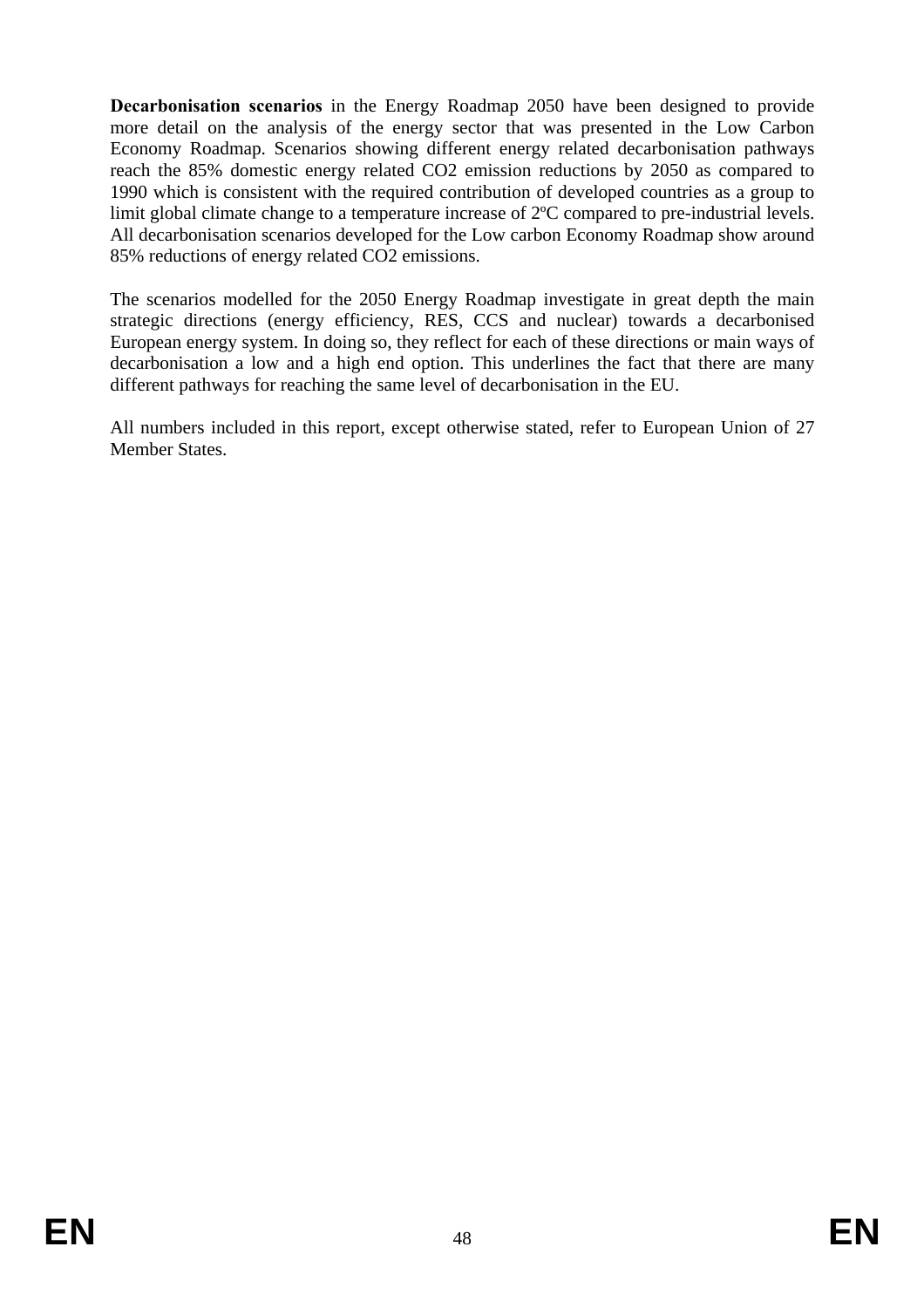### <span id="page-49-0"></span>**PART A: REFERENCE SCENARIO AND ITS SENSITIVITIES AND CURRENT POLICY INITIATIVES SCENARIO**

### <span id="page-49-1"></span>**1. ASSUMPTIONS**

### <span id="page-49-2"></span>**1.1 Macroeconomic and demographic assumptions**

The population projections draw on the EUROPOP2008 convergence scenario (EUROpean POPulation Projections, base year 2008) from Eurostat, which is also the basis for the 2009 Ageing Report (European Economy, April 2009)<sup>89</sup>. The key drivers for demographic change are: higher life expectancy, low fertility and inward migration.

The macro-economic projections reflect the recent economic downturn, followed by sustained economic growth resuming after 2010. The medium and long term growth projections follow the "baseline" scenario of the 2009 Ageing Report (European Economy, April 2009), which derives GDP growth per country on the basis of variables such as population, participation rates in the labour market and labour productivity.<sup>90</sup> Based on the Ageing Report the Commission services developed a common Reference scenario, the macroeconomic part of which is referred to below. Further details relating notably to the sectoral value added can be found in the report "EU Energy Trends to  $2030$ ".<sup>91</sup> The same macroeconomic assumptions were already used for the "Roadmap for moving to a competitive low-carbon economy in 2050" of March 2011.<sup>92</sup>

The Reference scenario assumes that the recent economic crisis has long lasting effects, leading to a permanent loss in GDP. The recovery from the crisis is not expected to be so vigorous that the GDP losses during the crisis are fully compensated. In this scenario, growth prospects for 2011 and 2012 are subdued. However, economic recovery enables higher productivity gains, leading to somewhat faster growth from 2013 to 2015. After 2015, GDP growth rates mirror those of the 2009 Ageing Report. Hence the pattern of the Reference scenario is consistent with the intermediate scenario 2 "sluggish recovery" presented in the Europe 2020 strategy<sup>93</sup>.

The average growth rate for EU-27 is only 1.2% per year for 2000-2010, while the projected rate for 2010-2020 is recovering to 2.2%, similar to the historical average growth rate between 1990 and 2000. GDP increases in line with the Ageing Report developments, depicting declining growth rates over time as well as great variation among Member States. Recovering from the crisis (reflected by only 0.6% pa GDP growth in 2005-2010), EU-27

<sup>89</sup> 89 European Commission, DG Economic and Financial Affairs: 2009 Ageing Report: Economic and budgetary projections for the EU-27 Member States (2008-2060). EUROPEAN ECONOMY 2|2009, http://ec.europa.eu/economy\_finance/publications/publication14992\_en.pdf. The "baseline" scenario of this report has been established by the DG Economic and Financial Affairs, the Economic Policy Committee, with the support of Member States experts, and has been endorsed by the ECOFIN Council.

<sup>90</sup> European Commission, DG Economic and Financial Affairs: 2009 Ageing Report: Economic and budgetary projections for the EU-27 Member States (2008-2060). EUROPEAN ECONOMY 2|2009, http://ec.europa.eu/economy\_finance/publications/publication14992\_en.pdf

<sup>&</sup>lt;sup>91</sup> EU energy trends to 2030, Directorate General for Energy in collaboration with Climate Action DG and Transport DG, 2010

 $^{92}_{93}$  COM(2011)112, 8 March 2011

<sup>93</sup> Communication from the Commission: Europe 2020. A strategy for smart, sustainable and inclusive growth. COM(2010)2020, Brussels, 3.3.2010.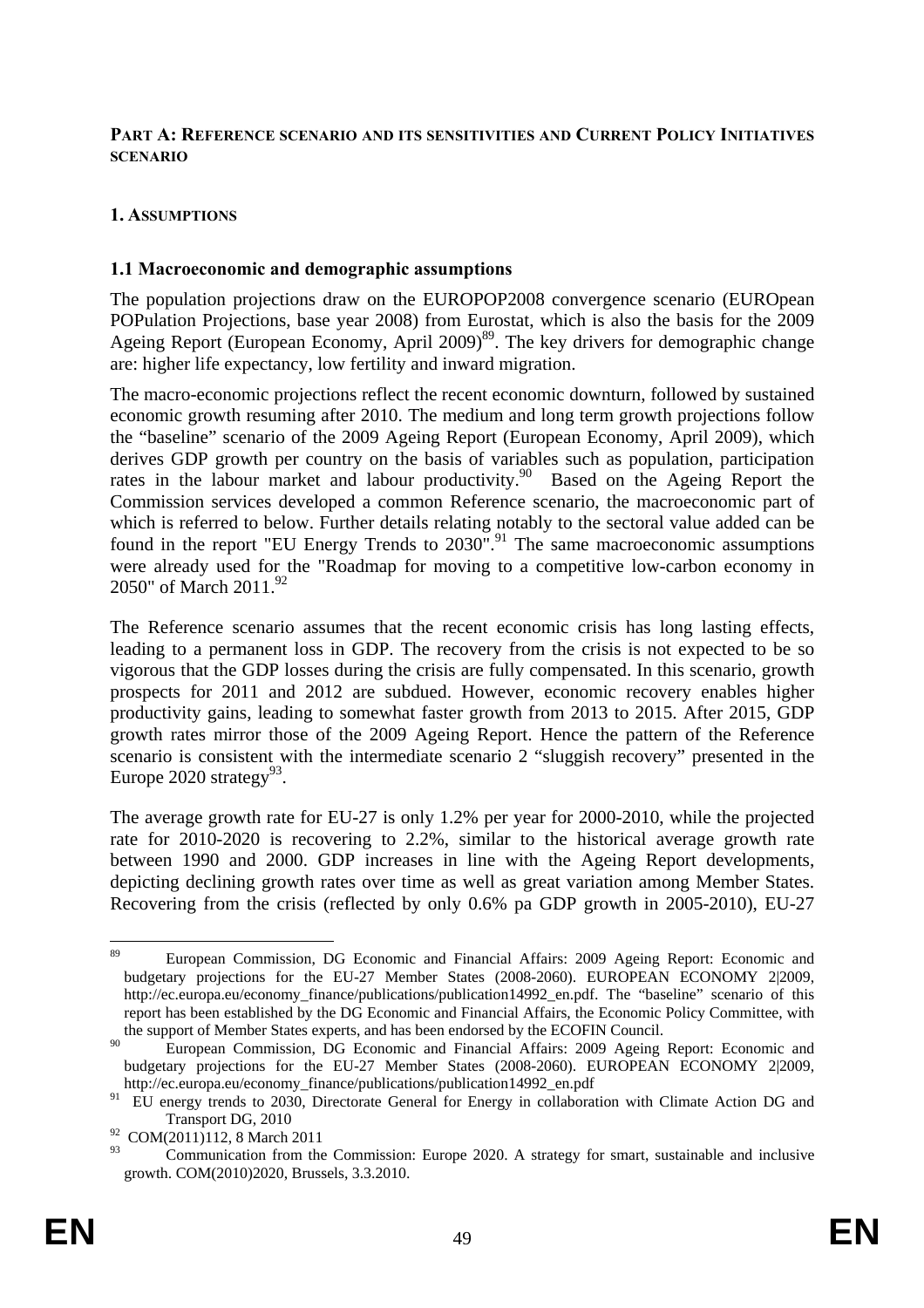GDP is expected to rise 1.7% per annum (pa) from 2010 to 2050, and more specifically by 2.0% up to 2030 and only 1.5% pa after 2030. EU-12 growth is considerably higher in 2010- 2030 (2.7% pa) but significantly smaller post 2030 due to shrinking and ageing population (0.9% pa).

The recent economic crisis has added sustainability problems to the public finances. Overall, as an effect of both economic crisis and the ageing of the population, without fiscal consolidation the gross debt-to-GDP ratio for the EU as a whole could reach 100 percent as early as 2014 and 140 percent by  $2020^{94,95}$ . The recent economic crisis might therefore limit the public funding available for low carbon investments.

## **Sensitivities – Higher and Lower GDP cases**

Considering the high degree of uncertainty surrounding projections over such a long time horizon, a sensitivity analysis has been carried out with respect to GDP developments. A high and a low case have been analysed. The GEM-E3 model was deployed to simulate higher and lower expansion paths for GDP growth, while all other assumptions, including world fossil fuel prices, have remained the same.

|  |                        |  |  |  |  |  |  | Table 1: EU-27 GDP in real terms in the high and low economic growth variants, compared to the |  |
|--|------------------------|--|--|--|--|--|--|------------------------------------------------------------------------------------------------|--|
|  | Reference scenario GDP |  |  |  |  |  |  |                                                                                                |  |

|                             | 2010  | 2020     | 2030     | 2040   | 2050      |
|-----------------------------|-------|----------|----------|--------|-----------|
| Reference (M€05)            | 11386 | 14164    | 16825    | 19528  | 22560     |
| High economic growth (M€05) | 11386 | 14488    | 17889    | 21596  | 25953     |
|                             | 0.0%  | 2.3%     | 6.3%     | 10.6%  | 15.0%     |
| Low economic growth (ME05)  | 11386 | 13605    | 15527    | 17322  | 19239     |
|                             | 0.0%  | $-3.9\%$ | $-7.7\%$ | -11.3% | $-14.7\%$ |

|                             | 05-10 | $10 - 15$ | $15 - 20$ | $20 - 25$ | 25-30 | 30-35 | 35-40 | 40-45 | 45-50 |
|-----------------------------|-------|-----------|-----------|-----------|-------|-------|-------|-------|-------|
| Reference                   | 0.58  | 2.29      | 2.13      | 1.82      | 1.65  | 1.54  | 1.47  | 1.47  | 1.44  |
| <b>High economic growth</b> | 0.58  | 2.37      | 2.51      | 2.22      | 2.05  | 1.93  | 1.87  | 1.87  | 1.84  |
| Low economic growth         | 0.58  | 1.89      | .70       | 1.41      | 1.25  |       | 1.07  | 1.07  | 1.04  |

**Table 2: Average annual growth rate for the EU-27** 

The two economic growth variants are designed to provide insights into the energy system developments stemming from alternative outcomes on economic drivers of energy consumption. In the high growth variant, GDP per capita is 0.4 percentage points higher than in the Reference case throughout the projection period, whereas it would be 0.4 pp lower in the low growth case. These variants examine the energy consequences of alternative economic developments broken down by economic sector in particular with regard to activities of energy intensive sectors versus less intensive ones.

Higher GDP growth would be driven mainly by enhanced activities of the services sector, with particular high value added growth in market services and trade, as these sectors are not

 $\alpha$ 94 European Commission, DG Economic and Financial Affairs: Sustainability Report 2009. EUROPEAN ECONOMY 9|2009, http://ec.europa.eu/economy\_finance/publications/publication15998\_en.pdf.

<sup>95</sup> European Commission, DG Economic and Financial Affairs: Public Finances in EMU 2010. EUROPEAN ECONOMY 4|2010,

http://ec.europa.eu/economy\_finance/publications/european\_economy/2010/pdf/ee-2010-4\_en.pdf.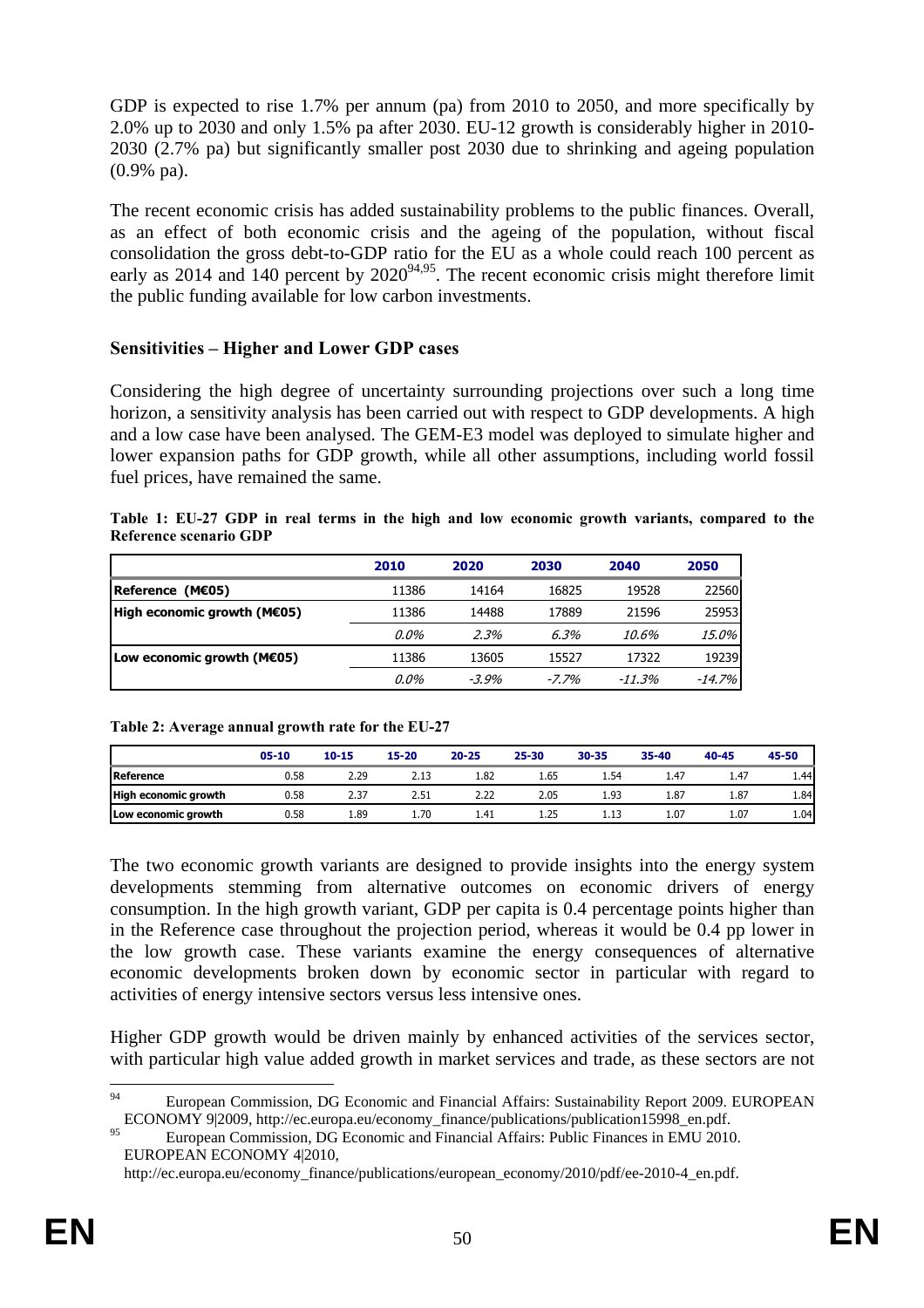very energy intensive. By comparison, industrial value added would exhibit less additional growth with expansion rates lower than that of GDP Both energy intensive and less energy intensive industrial sectors would however still show healthy additional growth.

In the low economic growth variant, all economic sectors would suffer to a similar extent with value added in most cases being 14-15% lower in 2050 than in the Reference case. One exception would be agriculture where the decrease in output with respect to the Reference case would be smaller.

### <span id="page-51-0"></span>**1.2 Energy import prices**

The energy projections are based on a relatively high oil price environment compared with previous projections and are similar to reference projections from other sources<sup>96</sup>. The baseline price assumptions for the EU27 are the result of world energy modelling (using the PROMETHEUS stochastic world energy model) that derives price trajectories for oil, gas and coal under a conventional wisdom view of the development of the world energy system.

International fuel prices are projected to grow over the projection period with oil prices reaching 88\$'08/bbl in 2020, 106\$'08/bbl in 2030 and 127 \$08/barrel in 2050 with 2% inflation (ECB target) this corresponds to some 300 \$ in 2050 in nominal terms.

Gas prices follow a trajectory similar to oil prices reaching 62\$'08/boe in 2020, 77\$'08/boe in 2030 and 98 \$(08)/boe in 2050 while coal prices increase during the economic recovery period to reach almost 26\$'08/boe in 2020 and stabilize at around 30\$'08/boe.<sup>97</sup>

The price development to 2050 is expected to take place in a context of economic recovery and resuming GDP growth without decisive climate action in any world region. Prices were derived with world energy modelling that shows largely parallel developments of oil and gas prices whereas coal prices remain at much lower levels.

 $\overline{a}$ 

<sup>&</sup>lt;sup>96</sup> This refers to energy projections from the US Energy Information Administration (EIA) and the International Energy Agency (IEA). The EIA International Energy Outlook 2009 assumed 130 \$/barrel in 2007 prices for 2030, equivalent to 134 \$/barrel in 2008 prices. The IEA World Energy Outlook 2009 assumed 115 \$/barrel in

 $2008$  prices for 2030.<br><sup>97</sup> As the model operates in constant euros, for which the exchange rate is assumed to depreciate from the currently high levels of around 1.4  $\mathcal{S}/\mathcal{E}$  there will be a somewhat faster increase in energy prices in euros than in dollar.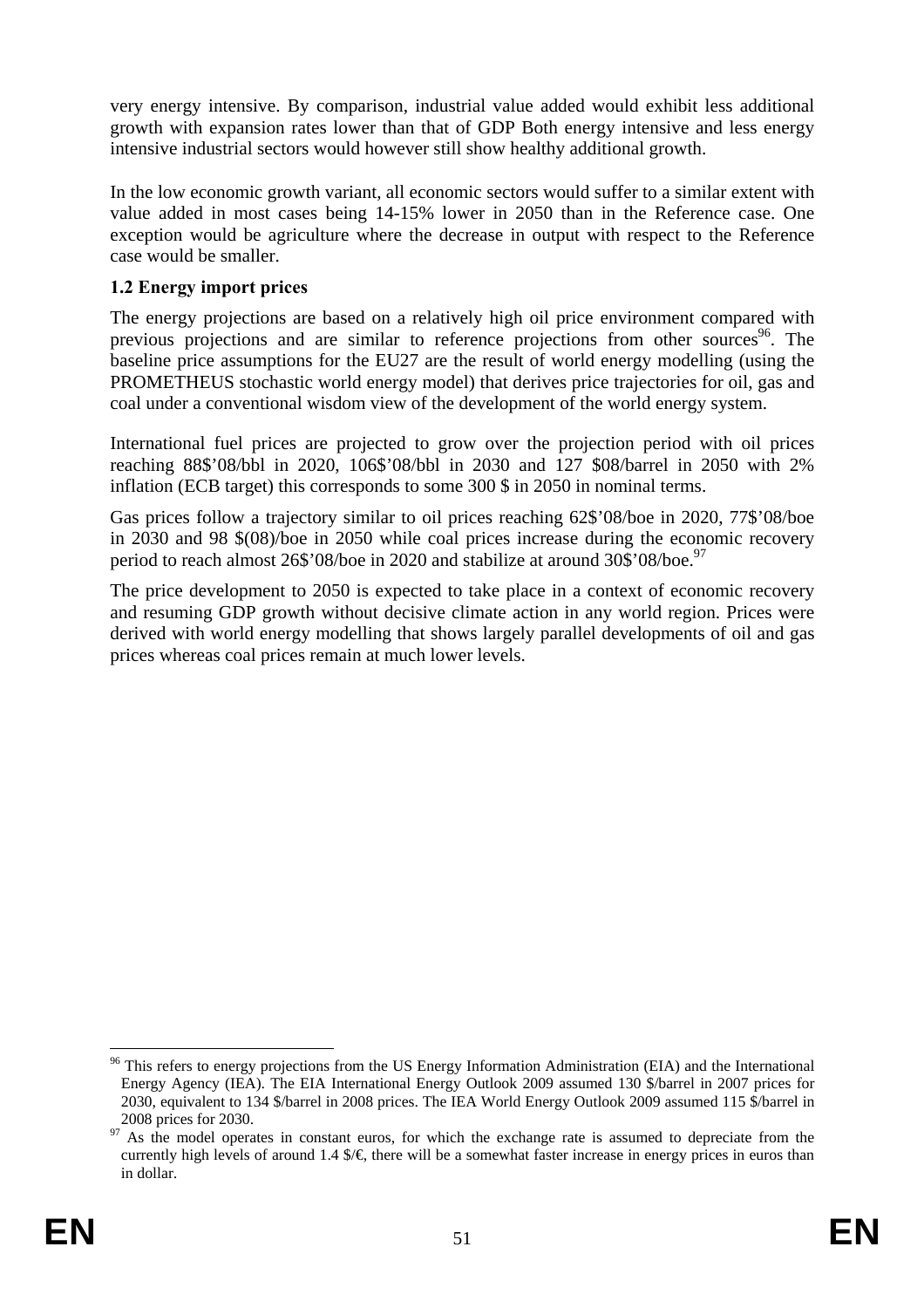

**Figure 1: Reference scenario fossil fuel price assumptions** 

The evolution of the ratio of gas and coal prices can to a great extent influence the investment choices taken by investors in the power sector. A relatively low gas to coal price ratio up to the year 2000, together with the emergence of the gas turbine combined cycle technology, led to massive investments in gas fired power plants. The investments decreased afterwards due to significant gas price increases. The ratio between gas and oil prices remains stable over time as gas prices continue to follow oil prices. The gas to coal price ratio is projected to rise steadily over time as the coal prices in the world modelling results do not follow oil prices but remain around 30\$'08/boe from 2030 onwards. While this ratio will increase over time, investment decisions will also be highly dependent on the expectations about future carbon prices.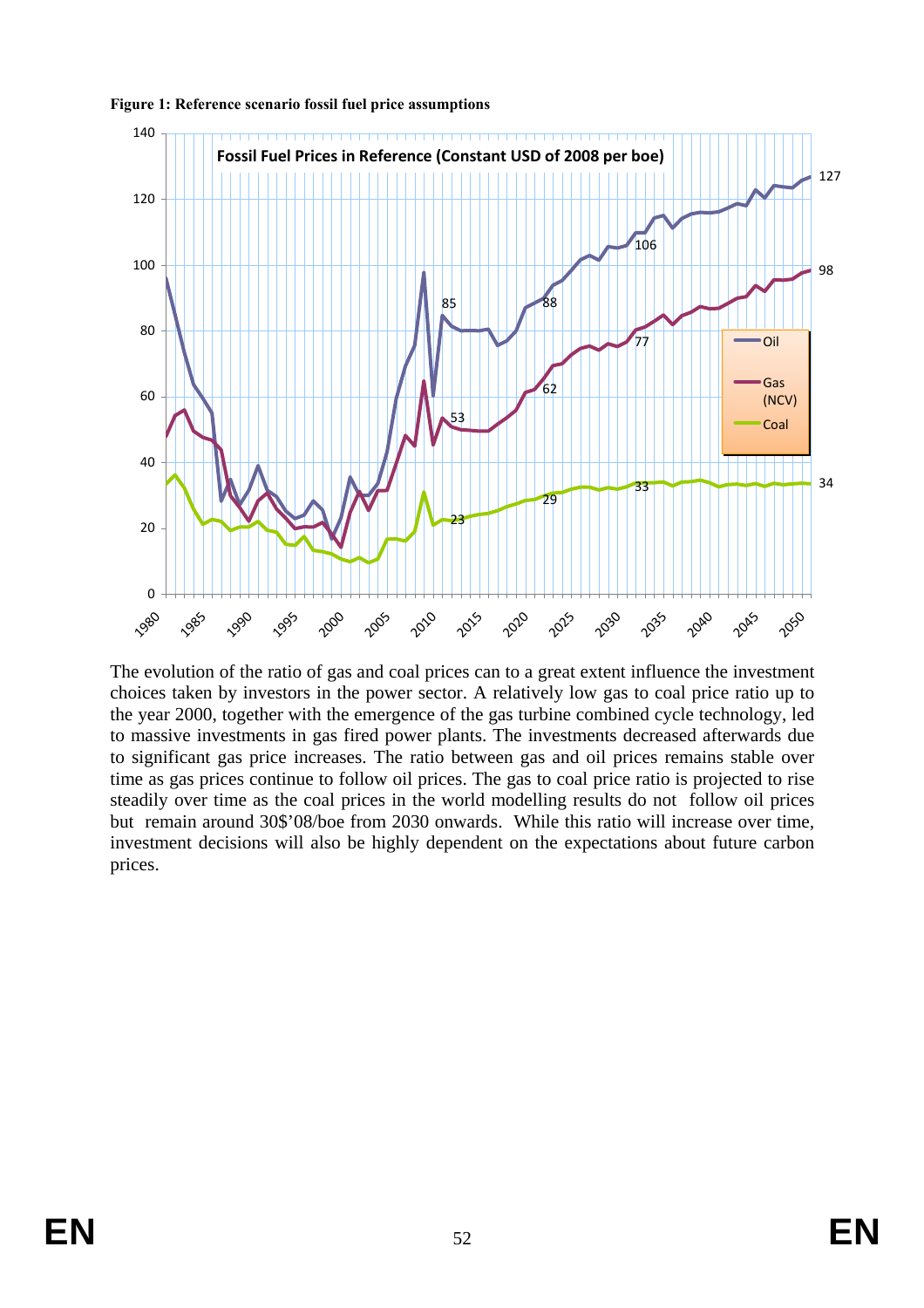



### **Sensitivities: Higher and lower energy import prices**

Considering the high degree of uncertainty surrounding projections over such a long time horizon, a sensitivity analysis has been carried out with respect to developments in energy imports prices. A high and a low case have been analysed. When undertaking the price sensitivities in 2011, the energy price figures for 2010 were updated from the estimates made in early 2009 for the Baseline/Reference scenario (in the same way as in the Reference case).<sup>98</sup> Global developments as regards shale gas are taken into account in this analysis.

The world energy model PROMETHEUS was deployed to derive the alternative prices trajectories. This stochastic model is particularly well suited given the great uncertainty regarding future world economic developments and the extent of recoverable resources of fossil fuels. Two different world energy price developments have been examined. The high world fossil fuel price development is driven by somewhat higher global GDP growth than under reference developments, especially in China, giving rise to higher energy consumption. Moreover, there are somewhat less optimistic assumptions on reserves regarding unconventional oil, which has the highest marginal costs. This favours stronger market power of key exporting countries and thereby higher prices. On the contrary, the low world energy

 $\overline{a}$ 

<sup>98</sup> The price sensitivities presented in this IA complement those made in the Impact Assessment for the Low Carbon Economy Roadmap, which included an oil shock case in 2030 with oil prices suddenly rising to 212 \$(08)/barrel, representing a doubling from Reference case in that year. In the following years, the genuine oil shock case depicts some oil demand reaction and a subsequent gradual decline of oil prices towards Reference case levels without reaching those, not even in 2050 (still being 18% higher). On the contrary, an alternative development was also examined, in which the oil prices would stay at the high 212 \$/barrel level throughout the rest of the projection period. In the latter case, the 2050 oil price exceeds the Reference case level still by two thirds. (Results can be found in the above mentioned Impact Assessment and are not repeated here).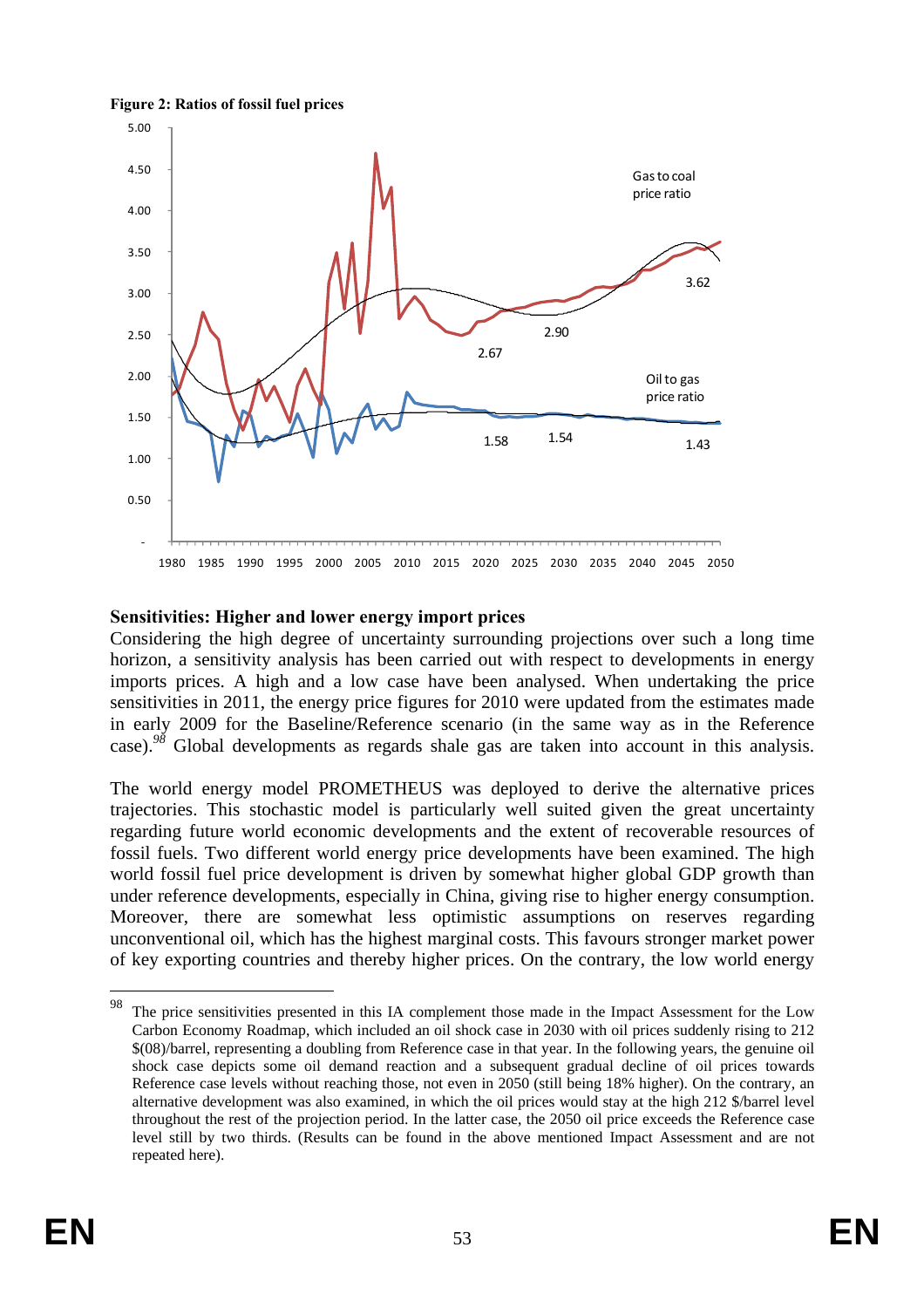prices derive from markedly more subdued world economic growth combined with higher fossil fuel reserves and consequently less market power of key export players.

The sensitivities below are more symmetrical around the Reference case, including a High Price case with oil prices exceeding the Reference case level by 28% in 2050 and a Low Price case, in which the oil price in 2050 is 34 % lower than in the Reference case.

The price trajectories for oil, gas and coal shown in table 3 for the high energy price scenario stem from the following developments mirrored in the world modelling analysis:

- There is sustained economic growth in many Asian economies (notably China) following their reaction to the recent crisis, which has been to support domestic market expansion as a counterweight. The result has been that economic growth in the large Asian economies like China and India has barely been affected by the world economic slowdown. Since these are large consumers of coal the effect of this economic activity revision is particularly pronounced on short to medium term coal prices.
- There appears to be pronounced delays in oil productive capacity expansion with many plans being constantly revised. In addition, the recent accident in the Gulf of Mexico has resulted in a moratorium on deep water development in that area and is likely to result in delays in other parts of the world as well, in response to increased environmental concerns.
- There is increased concern that oil reserves and prospects for undiscovered resources are overstated. This may be particularly the case in OPEC countries where resource endowment is used as a criterion for production quota allocations.
- In view of the oligopolistic nature of world oil markets the tighter supply conditions usually translate into disproportionate increases in resource rents. Likewise such conditions imply greater vulnerability to short term supply disruptions leading to price spikes and resulting in higher average prices.
- The higher oil prices result in substitution of oil for gas in markets where the two fuels compete. The reduction in oil discoveries also implies a reduction in future reserves of associated gas. On the other hand gas price increases are moderated by an increasing share of unconventional gas from shales, as technology improves and the interest in its potential spreads beyond North America.

The low energy price scenario has been based on the following hypothetical background:

• There is currently great uncertainty on economic development including regarding excessive debts. It cannot be excluded that the recovery observed in 2009 and 2010 could prove to be relatively short lived, potentially leading to a "W shaped recession").Whereas the reference scenario assumes a strong recovery of the world economy in the 2011-2014 period predicated on a rapid absorption of excess productive capacity (both capital and labour) and a strong resumption of investment in anticipation of fast growth in demand, developments could be less favourable. In particular, credit expansion could be hampered by the persistence of creditor exposure to uncertainty and increasing concern over the scope and timing of adjustments aimed at addressing imbalances (including sovereign debt). Consequently the investment boom may fail to materialize leading to some permanent loss of potential GDP (in the longer term world GDP is 7% lower in the modelled environment, which explains particularly low world fossil fuel prices).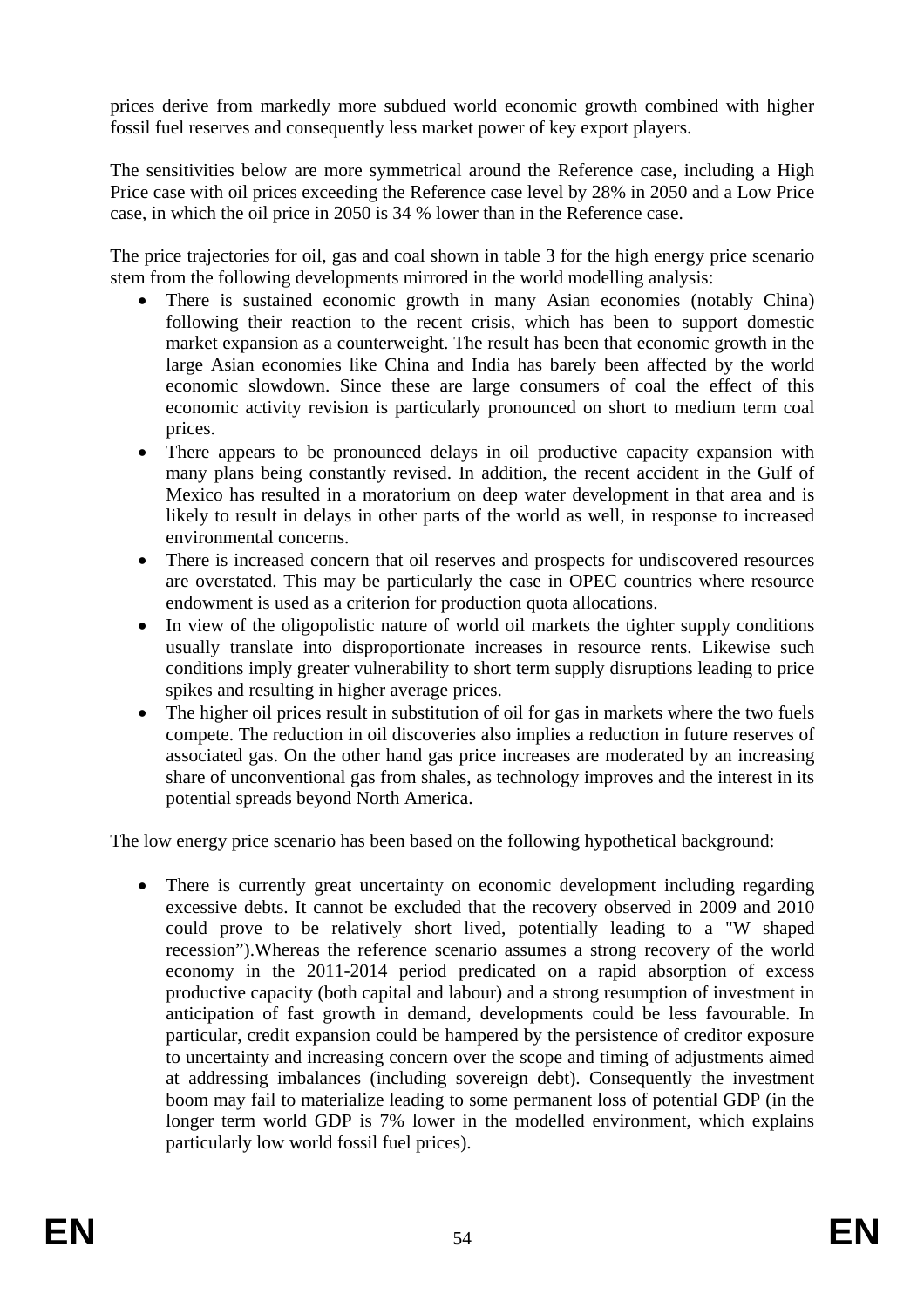- There is also uncertainty about energy resources and a more optimistic view could be adopted on this world energy price driver. In the low price variant, undiscovered conventional oil resources are set at their upper ten percentile value following USGS and PROMETHEUS assessments (in the reference scenario median values were used).
- In addition, the low price variant also assumes an increase in exploration activity outside the Gulf region as a response to security of supply concerns. This results in a more rapid translation of the resource basis into larger quantities of exploitable reserves. The main impact of this assumption is to bring forward the market easing emanating from greater resource abundance.
- The variant assumes rapid improvements in the knowledge and technologies associated with unconventional (shale) gas extraction. These in turn lead to enhanced interest in shale gas resources beyond North America leading to their more rapid incorporation into the exploitable resource base of some regions of the world. The assumptions concerning shale gas are the key driver for the high oil to gas price ratio that characterizes the low price variant.

**2010 2020 2030 2040 2050 Reference** 84.6 88.4 105.9 116.2 126.8 **High prices** 84.6 132.2 149.3 148.8 162.3 *%difference to Reference 0.0% 49.5% 41.0% 28.1% 28.0%* **Low prices** 84.6 78.8 91.5 87.9 83.9 *%difference to Reference 0.0% -10.8% -13.6% -24.3% -33.8%* **Reference** 53.5 62.1 76.6 86.8 98.4 **High prices** 53.5 85.5 101.5 111.6 129.0 *%difference to Reference 0.0% 37.7% 32.5% 28.5% 31.1%* **Low prices** 53.5 43.7 50.9 49.9 54.1 *%difference to Reference 0.0% -29.7% -33.6% -42.6% -45.0%* **Reference** 22.6 28.7 32.6 32.6 33.5 **High prices** 22.6 39.3 45.7 42.0 40.0 *%difference to Reference 0.0% 37.0% 40.2% 28.9% 19.5%* **Low prices** 22.6 21.9 23.8 22.2 23.1 *%difference to Reference 0.0% -23.8% -27.1% -31.8% -31.1%* OIL GAS **COAL**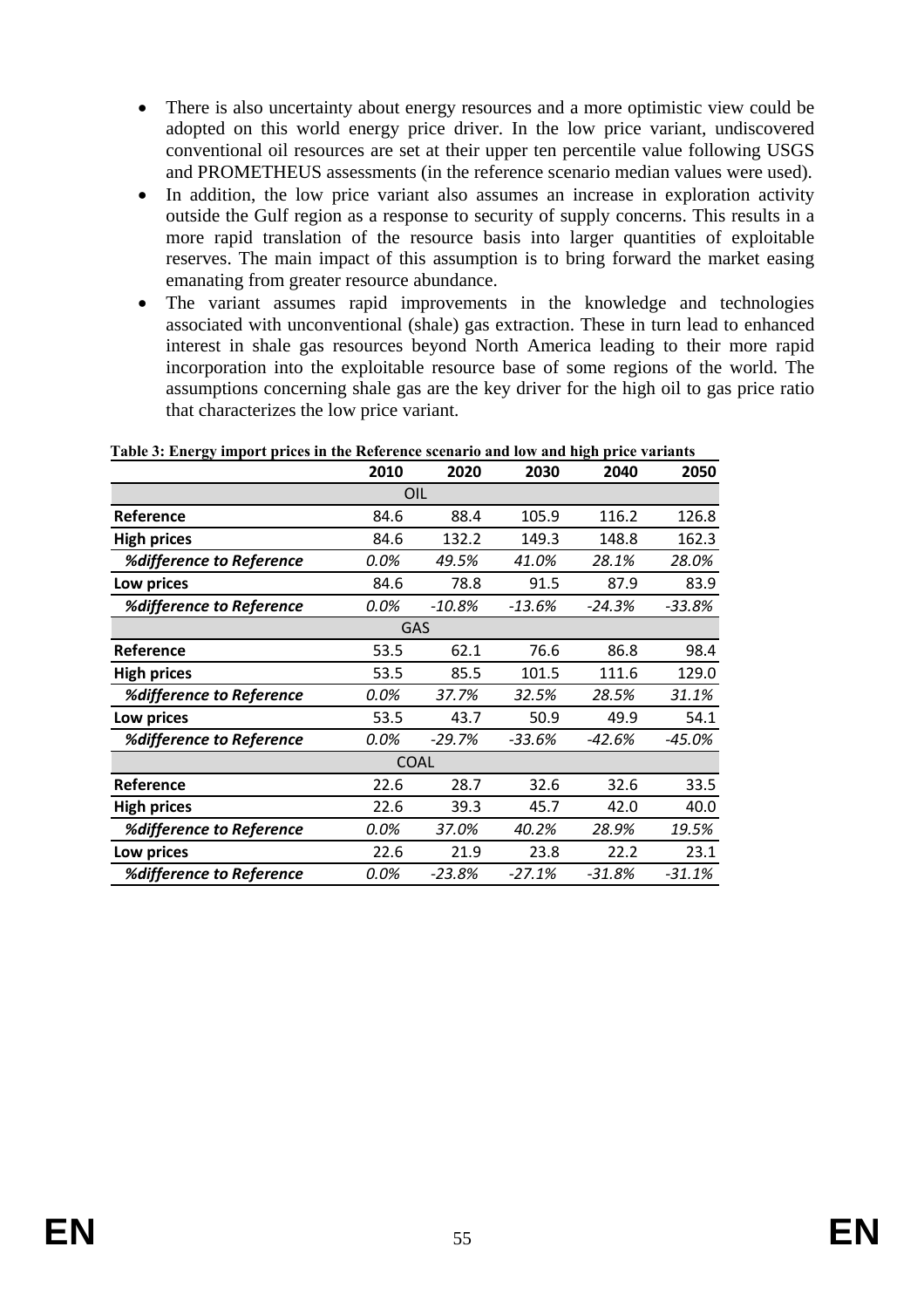

**International Fuel prices (in \$'08 per boe)**

Similarly, to these sensitivities, the Current Policy Initiatives Scenario is based on slightly higher short term energy import prices reflecting 2010 developments.

# <span id="page-56-0"></span>**1.3 Policy assumptions**

Policy measures included in the Reference scenario are resumed in the following table:

|                | <b>Measure</b>                        |                         | How the measure is reflected in PRIMES                                                                                                                                                     |  |  |  |  |  |  |
|----------------|---------------------------------------|-------------------------|--------------------------------------------------------------------------------------------------------------------------------------------------------------------------------------------|--|--|--|--|--|--|
|                | <b>Regulatory measures</b>            |                         |                                                                                                                                                                                            |  |  |  |  |  |  |
|                | Energy efficiency                     |                         |                                                                                                                                                                                            |  |  |  |  |  |  |
| 1              | Ecodesign Framework<br>Directive      | Directive 2005/32/EC    | Adaptation of modelling parameters for different<br>product groups for Ecodesign and decrease of                                                                                           |  |  |  |  |  |  |
| $\sqrt{2}$     | Stand-by regulation                   | Regulation No 1275/2008 | perceived costs by consumers for labelling                                                                                                                                                 |  |  |  |  |  |  |
| 3              | Simple Set-to boxes<br>regulation     | Regulation No 107/2009  | (which reflects transparency and the<br>effectiveness of price signals for consumer                                                                                                        |  |  |  |  |  |  |
| $\overline{4}$ | Office/street lighting<br>regulation  | Regulation No 245/2009  | decisions). As requirements and labelling<br>concern only new products, the effect will be<br>gradual (marginal in 2010; rather small in 2015<br>up to full effect by 2030). The potential |  |  |  |  |  |  |
| 5              | Household lighting<br>regulation      | Regulation No 244/2009  |                                                                                                                                                                                            |  |  |  |  |  |  |
| 6              | External power supplies<br>regulation | Regulation No 278/2009  | envisaged in the Ecodesign supporting studies<br>and the relationship between cost and efficiency                                                                                          |  |  |  |  |  |  |
| 7              | TVs regulation<br>$(+labelling)$      | Regulation No 642/2009  | improvements in the model's database were<br>cross-checked.                                                                                                                                |  |  |  |  |  |  |
| 8              | Electric motors regulation            | Regulation No 640/2009  |                                                                                                                                                                                            |  |  |  |  |  |  |
| 9              | Circulators <sup>99</sup> regulation  | Regulation No 641/2009  |                                                                                                                                                                                            |  |  |  |  |  |  |
| 10             | Freezers/refrigerators<br>regulation  | Regulation No 643/2009  |                                                                                                                                                                                            |  |  |  |  |  |  |
|                | $(+labelling)$                        |                         |                                                                                                                                                                                            |  |  |  |  |  |  |
| 11             | <b>Labelling Directive</b>            | Directive 2003/66/EC    | Enhancing the price mechanism mirrored in the<br>model                                                                                                                                     |  |  |  |  |  |  |

<sup>99</sup> 99 Circulator is an impeller pump designed for use in heating and cooling systems. Glandless standalone circulators and glandless circulators integrated in products are covered by this regulation.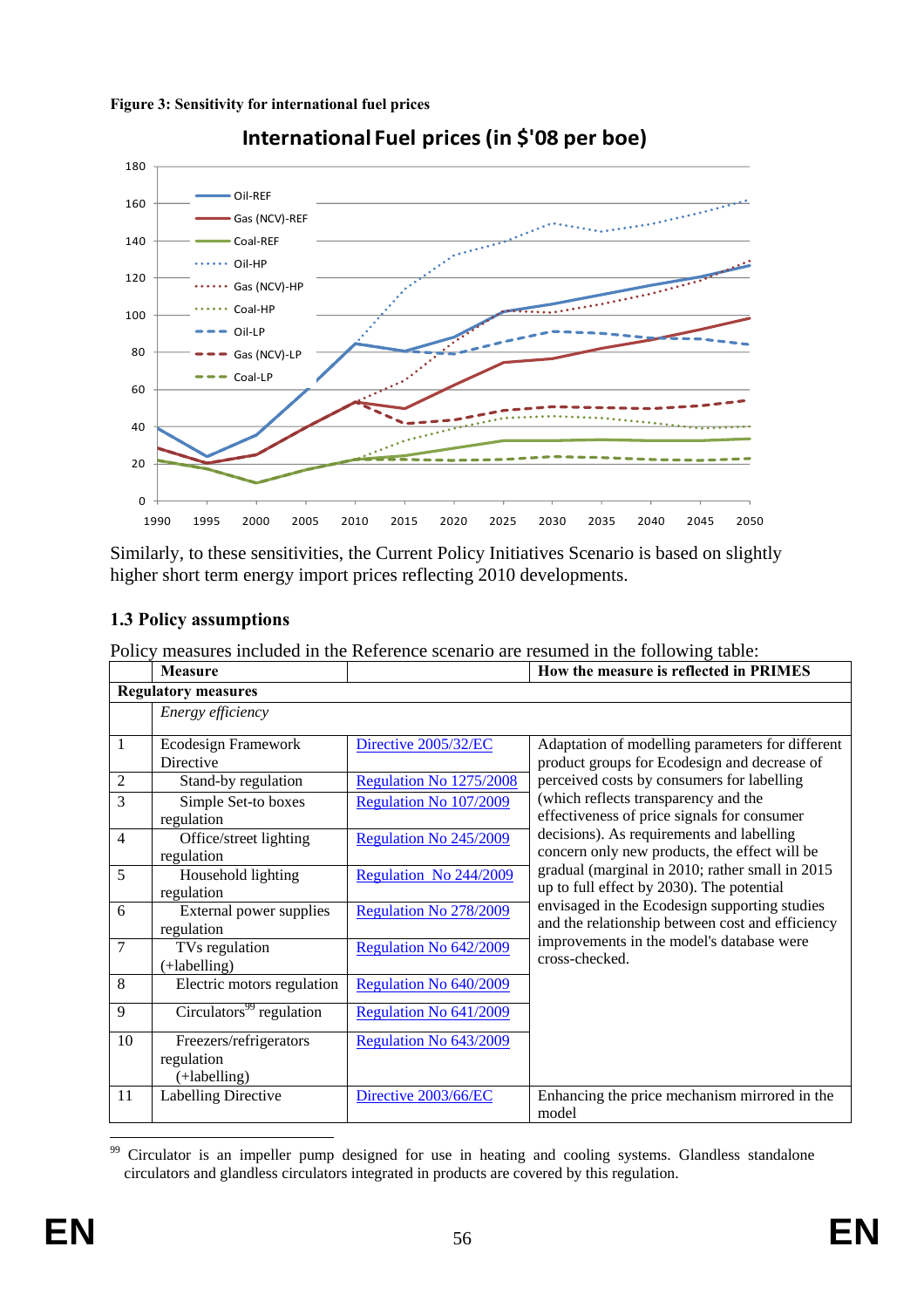| 12 | Labelling for tyres                                                                         | Regulation No 1222/2009                                                                    | Decrease of perceived costs by consumers for<br>labelling (which reflects transparency and the<br>effectiveness of price signals for consumer<br>decisions)                                                                                                                                                                                                                                                                                                                                                                                                                                                                                                                                                                                                                                                                                                                               |
|----|---------------------------------------------------------------------------------------------|--------------------------------------------------------------------------------------------|-------------------------------------------------------------------------------------------------------------------------------------------------------------------------------------------------------------------------------------------------------------------------------------------------------------------------------------------------------------------------------------------------------------------------------------------------------------------------------------------------------------------------------------------------------------------------------------------------------------------------------------------------------------------------------------------------------------------------------------------------------------------------------------------------------------------------------------------------------------------------------------------|
| 13 | <b>Energy Star Program</b><br>(voluntary labelling<br>program)                              |                                                                                            | Enhancing the price mechanism mirrored in the<br>model                                                                                                                                                                                                                                                                                                                                                                                                                                                                                                                                                                                                                                                                                                                                                                                                                                    |
| 14 | Directive on end-use energy<br>efficiency and energy<br>services                            | Directive 2006/32/EC                                                                       | National implementation measures are reflected                                                                                                                                                                                                                                                                                                                                                                                                                                                                                                                                                                                                                                                                                                                                                                                                                                            |
| 15 | <b>Buildings Directive</b>                                                                  | Directive 2002/91/EC                                                                       | National measures e.g. on strengthening of<br>building codes and integration of RES are<br>reflected                                                                                                                                                                                                                                                                                                                                                                                                                                                                                                                                                                                                                                                                                                                                                                                      |
| 16 | Recast of the EPBD                                                                          | Directive 2010/31/EU                                                                       | New building requirements are reflected in<br>technical parameters of the model, in particular<br>through better thermal integrity of buildings and<br>requirements for new buildings after 2020                                                                                                                                                                                                                                                                                                                                                                                                                                                                                                                                                                                                                                                                                          |
| 17 | <b>Cogeneration Directive</b>                                                               | Directive 2004/8/EC                                                                        | National measures supporting cogeneration are<br>reflected                                                                                                                                                                                                                                                                                                                                                                                                                                                                                                                                                                                                                                                                                                                                                                                                                                |
|    | Energy markets                                                                              |                                                                                            |                                                                                                                                                                                                                                                                                                                                                                                                                                                                                                                                                                                                                                                                                                                                                                                                                                                                                           |
| 18 | Completion of the internal<br>energy market (including<br>provisions of the 3rd<br>package) | http://ec.europa.eu/energy<br>/gas electricity/third legi<br>slative package en.htm        | The model reflects the full implementation of<br>the Second Internal market Package by 2010 and<br>Third Internal Market Package by 2015. It<br>simulates liberalised market regime for<br>electricity and gas (decrease of mark-ups of<br>power generation operators; third party access;<br>regulated tariffs for infrastructure use; producers<br>and suppliers are considered as separate<br>companies) with optimal use of interconnectors.                                                                                                                                                                                                                                                                                                                                                                                                                                          |
| 19 | EU ETS directive                                                                            | Directive 2003/87/EC as<br>amended by Directive<br>2008/101/EC and<br>Directive 2009/29/EC | The ETS carbon price is modelled so that<br>cumulative cap for GHGs is respected <sup>100</sup> . The<br>permissible total CDM amount over 2008-2020<br>is conservatively estimated at 1600 Mt. Banking<br>of allowances is reflected<br>The ETS cap is assumed to continue declining<br>beyond 2020 as stipulated in legislation,<br>however with an effective domestic emission<br>decrease lower than the linear decrease rate of<br>1.74%) to result in a 50% cumulative decrease<br>of actual emissions instead of 70% which could<br>stem from the Directive as a maximum<br>reduction of EU emissions if no use of<br>international credits would be allowed beyond<br>$2030^{101}$ ; currently no provision for the use of<br>international credits post 2020 have been fixed<br>and in the reference scenario world without<br>global action, the higher ETS price might trigger |

 $\overline{a}$ <sup>100</sup> For the allocation regime for allowances in 2010, the current system based on National Allocation Plans and essentially cost-free allowances is assumed, with price effects stemming from different investment and dispatch patterns triggered by need to submit allowances. For the further time periods, in the power sector there will be a gradual introduction of full auctioning, which will be fully applicable from 2020 onwards, in line with the specifications of the amended ETS directive.

For the other sectors (aviation and industry), the baseline follows a conservative approach which reflects the specifications in the directive on the evolution of auctioning shares and the provisions for free allocation for

energy intensive sectors based on benchmarking.<br><sup>101</sup> Compared with the Reference scenario to 2030, in the Reference scenario to 2050, the expectation of high ETS allowance prices in future and the possibility to bank allowances leads to higher prices in 2025 and 2030 than in the Reference scenario up to 2030.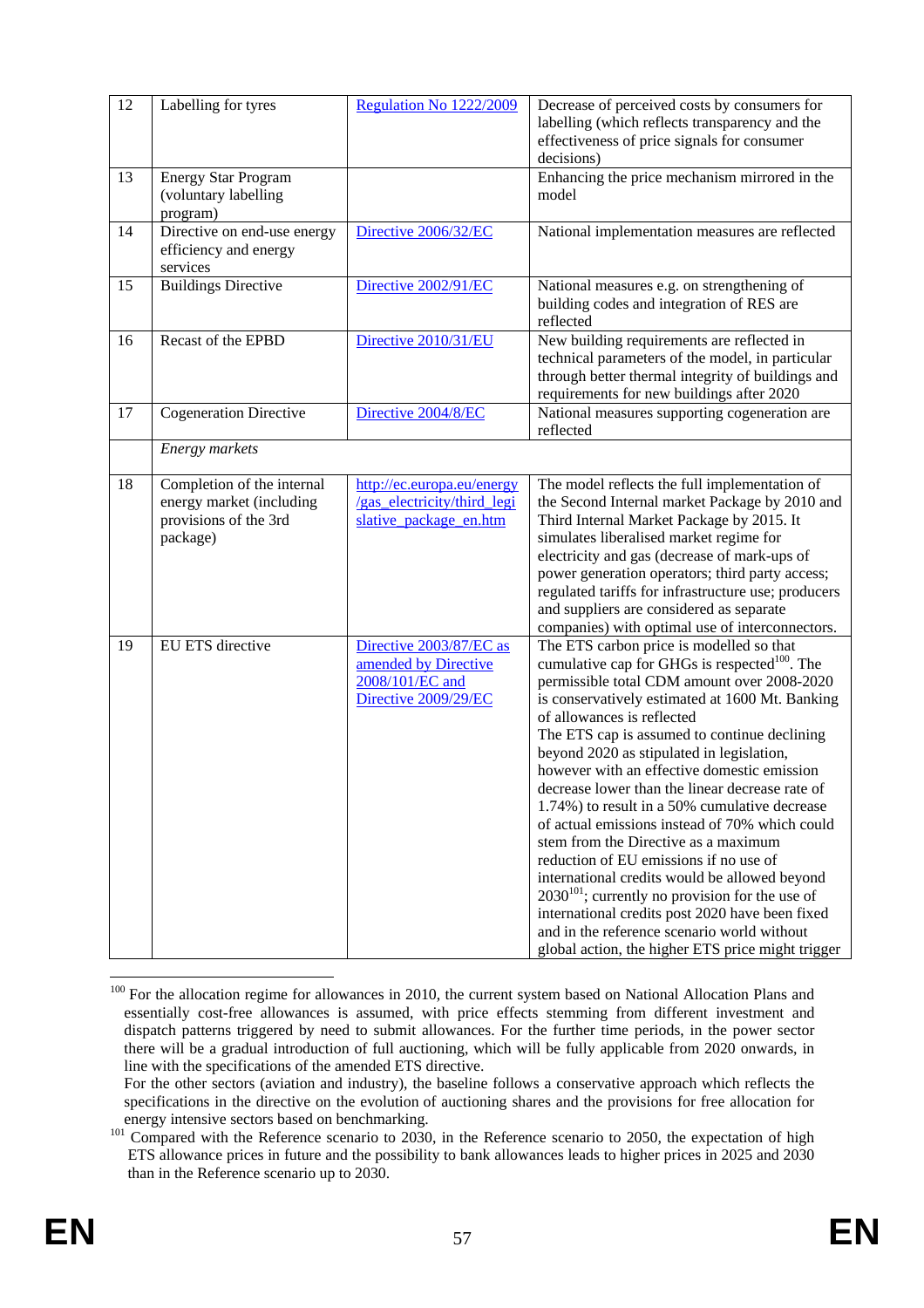|    |                                                                        |                      | greater use of such credits, which would also be<br>in greater supply with higher ETS prices. ETS<br>prices are derived endogenously on the basis of<br>allowances, international credits, emissions<br>reflecting developments of energy consumption<br>while taking account of banking.                                                                                                                                                                                                                                                                                                                                                                                                                                                                                                                                                                                                                                           |
|----|------------------------------------------------------------------------|----------------------|-------------------------------------------------------------------------------------------------------------------------------------------------------------------------------------------------------------------------------------------------------------------------------------------------------------------------------------------------------------------------------------------------------------------------------------------------------------------------------------------------------------------------------------------------------------------------------------------------------------------------------------------------------------------------------------------------------------------------------------------------------------------------------------------------------------------------------------------------------------------------------------------------------------------------------------|
| 20 | RES directive                                                          | Directive 2009/28/EC | Legally binding national targets for RES share<br>in gross final energy consumption are achieved<br>in 2020; 10% target for RES in transport is<br>achieved for EU27 as biofuels can be easily<br>traded among Member States; sustainability<br>criteria for biomass and biofuels are respected<br>using the full detail of the biomass model linked<br>to the PRIMES energy system model;<br>cooperation mechanisms according to the RES<br>directive are allowed and respect Member states<br>indications on their "seller" or "buyer" positions.<br>RES subsidies decline after 2020 starting with<br>the phasing out of operational aid to new<br>onshore wind by 2025; other RES aids decline to<br>zero by 2050 at different rates according to<br>technology. Increasing use of RES co-operation<br>mechanisms is assumed and should help to<br>reduce RES costs. Policies on facilitating RES<br>penetration will continue. |
| 21 | <b>GHG Effort Sharing</b><br>Decision                                  | Decision 406/2009/EC | National targets for non-ETS sectors are<br>achieved in 2020, taking full account of the<br>flexibility provisions such as transfers between<br>Member States. After 2020, stability of the<br>provided policy impulse but no strengthening of<br>targets is assumed.                                                                                                                                                                                                                                                                                                                                                                                                                                                                                                                                                                                                                                                               |
| 22 | <b>Energy Taxation Directive</b>                                       | Directive 2003/96/EC | Tax rates (EU minimal rates or higher national<br>ones) are kept constant in real term. The<br>modelling reflects the practice of MS to increase<br>tax rates above the minimum rate due to i.a.<br>inflation.                                                                                                                                                                                                                                                                                                                                                                                                                                                                                                                                                                                                                                                                                                                      |
| 23 | <b>Large Combustion Plant</b><br>directive                             | Directive 2001/80/EC | Emission limit values laid down in part A of<br>Annexes III to VII in respect of sulphur dioxide;<br>nitrogen oxides and dust are respected. Some<br>existing power plants had a derogation which<br>provided them with 2 options to comply with the<br>Directive: either to operate only a limited<br>number of hours or to be upgraded. The model<br>selected between the two options on a case by<br>case basis. The upgrading is reflected through<br>higher capital costs.                                                                                                                                                                                                                                                                                                                                                                                                                                                     |
| 24 | <b>IPPC</b> Directive                                                  | Directive 2008/1/EC  | Costs of filters and other devices necessary for<br>compliance are reflected in the parameters of the<br>model                                                                                                                                                                                                                                                                                                                                                                                                                                                                                                                                                                                                                                                                                                                                                                                                                      |
| 25 | Directive on the geological<br>storage of CO2                          | Directive 2009/31/EC | Legal framework regulating the geological<br>storage of CO2 allowing together with EEPR<br>and NER300 CCS demonstration support (see<br>below) economic modelling to determine CCS<br>penetration                                                                                                                                                                                                                                                                                                                                                                                                                                                                                                                                                                                                                                                                                                                                   |
| 26 | Directive on national<br>emissions' ceilings for<br>certain pollutants | Directive 2001/81/EC | PRIMES model takes into account results of<br>RAINS/GAINS modelling regarding classical<br>pollutants (SO2, NOx). Emission limitations are<br>taken into account bearing in mind that full<br>compliance can also be achieved via additional<br>technical measures in individual MS.                                                                                                                                                                                                                                                                                                                                                                                                                                                                                                                                                                                                                                                |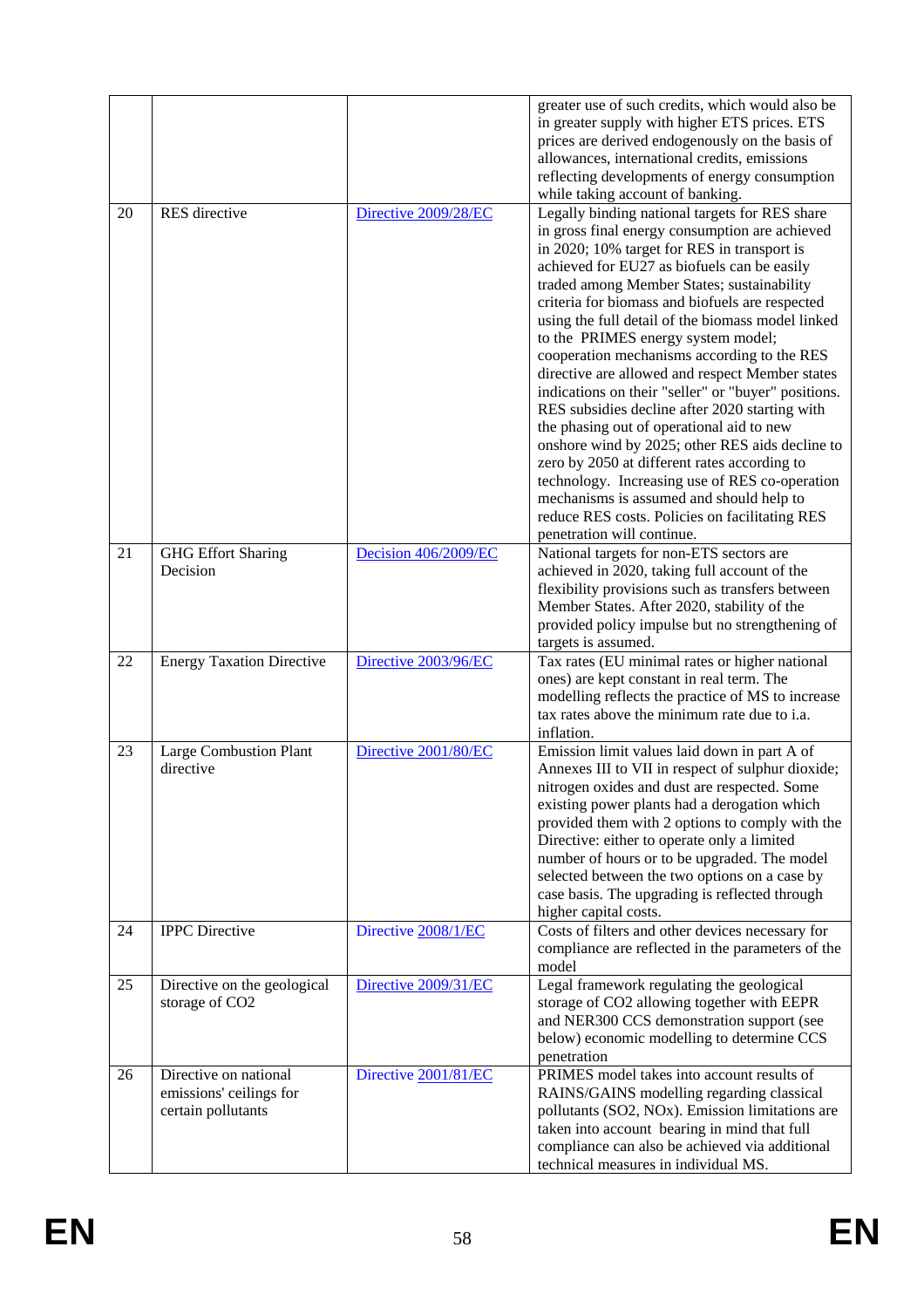| 27 | Water Framework Directive                                                                                             | Directive 2000/60/EC                                                                                       | Hydro power plants in PRIMES respect the<br>European framework for the protection of all<br>water bodies as defined by the Directive, which<br>limits the potential deployment of hydropower<br>and might impact on generation costs.                                                                                                                                                                                      |  |
|----|-----------------------------------------------------------------------------------------------------------------------|------------------------------------------------------------------------------------------------------------|----------------------------------------------------------------------------------------------------------------------------------------------------------------------------------------------------------------------------------------------------------------------------------------------------------------------------------------------------------------------------------------------------------------------------|--|
| 28 | <b>Landfill Directive</b>                                                                                             | Directive 99/31/EC                                                                                         | Provisions on waste treatment and energy<br>recovery are reflected                                                                                                                                                                                                                                                                                                                                                         |  |
|    | Transport                                                                                                             |                                                                                                            |                                                                                                                                                                                                                                                                                                                                                                                                                            |  |
| 29 | Regulation on CO2 from<br>cars                                                                                        | Regulation No 443/2009                                                                                     | Limits on emissions from new cars: 135<br>gCO2/km in 2015, 115 in 2020, 95 in 2025 - in<br>test cycle. The 2015 target should be achieved<br>gradually with a compliance of 65% of the fleet<br>in 2012, 75% in 2013, 80% in 2014 and finally<br>100% in 2015. Penalties for non-compliance are<br>dependent on the number of grams until 2018;<br>starting in 2019 the maximum penalty is charged<br>from the first gram. |  |
| 30 | Regulation EURO 5 and 6                                                                                               | Regulation No 715/2007                                                                                     | Emissions limits introduced for new cars and<br>light commercial vehicles                                                                                                                                                                                                                                                                                                                                                  |  |
| 31 | <b>Fuel Quality Directive</b>                                                                                         | Directive 2009/30/EC                                                                                       | Modelling parameters reflect the Directive,<br>taking into account the uncertainty related to the<br>scope of the Directive addressing also parts of<br>the energy chain outside the area of PRIMES<br>modelling (e.g. oil production outside EU).                                                                                                                                                                         |  |
| 32 | <b>Biofuels</b> directive                                                                                             | Directive 2003/30/EC                                                                                       | Support to biofuels such as tax exemptions and<br>obligation to blend fuels is reflected in the<br>model The requirement of 5.75% of all<br>transportation fuels to be replaced with biofuels<br>by 2010 has not been imposed as the target is<br>indicative. Support to biofuels is assumed to<br>continue. The biofuel blend is assumed to be<br>available on the supply side.                                           |  |
| 33 | Implementation of<br><b>MARPOL Convention</b><br><b>ANNEX VI</b>                                                      | 2008 amendments -<br>revised Annex VI                                                                      | Amendment of Annex VI of the MARPOL<br>Convention reduce sulphur content in marine<br>fuels which is reflected in the model by a change<br>in refineries output                                                                                                                                                                                                                                                            |  |
| 34 | Regulation Euro VI for<br>heavy duty vehicles                                                                         | <b>Regulation (EC) No</b><br>595/2009                                                                      | Emissions limits introduced for new heavy duty<br>vehicles.                                                                                                                                                                                                                                                                                                                                                                |  |
| 35 | Regulation on CO2 from<br>${\rm vans}^{102}$                                                                          | Part of the Integrated<br>Approach to reduce CO2<br>emissions from cars and<br>light commercial vehicles.  | Limits on emissions from new LDV: 181<br>gCO2/km in 2012, 175 in 2016, 135 in 2025 - in<br>test cycle                                                                                                                                                                                                                                                                                                                      |  |
|    | <b>Financial support</b>                                                                                              |                                                                                                            |                                                                                                                                                                                                                                                                                                                                                                                                                            |  |
| 36 | TEN-E guidelines                                                                                                      | <b>Decision No</b><br>1364/2006/EC                                                                         | The model takes into account all TEN-E realised<br>infrastructure projects                                                                                                                                                                                                                                                                                                                                                 |  |
| 37 | <b>EEPR</b> (European Energy<br>Programme for Recovery)<br>and NER 300 (New<br>entrance reserve) funding<br>programme | For EEPR: Regulation No<br>663/2009;<br>For NER300: EU<br><b>Emissions Trading</b><br>Directive 2009/29/EC | Financial support to CCS demonstration plants;<br>off-shore wind and gas, innovative renewables<br>and electricity interconnections is reflected in<br>the model.<br>For CCS, - the following envisaged                                                                                                                                                                                                                    |  |

<sup>102</sup> 102 On 28 October 2009 the European Commission adopted a new legislative proposal to reduce CO2 emissions from light commercial vehicles (vans). The draft legislation is closely modelled on the legislation on the CO2 emissions from passenger cars (Regulation 443/2009) and it is part of the Integrated Approach taken by the Commission in its revised strategy to reduce CO2 emissions from cars and light commercial vehicles (COM(2007) 19 final). Not including this proposal in the 2050 Reference scenario could lead to an increased bias towards vans, which is not justified given the likelihood of its adoption towards the end of 2010/beginning of 2011.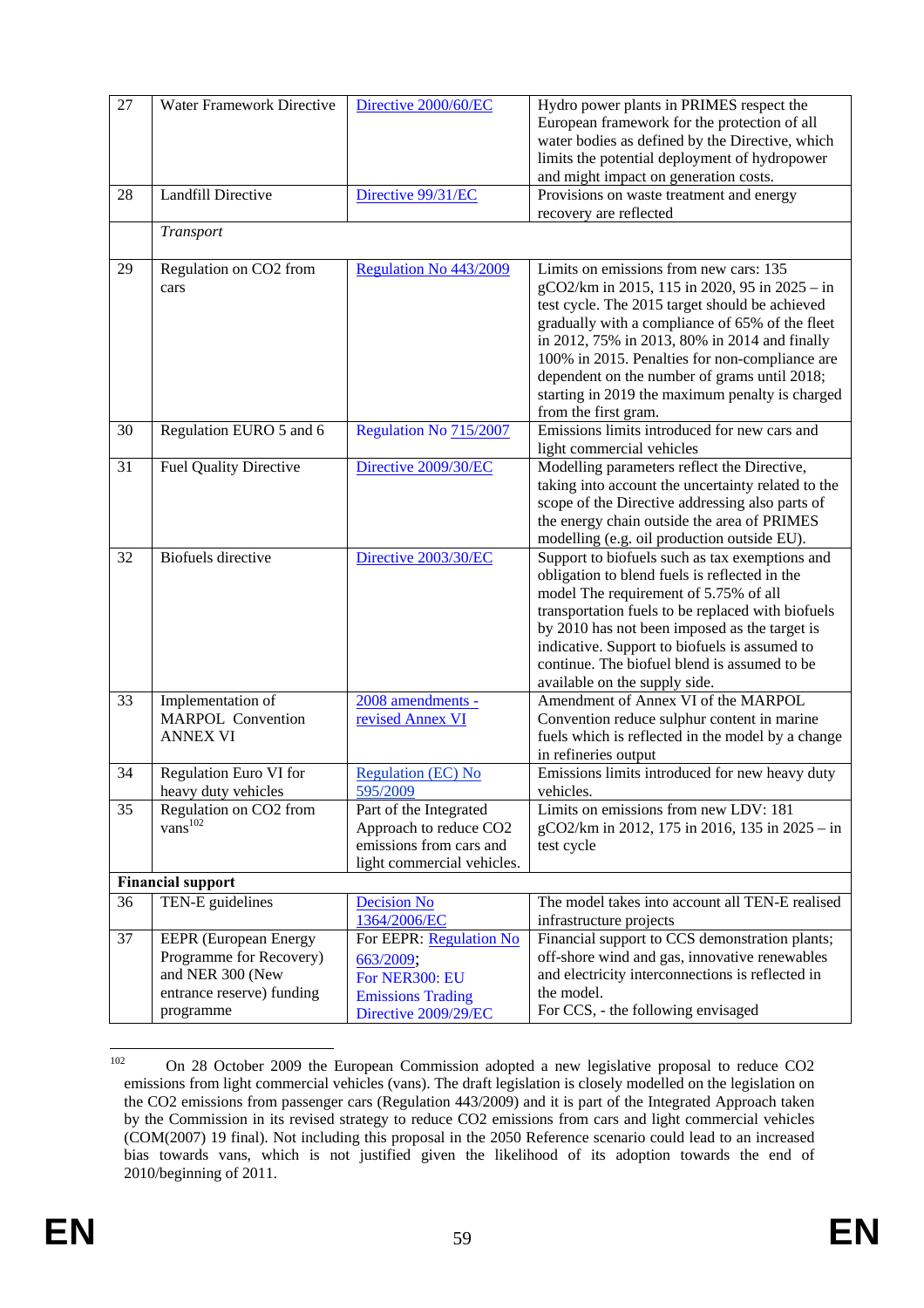|    |                                                                                                       | Article 10a(8), further<br>developed through<br><b>Commission Decision</b><br>2010/670/EU <sup>103</sup> | demonstration plants are taken into account for<br>commissioning in 2020: Germany 950 MW<br>(450MW coal post-combustion, 200MW lignite<br>post-combustion and 300MW lignite oxy-fuel),<br>Italy 660 MW (coal post-combustion),<br>Netherlands 1460 MW (800MW coal post-<br>combustion, 660MW coal integrated gasification<br>pre-combustion), Spain 500 MW (coal oxy-<br>fuel), UK 3400 MW (1600MW coal post-<br>combustion, 1800MW coal integrated<br>gasification pre-combustion), Poland 896 MW<br>(306MW coal post-combustion, 590MW lignite<br>post-combustion); investment in further plants<br>depends on carbon prices                                                                                                                                                                                                                                                                                                           |
|----|-------------------------------------------------------------------------------------------------------|----------------------------------------------------------------------------------------------------------|------------------------------------------------------------------------------------------------------------------------------------------------------------------------------------------------------------------------------------------------------------------------------------------------------------------------------------------------------------------------------------------------------------------------------------------------------------------------------------------------------------------------------------------------------------------------------------------------------------------------------------------------------------------------------------------------------------------------------------------------------------------------------------------------------------------------------------------------------------------------------------------------------------------------------------------|
| 38 | RTD support $(7th$ framework<br>programme- theme 6)                                                   | energy research under<br>FP7                                                                             | Financial support to R&D for innovative<br>technologies such as CCS, RES, nuclear and<br>energy efficiency is reflected by technology<br>learning and economies of scale leading to cost<br>reductions of these technologies                                                                                                                                                                                                                                                                                                                                                                                                                                                                                                                                                                                                                                                                                                             |
| 39 | State aid Guidelines for<br><b>Environmental Protection</b><br>and 2008 Block Exemption<br>Regulation | Community guidelines on<br>state aid for<br>environmental protection                                     | Financial support to R&D for innovative<br>technologies such as CCS, RES, nuclear and<br>energy efficiency is reflected by technology<br>learning and economies of scale leading to cost<br>reductions of these technologies                                                                                                                                                                                                                                                                                                                                                                                                                                                                                                                                                                                                                                                                                                             |
| 40 | Cohesion Policy - ERDF,<br><b>ESF</b> and Cohesion Fund                                               |                                                                                                          | Financial support to national policies on energy<br>efficiency and renewables is reflected by<br>facilitating and speeding up the uptake of energy<br>efficiency and renewables technologies.                                                                                                                                                                                                                                                                                                                                                                                                                                                                                                                                                                                                                                                                                                                                            |
| 41 | Rural development policy -<br><b>EAFRD</b>                                                            | <b>Council Regulation (EC)</b><br>No. 1698/2005                                                          | Financial support for supply and use of<br>renewable energy to farmers and other actors in<br>rural areas, financial support to investments<br>increasing energy efficiency of farms                                                                                                                                                                                                                                                                                                                                                                                                                                                                                                                                                                                                                                                                                                                                                     |
|    | <b>National measures</b>                                                                              |                                                                                                          |                                                                                                                                                                                                                                                                                                                                                                                                                                                                                                                                                                                                                                                                                                                                                                                                                                                                                                                                          |
| 42 | <b>Strong national RES</b>                                                                            |                                                                                                          | National policies on e.g. feed-in tariffs, quota                                                                                                                                                                                                                                                                                                                                                                                                                                                                                                                                                                                                                                                                                                                                                                                                                                                                                         |
|    | policies                                                                                              |                                                                                                          | systems, green certificates, subsidies and other<br>cost incentives are reflected                                                                                                                                                                                                                                                                                                                                                                                                                                                                                                                                                                                                                                                                                                                                                                                                                                                        |
| 43 | Nuclear                                                                                               |                                                                                                          | Nuclear, including the replacement of plants due<br>for retirement, is modelled on its economic merit<br>and in competition with other energy sources for<br>power generation except for MS with legislative<br>provisions on nuclear phase out.<br>Several constraints are put on the model such as<br>decisions of Member States not to use nuclear at<br>all (Austria, Cyprus, Denmark, Estonia, Greece,<br>Ireland, Latvia, Luxembourg, Malta and<br>Portugal) and closure of existing plants in some<br>new Member States according to agreed<br>schedules (Bulgaria 1760 MW, Lithuania 2600<br>MW and Slovakia 940 MW).<br>The nuclear phase-out in Belgium and Germany<br>is respected while lifetime of nuclear power<br>plants was extended to 60 years in Sweden.<br>Nuclear investments are possible in Bulgaria,<br>the Czech Republic, France, Finland, Hungary,<br>Lithuania, Romania, Slovakia, Slovenia, Spain<br>and UK |

 <sup>103</sup> NER covers 300 million allowances set aside in the new entrants reserve of the EU ETS for the cofinancing of commercial demonstration projects of environmentally safe CCS as well as innovative RES technologies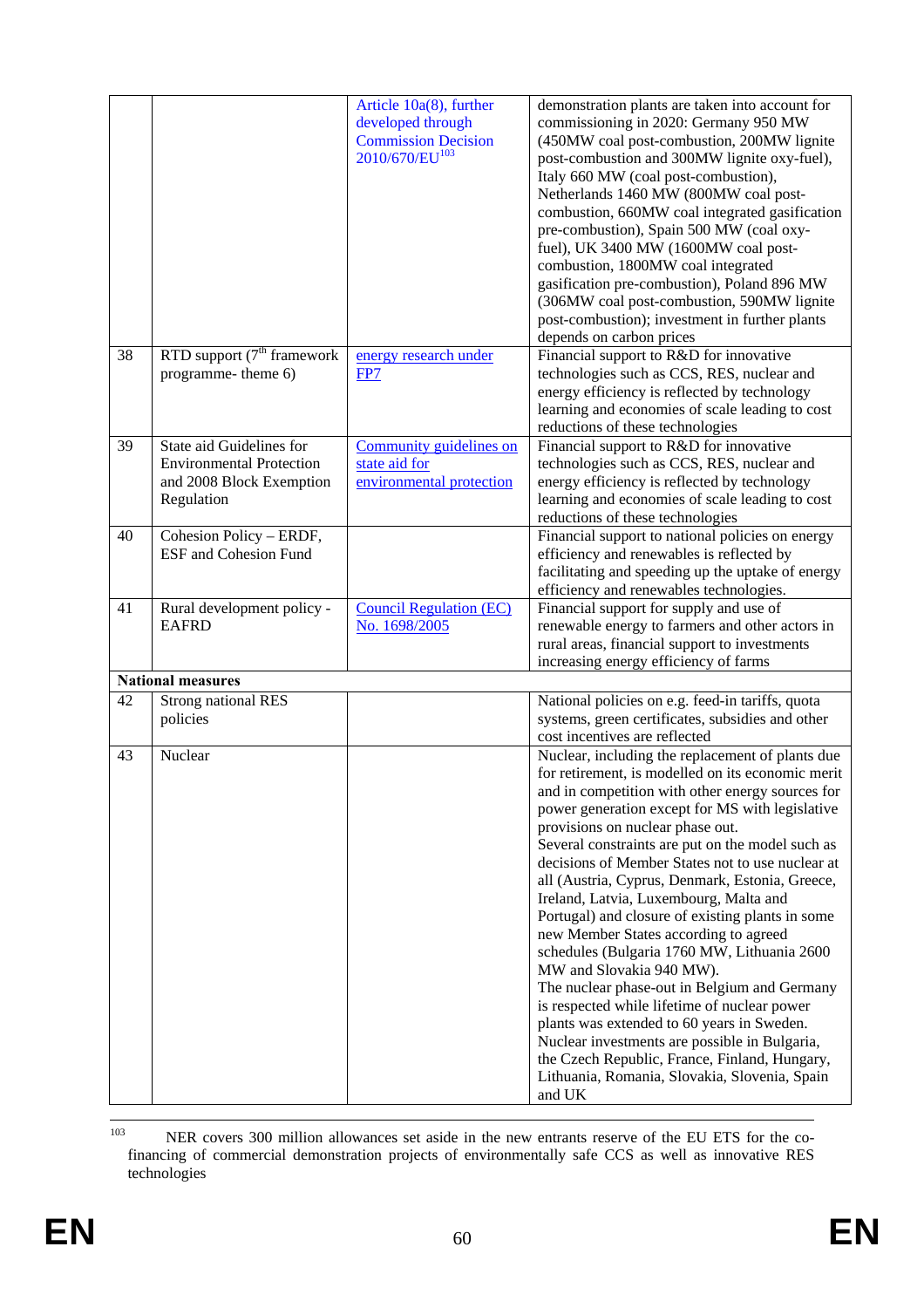| For the modelling the following plans on new     |
|--------------------------------------------------|
| nuclear plants were taken into account: Bulgaria |
| (1000 MW by 2020 and 1000 MW by 2025),           |
| Finland (1600 MW by 2015), France (1600 MW       |
| by 2015 and 1600 MW by 2020), Lithuania (800     |
| MW by 2020 and 800 MW by 2025), Romania          |
| (706 MW by 2010, 776 MW by 2020 and 776          |
| MW by 2025), Slovakia (880 MW by 2015).          |
| Member States experts were invited to provide    |
| information on new nuclear                       |
| investments/programmes in spring 2009 and        |
| commented on the PRIMES baselines results in     |
| summer 2009, which had a significant impact on   |
| the modelling results for nuclear capacity.      |

### **In addition to these measures, the Current Policy Initiatives Scenario includes the following policies and measures:**

| Area                        | <b>Measure</b>                                                                                                                                                                                   | How it is reflected in the model                                                                                                                                                                                                                                                                                                                                                                                                                                                                                                                                                                                        |  |  |
|-----------------------------|--------------------------------------------------------------------------------------------------------------------------------------------------------------------------------------------------|-------------------------------------------------------------------------------------------------------------------------------------------------------------------------------------------------------------------------------------------------------------------------------------------------------------------------------------------------------------------------------------------------------------------------------------------------------------------------------------------------------------------------------------------------------------------------------------------------------------------------|--|--|
| <b>Internal</b>             |                                                                                                                                                                                                  |                                                                                                                                                                                                                                                                                                                                                                                                                                                                                                                                                                                                                         |  |  |
| market                      |                                                                                                                                                                                                  |                                                                                                                                                                                                                                                                                                                                                                                                                                                                                                                                                                                                                         |  |  |
|                             | Effective transposition and implementation of<br>third package, including the development of<br>pan-European rules for the operation of<br>systems and management of networks in the<br>long run | The modelling approach mirrors completion of the<br>internal market, but has to account for existing<br>limitations.<br>interconnector<br><b>Better</b><br>market<br>integration is reflected by having higher net<br>transfer capacities in the near future and additional<br>interconnectors in the longer term which lead to<br>higher price convergence in multi-country market<br>coupling in both electricity and gas markets (for<br>details see below).<br>In the gas market, more diversification (see also<br>point 1) and higher degree of competition lead to<br>lower oligopoly mark-ups and lower prices. |  |  |
| $\overline{2}$              | Regulation on security of gas supply (N-1)<br>rule, necessity for diversification)                                                                                                               | Compliance with N-1 rule and the necessity for<br>diversification induce higher costs in the model for<br>gas companies.                                                                                                                                                                                                                                                                                                                                                                                                                                                                                                |  |  |
| 3                           | Regulation on Energy market integrity and<br>transparency (REMIT)                                                                                                                                | The model simulates well functioning energy<br>markets                                                                                                                                                                                                                                                                                                                                                                                                                                                                                                                                                                  |  |  |
| <b>Infrastructure</b>       |                                                                                                                                                                                                  |                                                                                                                                                                                                                                                                                                                                                                                                                                                                                                                                                                                                                         |  |  |
| $\overline{4}$              | Facilitation policies (faster permitting; one<br>stop shop)                                                                                                                                      | All these policies induce shorter lead times and<br>slightly lower costs allowing faster infrastructure<br>deployment.                                                                                                                                                                                                                                                                                                                                                                                                                                                                                                  |  |  |
| 5                           | Infrastructure instrument                                                                                                                                                                        | More funding available from the EU budget                                                                                                                                                                                                                                                                                                                                                                                                                                                                                                                                                                               |  |  |
| 6                           | Updated investments plans based on ENTSO-<br>e Ten Year Network Development Plan                                                                                                                 | Interconnection capacity reflects projects in the<br>TYNDP by 2020.                                                                                                                                                                                                                                                                                                                                                                                                                                                                                                                                                     |  |  |
| 7                           | Smartening of grids and metering                                                                                                                                                                 | Smart grids and meters will lead to higher costs<br>mainly for distribution but will allow for more<br>energy efficiency in the system and decentralised<br><b>RES</b>                                                                                                                                                                                                                                                                                                                                                                                                                                                  |  |  |
| <b>Energy</b><br>efficiency | measures proposed in the Energy efficiency<br>Plan – implementation compared to scenario<br>$3^{104}$ less vigorously and at a more moderate                                                     |                                                                                                                                                                                                                                                                                                                                                                                                                                                                                                                                                                                                                         |  |  |

<sup>104</sup> All measures included in the scenario underpinning the IA for the Energy efficiency Directive are included. Energy (saving) results can differ given different framework conditions flowing from all the additional assumptions above. Moreover, it should be considered that scenario 3 Energy Efficiency should show contrasted results in terms of energy consumption so that a significant individual contribution of energy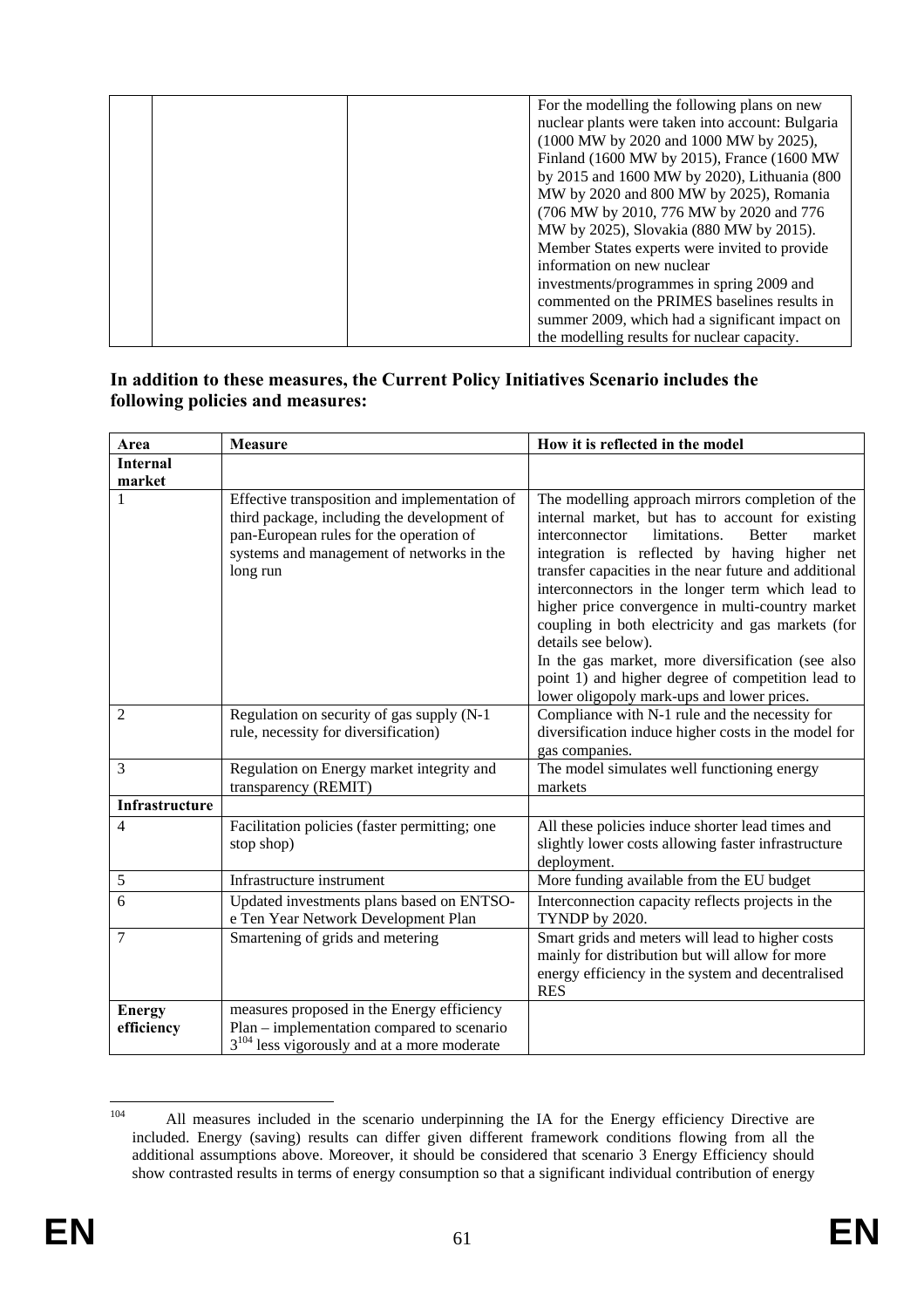|                      | rate                                                                                       |                                                                                                          |  |
|----------------------|--------------------------------------------------------------------------------------------|----------------------------------------------------------------------------------------------------------|--|
| 8                    | Obligation for public authorities to procure                                               | Cost perception parameters for non market service                                                        |  |
|                      | energy efficient goods and services                                                        | sector adapted accordingly                                                                               |  |
| 9                    | Planned Ecodesign measures (boilers, water                                                 | Adaptation of modelling parameters for different                                                         |  |
|                      | heaters, air-conditioning, etc)                                                            | product groups. As requirements concern only new                                                         |  |
|                      |                                                                                            | products, the effect will be gradual (rather small in<br>2015 and up to full effect by 2030/2035 as e.g. |  |
|                      |                                                                                            | boilers can have a very long lifetime)                                                                   |  |
| 10                   | High renovation rates for existing buildings                                               | Change of drivers (ESCOs, energy utilities                                                               |  |
|                      | due to better/more financing and planned                                                   | obligation in point 13, energy audits point 14)                                                          |  |
|                      | obligations for public buildings                                                           | influence stock – flow parameters in the model                                                           |  |
|                      |                                                                                            | reflecting higher renovation rates, with account                                                         |  |
|                      |                                                                                            | being taken of tougher requirements for public                                                           |  |
|                      |                                                                                            | sector through specific treatment of the non-                                                            |  |
| 11                   | Passive houses standards after 2020 (already                                               | market services sector<br>Higher penetration of passive houses standards                                 |  |
|                      | in the Reference scenario)                                                                 | compared to the Reference scenario (around 30-50                                                         |  |
|                      |                                                                                            | KWh/m2 depending on a country which might to a                                                           |  |
|                      |                                                                                            | large extent be of renewable origin)                                                                     |  |
| 12                   | Greater role of Energy Service Companies                                                   | Enabling role of ESCOs is reflected via altered                                                          |  |
|                      |                                                                                            | economic parameters leading to more energy                                                               |  |
|                      |                                                                                            | efficient choices (see also point 10)                                                                    |  |
| 13                   | Obligation of utilities to achieve energy                                                  | Induce more energy efficiency mainly in                                                                  |  |
|                      | savings in their customers' energy use of 1.5%<br>per year (until 2020)                    | residential and tertiary sectors by imposing an<br>efficiency value for grid bound energy sources        |  |
|                      |                                                                                            | (electricity, gas, heat)                                                                                 |  |
| 14                   | Mandatory energy audits for companies                                                      | Induce more energy efficiency in industry (see also                                                      |  |
|                      |                                                                                            | point 10)                                                                                                |  |
| 15                   | Obligation that, where there is a sufficient                                               | To a large extent already reflected in the Reference                                                     |  |
|                      | demand authorisation for new thermal power                                                 | scenario 2050                                                                                            |  |
|                      | generation is granted on condition that the<br>new capacity is provided with CHP;          | Further facilitation of CHP penetration in the<br>model                                                  |  |
|                      | Obligation for electricity DSOs to provide                                                 |                                                                                                          |  |
|                      | priority access for electricity from CHP;                                                  |                                                                                                          |  |
|                      | Reinforcing obligations on TSOs concerning                                                 |                                                                                                          |  |
|                      | access and dispatching of electricity from                                                 |                                                                                                          |  |
|                      | <b>CHP</b>                                                                                 |                                                                                                          |  |
| 16                   | Obligation that all new energy generation<br>capacity reflects the efficiency ratio of the | High energy efficiency to a large extent already<br>reflected in the Reference scenario 2050 as a        |  |
|                      | best available technology (BAT), as defined in                                             | response to ETS carbon prices; energy efficiency                                                         |  |
|                      | the Industrial Emissions Directive                                                         | improves furthermore in power generation along                                                           |  |
|                      |                                                                                            | with new investment from more efficient vintages                                                         |  |
| 17                   | Other measures (better information for                                                     | Induce faster energy efficiency improvements                                                             |  |
|                      | consumers, public awareness, training, SMEs                                                |                                                                                                          |  |
|                      | targeted actions)                                                                          |                                                                                                          |  |
| <b>Nuclear</b><br>19 | Nuclear Safety Directive                                                                   | Harmonisation with international standards                                                               |  |
| 20                   | <b>Waste Management Directive</b>                                                          |                                                                                                          |  |
|                      |                                                                                            | Cost for waste management reflected in<br>generation costs                                               |  |
| 21                   | Consequences of Japan nuclear accident                                                     | Stress tests and other safety measures reflected                                                         |  |
|                      |                                                                                            | through higher costs for retrofitting (up to 20%                                                         |  |
|                      |                                                                                            | higher generation costs after lifetime extension                                                         |  |
|                      |                                                                                            | compared with Reference scenario) and                                                                    |  |
|                      |                                                                                            | introduction of risk premium for new nuclear                                                             |  |
|                      |                                                                                            | power plants.<br>Nuclear determined on economic grounds, subject                                         |  |
|                      |                                                                                            |                                                                                                          |  |

 efficiency towards decarbonisation can be identified. Scenario 1bis includes some adjustments to reflect somewhat less optimistic expectations for penetration of energy efficiency products/renovation of buildings.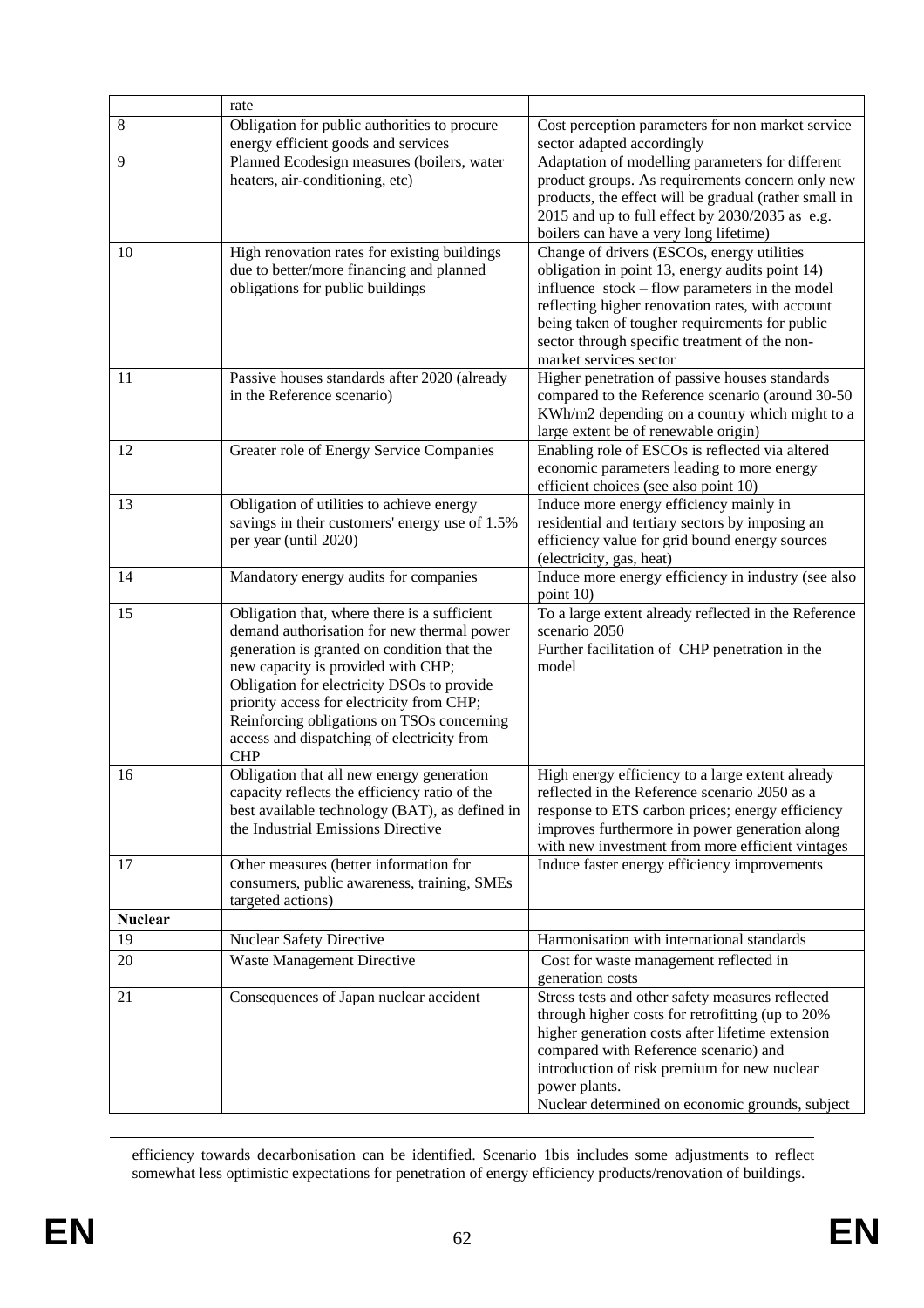|                                  |                                                                                                                                                                                                                                                                                     | to non nuclear countries (except for Poland)<br>remaining non-nuclear                                                                                                                                                                                                                                                                                                                                                                                                                                                            |
|----------------------------------|-------------------------------------------------------------------------------------------------------------------------------------------------------------------------------------------------------------------------------------------------------------------------------------|----------------------------------------------------------------------------------------------------------------------------------------------------------------------------------------------------------------------------------------------------------------------------------------------------------------------------------------------------------------------------------------------------------------------------------------------------------------------------------------------------------------------------------|
| <b>CCS</b>                       |                                                                                                                                                                                                                                                                                     |                                                                                                                                                                                                                                                                                                                                                                                                                                                                                                                                  |
| 22                               | Slower progress on demonstration plants                                                                                                                                                                                                                                             | Downward revision of planning for some CCS<br>demonstration plants compared to the Reference<br>case; some plants might be commissioned later<br>depending on carbon prices.<br>Change regarding potential storage sites in BE and<br>NL.                                                                                                                                                                                                                                                                                        |
| Oil and gas                      |                                                                                                                                                                                                                                                                                     |                                                                                                                                                                                                                                                                                                                                                                                                                                                                                                                                  |
| 23                               | Offshore oil and gas platform safety standards                                                                                                                                                                                                                                      | Standards slightly increase production costs for oil<br>and gas in the EU                                                                                                                                                                                                                                                                                                                                                                                                                                                        |
| <b>Taxation</b>                  |                                                                                                                                                                                                                                                                                     |                                                                                                                                                                                                                                                                                                                                                                                                                                                                                                                                  |
| 24                               | Energy taxation Directive (revision 2011)                                                                                                                                                                                                                                           | Changes to minimum tax rates for heating and<br>transport sectors reflect the switch from volume-<br>based to energy content-based taxation and the<br>inclusion of a $CO2$ tax component. Where Member<br>States tax above the minimum level, the current<br>rates are assumed to be kept unchanged. For motor<br>fuels, the relationships between minimum rates are<br>assumed to be mirrored at national level even if<br>the existing rates are higher than the minimum<br>rates. Tax rates are kept constant in real terms. |
| <b>Transport</b>                 |                                                                                                                                                                                                                                                                                     |                                                                                                                                                                                                                                                                                                                                                                                                                                                                                                                                  |
| 25                               | A revised test cycle to measure $CO2$ emissions<br>under real-world driving conditions (to be<br>proposed at the latest by 2013) <sup>105</sup>                                                                                                                                     | Implementation of CO <sub>2</sub> standards for passenger<br>cars (95 g $CO2/km$ ) by 2020. Starting with 2020<br>assume autonomous efficiency improvements as in<br>the Reference scenario.                                                                                                                                                                                                                                                                                                                                     |
| 26                               | Update of the $CO2$ standards for vans<br>according to the adopted regulation <sup>106</sup>                                                                                                                                                                                        | Implementation of $CO2$ standards for vans (175 g<br>of $CO2$ per kilometre by 2017, phasing in the<br>reduction from 2014, and to reach $147g \text{ CO}_2/km$<br>by 2020).                                                                                                                                                                                                                                                                                                                                                     |
| Other<br>parameters              |                                                                                                                                                                                                                                                                                     |                                                                                                                                                                                                                                                                                                                                                                                                                                                                                                                                  |
| <b>Energy</b><br>import prices   |                                                                                                                                                                                                                                                                                     | Short-term increase to reflect the evolution of<br>prices up to 2010                                                                                                                                                                                                                                                                                                                                                                                                                                                             |
| <b>Technology</b><br>assumptions | Higher penetration of EVs reflecting<br>developments in 2009-2010 national support<br>measures and the intensification of previous<br>action programmes and incentives, such as<br>funding research and technology<br>demonstration (RTD) projects to promote<br>alternative fuels. | Slightly higher penetration of EVs<br>Assumed specific battery costs per unit kWh in the<br>long run: 390-420 €kWh for plug-in hybrids and<br>315-370 €kWh for electric vehicles, depending on<br>range and size, and other assumptions on critical<br>technological components <sup>107</sup> .                                                                                                                                                                                                                                 |

<sup>105</sup> In Europe, the New European Driving Cycle is the official driving cycle used for vehicle type approval. According to a study carried out for the Commission in 2009, there is some discrepancy (typically 10-20%) between the fuel consumption as measured on the NEDC and that in real world driving. Source: Sharpe, R.B.A. (2009) Technical options for fossil fuel based road transport, Paper produced as part of contract ENV.C.3/SER/2008/0053 between European Commission Directorate-General Environment and AEA Technology plc; http://eutransportghg2050.eu/cms/assets/EU-Transport-GHG-2050-Paper-1-Technical-

options-for-f-fuel-road-transport-11-02-10.pdf, p.9<br><sup>106</sup> Regulation (EU) No 510/2011 of the European Parliament and of the Council of 11 May 2011, setting emission performance standards for new light commercial vehicles as part of the Union's integrated approach

to reduce CO2 emissions from light-duty vehicles 107 International Energy Agency (2009), Transport, Energy and CO2: Moving Towards Sustainability.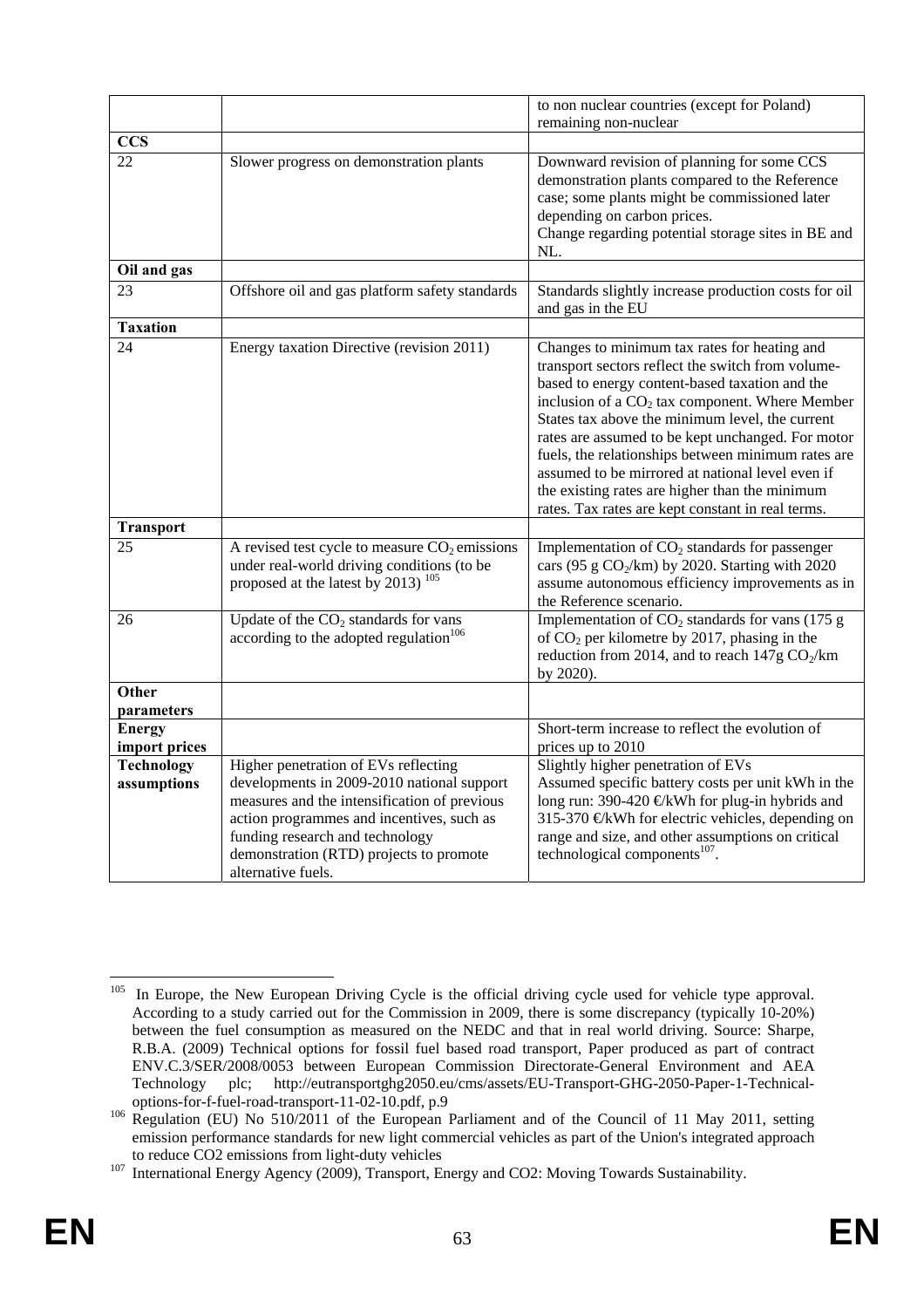# <span id="page-64-0"></span>**1.4 Assumptions about energy infrastructure development**

Regarding **infrastructure** representation, the scope of the modelling was increased by undertaking the determination of electricity interconnectors in a two stages approach. The aim is to represent market integration cost-effectively given many different scenarios modelled. The purpose of stage 1 is to determine electricity trade in the internal market based on a simpler version of PRIMES determining the equilibrium with all countries linked through endogenous trade, which due to its great technology detail on power generation requires very long computing times for each run. Stage 2 concerns the fully detailed modelling on the basis of the outcome of stage 1. The very long computing times for each model run under endogenous trade require a cost-effective approach, given that many iterations need to be performed between demand and supply and for meeting carbon targets. Running all countries in parallel in stage 2, involving many iterations, ensures delivery of modelling results in time.

Data about NTCs and interconnection capacities were taken from ENTSOe databases. Information on new constructions was taken from the latest "Ten-year network development plan 2010-2020", complemented, where necessary, with information from the Nordic Pool TSOs and the Energy Community (for South East Europe). Some of the planned new constructions would justify increase of NTCs values until 2020, as mentioned in the ENTSOe's TYNDP document. Other mentioned new constructions regard directly the building of new interconnection lines which are introduced as such in the model database.

Market integration leads to more electricity trade, which in turn needs infrastructure that is also dealt with in the modelling. Several test modelling runs were undertaken. It turned out that for the Reference and Current Policy Initiatives scenarios, the 2020 interconnection capacity would allow for most intra-EU electricity trade up to 2050 provided that a few identified bottlenecks would be dealt with. Such areas are the southern and eastern connections of Germany, the area linking Italy, Austria and Slovenia, the linkages of Balkans with northern neighbours and the linkages within Balkans. Some NTC additions should be also made for the linkages Denmark-Sweden and Latvia-Estonia. With lower electricity demand due to the assumed strong energy efficiency policies, these results also hold for the Current Policy Initiatives scenario.

Other infrastructure is dealt with in a less sophisticated way given that this is not so much in the focus of the energy system model at the European level. For CCS infrastructure (CO2 storage and transport) as well as for the sites of power plants, e.g. nuclear or RES installations (the sites - not the generation as such, see below) non-linear cost supply curves have been applied that take account of increasing costs, leading to higher costs once the most suitable and cheapest sites have been used.

Details on the modelling approach taken can be found in the Attachment 2 on interconnections.

# <span id="page-64-1"></span>**1.5 Technology assumptions**

Technology parameters are exogenous in the PRIMES modelling and their values are based on current databases, various studies<sup>108</sup> and expert judgement and are regularly compared to other leading institutions. Technologies are assumed to develop over time and to follow learning curves which are exogenously adjusted to reflect the technology assumptions of a scenario. For some technologies, in particular, for off-shore wind and nuclear, the database of

<sup>108</sup> 

NEMS database and reports, IEA studies, industry surveys, EU project reports, etc.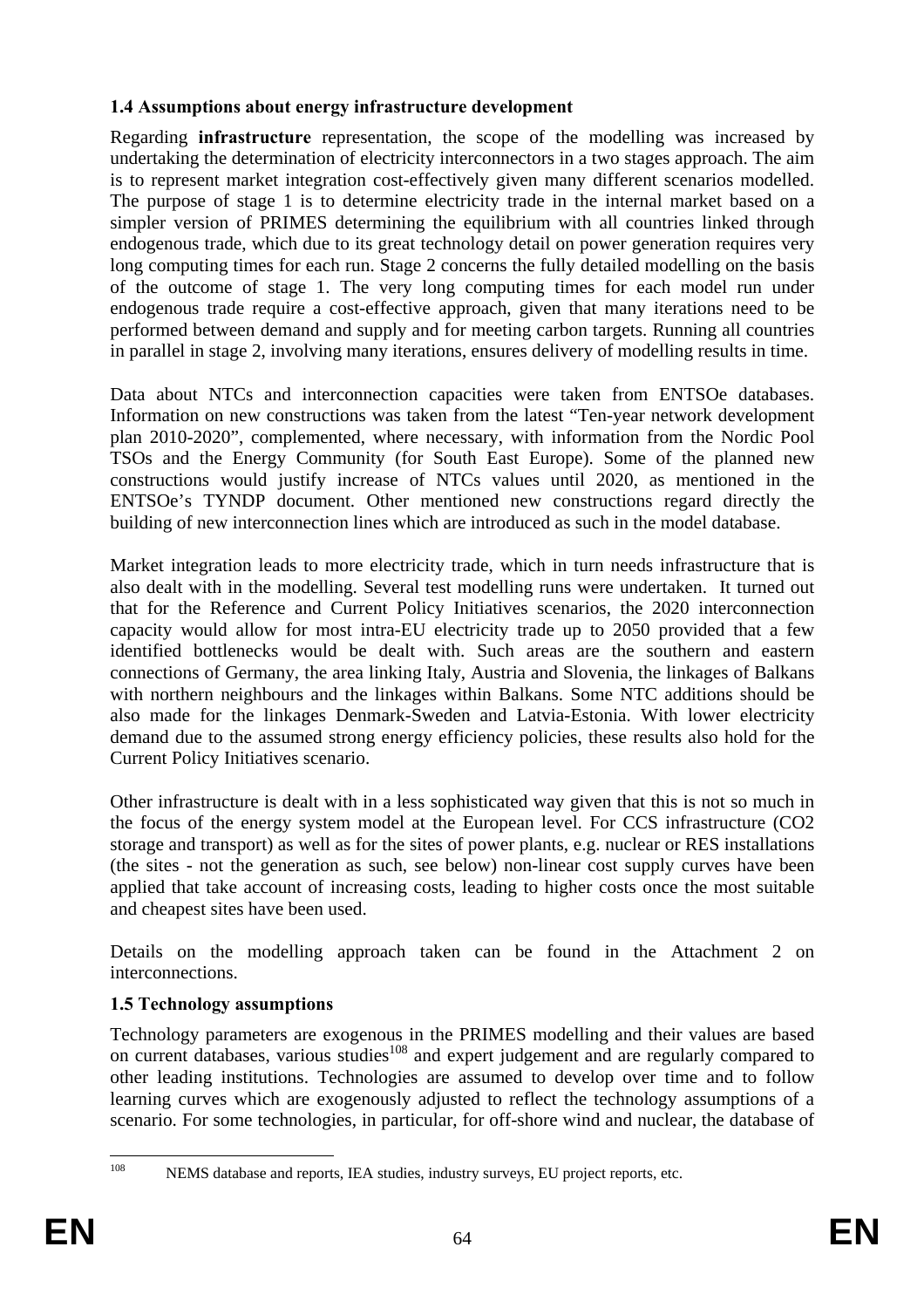realised projects is very limited which can lead to significant differences depending on how many projects and what projects were included and where projects are being built.

The energy efficiency and other characteristics of the existing stock for a technology in a given period depend on previous investments. This ensures that as in real life changes in the characteristics of the technology stock happen only gradually depending on the type and magnitude of new investment as well as the rate of retirement of obsolete equipment. The market acceptance of a technology is also modelled and depends on the maturity of a technology; the more mature a technology the higher its market acceptance. Nuclear is however a special case driven mainly by political considerations at government levels and acceptance by citizens.

In order to ensuring comparability across scenarios, technology assumptions regarding capital and operational costs as well as technology performance over time have to remain the same across scenarios, except for cases, in which there were specific policies on technology progress (e.g. targeted support to one specific technology). In addition to these genuine technology parameters, the uptake of technologies is also influenced by other modelling parameters reflecting policy intensity, such as carbon and renewables values; these are discussed in later chapters. Current trend and decarbonisation scenarios differ regarding enabling policies, impacting also on technology uptake, as well as economies of scale in technology deployment, bringing lower energy costs. Technology specific parameters as such remain the same across scenarios.

The modelling cycle ending with the Energy Roadmap started in 2009 with the update of the Baseline, meaning that capital costs assumptions for 2010 and their evolution up to 2050 are based on information available in 2009/2010.. The Low Carbon Economy Roadmap and the Transport White Paper of spring 2011 were based on the same technology assumptions. It is clear that markets and technology costs as well as performance parameters evolve over time. Therefore, such assumptions need periodical update, which will be done again for the next modelling cycle starting in 2012.

## *Power generation*

Power generation technologies are characterised by capital costs, variable and fixed operation costs and by efficiencies. These characteristics are assumed to change over time due to technological improvements (impacting predominantly on capital costs). The assumptions for the Reference scenario for 2010 have been compared to other studies (e.g.  $|EA^{109}|$  and US  $DOE<sup>110</sup>$ , where possible<sup>111</sup>; all costs have been transformed into EUR<sup>112</sup>.

As can be seen in [Figure 4](#page-66-0) the capital costs in PRIMES are within the range of other studies.

<sup>109</sup> <sup>109</sup> IEA (2010), Projected Costs of Generating Electricity, 2010 Edition. IEA, NEA, OECD, Paris<br><sup>110</sup> Energy Information Administration, Annual Energy Outlook 2010, December 2009, DOE/EIA-0383

<sup>(2009)&</sup>lt;br>Definitions in the studies may not totally overlap, in particular for fixed and variable costs.<br>The exchange rates used are: 1.34USD/EUR (USD2010 to EUR2010).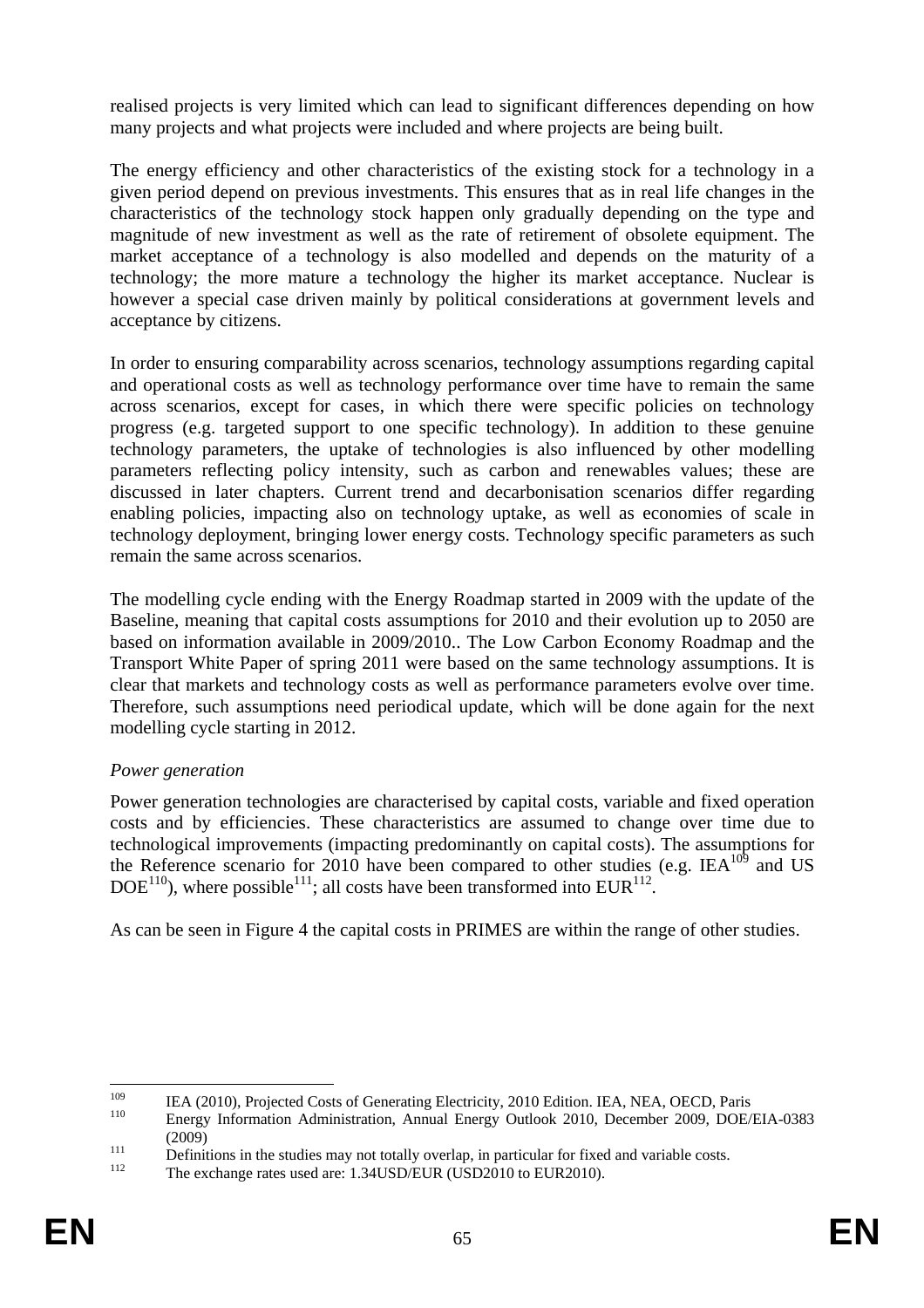<span id="page-66-0"></span>**Figure 4: Capital costs in EUR/kWh in 2010<sup>113</sup>**



The costs of technologies evolve over time in the Reference scenario reflecting learning curves and economies of scale. There are ample possibilities for solar technologies, both thermal and PV, to see costs decreasing over time, which is also the case for CCS technologies. These are not yet mature technologies and can therefore still follow steep learning curves. By comparison, the possibilities of wind onshore to further decrease its costs are rather limited with some potential still existing for small wind turbines., Figure 5 shows cost developments for mainstream onshore wind at medium size. As can also be seen in that figure, capital costs for off-shore wind can be expected to decrease significantly over time*.* 

<sup>113</sup> 113 Abbreviations in the figure: ST Coal: Steam Turbine Coal; CCS: Carbone Capture and Storage; PC with CCS: pulverised coal with CCS; IGCC: Integrated Gasification Combine Cycle; GTCC: Gas Turbine Combined Cycle; PV: photovoltaic.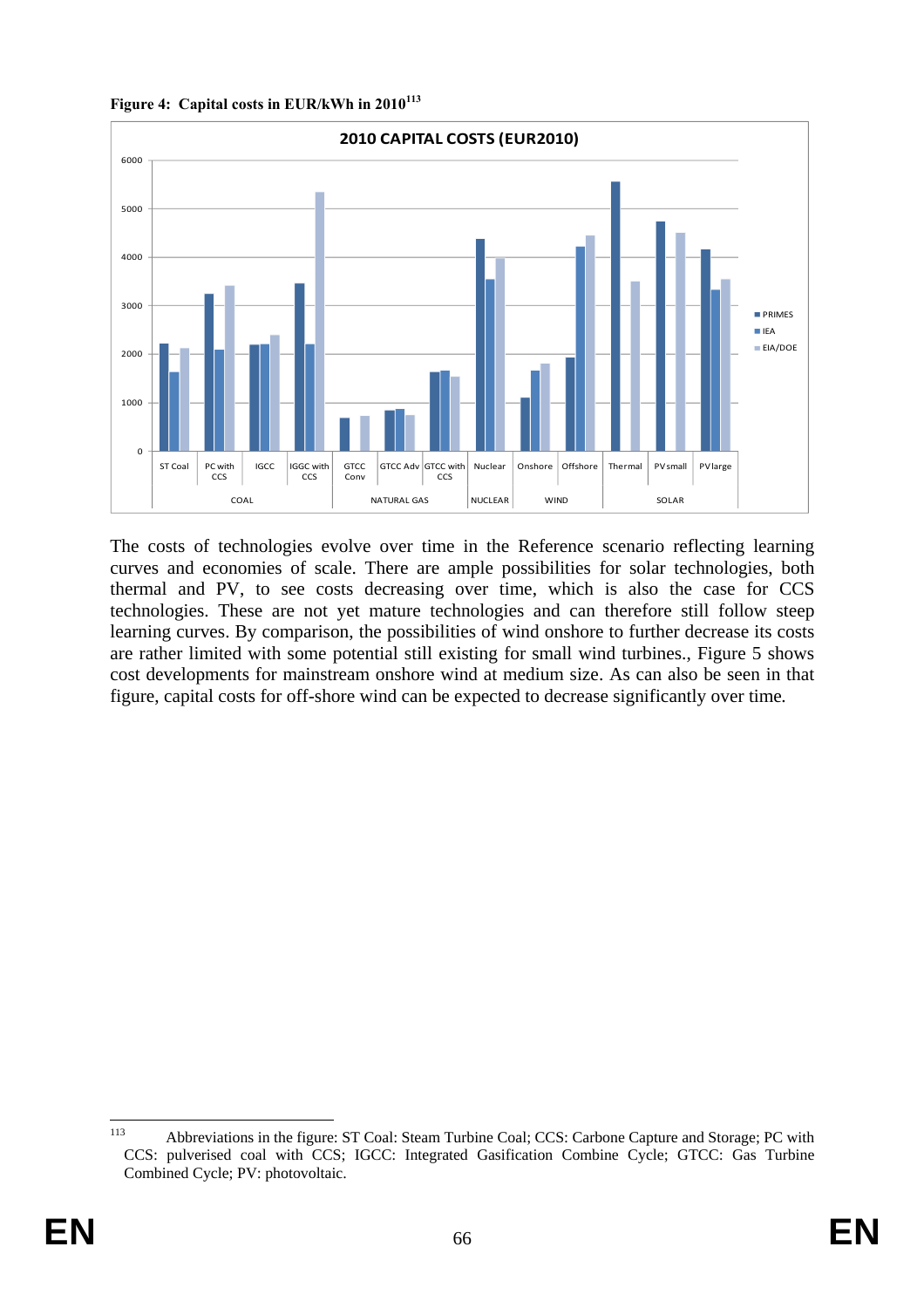

### **Figure 5: Development of capital costs over time in the Reference scenario**



**Development of capital costs over time (non-RES)**

The effective cost of a technology depends also on subsidies that may be paid by governments for environmental reasons to encourage specific innovative technologies that may require state aids for some time. In the case of renewables, Member States have support schemes that encourage the uptake of renewables technologies depending often on cost differences with

2010 2015 2020 2025 2030 2035 2040 2045 2050

Wind Power Wind Power Offshore Solar PV Solar Thermal Geothermal

**EUR'2010/kW**

EUR'2010/kW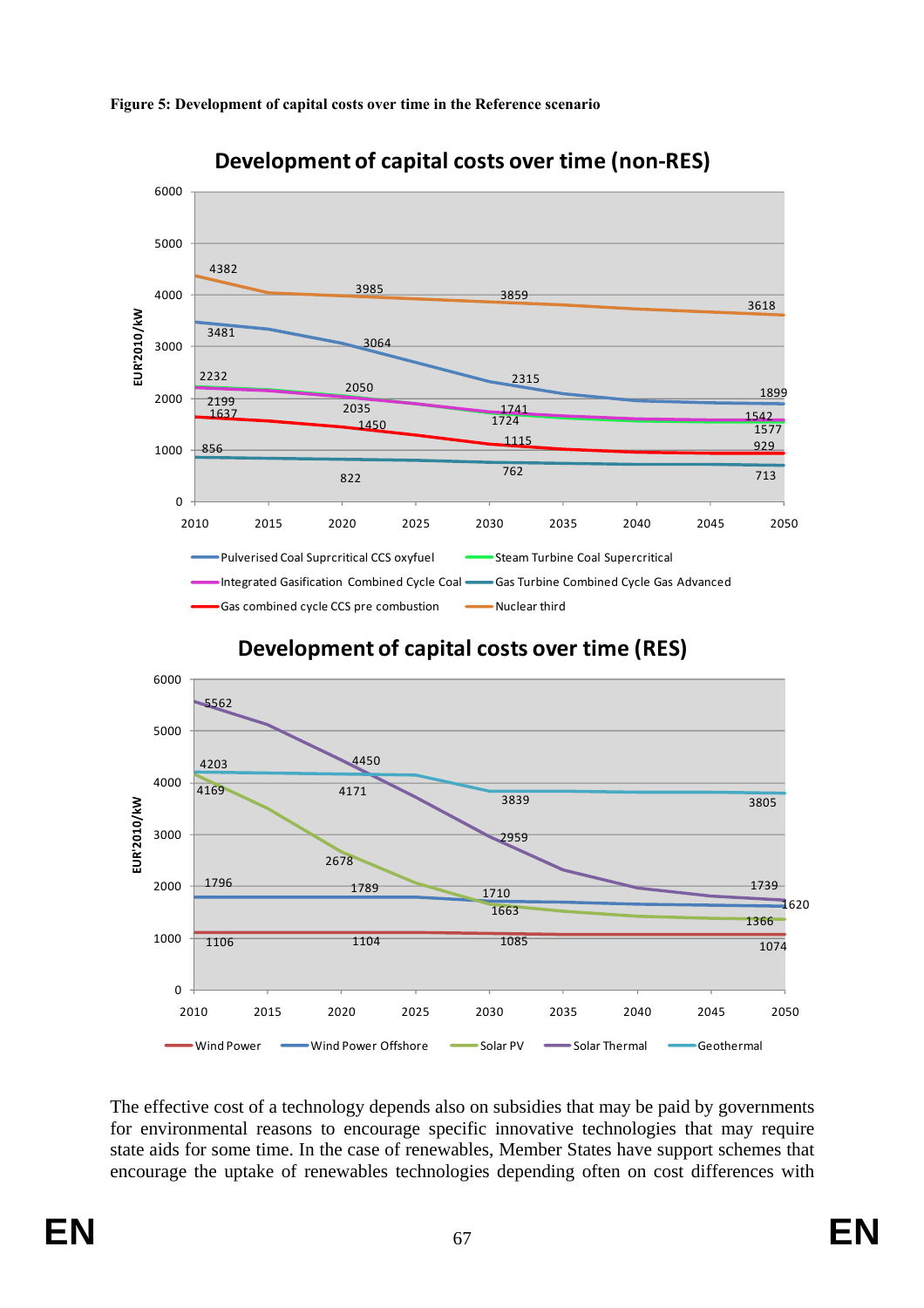conventional power generation technologies. This implies dependence of such aids on the progress in the cost reduction for renewables technologies, which are becoming increasingly cost competitive over time.

The Roadmap modelling assumes that such existing operational aid to RES for power generation is being phased out according to the maturity of the individual technology subgroups. In the longer term, only innovative and still costly RES technologies, such as solar PV, wave, tidal and off-shore wind at difficult sites, would receive aids. While for the more mature technologies (onshore wind) such aid is assumed to have been phased out rather early in the modelling (by 2025), the phasing-out of operational aid is completed by 2050 for other technologies. As RES technology costs come down, sometimes ahead of expectations, governments curtail the aid they grant.

In any case, the operational aids modelled only foster the uptake of RES technologies that are not yet fully commercial. Renewables support is modelled via support to capital costs. This support is relevant only for the investment decision but does not reduce electricity costs, given that the full costs of RES deployment are paid for by electricity consumers. In a large number of Member States this is currently done via feed-in tariffs, the salient features of which (all electricity consumers pay for the support to specific technologies) are captured by the electricity modelling undertaken in these scenarios. It is important to note that the current trend and decarbonisation scenarios have the same levels of operational aids that decrease over time.<sup>114</sup>

## *Distributed Heat and Steam*

Distributed heat in PRIMES can come either from CHP or district heating boilers. There are several technologies to produce steam, but distribution technologies are rather standard. For CHP there are ten different technologies that are applicable to different power generation technologies; the CHP technologies relate to the different technical options to extract the steam e.g. extraction, back-pressure or condensing technologies. The CHP technologies are considered mature, therefore no new learning effects are assumed. The higher penetration of CHP technologies in the different scenarios is based on policy drivers.

## *Demand side technologies*

Demand side technologies are mainly related to buildings, appliances, industrial equipment and transport vehicles. The penetration of new technologies can have important effects on energy efficiency improvement as well as on fuel switching. Technology parameters are exogenous with assumptions being based on results of various studies. The PRIMES data is compared regularly to other sources. For electric appliances PRIMES technologies were compared to the EuP Preparatory studies set out in directive 2005/32/EC and to the IEA Energy Technology Perspectives 2008, as well as the "Study on the Energy Savings Potentials in EU Member States, Candidate Countries and EEA Countries Final Report"<sup>115</sup>. The comparison proved that the assumptions taken in the PRIMES model are comparable to the developments of BAT and BNAT available from the EuP preparatory studies.

<sup>114</sup> Greater deployment of RES or other low carbon technologies in decarbonisation scenarios is due to carbon prices/values as well as other specific changes (including higher RES values) depending on the scenario, but does not involve greater operational aid.<br><sup>115</sup> Eichhammer et al. (2009), Study on the Energy Savings Potentials in EU Member States, Candidate

Countries and EEA Countries Final Report, Fraunhofer ISI and ENERDATA and ISIS and Technical University Vienna and WI, March 2009.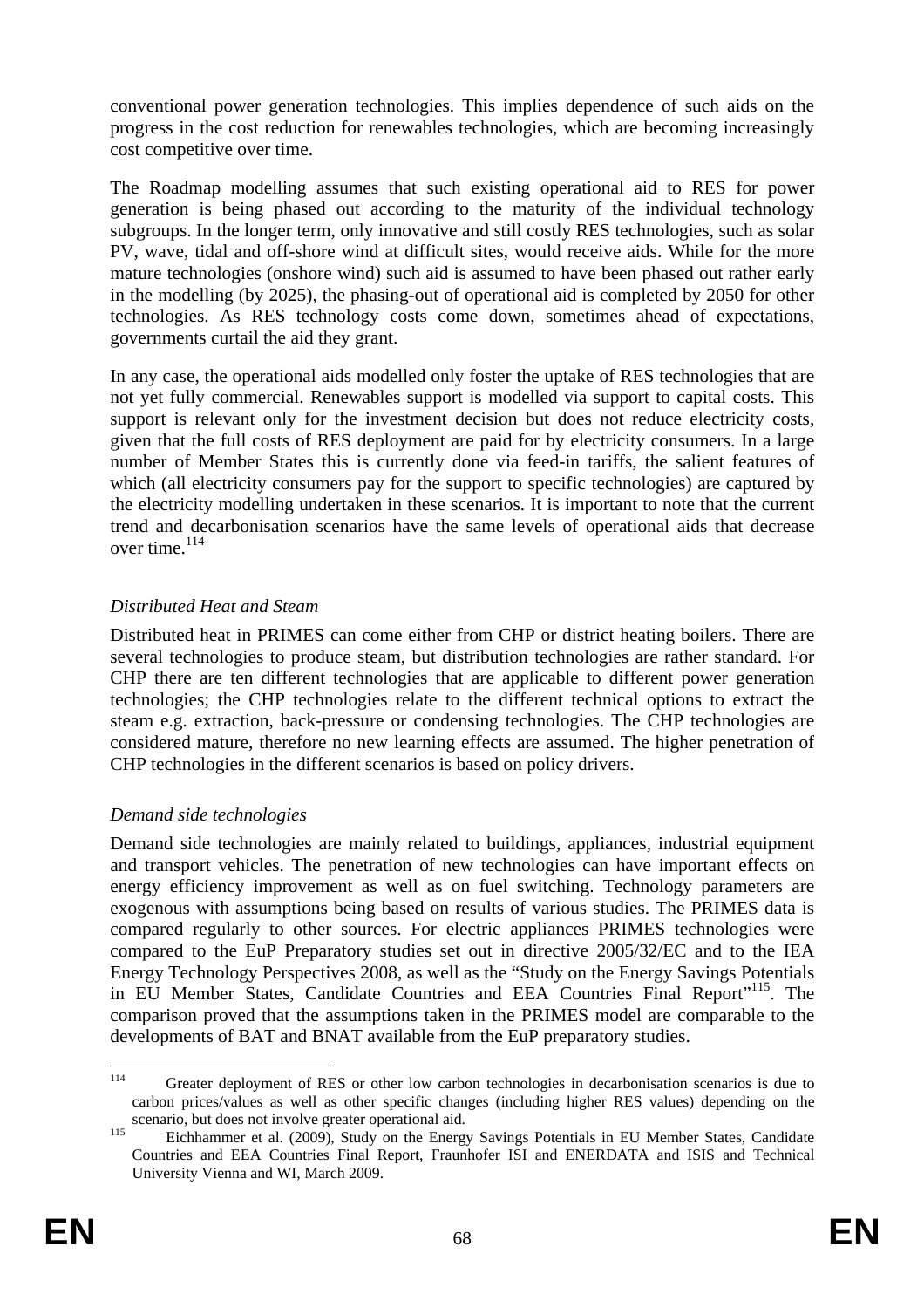There is a very large number of different energy uses and technologies to provide the energy services (heating and cooling, light, motion, communication, etc) that consumers want when purchasing equipment and energy carriers.

In the PRIMES modelling, consumers always have the possibility of choosing between several vintages of the same technology, which are characterised by different prices and efficiencies. Throughout the projection period technologies become more mature and their market acceptance may grow, due to increased market maturity and policies.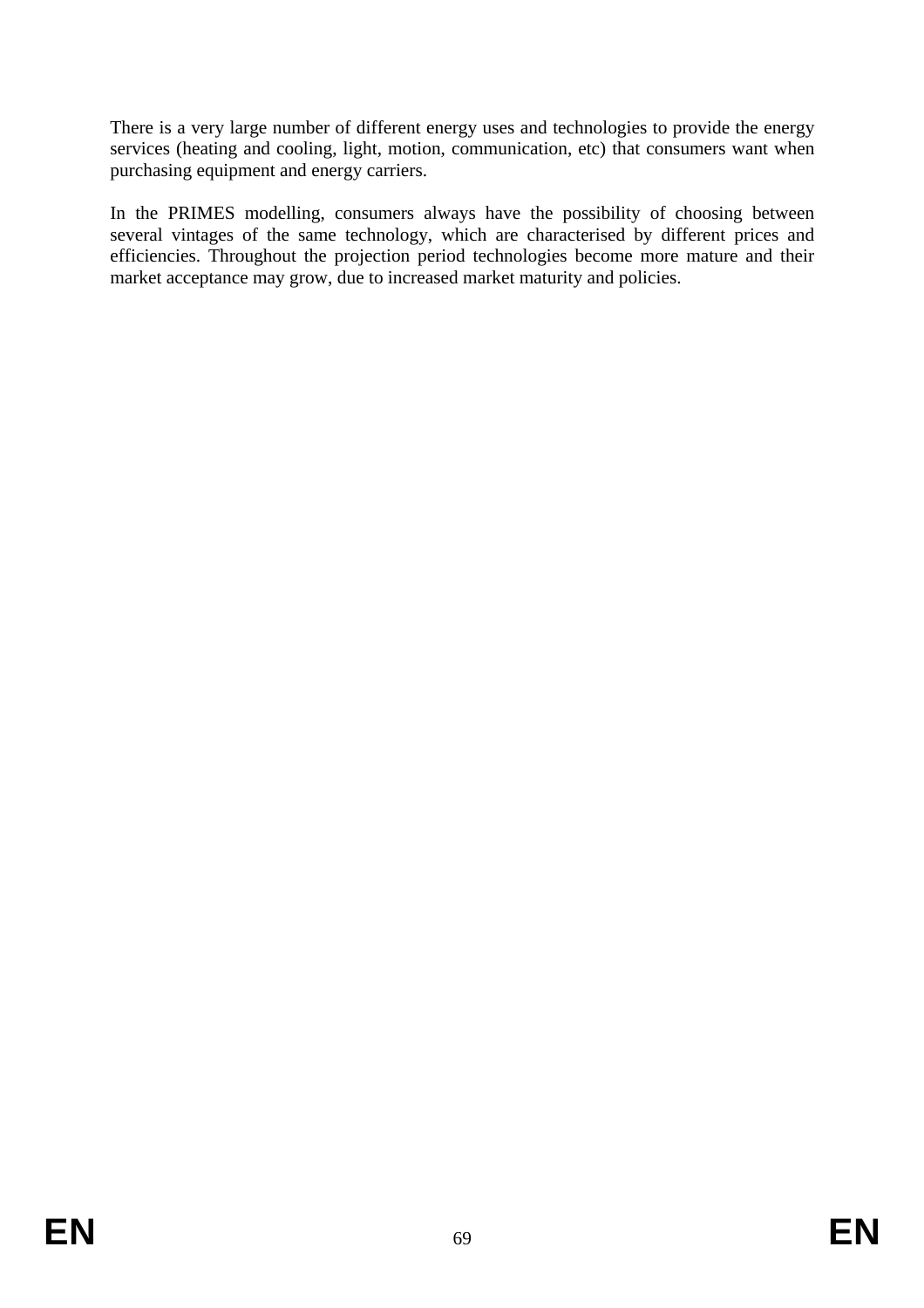| <b>Appliance</b>                          | <b>Source</b>   | <b>Base Case</b>                     | Improved                              | <b>BAT</b>                                              | <b>BNAT</b>                                                                        |
|-------------------------------------------|-----------------|--------------------------------------|---------------------------------------|---------------------------------------------------------|------------------------------------------------------------------------------------|
| W ashing<br>machine                       |                 | EuP and IEA 0.998kWh/cycle<br>443EUR |                                       | $-10%$<br>$(+25% \cos t)$                               | Technical<br>performance limit<br>might soon be<br>reached                         |
|                                           | <b>PRIMES</b>   | 1.57kWh/cycle<br><b>582EUR</b>       | 40%<br>improvement,                   | $-50%$<br>$(+32% \cot)$                                 | further $-5\%$ at<br>25% cost increase                                             |
| Lighting                                  | <b>EuP</b>      |                                      |                                       | Residential: -<br>Services: -70%<br><b>Street: -30%</b> | LEDs and OLEDs                                                                     |
|                                           | <b>PRIMES</b>   |                                      | $-26\%$ at $30\%$ cost                | $-80%$<br>$(+250\% \cos t)$                             | further -2% at<br>35% cost                                                         |
| Entertainment EuP<br>/office<br>equipment |                 |                                      |                                       | TVs: -20%<br>Computers: -65 Computers:<br>to -75%       | TVs:-30 to -50%<br>compared to<br>current<br>software and<br>consumer<br>behaviour |
|                                           | <b>PRIMES</b>   | 815EUR                               | $-10\%$ at 32% $\cos$ further $-10\%$ | $(+32% \cot)$                                           | further $-5\%$ at<br>25% cost increase                                             |
| <b>Boilers</b><br>(Water<br>heating)      | EUP(Gas?        |                                      | 30-40%                                | 60%                                                     |                                                                                    |
|                                           |                 | Primes (Gas) 500-1500EUR             |                                       | 21% 42% (add. Inv.<br>Cost 100%                         | 47%                                                                                |
| <b>Boilers</b>                            | EuP(Gas?        |                                      |                                       | 30%40%                                                  |                                                                                    |
| (Central<br>heating)                      |                 | Primes (Gas) 1000-3000EUR            |                                       | 9% 23% (add. Inv.<br>Cost. 49%                          | 30%                                                                                |
| Air<br>conditionining                     | <b>EuP</b>      |                                      |                                       | $-57%$                                                  |                                                                                    |
|                                           | Primes<br>(Hec) | 500-1500EUR                          |                                       | -47% (add. Inv.<br>Cost 61%                             |                                                                                    |

**Figure 6: Examples of developments of electric appliances in PRIMES compared to other literature**   $sources<sup>116</sup>$ 

The technologies in the above table only show a small variety of the technologies available in the model; further technologies and fuels for the technologies are available both for the services and residential demand as well as for industry and agriculture. The data has been

<sup>116</sup> 116 Due to the variety of appliances available (in particular for boilers) the values here are chosen as examples and due to lack of data it is possible that the typical appliances of the different sources do not correspond entirely to the PRIMES technology.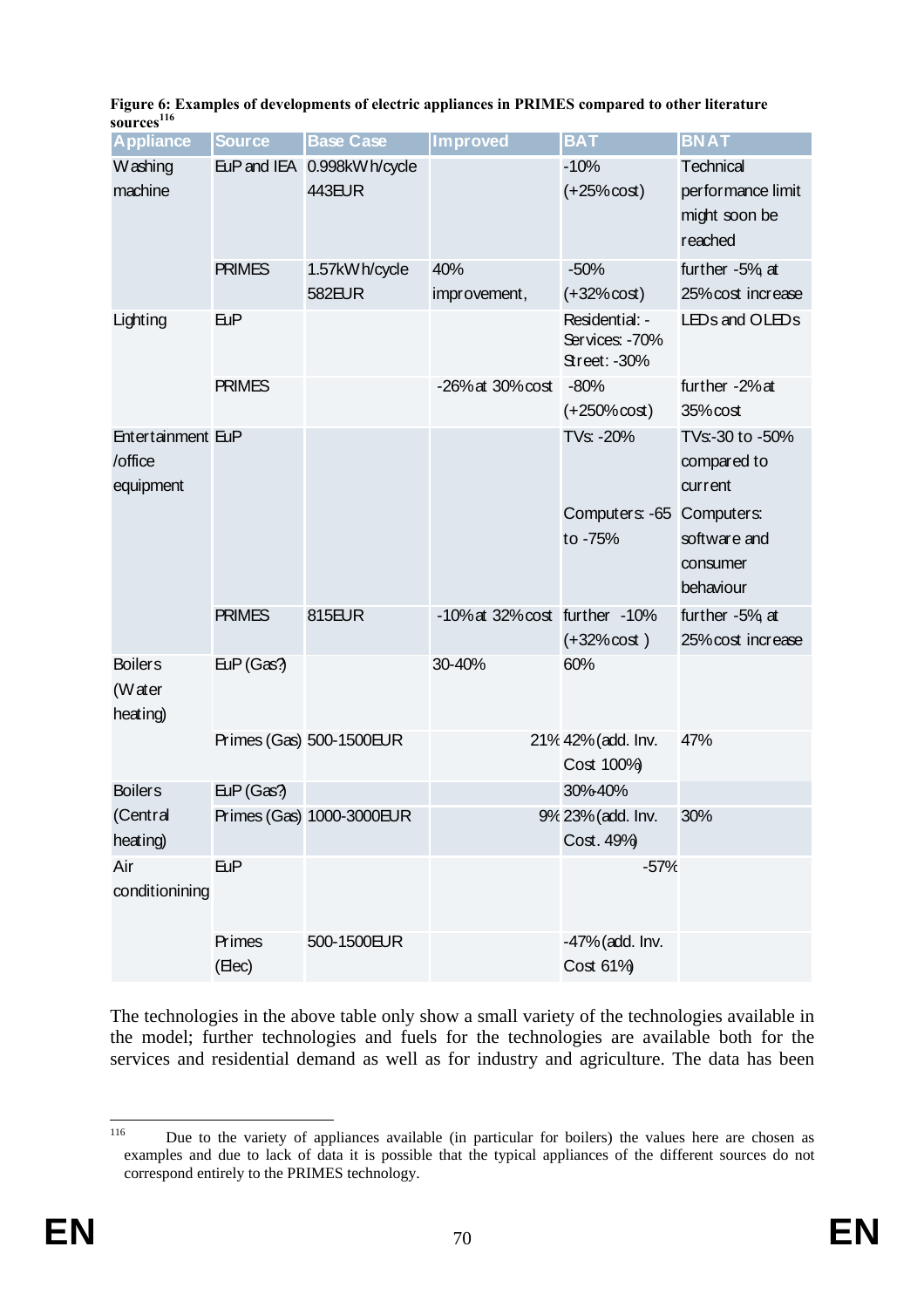compiled and updated over the years based on numerous sources including data from NEMS, the MURE database, industrial surveys, EU project reports and IEA studies.

For households PRIMES includes five different dwelling types, differentiated according to the main energy pattern<sup>117</sup> which each have energy services provided to them such as: space heating, water heating, cooking, cooling, lighting and other needs. Because of the very large variety of housing types both within and between countries, PRIMES uses curves for the possibilities of changes in thermal integrity of buildings relating marginal costs with energy efficiency improvements. Specific numbers for a typical household/dwelling type can therefore not be provided explicitly.

## *Transport*

For transport vehicles the same mechanisms apply as for appliances; a consumer can choose different vintages of the same kind of vehicle at different costs and efficiency. Also for transport, a comparison with a variety of literature sources was carried out, which proves that the estimates of PRIMES are in line with other estimates.

<sup>117</sup> Please refer to the PRIMES model description available at : http://www.e3mlab.ntua.gr/e3mlab/PRIMES%20Manual/The\_PRIMES\_MODEL\_2010.pdf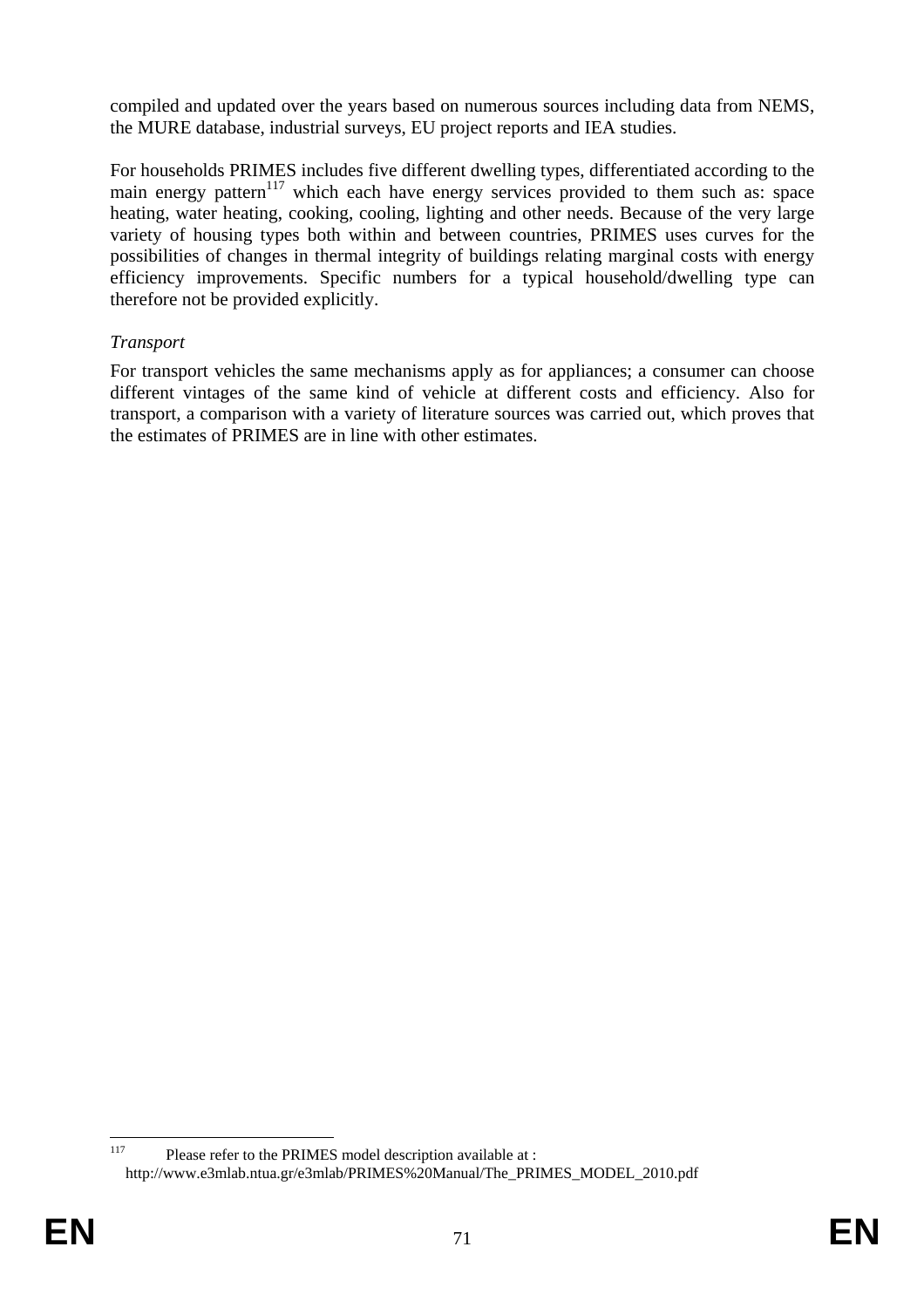| Vehicle type      | Source                             |                                                            | Base case<br>technology | Improved<br>technology | Advanced<br>technology | More<br>advanced<br>technology |
|-------------------|------------------------------------|------------------------------------------------------------|-------------------------|------------------------|------------------------|--------------------------------|
|                   | McKinsey 2009                      | efficiency [I/100km]<br>cost [EUR]                         |                         |                        | 6.1<br>22252           |                                |
|                   | <b>IEA 2009</b>                    | efficiency [I/100km]<br>cost [EUR]                         | 7.0                     | 5.6<br>21336           | 4.3<br>22169           |                                |
| ICE gasoline      | <b>PRIMES</b>                      | efficiency [I/100km]<br>cost [EUR]                         | 10.0<br>19252           | 8.0<br>22461           | 6.3<br>26739           | 5.7<br>30750                   |
|                   | DOE 2010                           | efficiency [I/100km]<br>cost [EUR]                         | 8.99                    |                        | 5.6                    |                                |
|                   | EPA 2005                           | efficiency [I/100km]<br>cost [EUR]                         |                         | 7.2<br>19964           | 5.3<br>20570           |                                |
|                   | McKinsey 2009                      | efficiency [I/100km]<br>cost [EUR]                         |                         |                        | 4.5<br>23461           |                                |
|                   | <b>IEA 2009</b>                    | efficiency [I/100km]<br>cost [EUR]                         | 7.0                     |                        | 24295                  | 3.9<br>25961                   |
| ICE diesel        | PRIMES                             | efficiency [I/100km]<br>cost [EUR]                         | 9.7<br>21795            | 7.5<br>27927           | 5.9<br>32714           | 5.4<br>37239                   |
|                   | EPA 2005<br>FEV/EPA                | efficiency [I/100km]<br>cost [EUR]<br>efficiency [I/100km] |                         |                        | 5.8<br>23786<br>6.5    |                                |
|                   | ORNL                               | cost [EUR]                                                 |                         |                        | 24344                  |                                |
|                   | <b>WBSCD 2004</b><br>McKinsey 2009 | efficiency [I/100km]<br>efficiency<br>cost [EUR]           | 7.0                     | 8.0<br>3.92<br>22586   |                        |                                |
|                   | <b>IEA 2009</b>                    | efficiency<br>cost [EUR]                                   | 6.7<br>21336            | 5.5<br>21752           | 5.0<br>23002           | 3.2<br>26452                   |
| HEV gasoline      | PRIMES                             | efficiency<br>cost [EUR]                                   | 6.3<br>27167            | 5.0<br>30563           | 3.9<br>35037           | 3.6<br>38742                   |
|                   | EPA 2005                           | efficiency<br>cost [EUR]                                   |                         | 4.9<br>21752           |                        |                                |
|                   | EPRI<br>ORNL                       | efficiency                                                 |                         | 6.0<br>21935           |                        |                                |
|                   | <b>WBCSD 2004</b>                  | cost [EUR]                                                 |                         | 7.5                    | 6.3                    |                                |
|                   | McKinsey 2009                      | efficiency<br>efficiency [I/100km]<br>cost [EUR]           | 7.0                     | 5.6<br>22586           |                        |                                |
|                   | <b>IEA 2009</b>                    | efficiency [I/100km]<br>cost [EUR]                         | 6.0<br>21752            | 5.5<br>23419           | 4.7<br>24252           | 2.7<br>26752                   |
| <b>HEV</b> diesel | PRIMES                             | efficiency [I/100km]<br>cost [EUR]                         | 6.3<br>26953            | 5.0<br>30322           | 3.9<br>34761           | 3.6<br>38438                   |
|                   | EPA 2005                           | efficiency [I/100km]<br>cost [EUR]                         |                         |                        | 2.9<br>23375           |                                |
|                   | <b>WBCSD 2004</b>                  | efficiency [I/100km]                                       | 7.6                     | 6.4                    |                        |                                |
|                   | McKinsey 2009                      | efficiency [I/100km]<br>cost [EUR]                         |                         |                        | 3.0<br>49252           | 1.5<br>24086                   |
| EV                | <b>IEA 2009</b>                    | efficiency [I/100km]<br>cost [EUR]                         |                         |                        | 2.8<br>29669           | 2.8<br>33836                   |
|                   | PRIMES                             | efficiency [I/100km]<br>cost [EUR]                         | 3.7<br>32292            | 3.5<br>36329           | 3.2<br>41647           | 2.9<br>46052                   |
|                   | WBCSD 2004                         | efficiency                                                 |                         |                        |                        | 2.0                            |

Table 4: Comparison of costs and efficiencies from different literature sources with PRIMES<sup>118</sup>

The amounts of biofuels in the fuel mix of the Reference scenario are determined by the relative costs of the fuels taking account of tax differentials and biofuel quotas. The PRIMES model currently does not distinguish between dedicated biofuel vehicles and vehicles that allow only for blending; the fuel and vehicle stock mix simulate the inclusion of dedicated vehicles implicitly.

<sup>118</sup> Note: for EV 1l/100km is approximately 8.5kWh/100km; an exchange rate USD to EUR of 1.2USD/EUR has been used.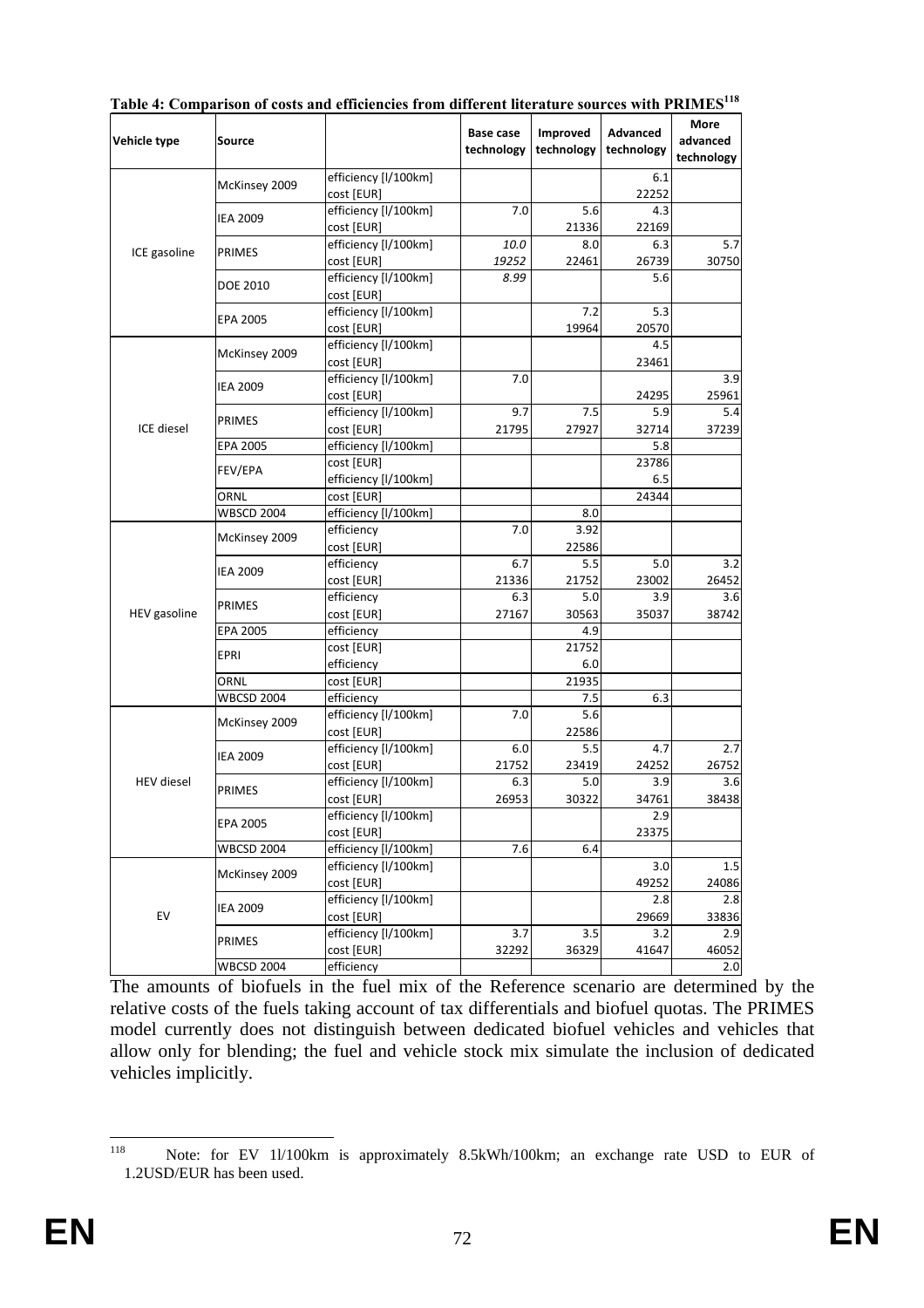The Current Policy Initiatives Scenario relies on the same technology assumptions besides nuclear in power generation which has been revised upwards reflecting the follow-up to the Japanese nuclear accident.

### **1.6 Other assumptions**

### *Discount Rates*

The PRIMES model is based on individual decision making of agents demanding or supplying energy and on price-driven interactions in markets. The modelling approach is not taking the perspective of a social planner and does not follow an overall least cost optimization of the energy system. Therefore, social discount rates play no role in determining model solutions. However, social discount rates can be used for ex post cost evaluations.

Discount rates pertaining to individual agents play an important role in their decision behaviour. Agents' decisions about capital budgeting involve the concept of cost of capital, which is depending on the sector - weighted average cost of capital (for firms) or subjective discount rate (for individuals). In both cases, the rate used to discount future costs and revenues involves a risk premium which reflects business practices, various risk factors or even the perceived cost of lending. The discount rate for individuals also reflects an element of risk averseness.

| Discount rates          |       |  |  |  |  |  |
|-------------------------|-------|--|--|--|--|--|
| Industry                | 12%   |  |  |  |  |  |
| Private individuals     | 17.5% |  |  |  |  |  |
| Tertiary                | 12%   |  |  |  |  |  |
| Public transport        | 8%    |  |  |  |  |  |
| Power generation sector | 9%    |  |  |  |  |  |

#### Table 5: Discount rates for the different actors<sup>119</sup>

### *Degree days against the background of climate change*

The heating degree days, reflecting climate conditions, are kept constant at the 2000 level, which is higher than the long term average without assuming any trend towards further warming. The degree days in 2000 were fairly similar to the ones in 2005. This simplification allows comparison of recent statistics with the projection figures, without the need for climate correction.

There are also other energy related impacts from climate. However, future climate change depends on future emissions worldwide, atmospheric concentration and the sensitivity of the climate system to such concentration increases. Future developments in these areas are surrounded by substantial uncertainty. Given this uncertainty and the focus of this impact assessment on the various energy system impacts this quantitative analysis has assumed constant climate conditions over time. This simplification should be borne in mind when considering the following detailed results under constant climate, which is likely to change more, the more pronounced the global emission increase. All the decarbonisation scenarios in Part B assume meeting the climate targets, which are expected to prevent dangerous climate change. However, even when temperature changes are limited to 2 degrees Celsius, some

 $110$ The discount rate for private individuals includes risk aversion; risk premiums are added for other actors and are technology specific.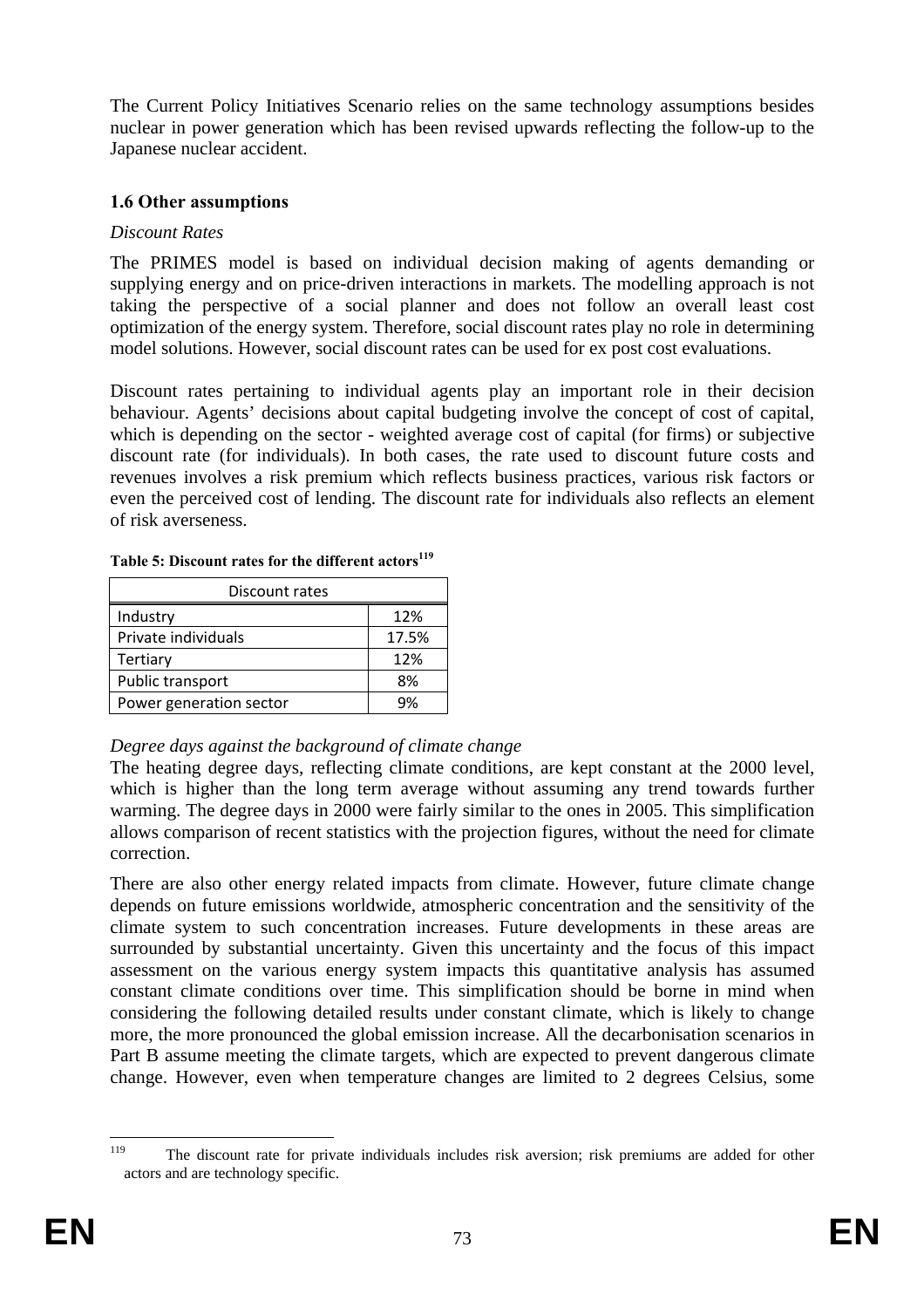climate impacts will occur. A literature review on climate change impacts in the European energy supply sector<sup>120</sup> has identified the following main impacts:

- Cooling water constraints for thermal power generation (especially during heat waves). with nuclear appearing to be particularly strongly affected $121$
- Damage to offshore or coastal production facilities due to sea level rise and storm surges
- Damage to transmission and distribution lines due to storm events, flooding
- Lower predictability of hydropower availability
- Affected yield in renewable energy sector (hydropower in Southern Europe, possibly biofuels due to diseases and forest fires, possibly faster biomass plant growth in certain areas)
- Melting permafrost affecting energy production and distribution in cold climates
- Damages and output constraints in wind energy due to storms and increased average wind speed

In addition, changes in temperature might lead to changes in energy demand patterns for heating and cooling.

It can hence be expected that decarbonisation has also positive economic impacts with regard to energy security and competitiveness by avoiding parts of the damage and adaptation costs in the energy system due to climate change.

In any case, given our lack of knowledge – perhaps for a considerable time to come - about how the EU 2050 GHG emission objective will be met and how global GHG emission will develop over time and therefore lacking information on future atmospheric concentrations and their impacts on temperatures in the Member States, the simplifying assumption has been made in this analysis that heating degree days remain constant.

### *Exchange rates*

All monetary values are expressed in constant, 2005, terms (without inflation). The economic modelling in PRIMES is based on euros. The dollar exchange rate for current money changes over time; it starts at the value of 1.45\$/ $\epsilon$  in 2009 and is assumed to decrease to 1.25 \$/ $\epsilon$  by 2020 and to remain at that level for the remaining period.

 $120$ <sup>120</sup> As part of the European Commission contract "Climate proofing EU policies".<br>Interim results of the FP7 project "European RESPONSES to climate change"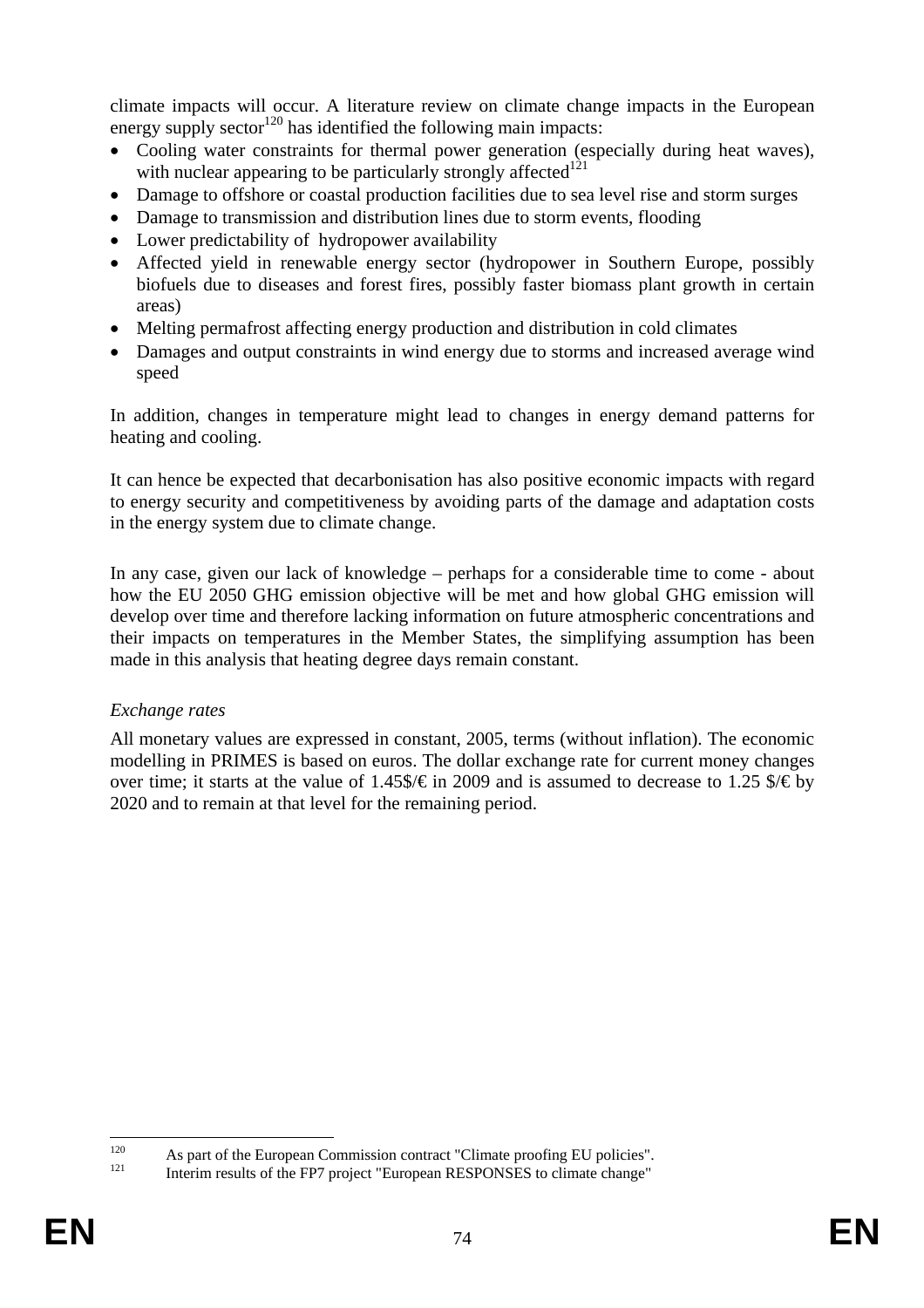### **2. RESULTS**

## **2.1 Reference scenario**

### *Energy consumption and supply*

Primary energy consumption peaked in 2006 at a level only marginally different from the year before. Given that 2005 numbers in the PRIMES output have been fully calibrated to 2005 Eurostat energy statistics, the following comparisons start from 2005, being virtually the peak year of energy consumption so  $far^{122}$ . With ongoing energy efficiency policies – even in the absence of any further policy intensification as depicted in the Reference case- total energy demand decreases slightly up to 2050 (-4% from 2005). This is despite post-crisis economic growth leading to a doubling of GDP between 2005 and 2050 (on an EU-27 average of 1.6 % per year). Therefore, energy intensity drops considerably with one unit of GDP in 2050 requiring only less than half the energy needed in 2005.

Final energy consumption continues rising until 2030, after which demand stabilises as more efficient technologies have by then reached market maturity and the additional energy efficiency of the appliances is sufficient to compensate for increased demand for energy services (heat, light, motion, etc). The share of sectors remains broadly stable with transport staying the biggest single consumer accounting for 32% in 2050; the industrial share increases slightly while that of households declines a bit.



#### **Figure 7: Final energy demand indicators**

 $122$ ... and perhaps ever – except for much higher economic growth materialising (see below under sensitivities)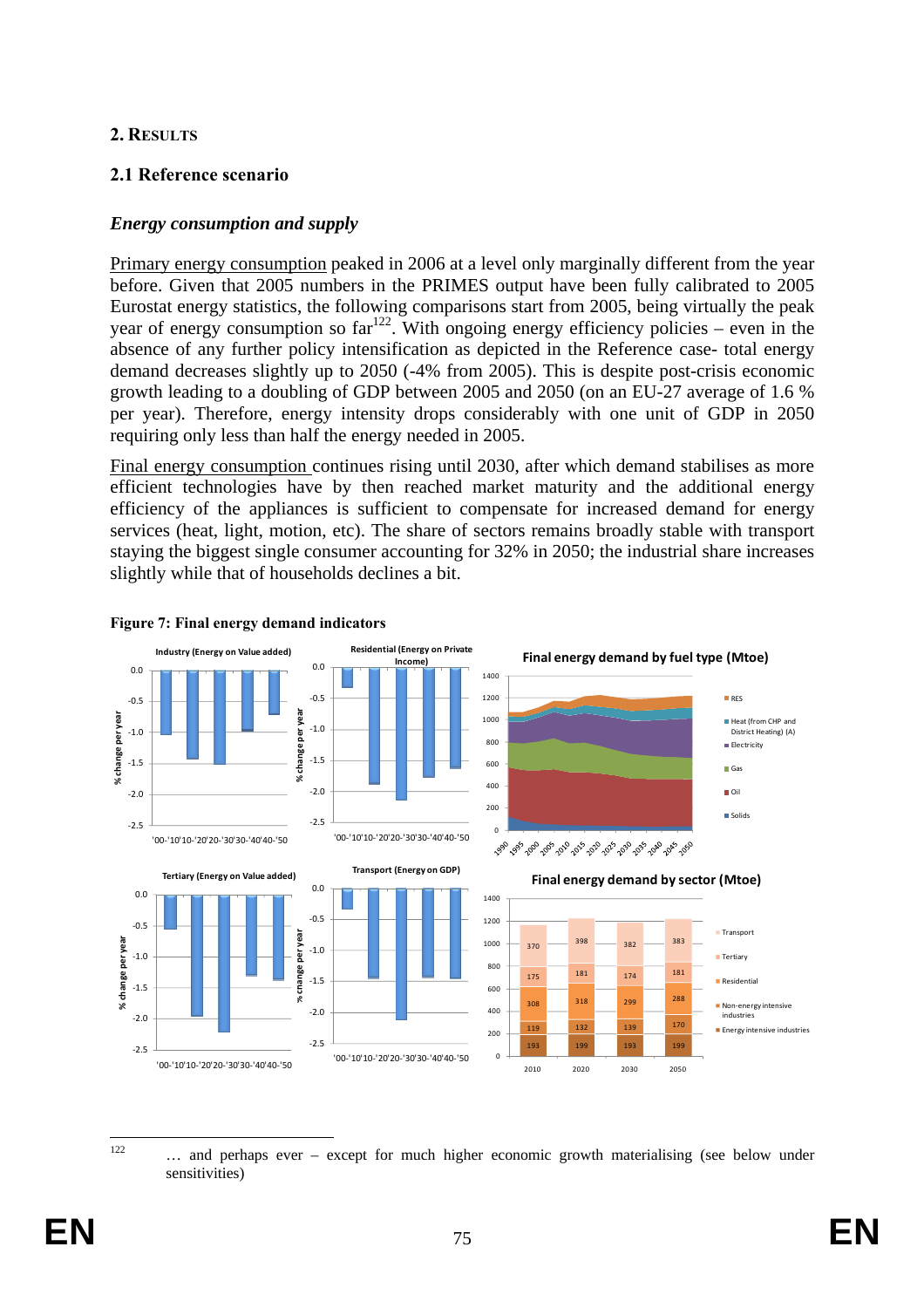The energy intensity of different sectors decreases, as does the overall energy intensity of the economy. Increased energy efficiency in the residential sector is due to the use of more efficient energy equipment (appliances, lighting, etc.) and buildings as well as behavioural changes. The strong improvement in the energy efficiency of energy equipment is driven by the Eco-Design regulations and by better thermal integrity of buildings reflecting the Recast of the Energy Performance of Buildings Directive. While these improvements are sufficient to ensure a decrease in final energy demand over the projection period in the residential sector, the increased efficiency is not sufficient to compensate for higher needs in the tertiary sector.

In the transport sector, the correlation between GDP growth and transport activity is found to decouple somewhat when using satellite transport modelling tools. Energy consumption is decoupling much more significantly due to the use of more energy efficient vehicles, in particular hybrids. The CO2 from cars regulation is instrumental for this development. This scenario takes a conservative view regarding the development of alternative energy carriers such as electric and fuel cell cars; it does not assume strong policies leading to a shift towards electric mobility or plug-in hybrid vehicles in addition to the existing CO2 from cars regulation. The  $CO<sub>2</sub>$  emissions per kilometre driven decrease rapidly up to 2020 but as the regulation is not strengthened after 2020 in this scenario, improvements thereafter are due to stock renewal and some autonomous efficiency improvements brought about by markets as has been the case in the past. The penetration of biofuels in the Reference scenario is limited to road transportation; overall biofuels in liquid fuels achieve a share of 10% by 2050. The amount of RES in transport meets the 10% target in 2020 to comply with the RES directive and increases to 13.3% by 2050.





There is considerable fuel switching in final energy demand, especially in the residential and tertiary sectors where the use of fossil fuels (solids, petroleum products and gas) decreases

<sup>123</sup> Freight transport does not include international maritime.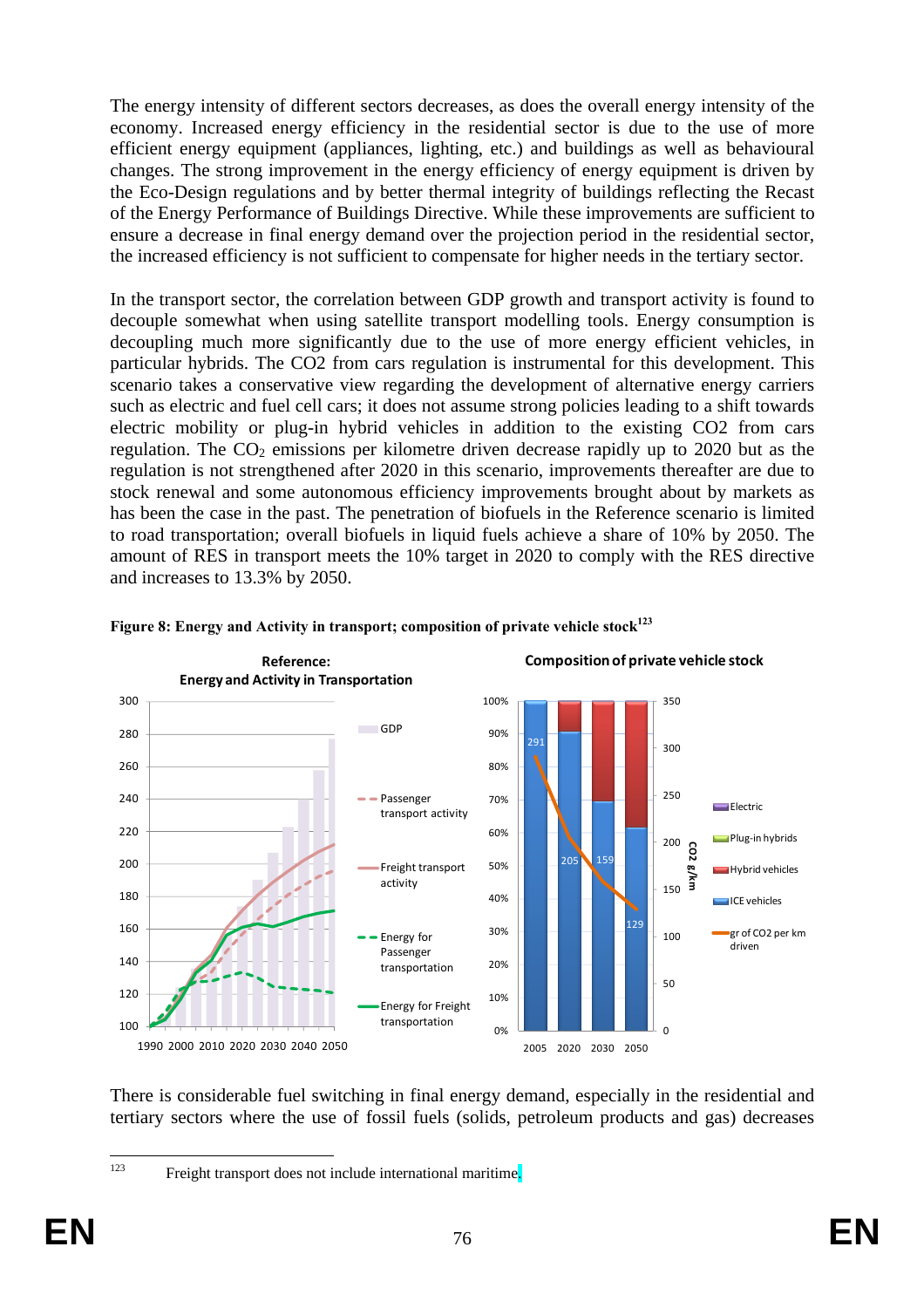while there is a strong tendency towards electrification. The share of RES in final energy consumption increases markedly, reflecting the RES Directive. RES penetration continues with ongoing enabling policies (priority access, streamlined authorisation) whereas operation aid to mature RES technology is progressively reduced in this Reference case.

Also on the primary energy level, there is significant restructuring. This can be seen from the pronounced shifts in the shares of individual fuels up to 2050 (in terms of **primary energy**):



#### **Figure 9: Fuel mix development**

- RES gain 13 percentage points (pp) from 2005 (15 pp from 1990); making it the third most important primary energy source (after oil and gas) in 2050 (when it reaches 20% of primary energy consumption);
- Nuclear increases 2 pp from 2005 (4 pp from 1990), becoming more important than solid fuels (16% share in 2050);
- Oil loses 5 pp (6 pp on 1990); oil share in 2050 amounts to only  $32\%$ ;
- Solids lose 7 pp from 2005 (16 pp from 1990) reaching just 11% by 2050;
- Gas declines least of all fossil fuels (-3 pp from 2005 to 2050); the gas share in 2050 is still higher than in 1990 (3 pp) because of the significant inroads made up to now; gas will represent more than a fifth of the primary EU energy mix in 2050 (21%);
- The dominance of fossil fuels diminishes with their share falling from 83% and 79% in 1990 and 2005, respectively to only 64% in 2050.

While non fossil fuels (RES and nuclear) account for 36% of primary energy in 2050, they reach a significantly higher share in the 2050 electricity mix. Energy sources not emitting CO2 supply 66% of electricity output, with 40% RES and 26% nuclear. In addition, 18% of electricity would come from CCS plants, which do however still emit some CO2.

Power generation changes substantially in the projection period; the demand for electricity continues rising and there is a considerable shift towards RES. As can be seen in [Figure 1](#page-78-0)0 installation of capacity and generation from wind increase steadily throughout the period. The incentives due to the RES target until 2020 are sufficient to make wind power generation competitive with other technologies. Power generation and capacity from solids decrease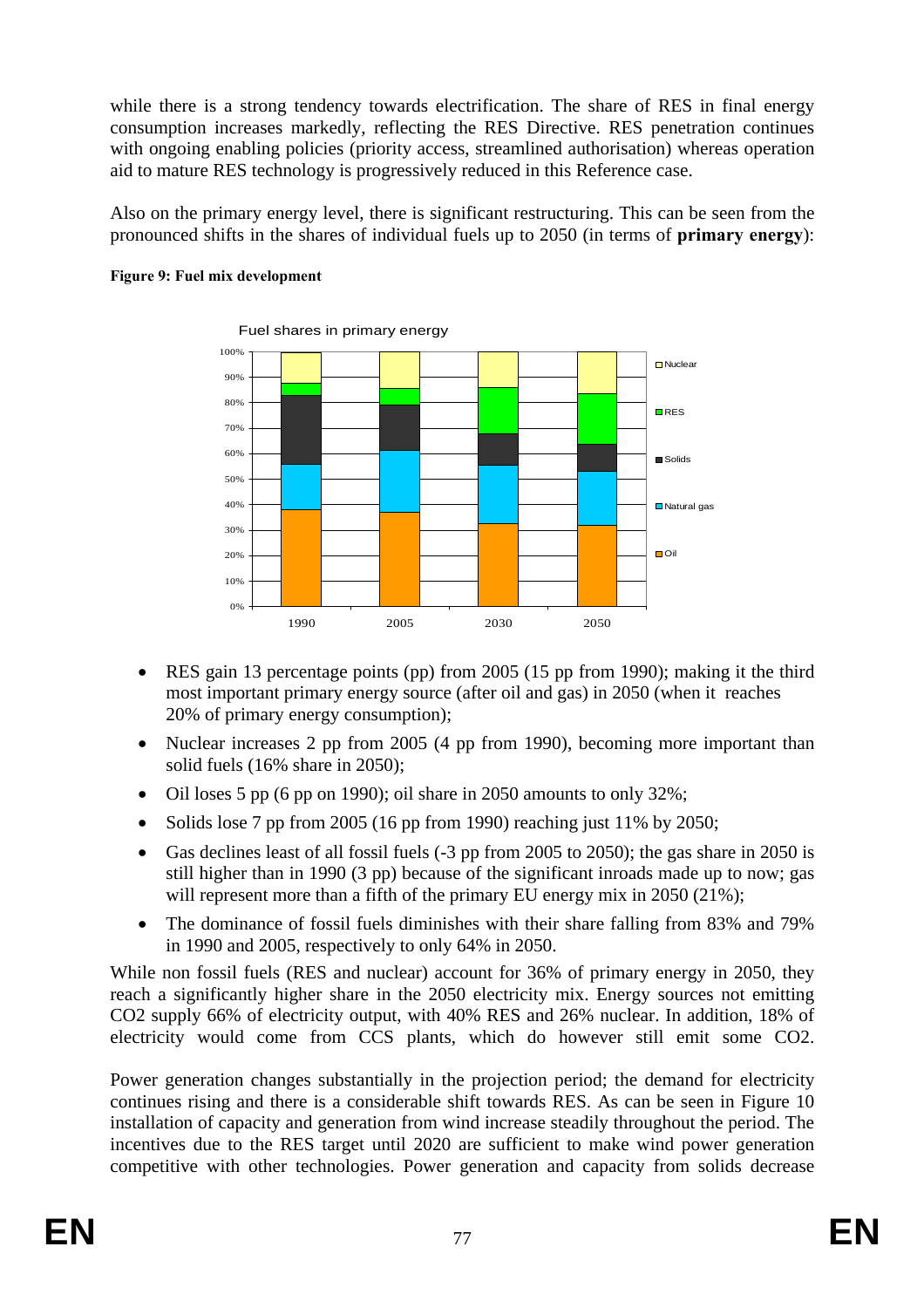throughout the scenario due to the carbon prices that reduce the competitiveness of this technology; gas power generation capacity increases, also as peak load activated during backup periods due to the increased amount of RES in the system. As a result of the large increase in RES in power generation the load factor of the system decreases due to the more widespread use of technologies that run only a limited number of hours per year, such as wind.

Investment in power generation increases over the projection period, driven by new investments in RES and gas.



<span id="page-78-0"></span>

The carbon intensity of power generation reduces by over 75% in 2050 compared to 2010 levels, driven by the decreasing ETS cap and the rising carbon prices (see Figure 11). In 2050 17.8% of electricity is generated through power plants equipped with CCS. This corresponds to a CCS share in fossil fuel power generation of over 50%. More than 50% of the potential emissions from the power generation sector are captured. The efficiency of thermal electricity production rises throughout the projection period due to the renewal of the power plants, in particular investment in gas and in spite of CCS being widely used in power generation. CHP plants are assumed to be integrated into the competitive electricity markets, facilitated by the CHP Directive and their share in electricity generation will rise. Incentives for CHP focus on electricity, which implies that an increase in electricity production from CHP power plants does not necessarily imply an increase in CHP capacity, given that there is some flexibility in the power to heat ratio.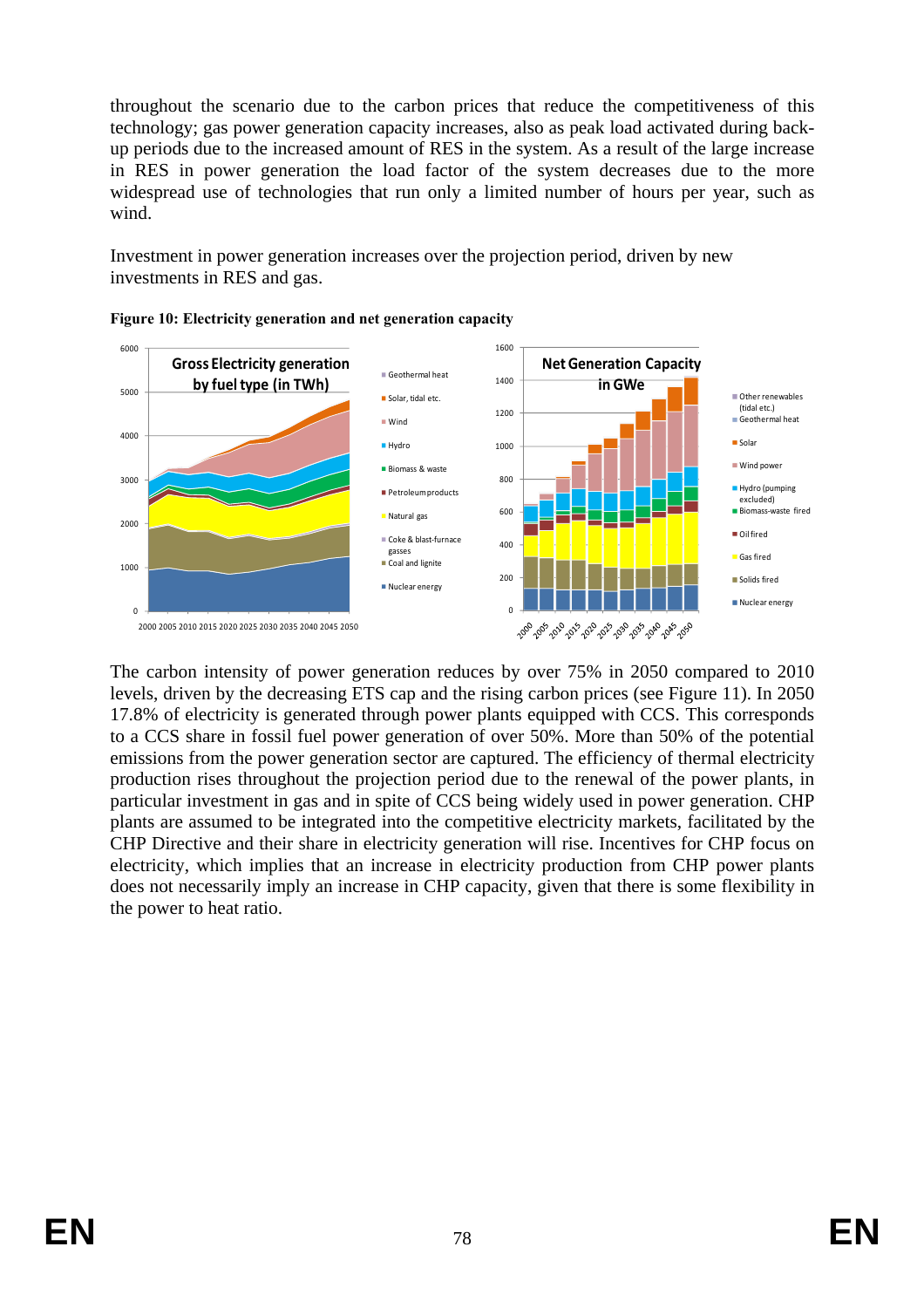



The price of electricity peaks in 2030 and decreases slightly thereafter. The price increase up to 2030 is due to three main elements: the policies inducing investment in RES, the ETS carbon price and the high fuel prices due to the world recovery after the economic crisis. Thereafter electricity prices do not increase further, indeed decline slightly, because of the technical improvements of technologies that limit the effects of higher input fuel prices. Moreover, taxes on fuels and ETS auction payments sink beyond 2030. This is due to the declining cap and the introduction of CCS in particular, which limits emission quantities and therefore auction revenues from the ETS despite rising ETS prices. Whereas the CO2 price increases, the average levy on electricity production, including the carbon free and decarbonised parts, declines in the long term. Moreover, there is a continued decrease in the use of diesel oil in power generation, which Member States may tax for environmental reasons.

<sup>124</sup> The percentage of emissions captured is calculated as the ratio between the total emissions captured and the potential emissions of thermal power plants, which are the remaining emissions plus the emissions captured.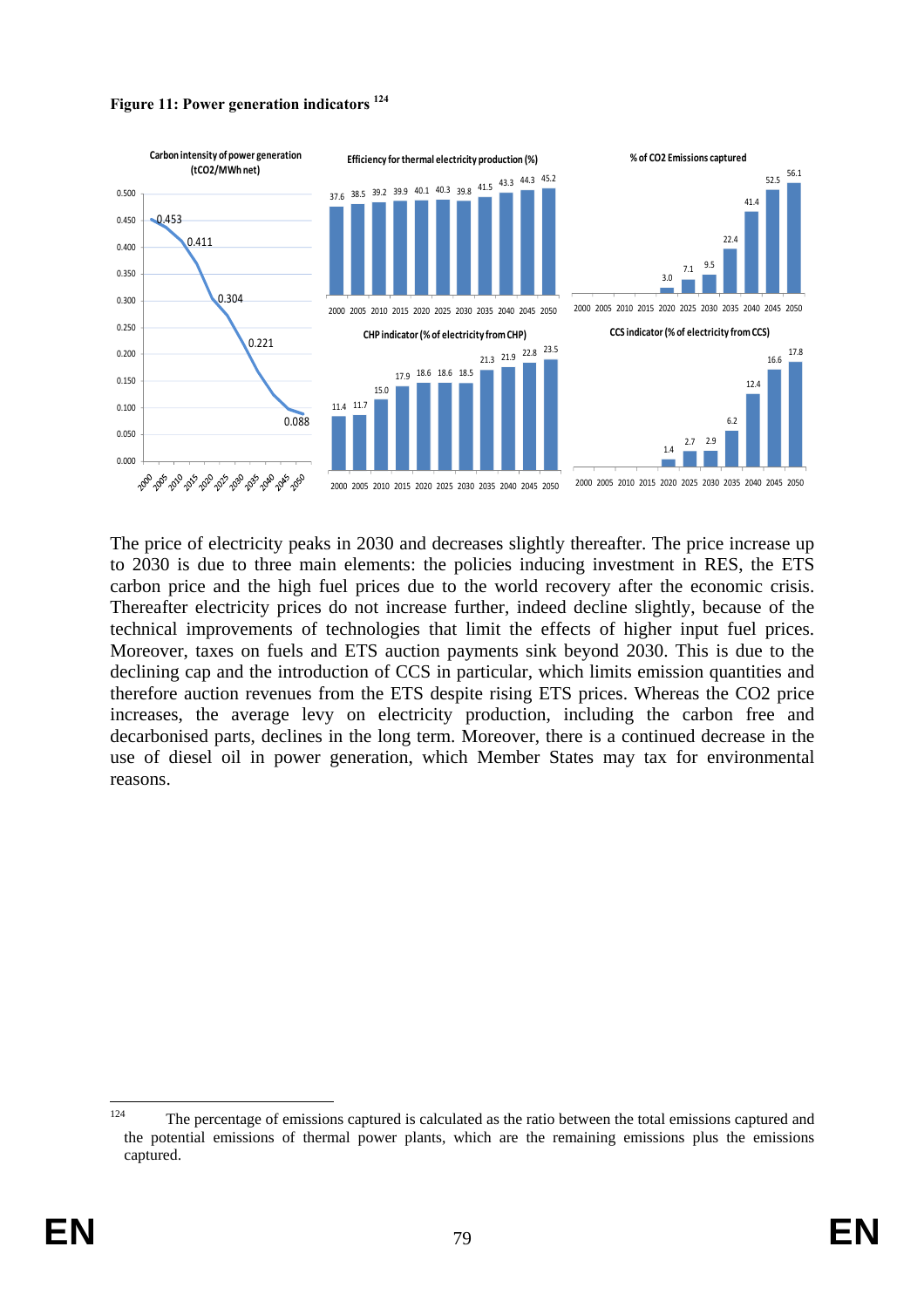| 180.0                                    |       |       |       |       |       |       |       |       |       |       |
|------------------------------------------|-------|-------|-------|-------|-------|-------|-------|-------|-------|-------|
| 160.0                                    |       |       |       |       |       |       |       |       |       |       |
| 140.0                                    |       |       |       |       |       |       |       |       |       |       |
| 120.0                                    |       |       |       |       |       |       |       |       |       |       |
| 100.0                                    |       |       |       |       |       |       |       |       |       |       |
| 80.0                                     |       |       |       |       |       |       |       |       |       |       |
| 60.0                                     |       |       |       |       |       |       |       |       |       |       |
| 40.0                                     |       |       |       |       |       |       |       |       |       |       |
| 20.0                                     |       |       |       |       |       |       |       |       |       |       |
| 0.0                                      |       |       |       |       |       |       |       |       |       |       |
|                                          | 2005  | 2010  | 2015  | 2020  | 2025  | 2030  | 2035  | 2040  | 2045  | 2050  |
| ■ Fixed Costs                            | 40.5  | 45.2  | 51.0  | 57.1  | 56.9  | 58.0  | 55.9  | 53.1  | 54.1  | 53.6  |
| ■ Variable and Fuel                      | 32.7  | 35.8  | 34.7  | 39.6  | 42.9  | 41.6  | 43.2  | 44.2  | 45.3  | 47.2  |
| Tax on fuels and ETS auction payments    | 1.0   | 0.6   | 5.4   | 6.3   | 7.6   | 10.2  | 9.9   | 7.4   | 5.7   | 5.1   |
| Excise tax and VAT on electricity        | 14.2  | 19.3  | 20.1  | 21.2  | 21.7  | 22.1  | 22.2  | 22.0  | 22.1  | 22.2  |
| Grid and sales costs                     | 23.1  | 20.1  | 21.7  | 24.6  | 25.5  | 26.5  | 26.7  | 26.0  | 26.2  | 26.4  |
| Average price of electricity (pre-tax)   | 97.3  | 101.6 | 112.8 | 127.7 | 132.8 | 136.2 | 135.7 | 130.8 | 131.4 | 132.4 |
| Average price of electricity (after tax) | 111.5 | 121.0 | 132.9 | 148.9 | 154.5 | 158.3 | 157.9 | 152.8 | 153.4 | 154.5 |

# **Cost components of electricity generation (Euro'10 per MWhe)**

# *Distributed Heat*

Demand for distributed heat demand rises in the Reference scenario throughout the projection period; a strong increase can be observed between 2005 and 2020 reflecting the strong CHP promoting policies in all Member States, as well as commercial opportunities that arise from gas based and biomass based CHP technologies. It is assumed that the same policies continue at least until 2020 as part of the implementation of the 20-20-20 policy package. Among the CHP promoting drivers worth mentioning are: the CHP directive (facilitating absorption of CHP-electricity by wholesale markets), national policies including feed-in tariffs and the ETS-carbon prices. CHP growth is limited by the geographic possibilities of the distribution system. District heating powered by boilers is a less attractive option, except in cases exploiting local resources e.g. biomass, and existing distribution networks.

In the longer term further demand for distributed heat in the tertiary and residential sectors seem to slow down as a result of the trend towards electrification (i.e. heat pumps) and higher energy efficiency which limits the overall demand for heating. In industry the increase in demand for distributed steam is projected to continue in the future because the changes of industrial activity are favourable for sectors with high demand for steam such as chemicals, food, drink, tobacco, engineering and other industries. Furthermore the development of the market for distributed steam and the possibilities of selling electricity to the wholesale market favours the construction of CHP units of different sizes and technologies in these industrial sectors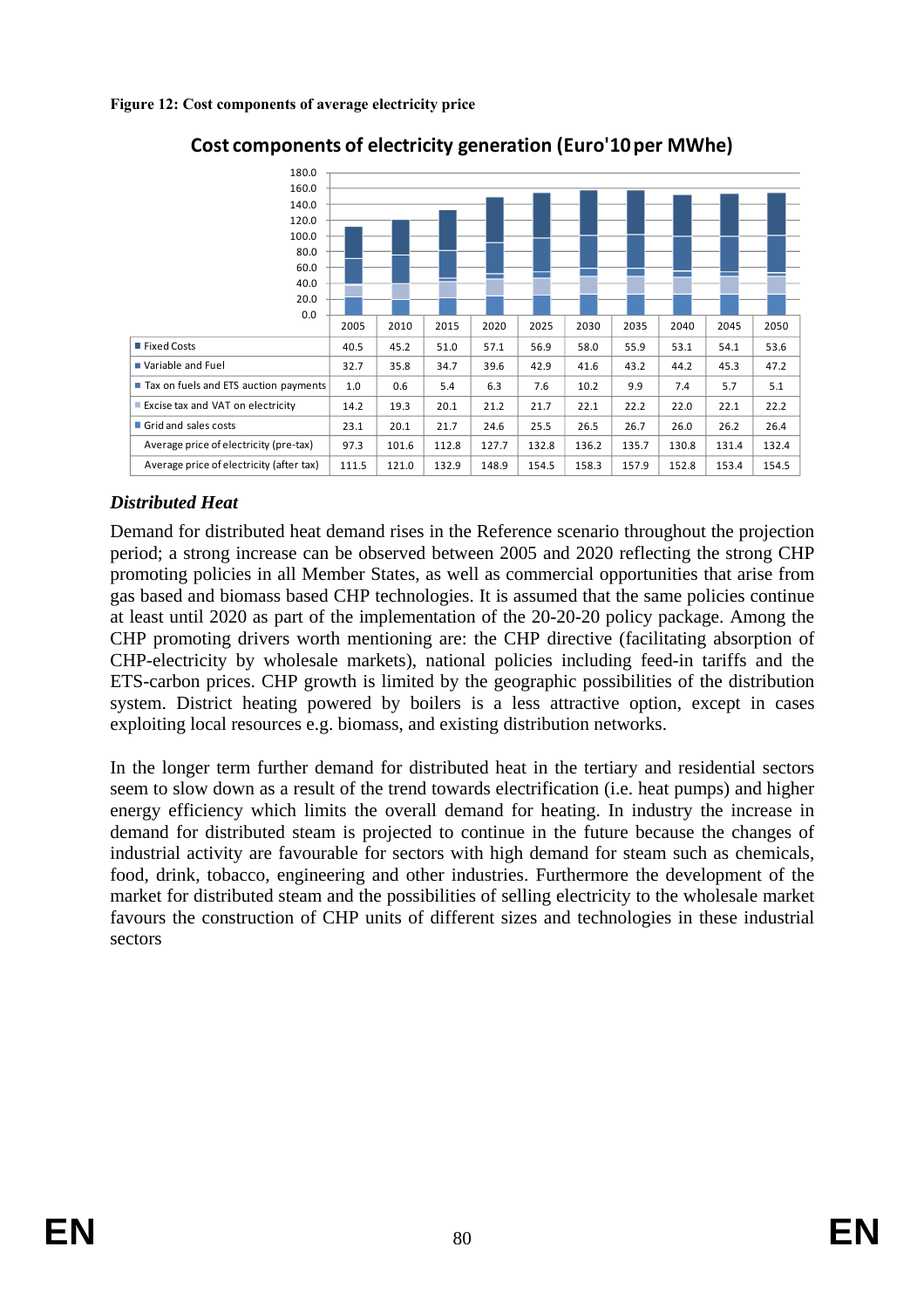

**Distributed Heat and Steam Demand** 

## *Transport*

Transport accounts today for over 30% of final energy consumption. In a context of growing demand for transport, final energy demand by transport is projected to increase by 5% by 2030 to represent 32% of total final energy consumption. This development is driven mainly by aviation and road freight transport. At the same time, however, the energy use of passenger cars would drop by 11% between 2005 and 2030 due to the implementation of the Regulation setting CO2 emission performance standards for new passenger cars<sup>125</sup>. After 2030 transport energy demand would increase only marginally up to 2050.

The EU transport system would remain extremely dependent on the use of fossil fuels. Oil products would still represent 88% of the EU transport sector needs in 2030 and in 2050 in the Reference scenario.

### *Energy Imports/ Security of Supply*

Total energy imports increase 6% from 2005 to 2050. The increase is rather limited despite decreasing indigenous production, as rising gas and biomass imports are compensated by a marked decline in coal imports while oil imports remain broadly stable.

Gas imports continue to rise (28% from 2005 to 2050) due to declining production and despite decreasing consumption.

Import dependency rises only slightly above the present level (54%), reaching 58% in 2020 and flattening out to 2050 thanks to more RES and nuclear.

 $125$ 125 Regulation (EC) No 443/2009 of the European Parliament and of the Council of 23 April 2009 setting emission performance standards for new passenger cars as part of the Community's integrated approach to reduce CO2 emissions from light-duty vehicles, OJ L 140, 5.6.2009, p. 1–15.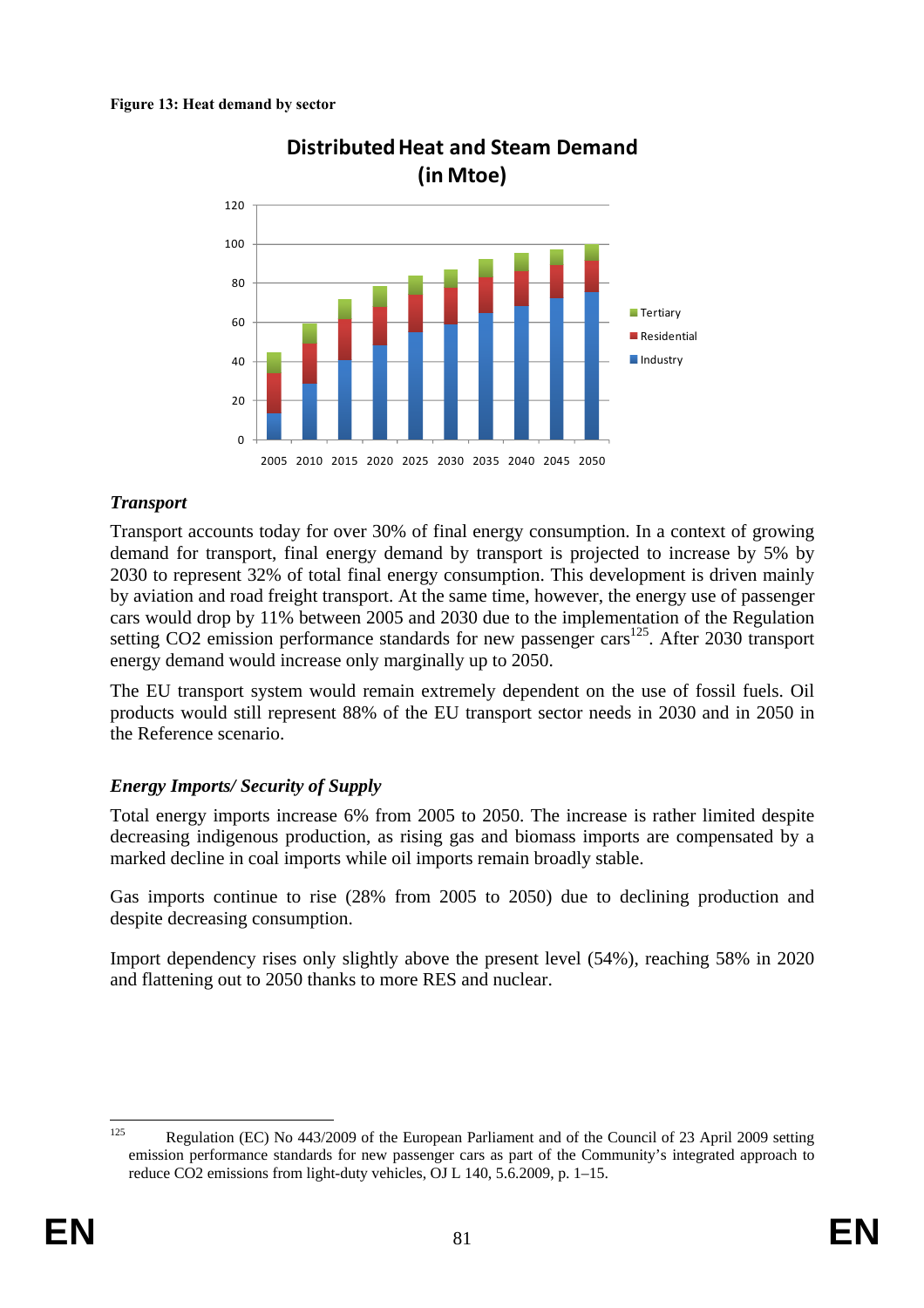## *Emissions*

Energy related CO2 emissions decline much faster than energy consumption, giving rise to some decarbonisation of the energy system because of fuel switching to RES and nuclear at the expense of solid fuels and oil:

- Carbon intensity falls markedly. Producing one unit of GDP in 2050 would lead to only 30% of energy related CO2 emissions that were required per unit of GDP in 2005 and to just one fifth of what the CO2/GDP indicator was in 1990.
- Energy related CO2 emissions sink 40% below the 1990 level in 2050; thus the reference scenario represents about half of the efforts needed by a developed economy if a global deal to limit climate warming to 2°C will be achieved.
- CO2 emissions from electricity and heat generation fall almost 70% between 1990 and 2050 when they will make up 14 % of all GHG emissions (down from 27 % in both 1990 and 2005);
- Total GHG emissions decrease slightly less (39%) by 2050 from 1990. Whereas non-CO2 emissions fall somewhat more, the total emission decline is hampered by the very moderate decrease of CO2 from industrial processes (CO2 not related to fuel combustion).



The contribution to the emission reductions is driven by the ETS sectors which decrease emissions by 48% between 2005 and 2050; on the contrary the non-ETS sectors reduce by 21% compared to 2005. The share therefore shifts from 56% of emissions in ETS sectors in 2005 to 46% in 2050. Most emissions continue to be energy related emissions; energy related CO2 emissions decrease by 39% in the time period from 2005 to 2050 whereas non-energy related CO2 emissions increase by 3%.

### *Policy relevant indicators (and targets)*

The indicative 20% energy savings objective for 2020 would not be achieved under current policies - not even by 2050. The reference case would deliver **10% less energy consumed in 2020 compared to the 2007 projections**.

 $126$ The split between ETS and non-ETS emissions reflects over the whole period the ETS scope as valid from 2013 onwards.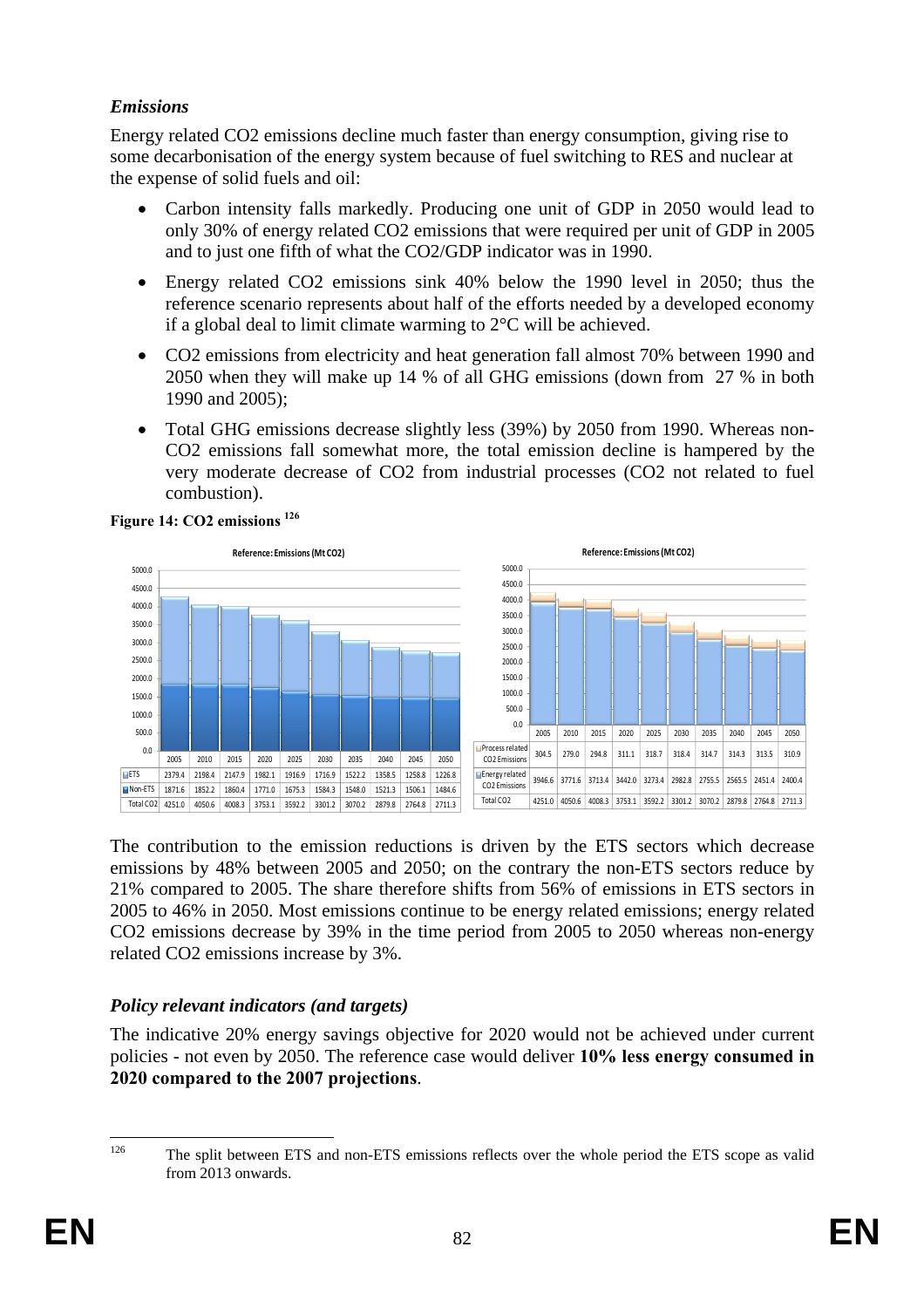The reference case assumes that the RES target is reached in 2020; the RES share (as defined in the RES directive: as a percentage of gross final energy consumption) continues rising to reach 24% in 2030 and **25% in 2050**; further penetration of RES is limited due to the assumed phasing out of operational aid to mature RES technologies (see below). On the basis of final energy, the RES share gains nevertheless 17 pp between 2005 and 2050 (13 pp on the basis of primary energy).

The ETS carbon price rises from 40  $\epsilon$ (08)/tCO2 in 2030 to 52  $\epsilon$  in 2040 and flattens out to 50  $\epsilon$  in 2050 (after having triggered some emission reducing restructuring in ETS sectors to comply with the dynamic requirements of the Directive).

These CO2 prices seem high enough to trigger significant CCS investment from 2040 onwards; whereas the CCS share in gross power generation reaches only 2% in 2030, it rises to 12% in 2040 and 18% in 2050 (this percentage is 15% in net power terms). CCS is mainly applied on solid fuel power generation, but also to gas power plants towards the end of the projection period; by 2050 half of solid fuel power capacities are equipped with CCS and 17% of gas power plants. Generation by solid fuel CCS plants represents 10% of net total power generation in 2050; the share of gas based CCS is 5% in 2050.

The reference case assumes the overall GHG target, ETS cap and non-ETS national targets to be achieved by 2020 but thereafter GHG reductions fall short of what is required to mitigate climate change with a view to reaching the 2 °C aim. While the reference case development lead to only 40% less GHG emissions from 1990, more than twice as much might be needed, i.e. minus 80-95% by developed economies.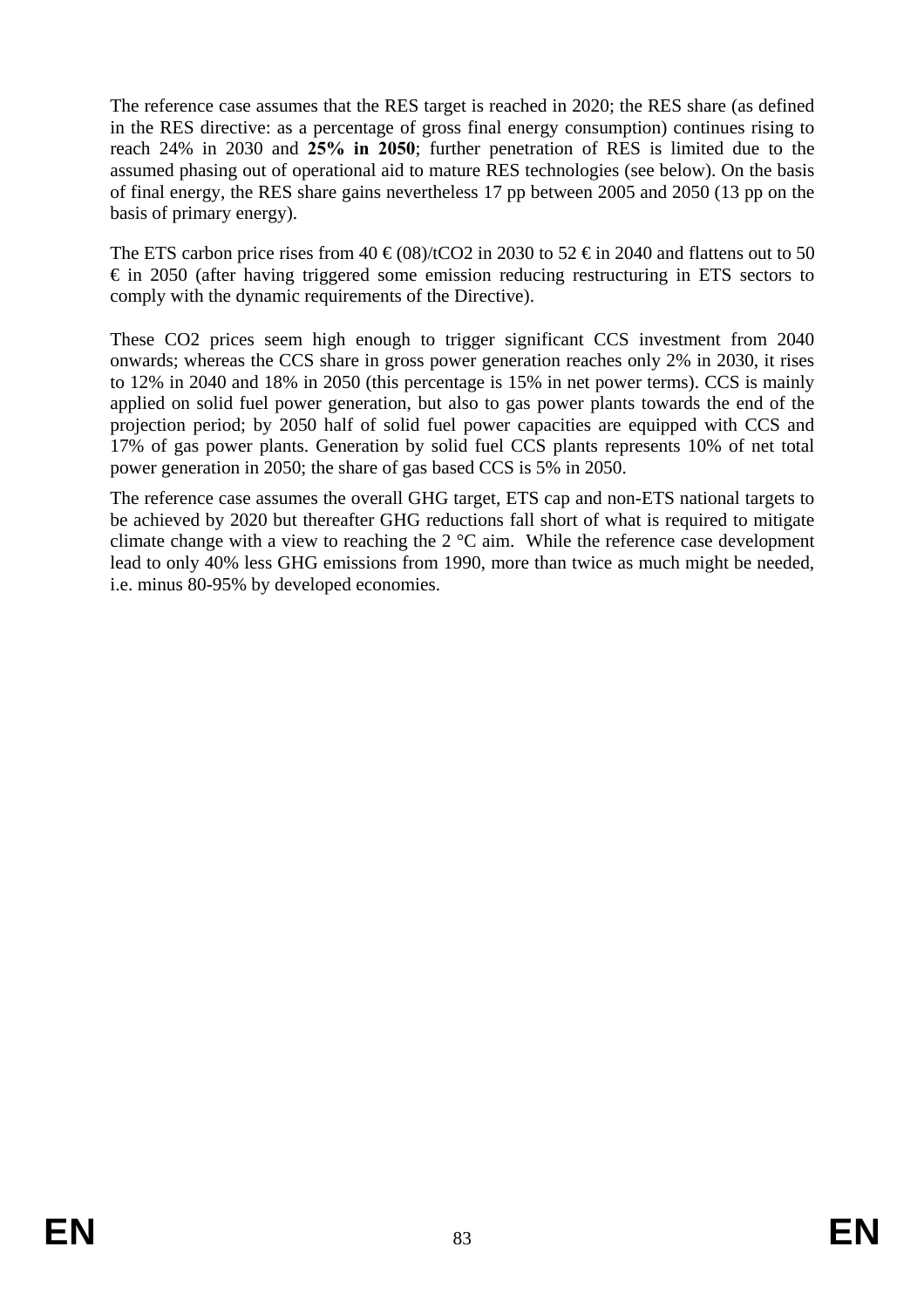## **2.2 Economic growth sensitivities**

Economic activity is a key driver of energy consumption and therefore emissions. It can be expected that higher GDP growth rates will lead to higher energy consumption and CO2 emissions and vice versa in the case of lower economic growth.

### *Final energy demand*

In fact, final energy consumption in the high economic growth case is 7.3% higher in 2050 than in the Reference case. This increase is however much lower than the increase in GDP (+15.0%) due to important energy intensity improvements. These improvements are linked in particular to the structure of the additional economic activity, which takes place mainly in less energy intensive sectors, such as market services and trade. Moreover, higher economic growth allows faster capital turnover so that more energy efficient equipment enters the capital stock sooner. Better capacity utilisation in case of high economic growth can also add to this improvement in energy intensity. Higher household income also allows for faster replacement with new, more energy efficient, appliances and cars, although the overall demand of energy services would increase via more purchase of higher performing items.

CO2 emissions from final energy demand rise slightly less than energy consumption thanks to some fuel switching to zero carbon (electricity and heat) or low carbon fuels (gas). In 2050, CO2 emissions in final demand are 6.9% higher than in the Reference case (while energy demand and GDP are 7.3% and 15% higher, respectively).



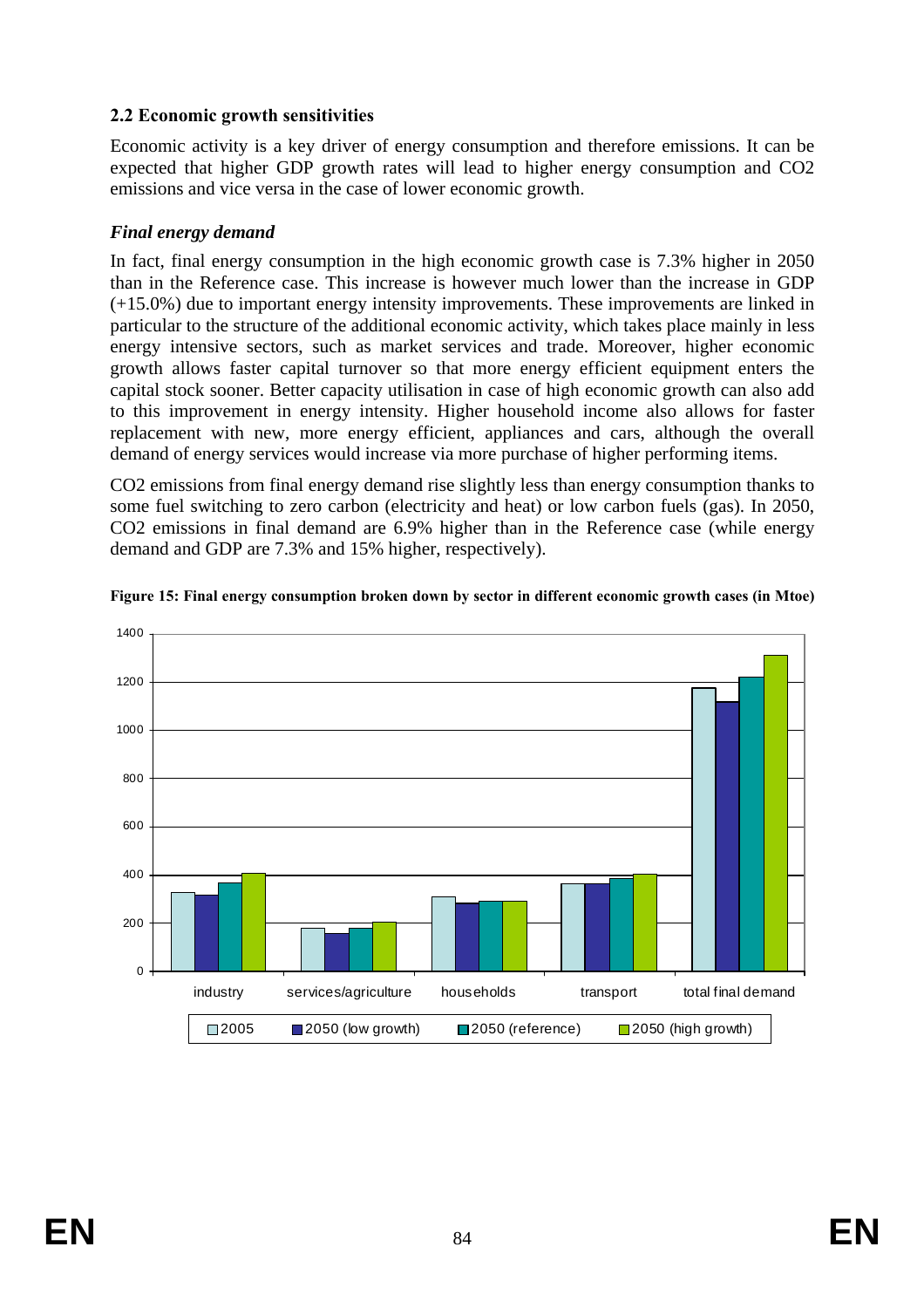Additional energy consumption is most pronounced in the services/agriculture sector where demand in 2050 is 14.9% higher than in the Reference case. Again, CO2 emissions rise less than energy consumption thanks to fuel switching connected especially with more use of electricity<sup> $127$ </sup>. In 2050, CO2 emissions from this sector exceed the Reference level by 12.6%, falling nevertheless well below current levels (see table 6).

With less pronounced expansion of economic activities in industry there is lower, but still considerable, growth in final energy demand. Increased industrial activities require more energy inputs so that industrial energy demand exceeds Reference case levels in 2050 by 9.9%. Energy consumption growth in industry is fossil fuel intensive with higher demand for carbon rich coal in certain branches, which – under constant CO2 policies via the EU ETS leads to higher CO2 emissions, which exceed the Reference case level in 2050 by 12.0%. It is however worth noting that even with such high economic growth, industrial CO2 emissions in 2050 remain below today's level.

|                      | 1990 | 2005 | 2050 low<br>growth | 2050<br>Reference | $2050$ high<br>growth |
|----------------------|------|------|--------------------|-------------------|-----------------------|
| Industry             | 781  | 582  | 361                | 425               | 476                   |
| Services/agriculture | 301  | 262  | 136                | 158               | 178                   |
| Households           | 499  | 487  | 292                | 297               | 303                   |
| <b>Transport</b>     | 813  | 1053 | 951                | 1007              | 1061                  |
| Total final demand   | 2394 | 2384 | 1740               | 1888              | 2018                  |

**Table 6: CO2 emissions from final energy demand sectors in different economic growth cases (in Million tonne CO2)** 

Energy consumption of households rises much less in comparison to the Reference case (by 1.9% in 2050) because many energy services, such as heating and cooking are very income inelastic once certain comfort levels have been reached. Moreover, increased purchases of appliances in the context of higher incomes concern items with lower specific energy consumption compared with the existing stock, a process that is being made more pronounced with eco-design Regulations. Household CO2 emissions in 2050 are just 2% higher than in the Reference case, but still a third lower than today.

Transport energy demand exceeds Reference case levels by only 5.5% in 2050. The reason is similar to that for households. Except for holiday trips, passenger transport activity tends to grow slower than private incomes. On the contrary, freight transport activity is much more influenced by the level of economic activity. In the absence of major possibilities for fuel switching under current trends and policies, higher transport energy demand translates directly into higher CO2 emission (5.3% higher than Reference in 2050), keeping emissions at current levels in 2050.

<sup>127</sup> However, it should be noted that such higher electricity demand could lead to higher CO2 emissions, depending on the fuel input structure, which are accounted for under power generation (see below)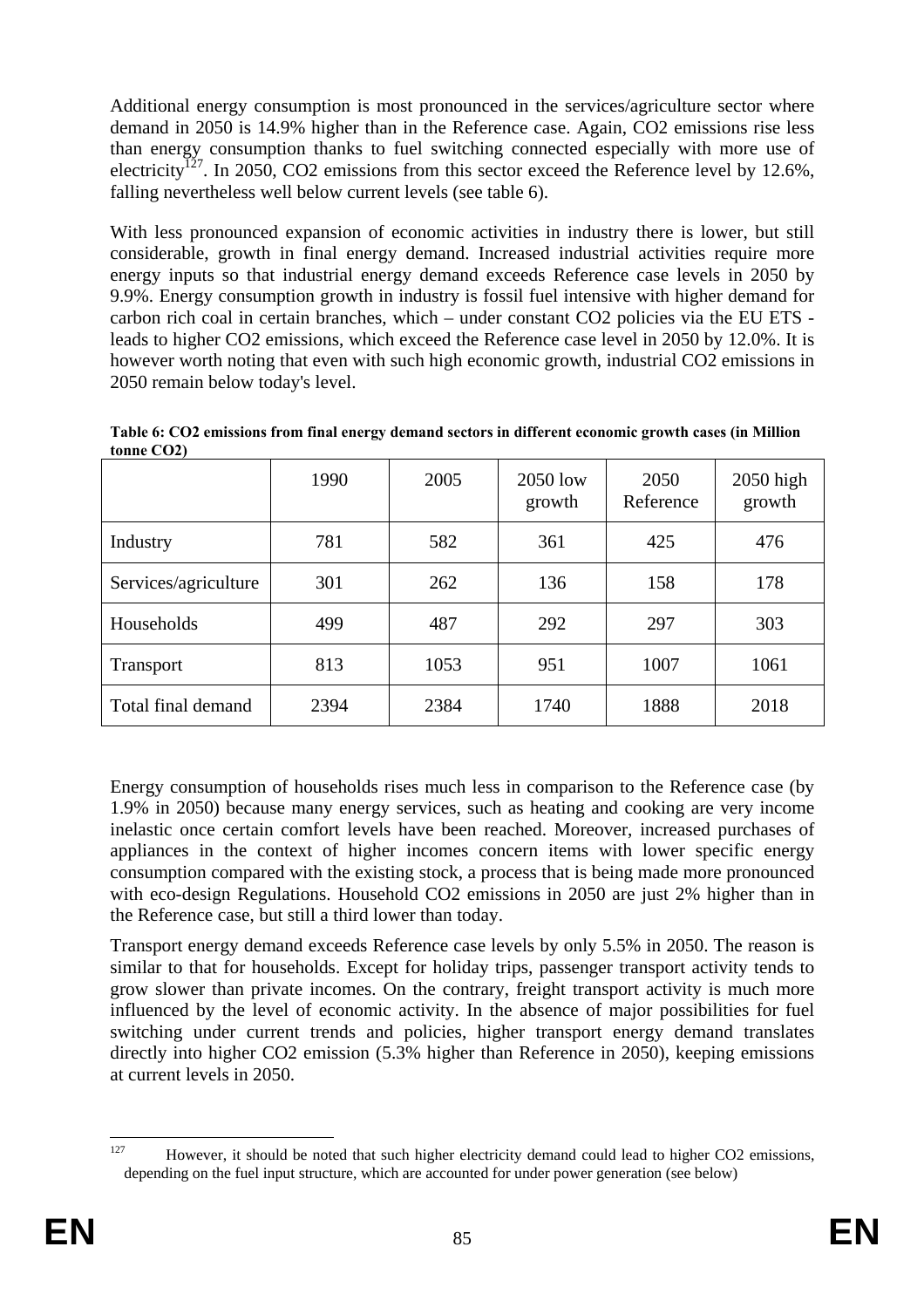The improvement of carbon intensity in final energy demand under high economic growth (lower CO2 growth than growth of final energy demand) is mainly due to fuel switching towards electricity, which has been an ongoing trend with higher incomes and structural change in the economy (e.g. more ICT based services). Higher economic growth would lead to 8.8% higher electricity consumption (compared with Reference) in 2050 with CO2 consequences for power generation.

Higher GDP growth leads to higher demand for heat (+ 7% in 2050) in line with overall increase of final energy demand but significantly lower than increase in GDP  $(+15%)$ . The growth comes mainly from industry and tertiary sectors reflecting higher economic activity in these two sectors. Residential demand is rather stable  $(+1\%)$  as heat is an essential need and not very elastic to changes in household income. Supply increases from both CHP and district heating units.

**Lower economic growth** entails lower energy consumption and emissions in all sectors. With GDP in 2050 remaining 14.7% below the Reference case level, there would be a reduction of final energy demand by only 8.4%. Consequently, energy intensity (of final demand) would deteriorate compared with the Reference case (and even more so in the high growth case). Slower capital turnover in case of sluggish economic growth is one reason for this as well as a lot of energy uses being rather income inelastic, such as home heating and cooking. CO2 emission would decline to a somewhat smaller extent than energy consumption (only by 7.8% in 2050 compared with Reference). Low carbon content fuels reduce somewhat more than the more carbon intensive ones, leading also to a slight worsening of carbon intensity of final energy demand.

Energy demand in services/agriculture would fall almost as much as GDP in 2050 compared with the Reference case (-14.3%). The decline in CO2 emissions would be similar (-13.8%). Industrial energy consumption and emission decrease also markedly with lower economic growth; they are down on the Reference case in 2050 by 13.6% and 15.1%, respectively. CO2 emissions reduce somewhat more than energy consumption, as fossil fuel demand drops slightly more than demand for electricity and steam that are carbon free at use.

By comparison, households and transport reaction to lower GDP is much less pronounced. Household energy consumption and CO2 emissions are both down 2% on the Reference case 2050 level (i.e. substantially less than the decline in GDP: almost -15%). Given that freight transport reacts rather strongly to lower economic activity while passenger transport decreases comparatively little with lower income, transport energy consumption falls 5.7% below the 2050 reference case. CO2 emissions sink by almost the same percentage (-5.5%), as possibilities for fuel switching are limited in a Reference case environment without intensified climate or renewables policies.

Lower economic growth leads to a rather strong reduction of electricity demand, which remains 9.7% below the Reference case level in 2050, still exhibiting healthy growth from current levels.

Demand for distributed heat decreases by 10% in 2050 compared to the Reference scenario mainly due to sharp decreases in tertiary (-14%) and industry (-12%) sectors reflecting lower economic activity. Residential demand reacts much less (-3%) as heat is an essential need and not very elastic to changes in household income. There is a shift from CHP production (- 11% in 2050 following lower electricity demand) to higher district heating units production  $(+10\%)$ .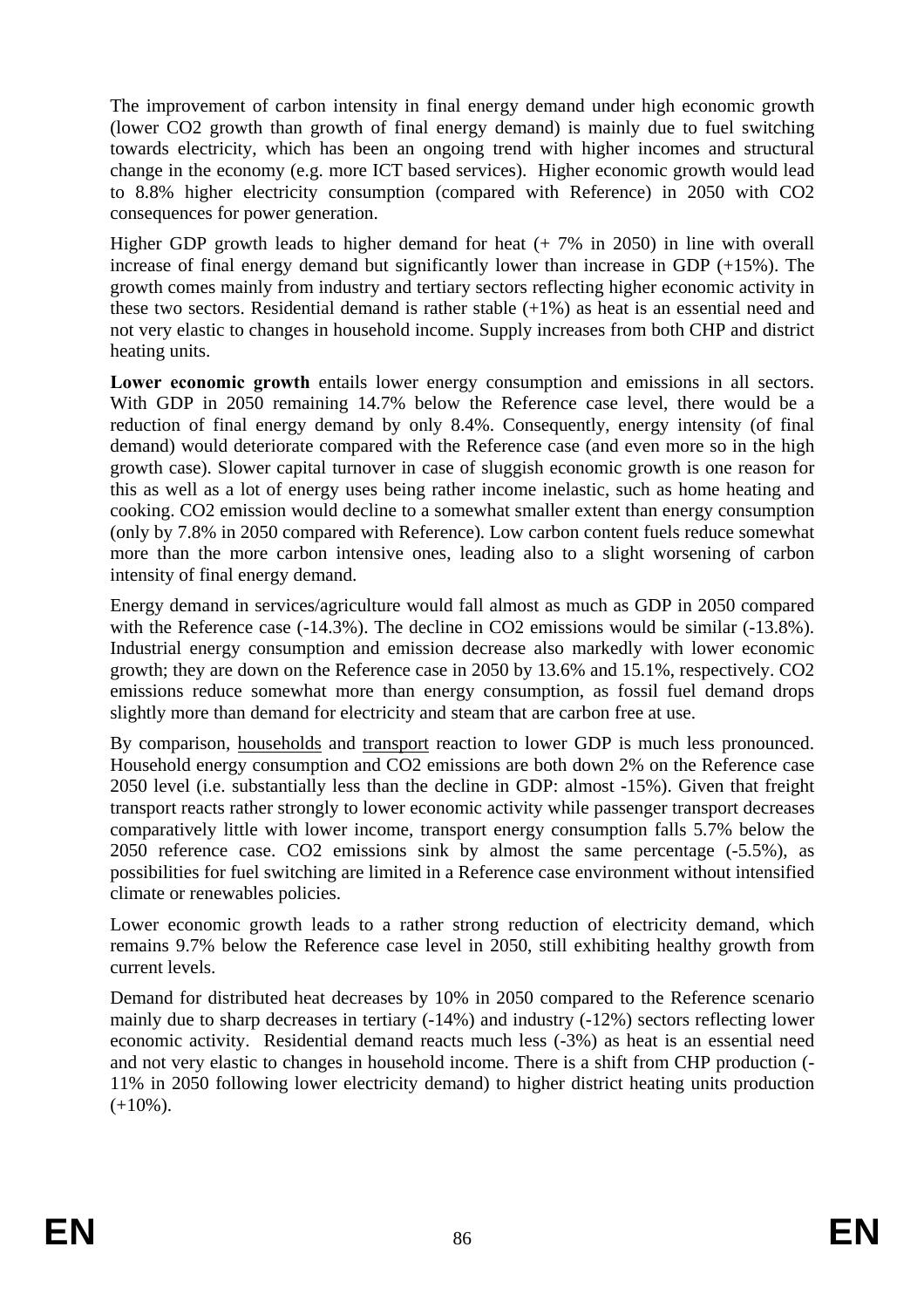# *Electricity generation*

Electricity demand is particularly sensitive to variations in economic activity. With limited possibilities for electricity imports this translates into a similar requirement on the generation of electricity in the EU. In the high economic growth case with 15% higher GDP in 2050, gross electricity generation exceeds the 2050 reference case level by 9.2%. Similarly, 14.7% lower economic activity in 2050 entails 10.2% less electricity generation in 2050.

Whereas the level of electricity generation strongly depends on the magnitude of economic growth, its structure changes much less with lower or higher GDP in 2030 and 2050. In 2030, the RES share in electricity varies within a margin of 1 percentage point around 40.5% in the Reference case (see table 7 on fuel shares in generation). This range becomes somewhat larger in 2050 (around 2 percentage points). With unchanged support for RES, higher economic growth encourages in particular nuclear and fossil fuel generation, leading to a somewhat lower RES share in power generation; it should be noted that the absolute level of RES based electricity generation is significantly higher with high economic growth (+5.3% in 2050 compared with Reference).

|                                                                              |       | High economic growth | Low economic growth |       |       | Reference case |
|------------------------------------------------------------------------------|-------|----------------------|---------------------|-------|-------|----------------|
|                                                                              | 2030  | 2050                 | 2030                | 2050  | 2030  | 2050           |
| Gross electricity generation (TWh)<br>Shares in gross electricity generation | 4229  | 5386                 | 3848                | 4422  | 4067  | 4931           |
| <b>RES</b> share                                                             | 39,8% | 38,8%                | 41,5%               | 42,5% | 40,5% | 40,3%          |
| Nuclear share                                                                | 25,1% | 27,4%                | 23,2%               | 25,3% | 24,5% | 26,4%          |
| Fossil fuel share                                                            | 35,1% | 33,8%                | 35,3%               | 32,2% | 35,0% | 33,3%          |
| CCS share                                                                    | 4,2%  | 20,3%                | 1,6%                | 12,1% | 2,9%  | 17,8%          |
| Prices in $\epsilon$                                                         |       |                      |                     |       |       |                |
| ETS $(\infty)$ /t CO2)                                                       | 50,0  | 52,5                 | 32,0                | 41,5  | 40,0  | 50,0           |
| Average electricity price (in $\in (08)/MWh$ )                               | 159,7 | 153,9                | 157,0               | 153,5 | 157,7 | 153,8          |

Table 7: Electricity related indicators under different economic growth assumptions

High economic growth brings about higher ETS prices (see table 7), which in turn encourage CCS deployment. Combined with a higher share of fossil fuel based power generation, this leads to CCS shares in power generation that are higher than Reference in 2030. The increase is particularly pronounced in 2050, when 20% of total power generation would be equipped with CCS. On the contrary, with low economic growth leading to low ETS prices as well as lower fossil shares in power generation, CCS amounts to only 12% in 2050.

Electricity prices are rather insensitive with respect to variations in economic growth. Higher economic growth increases the 2030 average electricity price slightly by 1.2%, while lower economic growth would lead to an electricity price that is 0.4% below the Reference case price. These electricity price modifications relate to the significant changes in ETS prices brought about by variations in allowances demand due to growth of energy demand and changing fossil fuel inputs to power. In 2050, when the variation in ETS prices from the Reference case is pretty small, the variations in electricity prices become marginal or even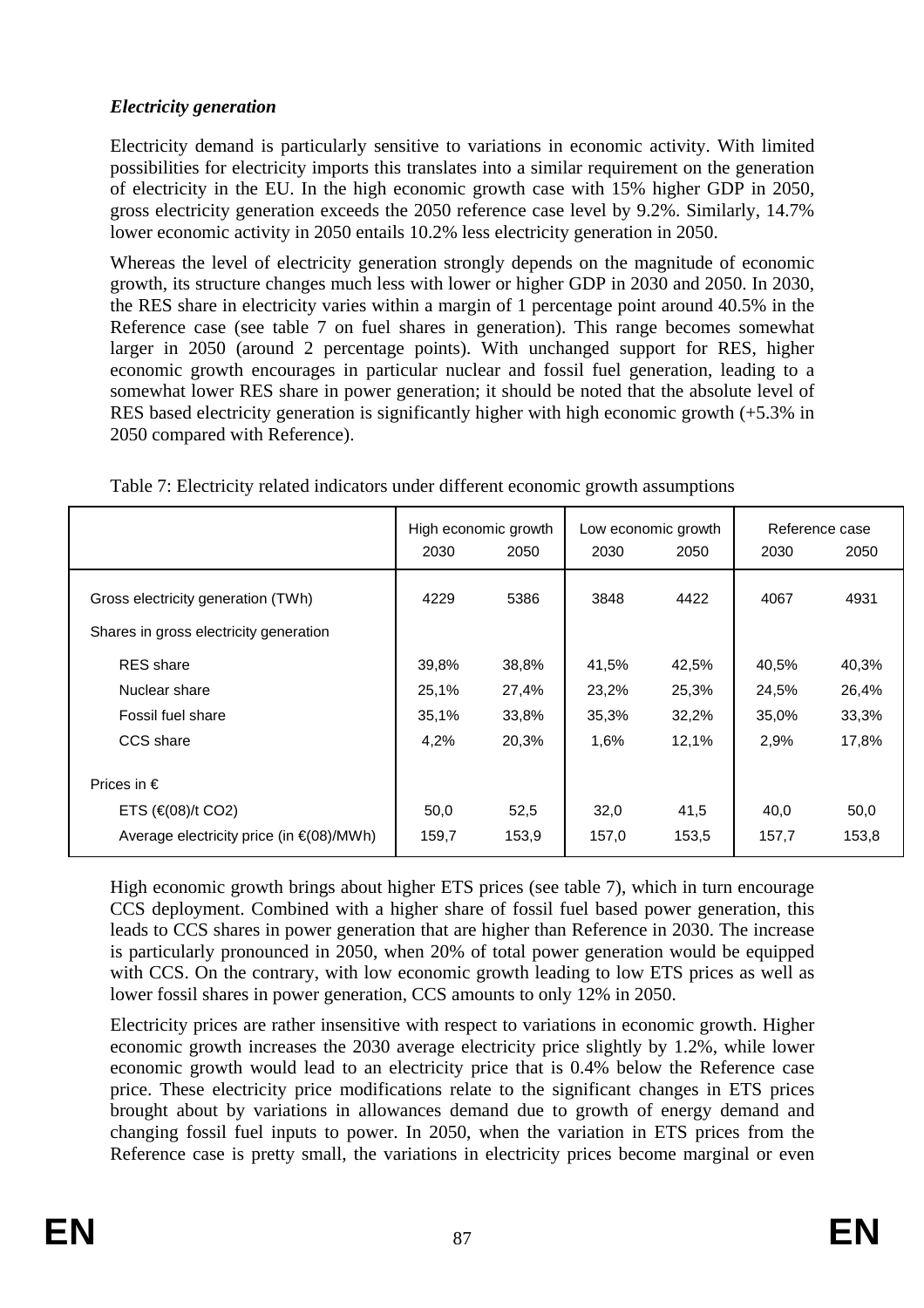undetectable (electricity prices: minus 0.2% with low GDP growth and 0.0% with high growth). Consequently, different economic growth patterns do not alter the Reference case result that shows strongly rising electricity prices up to 2030 in the context of higher fixed costs following the restructuring of the power generation system for reaching the RES and GHG targets, with a stabilisation of prices in the following two decades.

### *Primary energy consumption and energy intensity*

As was discussed in the part on final energy demand, certain parts of energy consumption react only to a limited extent to variations in economic growth; this concerns in particular the household sector and also passenger transport. Combined with more favourable conditions for improving energy efficiency under high economic growth (bringing about, together with structural change in economic activity, 5.8% better energy intensity), this leads to primary energy demand rising much less than GDP. Compared with the Reference case, primary energy demand increases 3.4% in 2030 while GDP is 6.3% higher, in 2050 primary energy exceeds the Reference case by 8.4% with the economy being 15.0% larger in terms of GDP.

Also in the case of lower economic growth, the effects on primary energy consumption are moderated by the less income elastic consumption sectors (households, where heating needs remain largely the same, as well as passenger transport having rather unchanged needs for commuting, shopping and similar travelling). Moreover, lower capital turnover with lower economic growth limits the opportunities for investing in energy efficient items. As a result, energy intensity worsens by 6.4% in 2050. Consequently, energy consumption sinks significantly less than GDP. With 7.7% lower GDP in 2030 compared with the Reference case, primary energy is down 5.0%; in 2050 with 14.7% lower GDP compared with Reference there is a decline of primary energy by just 9.3%.

These energy intensity effects (the improvement of 5.8% compared with Reference in 2050 under high economic growth and the 6.4% deterioration under sluggish GDP growth) limit the impacts of alternative developments of GDP on CO2 emissions. Another countervailing (or reinforcing) factor could come from changes in the fuel mix. Different economic growth patterns exert somewhat different influences on individual fuels.

# *Fuel mix and carbon intensity*

Under high economic growth, oil and gas consumption grow less than overall energy consumption. Nuclear reacts in a more pronounced way (above average) given its exclusive use in power generation, which in turn is more sensitive to variations of GDP. Also the reaction, to higher economic growth, of solids being mostly used in power generation is fairly marked in 2050, given the absence of strong CO2 limitation policies. On the assumption of unchanged RES support schemes, RES are not particularly encouraged by higher economic growth.

On the other hand, RES are not particularly discouraged by lower economic growth. The negative effects of such GDP losses on nuclear and solids are much stronger, exceeding the percentage changes of total energy consumption. Oil and gas sink largely in line with the reduction in total energy demand.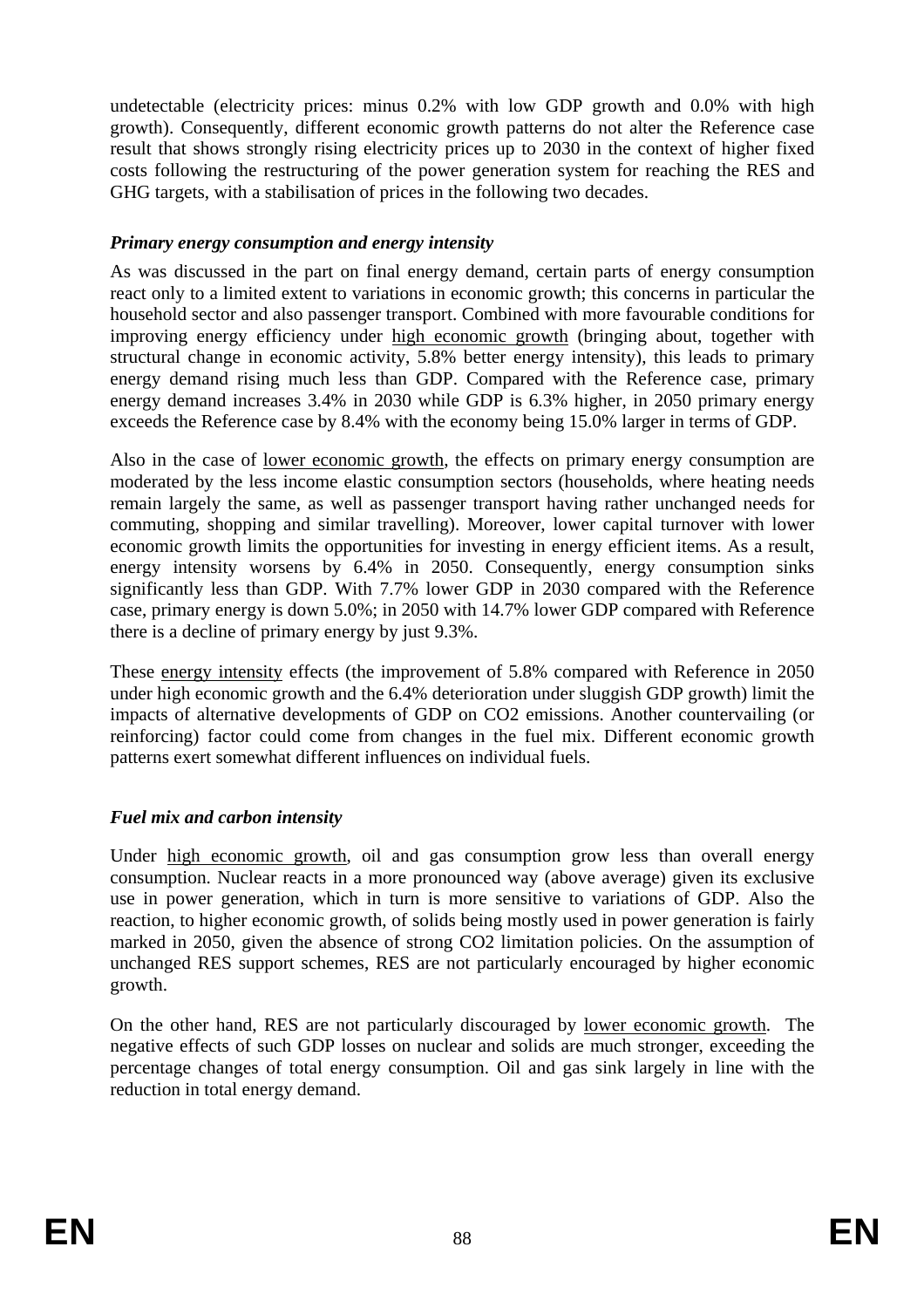This leads to the following fuel shares in 2050:

- Oil reaches shares between 31% and 32.5% under high and low economic growth, respectively;
- The gas share amounts to 20% in both growth cases;
- Solids account for 12% under high and 10.5% under low economic growth;
- The nuclear share reaches 17.5% under high and 16% under low economic growth
- RES increase their share to 19.5% with high GDP and even 21% with lower economic expansion;

When evaluated in terms of gross final energy consumption (definition in the RES Directive), the RES shares amount to 25% under high and to 26% under low economic growth, which represents increases from the 2005 level of between 16 and 18 pp in the high and low GDP case, respectively. The RES share in transport is also pretty robust across economic growth cases amounting to 13% in 2050 under the different GDP assumptions, up half a percentage point from its level in 2030.

While there are only limited changes of fuel shares across economic growth cases, the evolution of fuel shares over time, especially regarding RES, is pretty dynamic. Fossil fuels in total lose around 16 percentage points between 2005 and 2050, with somewhat higher losses for solids and oil. RES gain between 12.5 and 14 percentage points under high and low growth, respectively, while nuclear accounts for the remaining gain.



### **Figure 16: Development of the fuel mix under high and low economic growth**

The overall result of these changes in the fuel mix is that the carbon intensity improves with higher economic growth, i.e. one unit of energy consumed results in slightly less CO2 emissions under high growth (1.32 t CO2/toe in 2050) than in the Reference case (1.36 t CO2/toe for the same year). The opposite effect on carbon intensity comes about under lower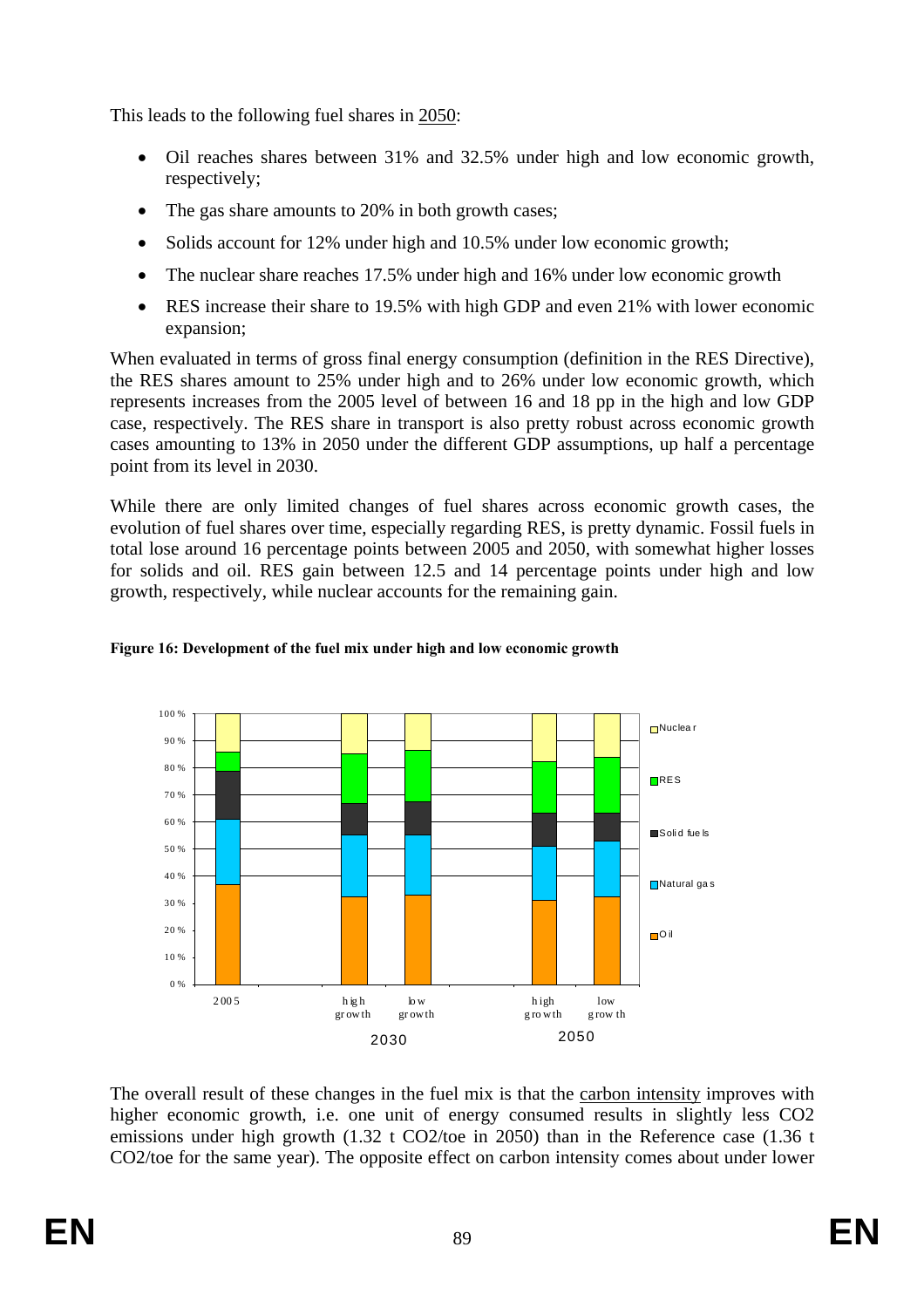economic growth, in which case one tonne of oil equivalent energy consumption is associated with CO2 emissions of 1.45 tonnes, which equates to a 6.4% worsening.

## *Total CO2 emissions*

These effects on energy and carbon intensity and the existence of the ETS with a given emission cap mean that GDP-induced changes in CO2 emissions are much less significant than underlying changes in GDP. With 15% higher GDP in 2050, CO2 emissions are only 5.3% higher (both on Reference in 2050). Similarly, a GDP drop of 14.7% leads to CO2 emissions that are only 3.3% lower in 2050. For 2030, a GDP rise on Reference by 6.3% is associated with a 1.2% increase of CO2 emissions, while a GDP loss of 7.7% entails 2.3% lower CO2 emissions (compared with Reference case).

It can be concluded that emission results are pretty robust with respect to variations of GDP. This reduces greatly one possible uncertainty regarding policy objectives on emissions, as there are mechanisms (ETS, effects on energy intensity) that limit the effects of variations in GDP levels on energy consumption and on CO2 emissions. This is important given the great uncertainty in projecting economic activity for the coming years, let alone over the next four decades.

While there are such energy and carbon intensity effects, limiting the impact of economic activity on CO2 emissions, alternative economic developments would still alter the expected decline in CO2 emissions up to 2050. Such a decline of emissions materialises under Reference case policies and is also brought about by Current Policy Initiatives and even more so in decarbonisation scenarios.

Emissions reduce somewhat more over time with lower economic growth and somewhat less with higher economic growth. Variations in CO2 reductions from 1990 levels are however marginal in 2030 (around 1 percentage point more or less CO2 reduction from Reference case level in 2030 with higher or lower growth), while GDP varies 6-8 percentage points. In 2050 variations in the policy relevant indicator: CO2 reductions from 1990 around what would materialise in the reference case are still rather small (plus/minus 2-3 percentage points) with GDP varying 15 percentage points around the reference case level.

| $1990 = 100$              |                | 2030      |               | 2050           |           |               |  |
|---------------------------|----------------|-----------|---------------|----------------|-----------|---------------|--|
|                           | High<br>growth | Reference | Low<br>growth | High<br>growth | Reference | Low<br>growth |  |
| <b>GDP</b>                | 220            | 207       | 191           | 319            | 277       | 236           |  |
| Energy consumption        | 108            | 104       | 99            | 115            | 106       | 96            |  |
| CO <sub>2</sub> emissions | 75             | 74        | 72            | 63             | 60        | 58            |  |

|  |  | Table 8: CO2 reduction below 1990 (index 1990 = 100) and major drivers |
|--|--|------------------------------------------------------------------------|
|  |  |                                                                        |

Again, the possibilities for technically achieving GHG gas targets are not overly dependent on the level of economic growth. In any case, it needs to be borne in mind that GHG reduction requires innovation and investment, which is harder to finance in a low economic growth environment. Overall, emission reduction may be rather facilitated with sustained economic growth.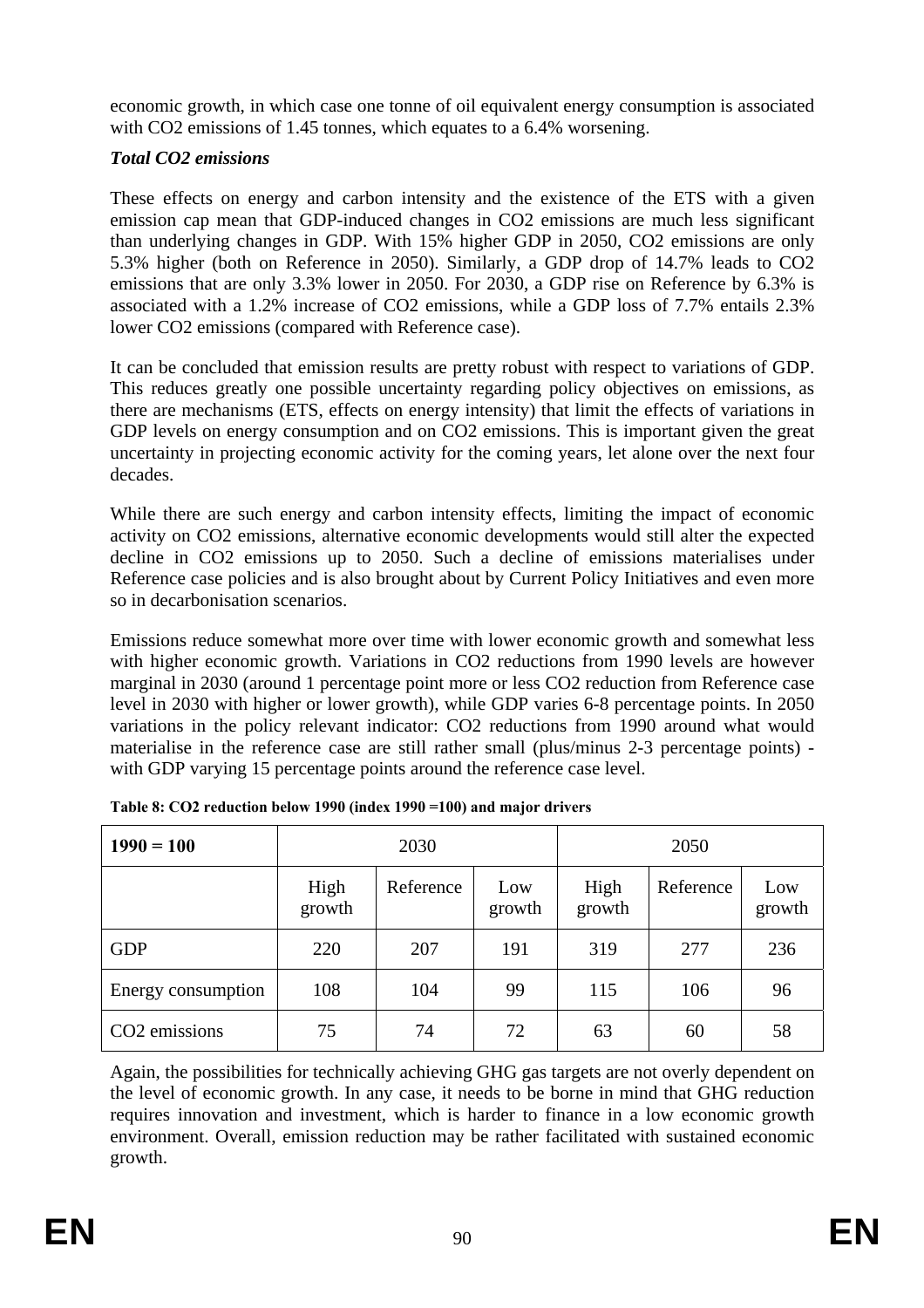Finally, regarding the GHG emission reductions in ETS and non-ETS sectors, there is as to be expected with a given emission cap particularly little variation across economic growth cases for ETS sectors, whereas the GDP growth cases are somewhat more contrasted regarding non-ETS emissions.

Non-ETS GHG emissions reduce comparatively little up to 2030 under high economic growth and stay almost flat thereafter, whereas there is still a slight decrease in the reference case. Nevertheless, these changes are much lower than the underlying changes in GDP. In case of sluggish economic development, non-ETS emissions would continue declining through 2050. However, the reduction from Reference in 2050 is much lower than the decline of GDP.

### *Energy imports and external dependency*

Total net energy imports increase 16% from 2005 to 2050 under high economic growth, whereas they decline 4% with low GDP (Reference case: 7% increase). Increasing imports of both gas and biomass contribute to the import rise in both economic growth cases, whereas imports of solid fuels decline both under high and low GDP assumptions; oil imports increase with higher economic growth and decline under low economic growth.

Despite different developments of energy imports in quantitative terms, import dependency as a percentage of total supply stays constant at 58% in 2050 in the different economic growth cases, marginally up from 57% in all cases in 2030 and an estimated 54% in 2010.

## *Conclusions on economic growth variants*

The model based analysis shows that policy relevant indicators are pretty robust against variations in economic growth assumption, which is a significant result, given the great uncertainty in making GDP projections for the next few years let alone the next four decades.

- CO2 reduction becomes only slightly more difficult in technical terms under significantly higher economic growth. Moreover, it is important to note in this context that higher economic growth brings also more opportunities for innovation and investment in low carbon technologies, thus facilitating climate change mitigation and dealing with the competitiveness and energy security aspects. This result stems from improvements in both energy and carbon intensity facilitated by the ETS emission cap in place.
- In a similar manner, the countervailing effects through energy and carbon intensity are also present in the case of low economic growth so that there is only limited further emission reduction brought about by considerably lower GDP levels.
- RES shares are pretty robust with respect to GDP levels with variation spanning just 1 percentage point in 2050 for the RES share in gross final energy demand (overall indicator of the RES Directive). Similar results hold for the RES share transport and to a slightly lesser extent for the RES-E share.
- High economic growth gives rise to more energy intensity improvements, but would render absolute energy saving objectives with respect to e.g. a statistical year more difficult to achieve (with opposite conclusions under low economic growth). Energy saving objectives, such as the current one for 2020, are measured in absolute terms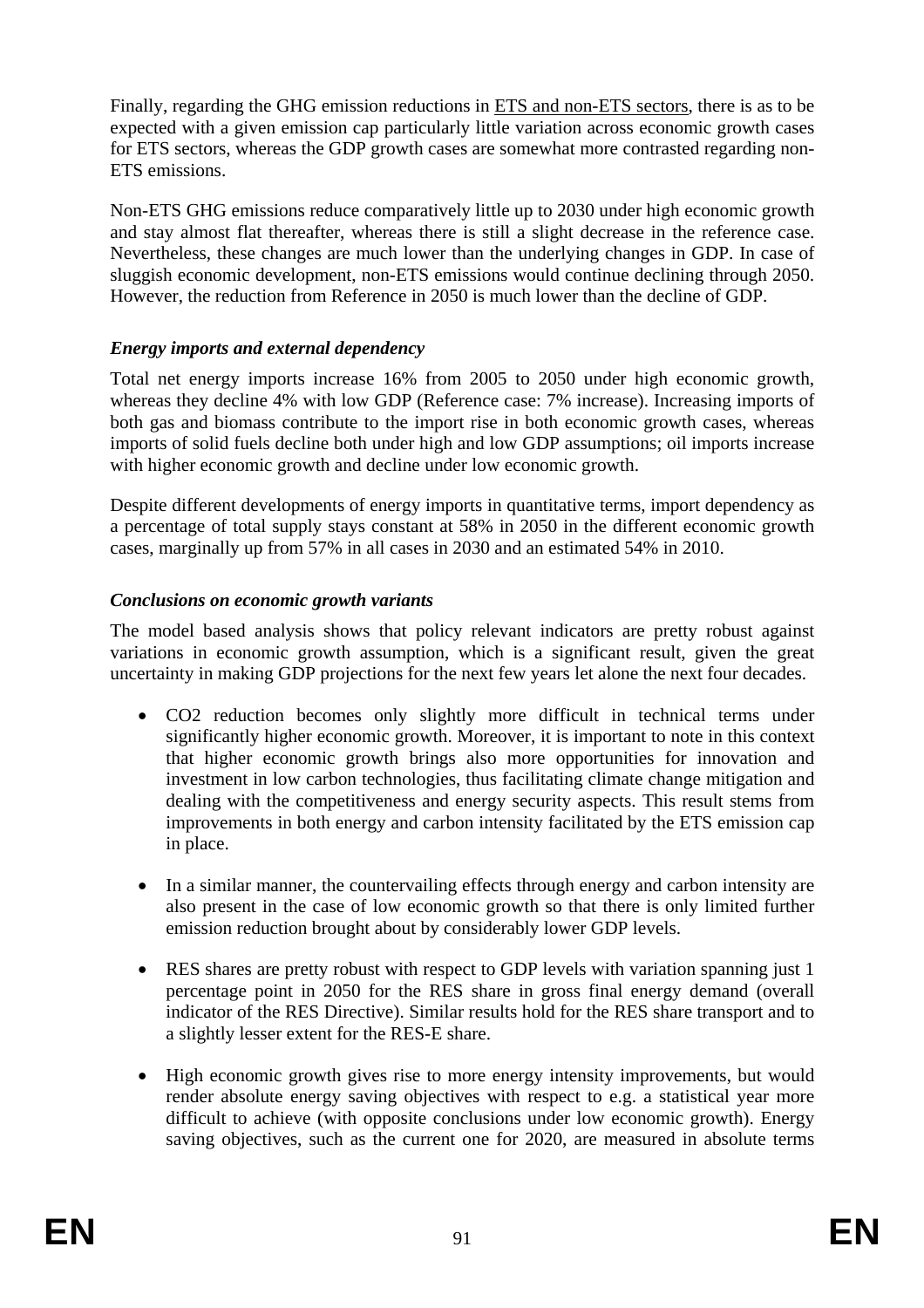(without reference to GDP). However, energy consumption reacts to economic growth; it rises with higher GDP and declines in the opposite case.

- Policy relevant indicators regarding competitiveness are pretty much unaffected by economic growth; while ETS prices differ to some extent the effects on electricity prices are marginal.
- Exposure to external dependency measured as share of energy imports in energy supplies is also unaffected by such significant changes in GDP levels.

## **2.3 Energy import price sensitivities**

Two such sensitivities were modelled spanning a fairly wide range around the Reference case price trajectories (see assumptions part above for details). The world oil price in 2050 is assumed to be 28% higher than the Reference scenario in the high price case, whereas it stays 34% below Reference in the low price case. In the low price case, fossil fuel import prices remain broadly at the 2010 level; coal prices are stable, oil has a small peak around 2030, whereas gas prices remain weak over the next few years but recover to the 2010 level in the long run.

Higher import prices bring about higher end-user prices discouraging energy use in the various sectors and vice versa. Moreover, such developments change the competitive position of individual fuels and technologies given all the other cost elements in addition to fuel input costs in the formation of end-user prices (e.g. capital costs and taxes). Effects are therefore differentiated according to fuel and sector. For example, electricity prices are less affected than end user prices of e.g. gas. Similarly, the percentage increase of end user prices following higher import prices is much more pronounced in e.g. industry compared with transport where existing high excise taxes moderate the increase in percentage terms.

### *Energy consumption*

Under **higher energy import prices** (oil price up 28% on Reference in 2050), final energy consumption decreases by just 2.3% in 2050 from the Reference case. The decline spans from 1.1% in transport to 4.7% in services/agriculture where more electricity use, encouraged by higher prices of competing fuels, improves the energy intensity of the sector (electricity at use having a very high efficiency). Total electricity use in final energy consumption rises 1.0% compared with Reference in 2050.

Primary energy demand decreases 2.0% in 2050 compared with Reference, mirroring also the price induced effects in the energy transformation sectors notably in power generation as well as price inelastic parts, such as energy use as feedstock in the petrochemical industry.

Whereas higher energy prices exert only a limited effect on the level of energy consumption, the influence on the fuel mix is important. Gas demand reacts most strongly to rising prices given its use as a major input fuel for power generation where it competes with coal, RES and nuclear, which are either not affected (RES, nuclear) or less affected by rising fossil fuel import prices (see assumption part above). Gas demand in 2050 would fall by 14.7% in 2050 compared with Reference. Oil demand would also decline by 3.3% in 2050. The limited reaction is due to the concentration of oil use on petrochemicals and transport, where price reactions are small due to lack of substitutes and high existing tax levels in transport.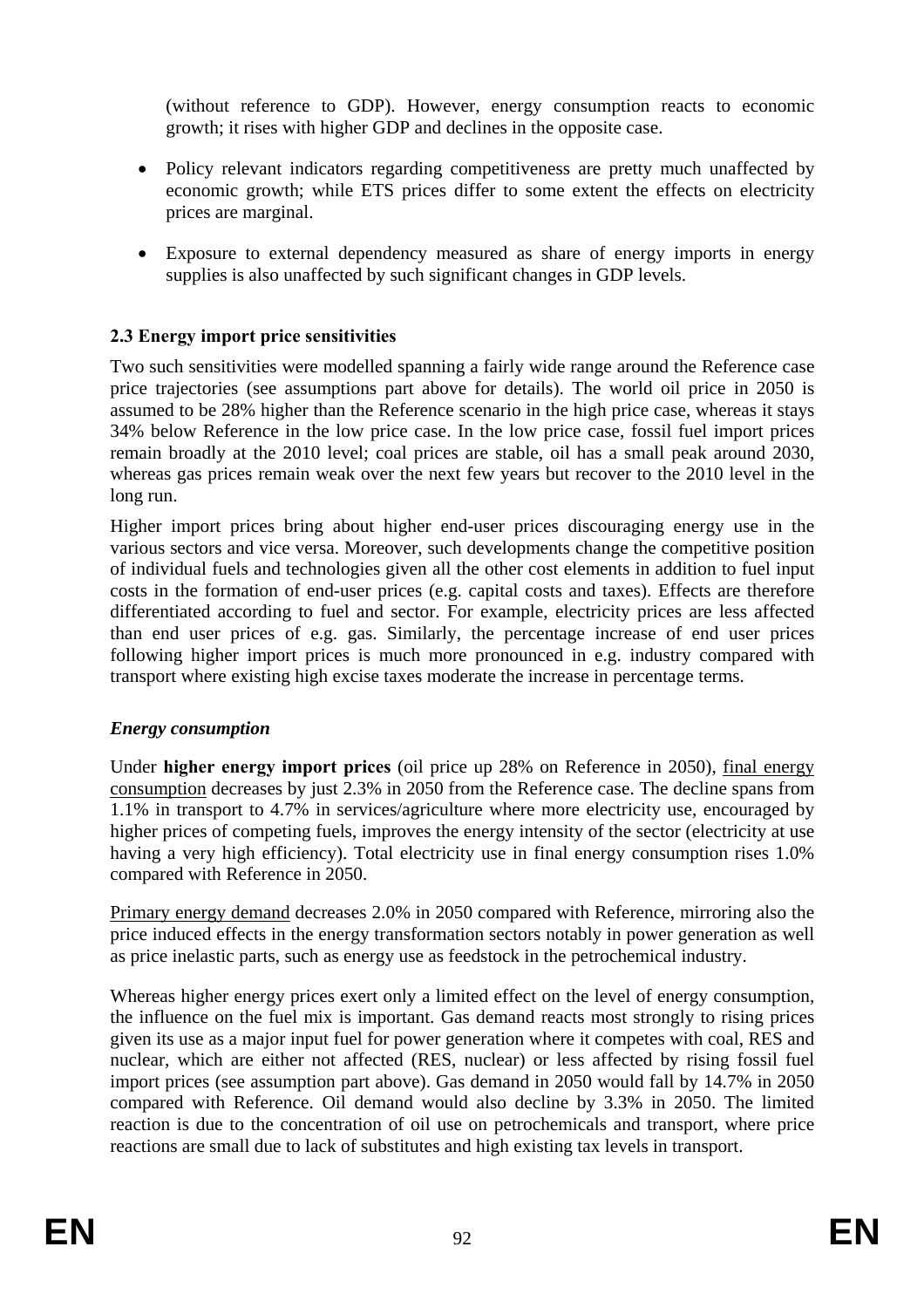The use of solid fuels is encouraged despite higher import prices as gas competitiveness suffers in particular as a result of the more pronounced price increases (this is also linked to the cost structure in power generation where fuel costs are relatively more important for gas given its lower capital costs than for coal plants). Solid fuel use would increase 2.2% over Reference in 2050. Nuclear benefits also from higher fossil fuel import prices gaining 4.4% on Reference in 2050. Renewables win most, reaching 5.4% higher use compared with Reference in 2050.

In the case of **low energy import prices** (-34% in 2050 from Reference), final energy demand would increase by only 4.2% above Reference in 2050. The increase would be particularly high in services/agriculture where higher gas and oil use would be encouraged to the detriment of electricity. As electricity loses competitiveness, it contributes less to overall energy intensity improvements. Similar effects occur in households, while demand rises in the other sectors stay well below average. Electricity demand under low prices sinks 2.2% in 2050 compared with Reference.

Lower fossil fuel energy import prices entail 5% decrease in heat and steam demand, mainly due to decrease in industry (-9%). There is also a shift from CHP generation that looses 5% in 2050 to district heating units (+14%).

Primary energy consumption increases 2.8% in 2050 compared with Reference. The lower increase than for final energy is linked to lower electricity demand, which entail somewhat lower electricity generation and therefore transformation losses.

Again, with limited effects on overall energy consumption there are considerable changes in the fuels mix. Gas consumption increases 23.0% over Reference in 2050, while oil demand rises 4.8%. Solids, RES and nuclear, having all power generation as major areas of use, are discouraged, also because their prices do not fall (RES, nuclear) or to a lesser extent (solids). Solids use drops 7.3% below Reference, nuclear declines by 7.6%, while RES reduce least below Reference in 2050 (-6.6%).

# *Fuel mix*

Consequently, the fuel mix would be somewhat altered both in the high and in the low energy import price cases.

|            | $\bm{\mathsf{\omega}}$<br>2005 | 2030          |      |              | 2050          |      |              |  |
|------------|--------------------------------|---------------|------|--------------|---------------|------|--------------|--|
|            |                                | High<br>price | Ref. | Low<br>price | High<br>price | Ref. | Low<br>price |  |
| Oil        | 37.1                           | 32.0          | 32.8 | 32.4         | 31.3          | 31.8 | 32.4         |  |
| Gas        | 24.4                           | 20.3          | 22.2 | 25.4         | 17.7          | 20.4 | 24.4         |  |
| Solids     | 17.5                           | 13.0          | 12.4 | 11.7         | 11.8          | 11.4 | 10.2         |  |
| Nuclear    | 14.1                           | 15.4          | 14.3 | 13.2         | 17.8          | 16.7 | 15.0         |  |
| <b>RES</b> | 6.8                            | 19.5          | 18.4 | 17.5         | 21.4          | 19.9 | 18.1         |  |

**Table 9: Shares of energy sources in primary energy consumption (in %)**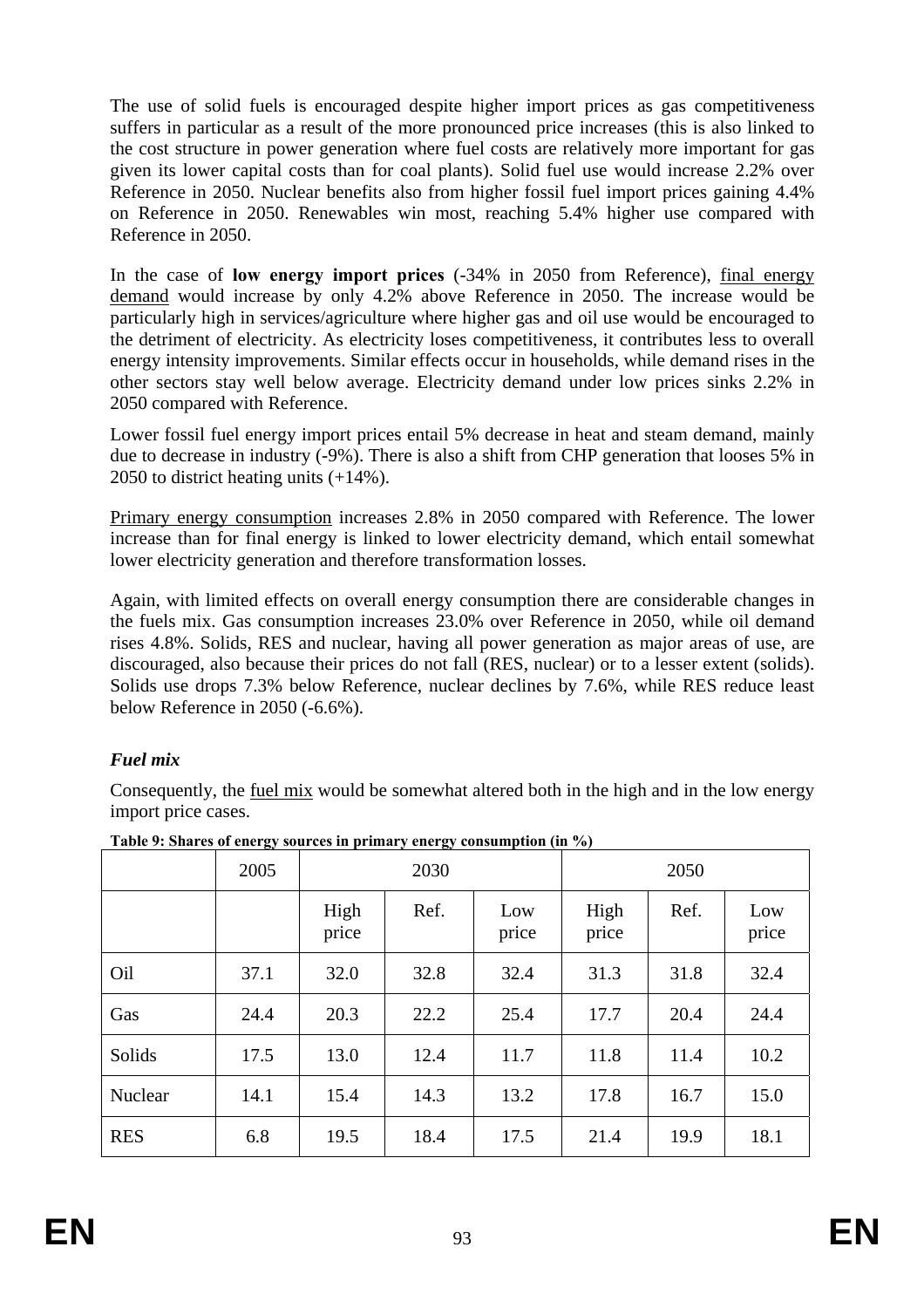The marked variations in the import prices give rise to rather limited changes in the fuel share trends. Fossil fuels, especially solids, lose importance under both high and low prices, while RES make substantial inroads und nuclear progresses in the long term under high prices.

Variations across scenarios regarding the fuel shares are most important for gas, for which high import prices could lead to a considerable decline in its contribution (falling to only 17.7% in 2050 whereas low import prices could help maintain its current share in 2050 and even increase it somewhat in 2030 to over a quarter).

### *Power generation*

Fossil fuel import prices render direct use of fuels more expensive. They result in lower percentage price increases for electricity given the rather small part of fuel input costs in total electricity costs. Under high fossil fuel prices, electricity production is encouraged, whereas it falls below Reference case under low import prices.

RES and nuclear benefit from high fossil fuel import prices. Low fossil fuel prices affect in particular nuclear penetration. The RES share remains stable due to rather unchanged production still benefiting from RES support and sinking overall electricity generation (compared with Reference). The fossil fuel share in power generation would go down to only 30% in 2050 under high energy import prices, down from 55% in 2005.

CCS penetration would be somewhat encouraged by lower fossil fuel prices and corresponding higher ETS carbon prices to ensure meeting the emission cap, leading to almost 4 percentage points more deployment in 2050. On the contrary high fossil fuel prices would delay its introduction so that the CCS share would be about 3.5 percentage points lower in 2050 compared with Reference.

|                                                | 2030  | High import prices<br>2050 | 2030  | Low import prices<br>2050 | Reference case<br>2030<br>2050 |       |
|------------------------------------------------|-------|----------------------------|-------|---------------------------|--------------------------------|-------|
| Gross electricity generation (TWh)             | 4103  | 4952                       | 4003  | 4841                      | 4067                           | 4931  |
| Shares in gross electricity generation         |       |                            |       |                           |                                |       |
| <b>RES</b> share                               | 40,6% | 42,1%                      | 40,6% | 40,6%                     | 40,5%                          | 40,3% |
| Nuclear share                                  | 25,4% | 27,4%                      | 23,4% | 24,9%                     | 24,5%                          | 26,4% |
| Fossil fuel share                              | 34.0% | 30,4%                      | 36,0% | 34,5%                     | 35,0%                          | 33,3% |
| CCS share                                      | 1,5%  | 14,4%                      | 3.1%  | 21,5%                     | 2,9%                           | 17,8% |
| Prices in $\epsilon$                           |       |                            |       |                           |                                |       |
| ETS $(\in (08)/t \text{ CO2})$                 | 37,1  | 46,2                       | 41,0  | 52,5                      | 40,0                           | 50,0  |
| Average electricity price (in $\in (08)/MWh$ ) | 165,1 | 159,5                      | 149,8 | 140,8                     | 157,7                          | 153,8 |

#### **Table 10: Electricity related indicators in different energy import price cases**

Electricity prices are lower than Reference with low import and therefore power generation input prices, while the opposite is the case with high import prices. The time profile of prices remains the same as under Reference case developments (see above).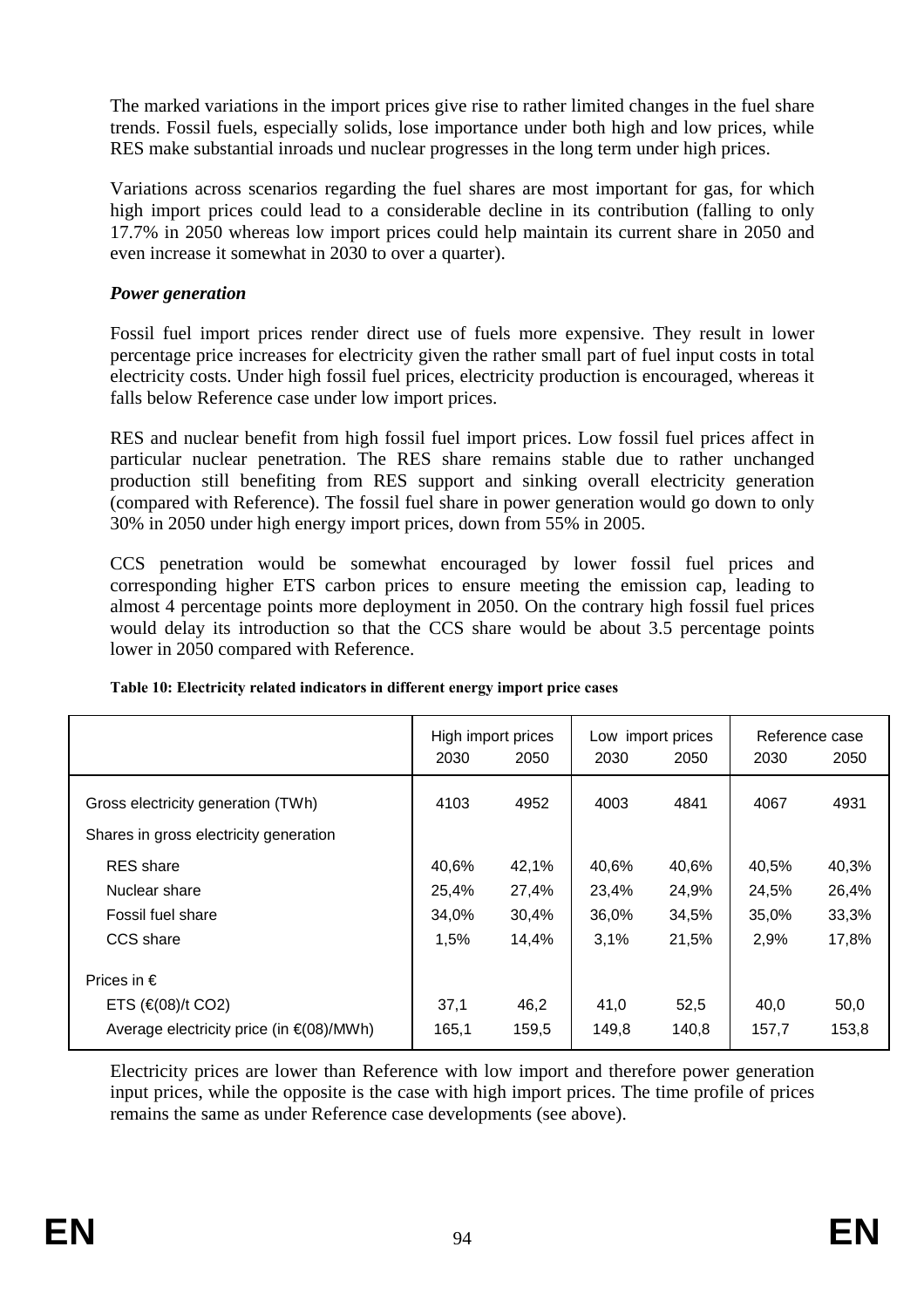### *CO2 emissions*

The changes in the fuel mix and CCS penetration have important effects on CO2 emissions and ETS prices. With significantly more zero carbon power generation under high fossil fuel prices, ETS prices in the high import price case are somewhat below Reference, despite lower CCS penetration and somewhat higher electricity generation, given that with a constant ETS cap there is less demand for allowances. Under low import prices the opposite trends materialise and ETS prices are higher. In total, significant changes in the level of world energy prices exert only a small influence on ETS prices, as long as the coal to gas price ratio does not change significantly.

In the high fossil fuel price case, larger use of zero carbon fuels, moderated by effects on coal and lignite consumption as well as lower CCS deployment and slightly lower ETS prices bring about a marginal improvement in carbon intensity of primary energy consumption (1.35 t CO2/toe instead of 1.36 t CO2/toe in 2050 in Reference). Combined with the 2.0% improvement of energy intensity under high import prices, this leads to a 2.7% reduction of CO2 emissions below Reference in 2050.

In the low fossil fuel price case, in which oil and gas prices remain virtually flat at 2010 level through 2050 rather than increasing as in the Reference case, there is a more marked increase of CO2 emissions from Reference in 2050 (6.6%), in particular due to increases of non-ETS emissions with lower fuel prices. This is due to energy intensity deteriorating 2.8% compared with Reference in 2050 combined with a worsening of carbon intensity by 3.7%. Carbon intensity rises to 1.45 t CO2/toe in 2050 as a result of delayed CCS and higher shares of gas and of oil in the long run.

It can therefore be concluded that important further rises in oil and gas import prices, under a given emission cap for power and energy intensive industries, lead to only minor changes in CO2 emissions via limited effects on energy intensity and marginal effects through changes in fuel mix and technology deployment. The CO2 effects of lower fossil fuel prices (virtual stabilisation of fossil fuel import prices) appear to be proportionately more pronounced in the long term than those from further price increases above Reference case levels.

| $1990 = 100$                   |                | 2030      |               | 2050           |           |               |  |
|--------------------------------|----------------|-----------|---------------|----------------|-----------|---------------|--|
|                                | High<br>prices | Reference | Low<br>prices | High<br>prices | Reference | Low<br>prices |  |
| Oil $(\$(08) / \text{barrel})$ | 149            | 106       | 91            | 162            | 127       | 84            |  |
| Energy consumption             | 102            | 104       | 105           | 104            | 106       | 109           |  |
| CO <sub>2</sub> emissions      | 71.7           | 74.0      | 76.1          | 57.9           | 59.6      | 63.5          |  |
|                                |                |           |               |                |           |               |  |

Higher world energy prices bring lower CO2 emissions including in the sectors subject to ETS, which in turn reduces both demand for allowances and their price, given the fixed cap. Conversely, lower fossil fuel prices increase emissions and therefore demand for allowances, leading to higher ETS prices.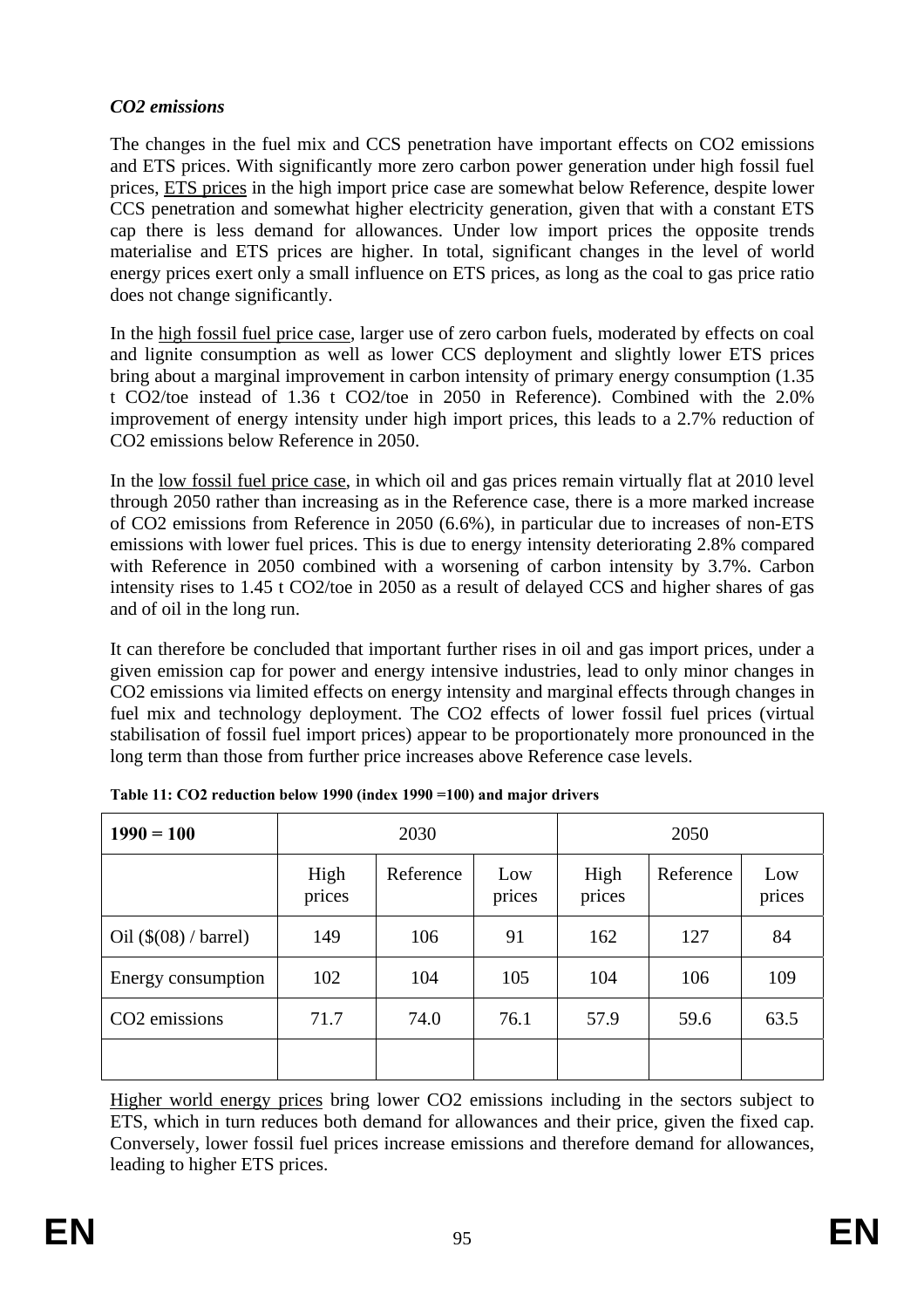In total, differences in world energy prices exert only a minor influence on total CO2 emissions in the EU. There are feedback mechanisms via ETS carbon prices. High fossil fuel prices reduce demand and CO2 emissions and thereby carbon prices. With low fossil fuel prices there is upward pressure on CO2 emissions and carbon prices increase under ETS.

### *Energy imports*

Net energy imports fall 6.9% below Reference in 2050 under high import prices. Gas imports are particularly sensitive to variations in price levels (-15.7% on Reference in 2050) given the competitive environment in power generation and most final demand sectors, where ample substitution possibilities exist. Oil use is less flexible (transport, petrochemicals) so that oil imports decline by only 3.4% in 2050. Solid fuel imports are even less affected (-2.0%), while imports of biomass increase (4.9%) given higher demand.

Low energy prices encourage significantly higher net energy imports, which in 2050 exceed the Reference level by 11.0%. Gas is the main driver for this increase, with imports being 25.2% higher than Reference in 2050. Again, oil and coal imports react more moderately, rising 5.0% and 6.5%, respectively. With lower RES consumption, biomass imports would fall 11.5% below Reference in 2050.

Import dependency in the high price case would stay at the current level throughout the projection period reaching 54% in 2030 and 55%. Under low energy prices import dependency would increase slightly reaching 58% in 2030 and 62% in 2050 (up over 4 percentage points from Reference).

## *Energy costs*

Higher and lower fossil fuel import prices impact strongly on the EU's external energy bill. With fossil fuel prices exceeding significantly the Reference level (e.g. oil by 41% and 28%) in 2030 and 2050, respectively), the EU has additional costs over Reference for fossil fuel imports of 158 bn  $\epsilon$ (08) in 2030 and of 148 bn  $\epsilon$ (08) in 2050. The average annual extra fuel bill over the next 40 years amounts to 131 bn (08); it is worth noting that this is per year and in real terms.

In the low fossil fuel import price sensitivity, i.e. in case energy import prices remain essentially at the 2010 level, there are considerable external fuel bill savings. The costs for importing oil, gas and coal would decrease by 88 bn  $\epsilon$  (08) in 2030 and by 230 bn  $\epsilon$  (08) in 2050 with respect to Reference developments, in which fossil fuel prices rise considerably. The average annual import cost saving in 2011-2050 would amount to 108 bn  $\epsilon$  (08).

Total energy system costs, i.e. the amount that the rest of the economy has to pay to the energy system for the provision of energy, including capital, fuel and other costs, amounts to 2582 bn  $\epsilon$  (08) on average in each year from 2011 to 2050. This amount does not include auctioning payments, as these expenditures for individual sectors are not costs for the economy as a whole, since the auctioning revenues are recycled back to the economy. Moreover, this cost concept excludes so called disutility costs.<sup>128</sup>

<sup>128</sup> 128 Disutility costs are a concept that tries to capture losses in utility from adaptations of individuals to policy impulses or other influences through changing behaviour and energy consumption patterns that might bring them on a lower level in their utility function. The PRIMES model, having a micro-economic foundation, deals with utility maximisation and can calculate such perceived utility losses via the concept of compensating variations (amount of additional income that would bring the individual on the same level of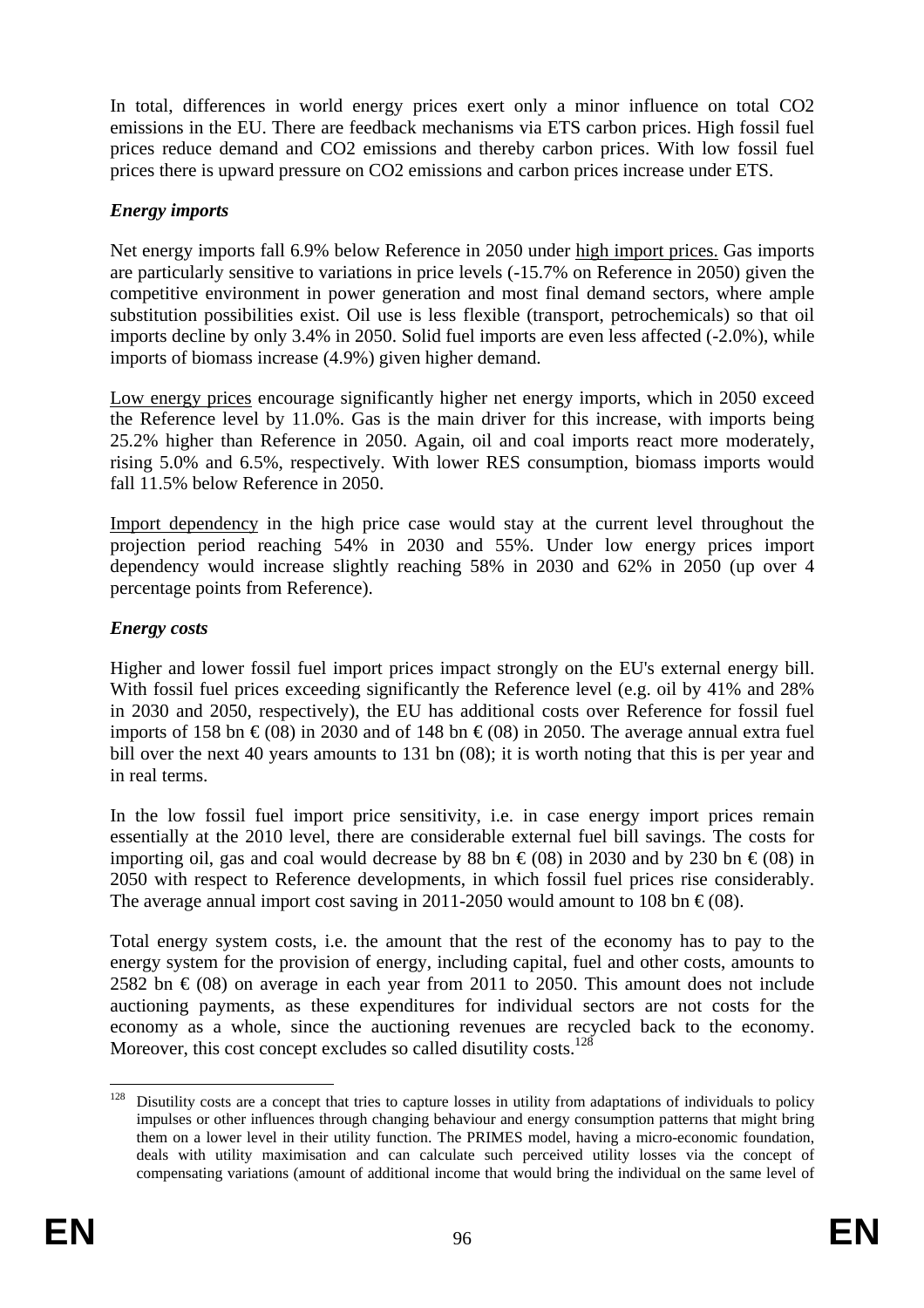With higher energy import prices, total energy system costs are 187 bn  $\epsilon$  (08) per year larger throughout the period 2011 to 2050. Under the hypothesis of low world fossil fuel prices, average annual energy system costs would decrease by 155 bn  $\epsilon$  (08) per year over the same period.

### *Conclusions on import price sensitivities*

High world energy prices reduce CO2 and GHG emissions, while low prices exert the opposite influence. However, there are several other effects via fuel mix, electricity generation, ETS prices (given the same ETS cap across scenarios) and CCS incentives that modify the overall effect while working in different directions.

High fossil fuel prices lead to slightly higher electricity demand given the small reaction of electricity prices to increasing fuel input prices in the presence of large unrelated cost blocks such as capital costs, levies and taxes. Combined with a significant increase in the share of zero carbon (non-fossil) fuels there is lower demand for ETS allowances and therefore the ETS price decreases somewhat.

Lower fossil fuel prices give rise to the opposite effects. Energy consumption and CO2 emissions rise, however moderated by lower competitiveness of non-fossil, carbon free fuels. As an overall result, the effect of this fuel shift outweighs the effects through lower electricity production and lower CCS share, bringing about higher demand for allowances and slightly higher ETS prices.

The sensitivity cases show that significant changes in world energy prices exert only a small influence on ETS prices as long as the gas to coal price ratio does not change significantly.

This conclusion on rather limited effects of significant changes in world energy prices on EU GHG emission can also be derived by considering the above results on energy and carbon intensities. Important further rises in oil and gas import prices lead to only minor changes in CO2 emissions via limited effects on energy intensity and marginal effects through changes in fuel mix and technology deployment (carbon intensity). The CO2 effects of lower fossil fuel prices (virtual stabilisation of fossil fuel import prices) appear to be proportionately more pronounced in the long term than those from further price increases above Reference case levels. Regarding total GHG emission, the CO2 effects from changes in fossil fuel prices would be limited through countervailing effects of high fossil fuels prices through reduced carbon prices.

High fossil fuel prices limit business opportunities for energy exporters given that EU imports would decrease, most so for natural gas. Conversely, with lower fossil fuel prices, significantly higher gas deliveries to the EU can be assured. Import dependency increases with low world energy prices, whereas it stays below Reference at the current level throughout the projection period.

Electricity prices are significantly lower than Reference under low fossil fuel import prices, whereas they are significantly higher in the case that high energy import prices prevail.

utility as experienced before the change). However, this concept has to assume that preferences and values remain the same, even over 40 years, and has to compare utility with a hypothetical state of no policy or no change in the framework conditions. Numbers in particular in the longer term are uncertain. The numbers shown above relate to costs that reflect actual payments.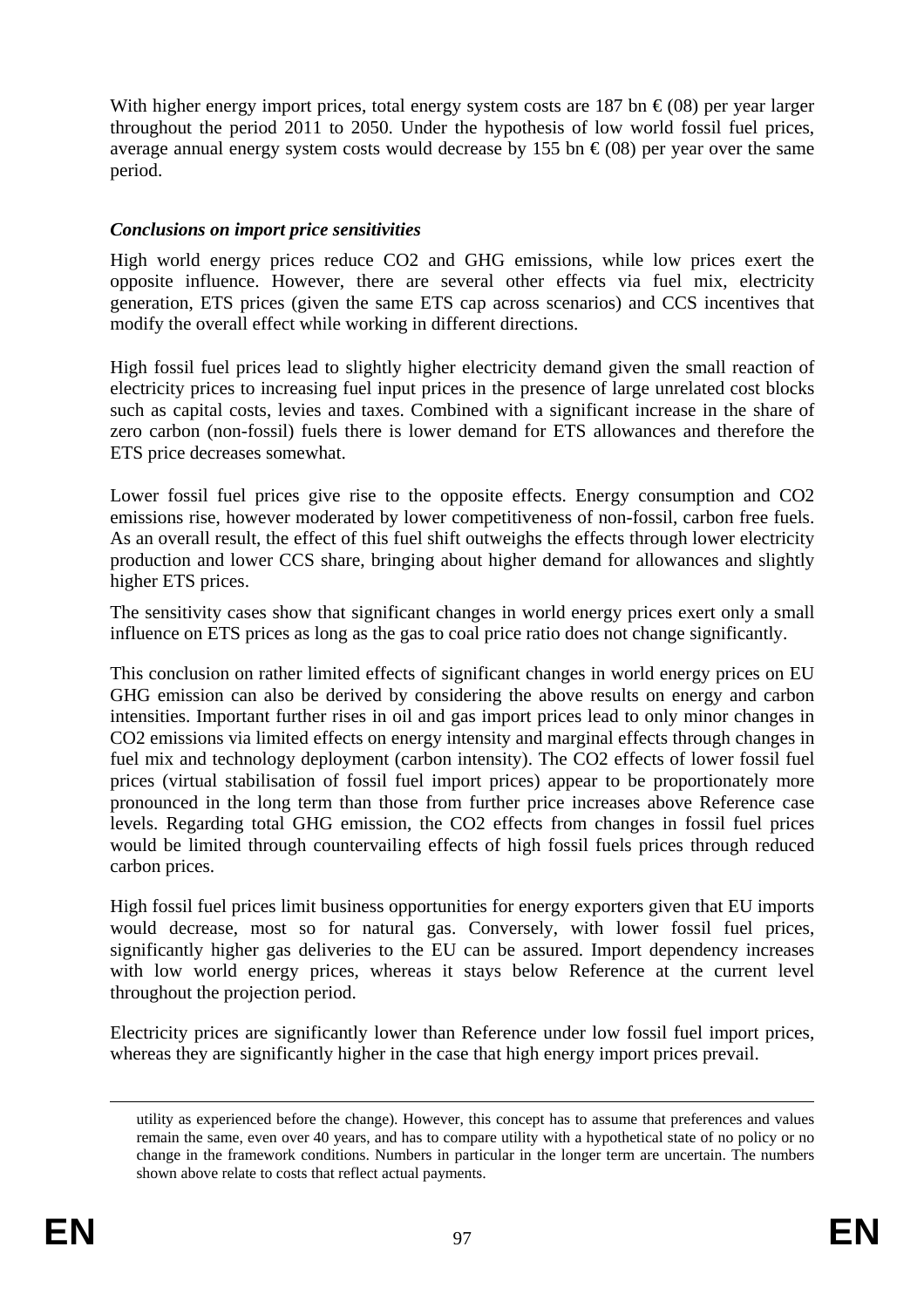Moreover, high energy import prices increase the EU's external fuel bill substantially, thereby weakening the competitiveness of the EU economy. Income that would have been used to buy domestically produced goods and services would be diverted to energy exporters with only a small part being recycled into higher EU exports into these countries. On the contrary, lower fossil fuel prices give a boost to the EU economy improving its competitiveness, also through lower costs and inflation.

The external energy bill of the EU becomes significantly larger with high world energy prices  $(+132 \text{ bn} \cdot \text{\textsterling} (08)$  per year over the next 40 years), whereas this bill was reduced by 109 bn  $\text{\textsterling}$ (08) annually in the case that fossil fuel prices remained broadly at the level seen in 2010. Similarly, total energy system costs would be significantly larger with high fossil fuel prices, whereas the rest of the economy would need to pay to the energy system a significantly lower amount in case of low world energy prices.

# **2.4 Current Policy Initiatives scenario**

This scenario reflects the Current Policy Initiatives (CPI) that are being discussed or undertaken in the EU context with a view to the 2020 Energy Strategy. This scenario does not attempt to give a full appreciation of all the results that might be expected from the Energy Strategy, nor does it mirror in detail the – future – policy adoption and implementation; it reflects the measures being proposed and discussed (for details see above under assumptions). While the measures focus on the medium term, the CPI scenario modelling evaluates also the long term consequences up to 2050 and provides thereby another benchmark for comparison with decarbonisation scenarios.

# *Energy demand*

*Primary energy consumption* under CPI declines pretty strongly between 2005 and 2020 (-6.9%) and continues to do so through 2030 when it will have fallen well below the 1990 level. There is a further decline up to 2050 (-11.6% from 2005), in which year energy consumption would be 8.4% lower than in the Reference case. There are also marked changes from Reference in 2020 (-5.0%) and 2030 (-5.8%).

These energy savings from 2005 levels are brought about by a decline in final energy demand, especially in the households and services/agriculture sectors, and by efficiency improvements in energy transformation resulting from the implementation of measures in the Energy Efficiency Plan. Bottom up energy efficiency measures reverse the trend of ever increasing final consumer demand witnessed so far in statistics and many trend scenarios, including the Reference scenario in the period up to 2020.

Total *final energy demand* reduces 1.3% from 2005 by 2020. Reductions by 2030 amount to 3.2%; thereafter final demand starts growing again slightly through 2050. Nevertheless, in 2050, CPI final demand stays 5.3% below Reference (even 5.6% for 2020 as CPI includes many energy efficiency policies to be implemented over the next few years).

Households show the greatest decrease below 2005 levels: by 6.1% up to 2020 as well as by 8.5% and 10.0% until 2030 and 2050, respectively. In 2020 household energy consumption is 8.9% below the Reference case, while this decline in 2050 amounts to 3.8%. This decline compared with Reference in 2050 is smaller given that large parts of the energy efficiency potential captured in CPI in the earlier years is taken up the Reference case in later years. Energy efficiency measures linked especially to Eco-design regulations and savings obligations on energy providers with respect to their customers are instrumental for this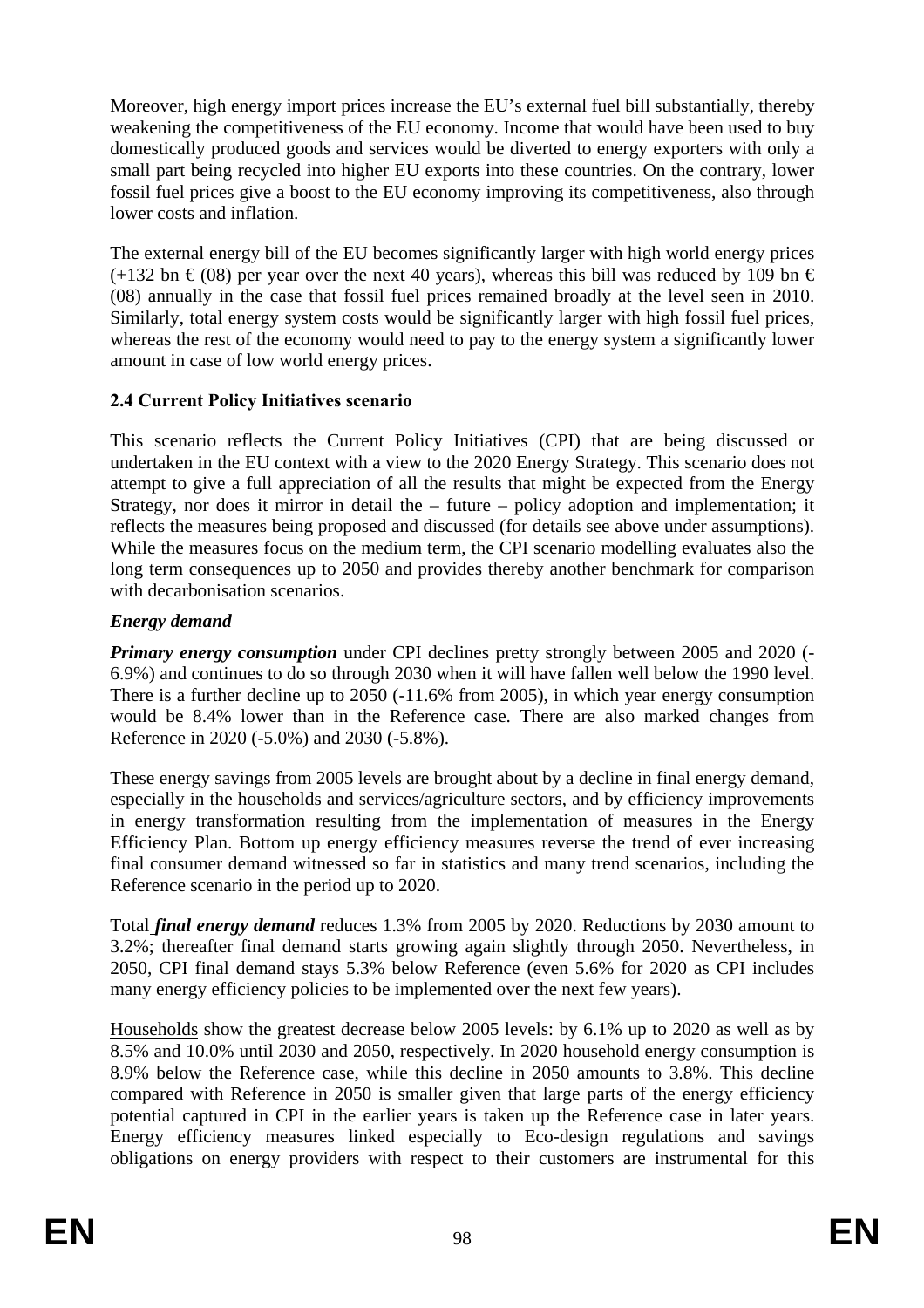pronounced decline in CPI. Moreover, the effects on final consumer prices stemming from the proposed Energy taxation directive contribute towards reducing energy consumption.

Energy demand in services and agriculture also decreases significantly by 5.5% and 6.7% in 2005-2020 and 2005-2030, respectively. After 2030, final energy demand in this sector would resume its rising trend reflecting growing economic activity. In any case, demand in services/agriculture falls well below Reference case levels through 2050, with demand being 7.0% lower in 2050 and even 7.8 % lower in 2020. Eco-design measures, faster renovation rates for existing - especially public - buildings, promotion of energy service companies as well as energy savings obligations are key policy measures to bring about such savings. The new energy taxation directive also contributes to this decline.

Energy consumption in industry also declines from 2005 levels: by 2.3% up to 2020 and by 3.7% up to 2030. Thereafter, industrial energy demand starts growing slightly without reaching again the current level. Industrial energy demand stays below Reference scenario levels: by 5.5% in 2030 and 5.1% in 2050. Energy service companies, eco-design and energy savings obligations are among the drivers for bringing about such savings, which are somewhat moderated by healthy production growth and by the feedbacks through lower ETS prices regarding certain industrial branches. Such feedbacks stem from energy/electricity savings that reduce the demand for ETS allowances and therefore ETS prices (see below).



**Figure 17: Final Energy Consumption by sector in Current Policy Initiatives and Reference Scenarios (in Mtoe)**

Transport energy consumption is comparatively little affected by current energy policy initiatives. Energy consumption continues to increase, exceeding the 2005 level by 5.6% in 2020. After 2025, transport energy consumption starts declining slowly, returning the 2005 level by 2050. Compared with Reference, consumption remains below the levels reached throughout the projection period (by 1.7% in 2030 and 5.7% in 2050). Changes from Reference are brought about in particular by the proposed new energy taxation system and through the somewhat more favourable policy environment for electric and plug-in hybrid vehicles, while CO2 standards exert only a limited influence given that the CO2 from cars regulation is already included in the Reference case.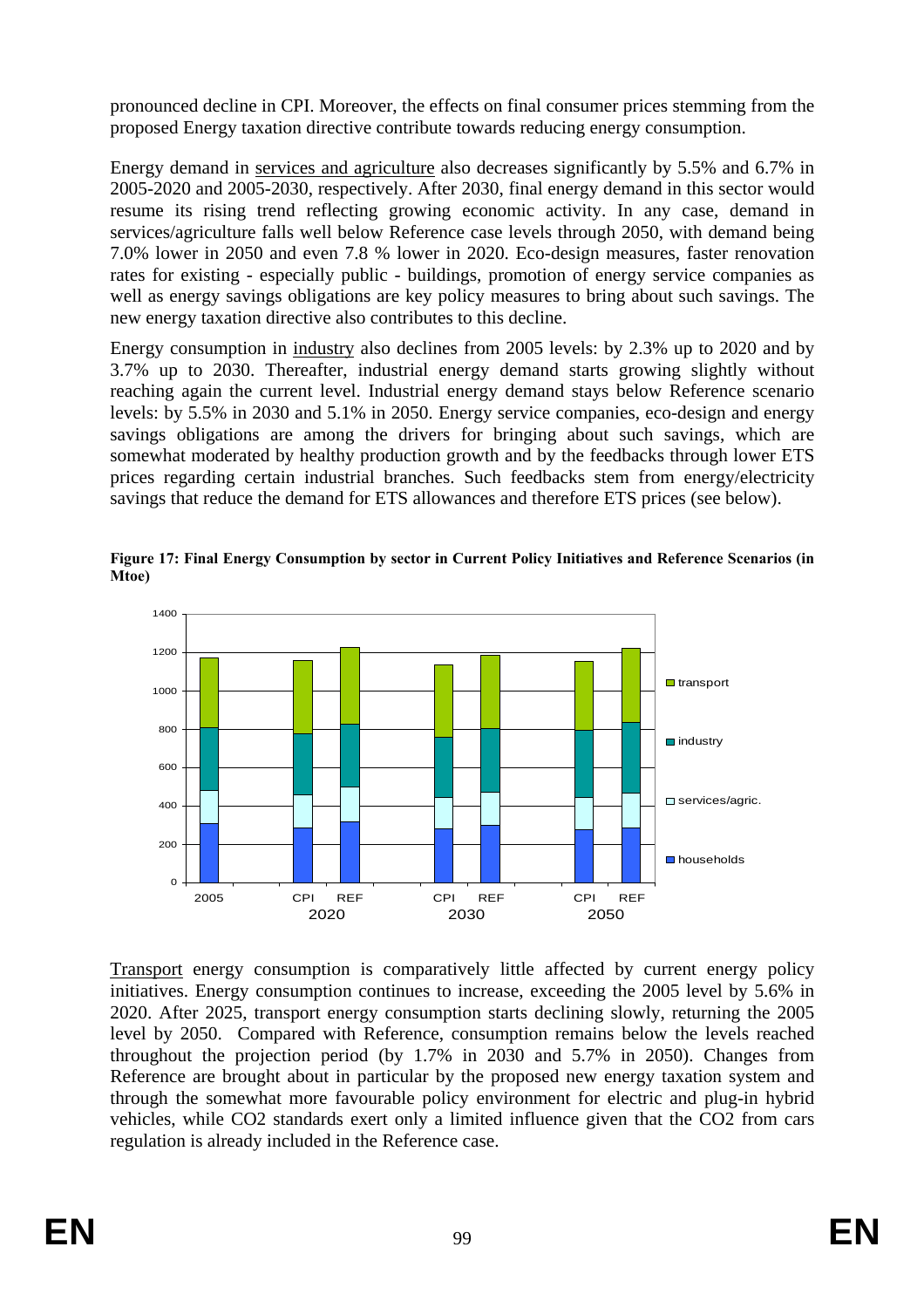While final energy demand for oil, gas and coal would continuously decline up to 2050, demand for electricity, heat and RES would increase. Most important in absolute terms is the increase in electricity demand, which rises 43% between 2005 and 2050. Nevertheless, electricity demand in CPI falls well below electricity use in Reference, reflecting measures in the Energy Efficiency Plan and revised Energy taxation Directive. CPI electricity consumption is down on Reference by 6.5% in 2030 and 4.3% in 2050.

Demand for distributed heat is rising compared to current level but is 1-2% lower than in the Reference scenario reflecting effects of measures in the Energy Efficiency Plan, in particular more efficient heating systems in houses. Heat demand in residential sector is 7% lower in 2020 compared to the Reference scenario. The difference is much lower towards the end of the projection period (1-2%) as the measures included in the Energy Efficiency Plan target short to medium term.

### *Power generation*

Rising electricity demand over time will require a similar increase in power generation and a lot of new investment in power generation and grids. Even though energy efficiency measures bring about lower electricity demand and production compared with Reference (see table 12) gross electricity production is expected to increase 41% by 2050 under CPI. Electricity based on RES is expected to make major inroads reaching a share in power generation of close to 50% in 2050.

|                                                |         | <b>Current Policy Intitiatives</b> |       | Difference from Reference |         |                      |          |
|------------------------------------------------|---------|------------------------------------|-------|---------------------------|---------|----------------------|----------|
|                                                | 2005    | 2020                               | 2030  | 2050                      | 2020    | 2030                 | 2050     |
| Gross electricity generation (TWh)             | 3274    | 3645                               | 3780  | 4621                      | $-121$  | $-286$               | $-311$   |
| Shares in gross electricity generation         |         |                                    |       |                           |         | in percentage points |          |
| <b>RES</b> share                               | 14.3%   | 34,5%                              | 43,6% | 48,8%                     | 1,2%    | 3.1%                 | 8,5%     |
| Nuclear share                                  | 30,5%   | 23,9%                              | 20,7% | 20,6%                     | 0.8%    | $-3.8%$              | $-5.8%$  |
| Fossil fuel share                              | 55,2%   | 41,6%                              | 35,7% | 30,6%                     | $-2.0%$ | $0.7\%$              | $-2.7%$  |
| CCS share                                      | $0.0\%$ | 0.7%                               | 0.8%  | 7,6%                      | $-0.6%$ | $-2.1%$              | $-10,2%$ |
| Prices in $\epsilon$                           |         |                                    |       |                           |         |                      |          |
| ETS $(\infty 08)$ /t CO2)                      | 0,0     | 15,0                               | 32,0  | 51,0                      | $-2,5$  | $-8,0$               | 1,0      |
| Average electricity price (in $\in (08)/MWh$ ) | 110,1   | 148,5                              | 159,0 | 159,9                     | 0,0     | 1,3                  | 6,1      |

#### **Table 12: Electricity related indicators in CPI scenario and differences from Reference**

The CPI scenario takes account of the post Fukushima policy change in Member States, notably the abandoning of the nuclear programme in Italy and the new nuclear approach in Germany modifying somewhat the previously decided nuclear phase-out Moreover, it includes other changes and new initiatives, such as the nuclear stress tests that tend to increase costs for new power plants and retrofitting.129

**<sup>129</sup>** There are slightly higher risk premiums for new nuclear investment in this scenario, considering that investors might factor into their decisions the possibility that the policy reaction to any hypothetical further nuclear accident may affect the nuclear plants under investment consideration, even though such an accident could happen rather far away geographically. Requiring thereby a slightly higher return on investment to cover this political risk has also certain effects on new nuclear investment. As a result of these changes in the policy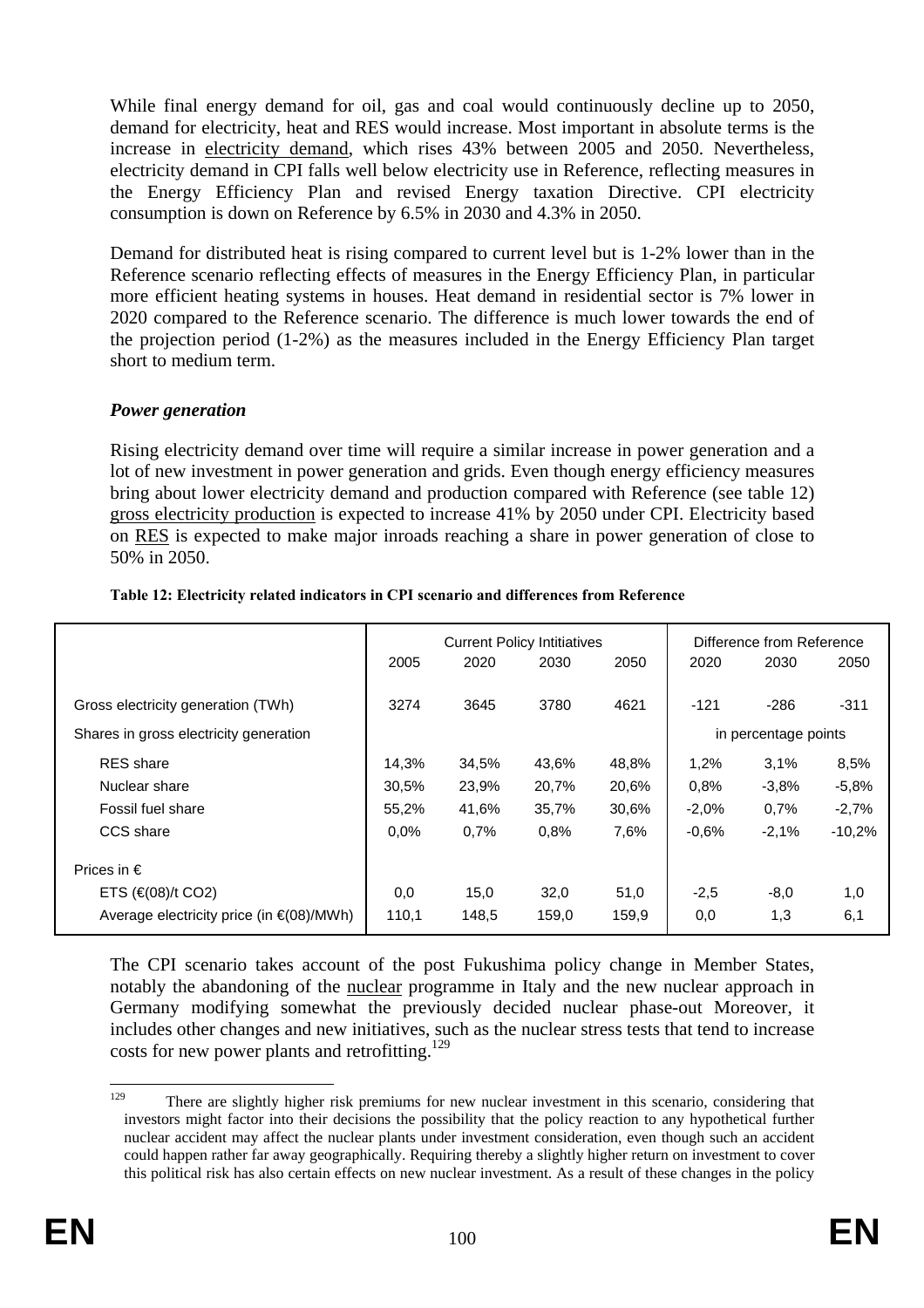The slightly higher nuclear share in 2020 reflects lower total electricity production and the modification in the nuclear phase-out provisions between the German nuclear law before the extension of nuclear plant lifetimes in autumn 2010 (mirrored in the Reference case) and the new schedule. The new phase-out schedule includes faster closure of nuclear plants in the next few years, compensated by slightly higher capacity around 2020, keeping cumulative allowed nuclear generation (in TWh) at the same level.

Fossil fuel based power generation falls significantly throughout the projection period; its share diminishes from 55% to just over 30% in 2050. Solid fuels lose most, with losses for gas based power generation remaining rather limited.

The CPI scenario has significantly lower CCS penetration in 2020 compared to the quite optimistic national plans as envisaged in 2009 (Reference scenario) and rather moderate recent progress in demonstration plants. This concerns also potential storage sites. In medium term, lower ETS price in the CPI scenario, reflecting lower energy demand due to additional energy efficiency measures, affects commercial viability of CCS. In the long term, lower numbers compared with Reference are also a result of the strong decline in solid fuels and gas based power generation.

ETS prices are lower in CPI compared with Reference in the medium to long term. The CCS incentive through carbon prices is reduced by 20% from 40  $\text{\textcircled{et}}$  tCO2 to 32 $\text{\textcircled{et}}$  tCO2 in 2030. Consequently, the CCS share in CPI in 2030 amounts to 1% and rises thereafter significantly with high ETS prices to reach 8% in 2050. The energy efficiency measures in CPI cut electricity and fuel demand and the need for allowances, which in a context of an unchanged ETS cap leads to lower ETS prices. This limits - as a side effect - also the incentives for CCS.

Average electricity prices are slightly higher than Reference over the projection period (0.8% in 2030 and 4.0% in 2050) reflecting the lower share of nuclear post Fukushima and high investments for new electricity generation capacity, especially RES.

# *Fuel mix*

These changes in the demand side and in power generation have significant impacts on primary energy consumption and the fuel mix. Primary energy demand declines 200 Mtoe up to 2050, when it remains 150 Mtoe below the Reference case level.

In the long term to 2050, both fossil fuels and, to a limited extent, nuclear reduce their importance in the fuel mix, with solids undergoing the greatest decline (minus 8 percentage points in 2005-2050). The share of nuclear is lower also in comparison to the Reference scenario due to changes in nuclear assumptions. RES are the clear winner of this structural change, making them in 2050 the second most important fuel after oil. RES gain 16 percentage points from today's level in terms of primary energy and about 20 percentage points when accounted for in terms of gross final energy demand.

Oil remains the most important fuel throughout the projection period as the fuel mix in transport remains largely unchanged. Nevertheless oil loses 5 percentage points by 2050.With primary energy demand declining, the fuels used most in sectors that are least affected by

environment, the nuclear share is somewhat lower than Reference in the long term, for which the Italian withdrawal from nuclear is particularly important. Moreover, lower ETS prices in CPI reduce the economic advantages connected to nuclear investments.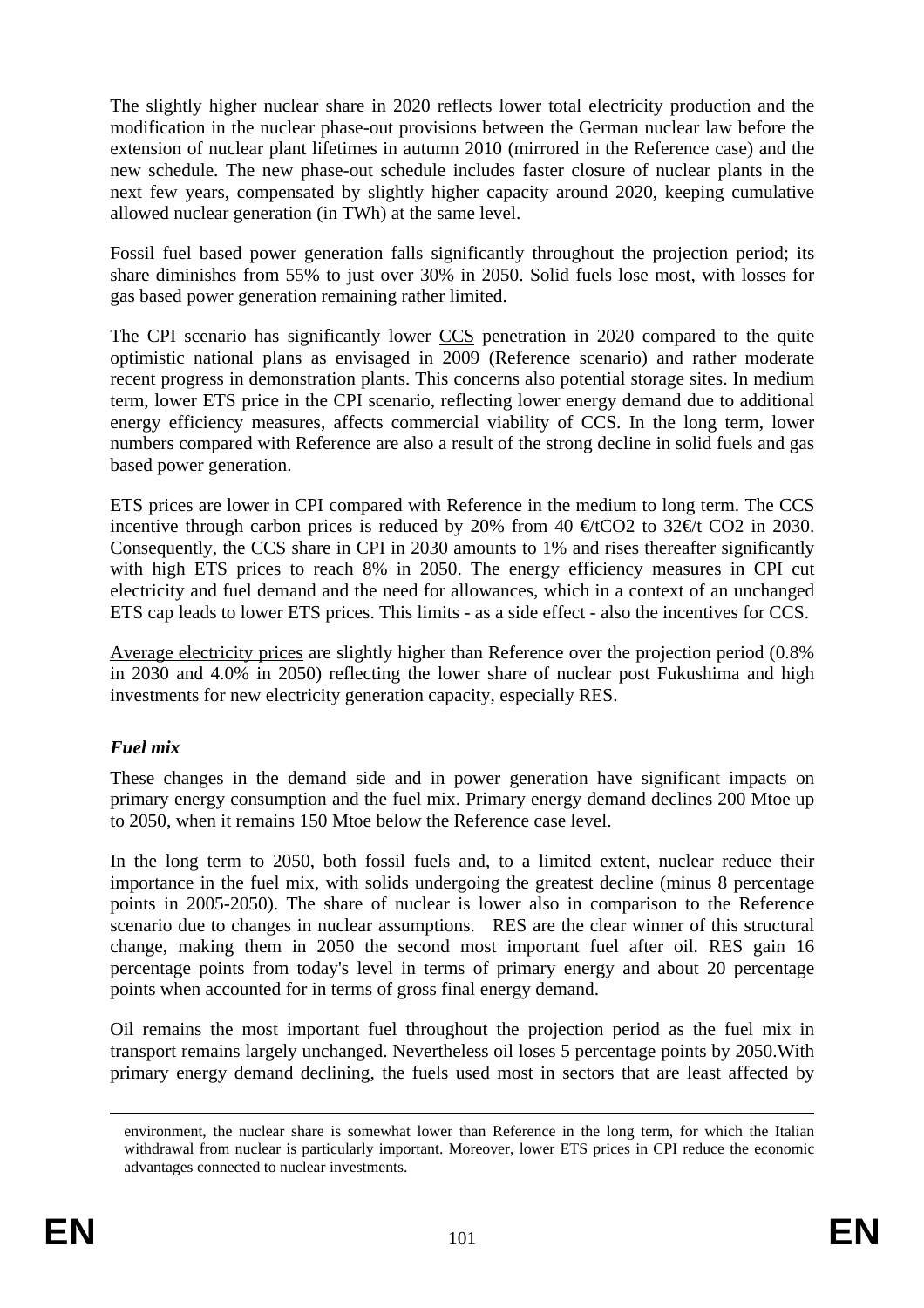current energy policies, such as oil in transport, are able to score a slightly higher share in the fuel mix compared with Reference.

Post Fukushima changes in nuclear (discussed above) reduce the role on nuclear compared with Reference. In this new policy environment gas and RES replace nuclear and thereby increase their share over Reference scenario levels.

These changes towards a significantly greater RES contribution bring about an important decline in carbon intensity over time (by a third between 2005 and 2050). However, with respect to Reference, there is a certain increase in carbon intensity, given that CPI relies less on nuclear and that CCS penetrates more slowly. Carbon intensity in 2050 exceeds the Reference case level by 7.7%.

|  |  | Table 13: Fuel mix of primary energy consumption in CPI and Reference |  |
|--|--|-----------------------------------------------------------------------|--|
|--|--|-----------------------------------------------------------------------|--|

|                                   |       | <b>Current Policy Intitiatives</b> |       |                      | CPI: difference | Difference from Reference |         |         |
|-----------------------------------|-------|------------------------------------|-------|----------------------|-----------------|---------------------------|---------|---------|
|                                   | 2005  | 2020                               | 2030  | 2050                 | 2005-2050       | 2020                      | 2030    | 2050    |
| Primary energy consumption (Mtoe) | 1826  | 1700                               | 1629  | 1615                 | $-211$          | $-90$                     | -99     | $-148$  |
| Shares in primary energy          |       |                                    |       | in percentage points |                 |                           |         |         |
| Oil                               | 37,1% | 34,7%                              | 34,1% | 32,0%                | $-5.1%$         | 0,3%                      | 1,2%    | 0.3%    |
| Natural gas                       | 24,4% | 22,4%                              | 22,7% | 21,9%                | $-2.5%$         | $-0.6%$                   | 0.5%    | 1,6%    |
| Solid fuels                       | 17.5% | 14,0%                              | 12,0% | 9,4%                 | $-8.1%$         | $-0.7%$                   | $-0.5%$ | $-1,9%$ |
| Nuclear                           | 14,1% | 13,2%                              | 12,1% | 13,5%                | $-0.5%$         | 0,7%                      | $-2,2%$ | $-3,2%$ |
| <b>RES</b>                        | 6,8%  | 15,8%                              | 19,3% | 23,3%                | 16,4%           | 0,3%                      | 0.9%    | 3,3%    |
| share in final energy             | 8,6%  | 20,6%                              | 24,6% | 29,0%                | 20,3%           | 0,5%                      | 0.8%    | 3.5%    |

# *CO2 and GHG emissions*

In spite of this deterioration of carbon intensity there is a somewhat greater CO2 reduction in CPI than in Reference; CO2 emissions in 2050 are slightly lower than in the Reference scenario. This development is due to greater energy intensity improvements brought about by vigorous energy efficiency policies, which overcompensates the worsening of carbon intensity due especially to lower use of nuclear and CCS.

This energy intensity effect on CO2 emissions is somewhat moderated by the effect of energy efficiency on carbon intensity via ETS prices. Declining ETS prices, triggered to some extent by lower energy demand, give rise to lower incentives for investing in e.g. CCS and nuclear, thereby giving rise to somewhat higher carbon intensity.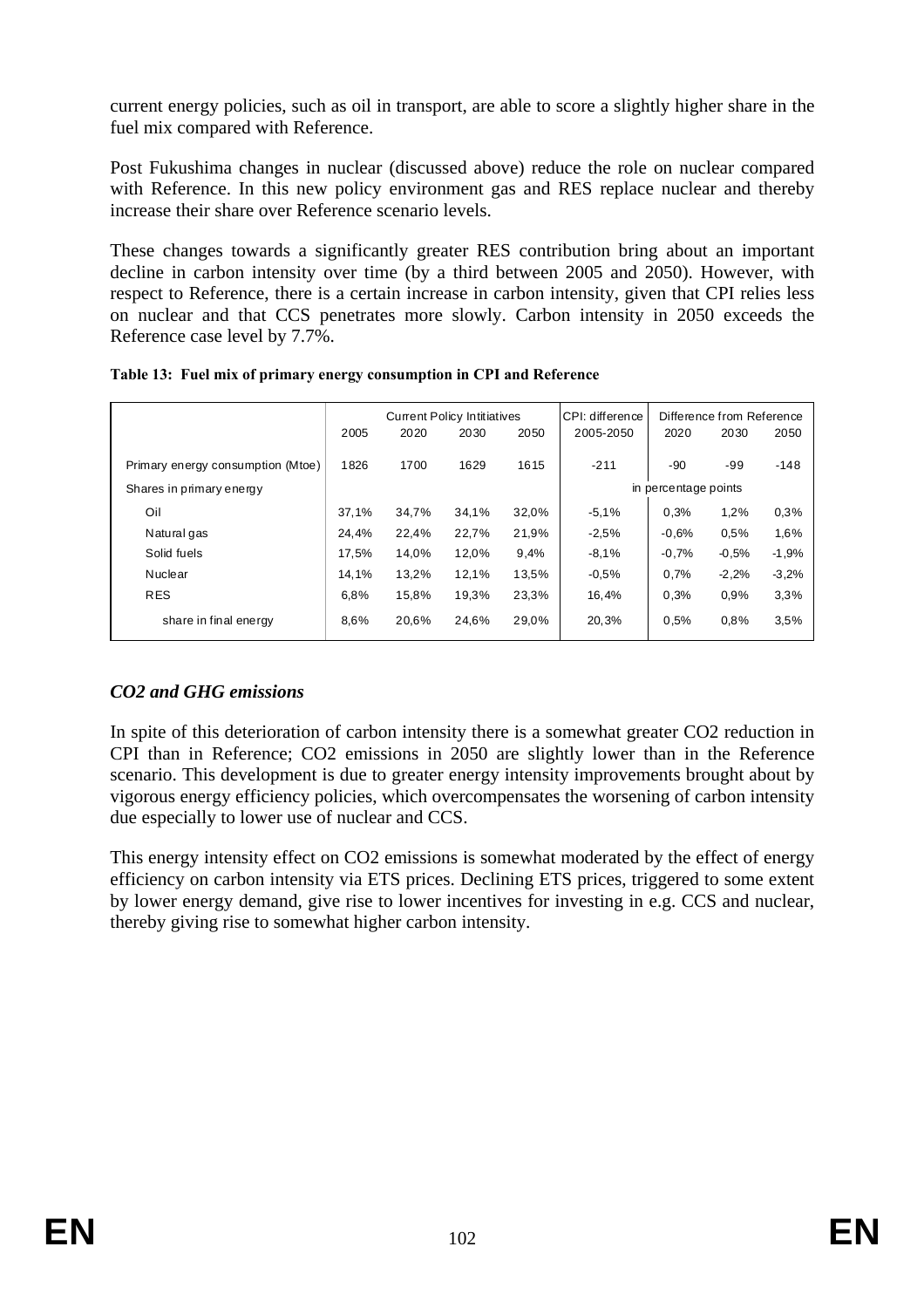|                           | <b>Current Policy Initiatives scenario</b> | Reference |           |           |  |  |  |
|---------------------------|--------------------------------------------|-----------|-----------|-----------|--|--|--|
|                           | 2005-2030                                  | 2030-2050 | 2005-2050 | 2005-2050 |  |  |  |
|                           | average annual change (% pa)               |           |           |           |  |  |  |
| GDP                       | 1,7%                                       | 1,5%      | 1,6%      | 1,6%      |  |  |  |
| Energy intensity          | $-2,1%$                                    | $-1.5%$   | $-1,8%$   | $-1.6%$   |  |  |  |
| Carbon intensity          | $-0.8%$                                    | $-1.0%$   | $-0.9%$   | $-1.0%$   |  |  |  |
| CO <sub>2</sub> emissions | $-1,2%$                                    | $-1.0%$   | $-1.1%$   | $-1,1%$   |  |  |  |
| Total CO2 reduction (%)   | $-26,4%$                                   | -18,5%    | $-40.0\%$ | $-39,2%$  |  |  |  |

### **Table 14: CO2 emissions and drivers in CPI and Reference scenarios**

Energy intensity improvements are particularly pronounced in the earlier years of the projection period thanks to vigorous new energy saving measures targeting in particular the short and medium term. In total CO2 emissions reduce 40% between 2005 and 2050, up one percentage point from what would be achieved under reference case developments. With respect to 1990 CO2 emissions in CPI decline by 41.3% up to 2050. The Reference scenario has a decrease of 40.4%.

Total GHG emissions in 2050 decrease 38.6% below the 1990 level, which is slightly less than in the Reference case (-39.7%), given the significantly lower carbon price until just before 2050, reflecting especially successful energy efficiency policies. This means, on the other hand, that total GHG emissions reduce faster in CPI than in Reference in the time horizon to 2020 and also to 2030.

### *Energy imports / security of supply*

Lower energy demand and the changes in the political environment after the Japanese nuclear accident of March 2011 give rise to significant changes in EU energy production, which is down on Reference by 9.0% in 2050. Nuclear production sinks 25.8% compared with Reference in 2050, while RES production is 7.8% higher. Also gas production is seen in a more favourable light (+4.0%).

Despite lower indigenous production, energy imports are 7.5% lower in 2050 than in the Reference scenario due to the policy measures, notably on energy efficiency, included in CPI. Nevertheless, net energy imports are expected to broadly stabilise throughout the projection period (peaking in 2015, when they exceed the 2005 level by 6.4%, before declining 7.5% up to 2050).

Biomass and natural gas imports increase significantly, whereas oil imports decline moderately and solids see their imports sink considerably. Gas imports in 2050 are expected to be 26% higher than they were in 2005. Oil imports decrease 6% over this period, while solid fuel imports plummet 56%.

Import dependency remains broadly unchanged from Reference case and also current levels. Up to 2020, this indicator rises from 54% at present to reach 56%. This is one percentage point less than in Reference, reflecting the impact of efficiency measures mainly on imported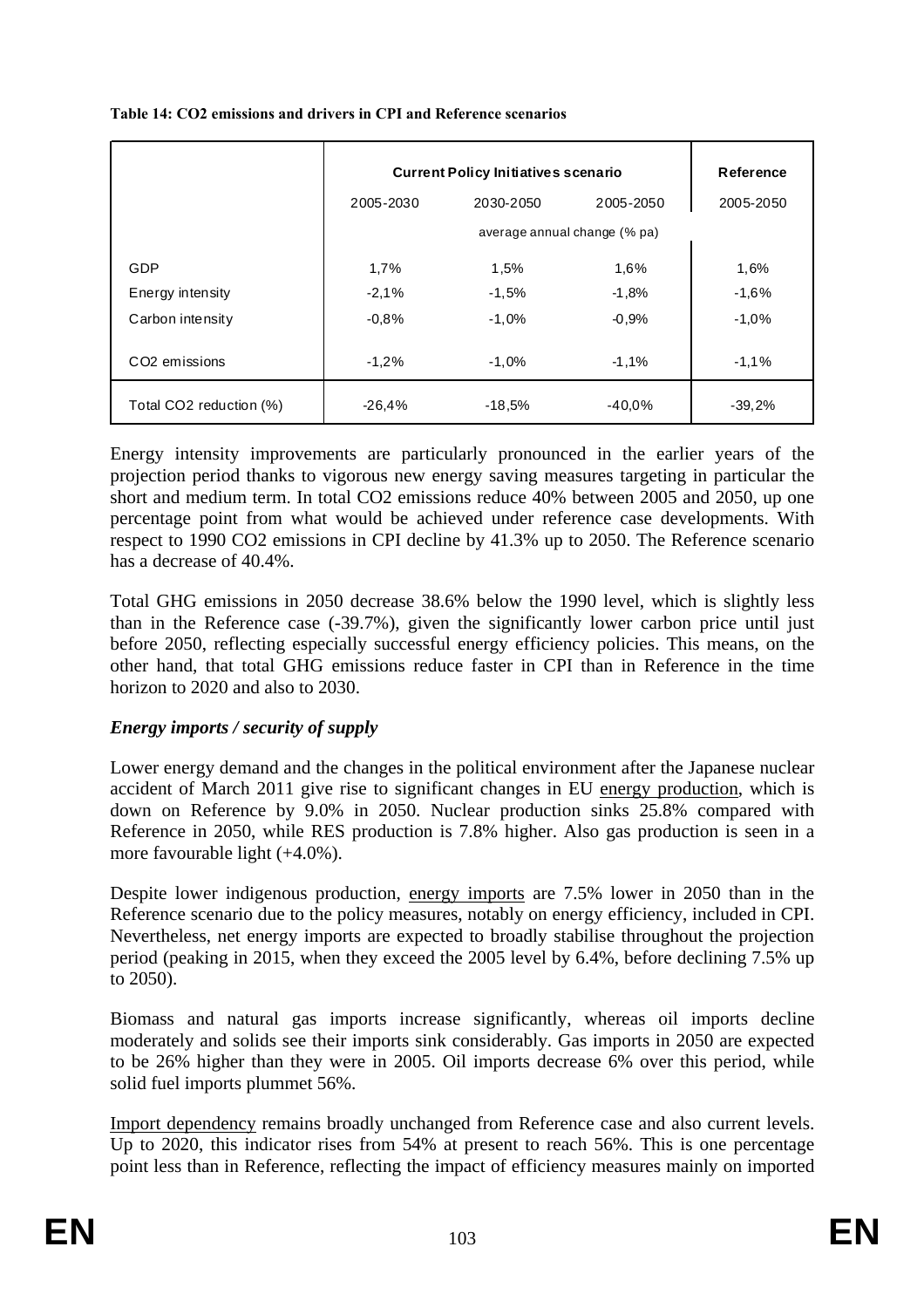fuels. In 2030, import dependency reaches 57.5%, up one percentage point on Reference, which is largely a result of lower nuclear availability. In 2050, this indicator amounts to 58% in both CPI and Reference.

#### *Conclusions on Current Policy Initiatives scenario*

As a result of current policy initiatives, energy consumption is expected to be reduced significantly. The decline in both final and primary energy consumption is most pronounced in the medium term, for which most of the measures have been designed. The implementation of the Energy Efficiency Plan brings important reductions in final energy demand, especially in the household and services/agriculture sectors.

In terms of primary energy, consumption sinks throughout the projection period, falling below the 1990 level by 2030 with a continuing decline thereafter. In 2050, energy demand decreases 12% below the 2005 level. As a result, energy intensity improves 1.8% pa, which is 0.2 percentage points up from the number in the Reference case.

This decline in energy consumption is connected with significant changes in the fuel mix, which are also linked, among other things, to post Fukushima changes in the policy environment for nuclear energy in several Member States. Compared with Reference, the contribution of nuclear and solid fuels declines, while oil, gas and in particular RES account for higher shares in primary energy consumption in 2050.

In a comparison over time, fossil fuels lose as much as 16 percentage points from 2005 to 2050, of which solid fuels account for 8 percentage points, oil for 5 and gas for 3 percentage points. Renewables are the clear winner, benefiting from several policies not even directly targeting RES and of course those measures included in the 2008 Energy and climate package. The RES share in primary energy rises 16 percentage points, while the nuclear share remains almost constant (only a slight decrease post Fukushima).

The RES share in gross final energy consumption increases 20 percentage points from 2005 by 2050 when it reaches 29%. Also the RES shares in transport and power generation rise considerably reaching 49% and 20% in 2050, respectively. Taking a 2030 perspective, the overall RES share in final demand grows 16 percentage points to reach 25% in 2030 under current policy initiatives. RES in transport account for 13%. RES contribute 44% to power generation.

Electricity generation also falls compared with Reference, given successfully implemented energy efficiency policies, but would exceed the 2005 level by 41% in 2050. Again, there are significant changes in the generation mix, which also explain to a large extent the fuel mix changes at the primary energy level. Almost half of power generation in 2050 would be based on RES, up from just 14% in 2005. Nuclear loses around 10 percentage points share in power generation in 2005-2050 given strongly rising electricity production and the recent changes in the policy environment for nuclear. The share of fossil fuel based electricity generation diminishes from 55% in 2050 to just over 30% in 2050 mainly due to reductions in solid fired power generation.

These changes in power generation towards lower solid fuel contribution compared with Reference entail lower demand for ETS allowances giving rise to lower ETS prices thus also providing fewer incentives for CCS. As an overall result of these simultaneous changes, the